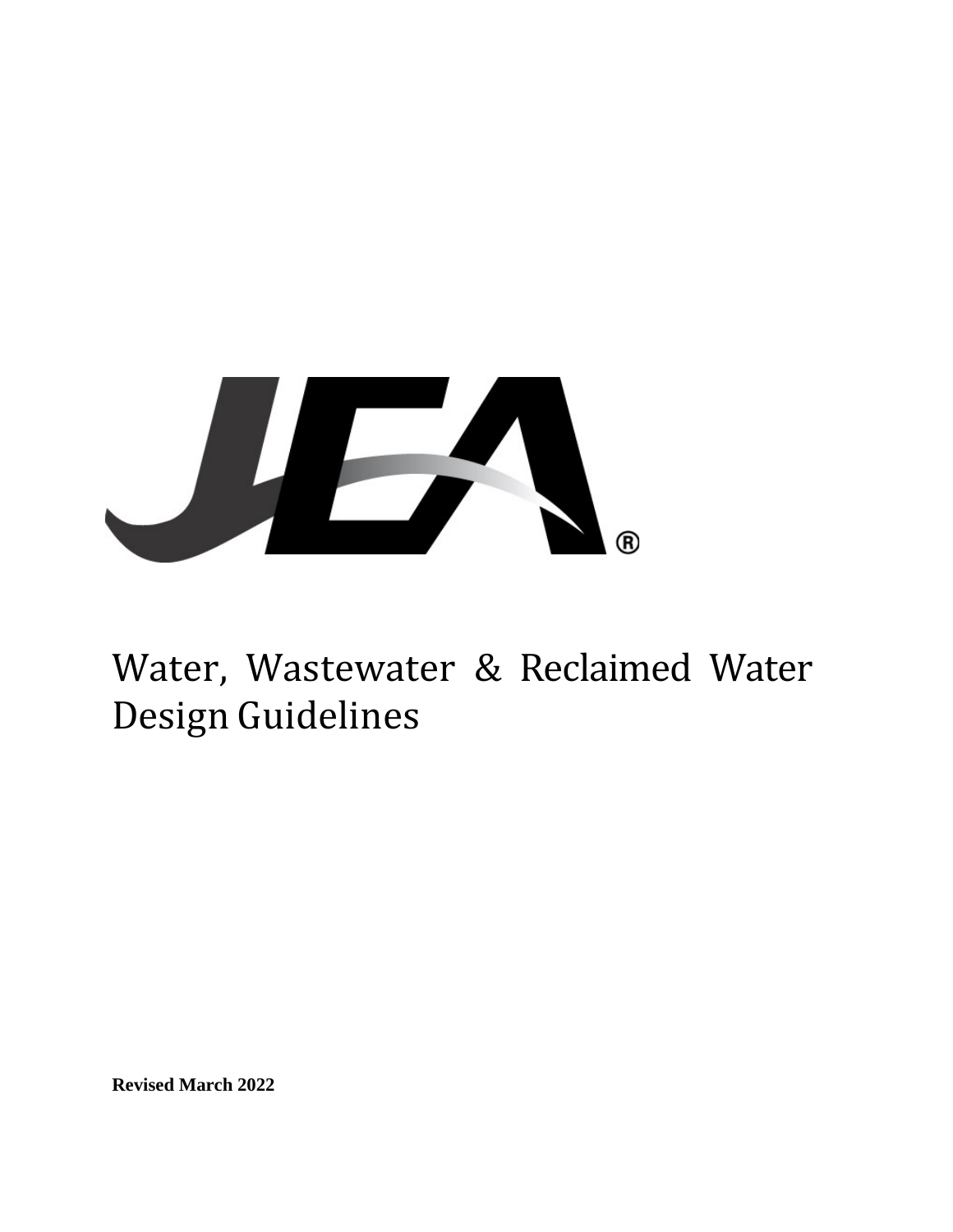| 1.1 |         |                                                                   |  |
|-----|---------|-------------------------------------------------------------------|--|
|     | 1.1.1   |                                                                   |  |
| 1.2 |         |                                                                   |  |
|     | 1.2.1   |                                                                   |  |
|     | 1.2.1.1 | Common Questions/Issues when submitting Availability Requests  11 |  |
|     | 1.2.2   |                                                                   |  |
|     | 1.2.3   |                                                                   |  |
|     | 1.2.4   |                                                                   |  |
|     | 1.2.5   | Water, Wastewater and Reclaimed Water As-Built Drawing Request 13 |  |
|     | 1.2.6   |                                                                   |  |
|     | 1.2.6.1 |                                                                   |  |
|     | 1.2.6.2 |                                                                   |  |
|     | 1.2.6.3 |                                                                   |  |
|     | 1.2.6.4 |                                                                   |  |
|     | 1.2.6.5 |                                                                   |  |
| 1.3 |         |                                                                   |  |
| 1.4 |         |                                                                   |  |
| 1.5 |         |                                                                   |  |
| 1.6 |         |                                                                   |  |
|     | 1.6.1   |                                                                   |  |
|     | 1.6.2   |                                                                   |  |
| 1.7 |         |                                                                   |  |
| 1.8 |         |                                                                   |  |
|     |         |                                                                   |  |
| 2.1 |         |                                                                   |  |
|     | 2.1.1   | Common Questions/Issues when submitting Availability Requests  21 |  |
|     | 2.1.2   |                                                                   |  |
|     | 2.1.3   |                                                                   |  |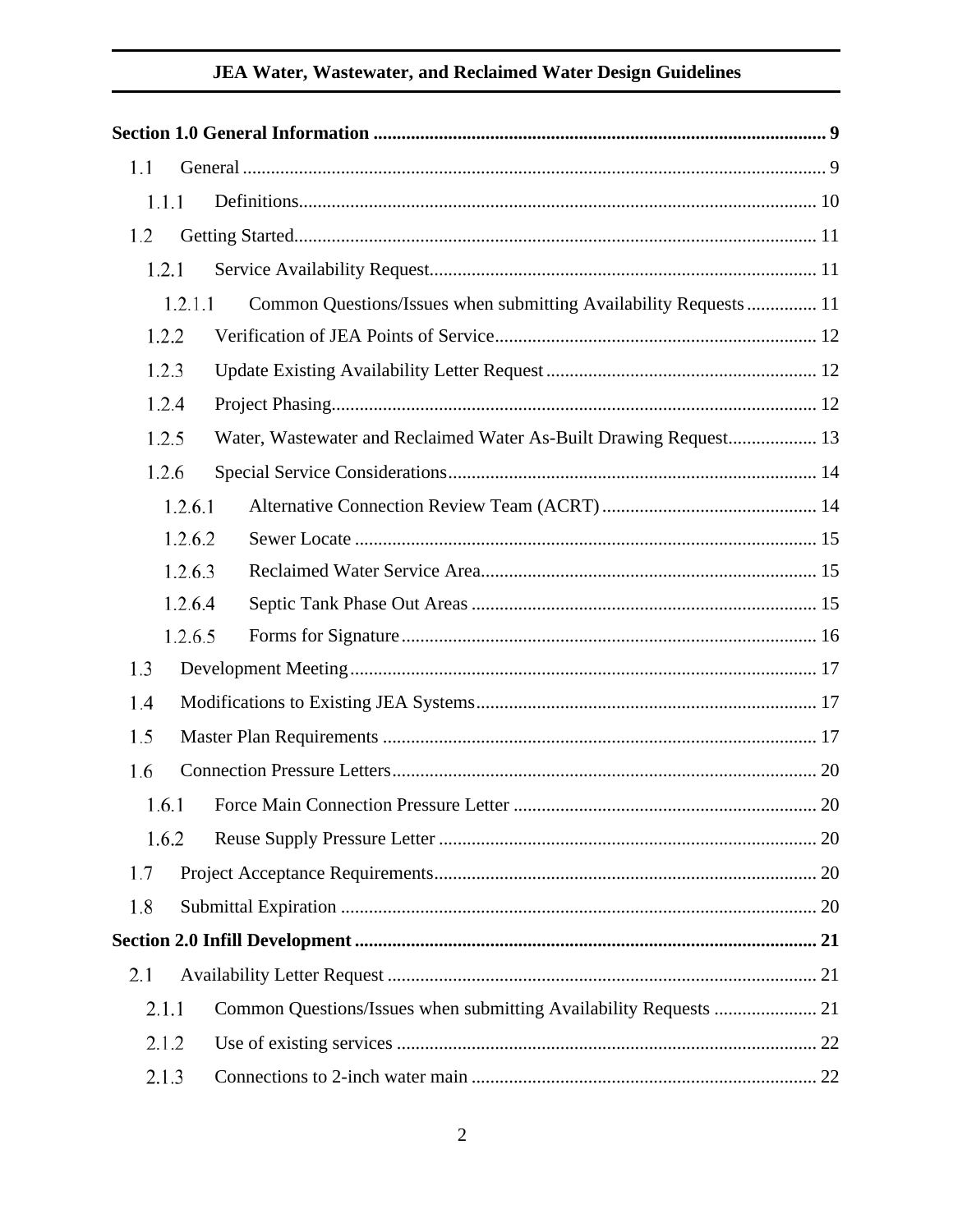| 2.1.4 |                                                                         |  |
|-------|-------------------------------------------------------------------------|--|
| 2.2   |                                                                         |  |
| 2.2.1 |                                                                         |  |
| 2.2.2 |                                                                         |  |
| 2.3   |                                                                         |  |
| 2.4   |                                                                         |  |
| 2.5   |                                                                         |  |
| 2.5.1 |                                                                         |  |
| 2.5.2 |                                                                         |  |
| 2.6   |                                                                         |  |
|       |                                                                         |  |
| 3.0   |                                                                         |  |
| 3.1   |                                                                         |  |
| 3.2   |                                                                         |  |
| 3.3   |                                                                         |  |
| 3.3.1 |                                                                         |  |
| 3.3.2 |                                                                         |  |
| 3.3.3 |                                                                         |  |
| 3.3.4 |                                                                         |  |
| 3.3.5 |                                                                         |  |
|       |                                                                         |  |
| 3.4.1 |                                                                         |  |
| 3.4.2 |                                                                         |  |
| 3.4.3 |                                                                         |  |
| 3.4.4 |                                                                         |  |
| 3.4.5 | Horizontal Directional Drill/Jack & Bore Plan Submittal Requirements 34 |  |
| 3.4.6 |                                                                         |  |
| 3.5   |                                                                         |  |
| 3.6   |                                                                         |  |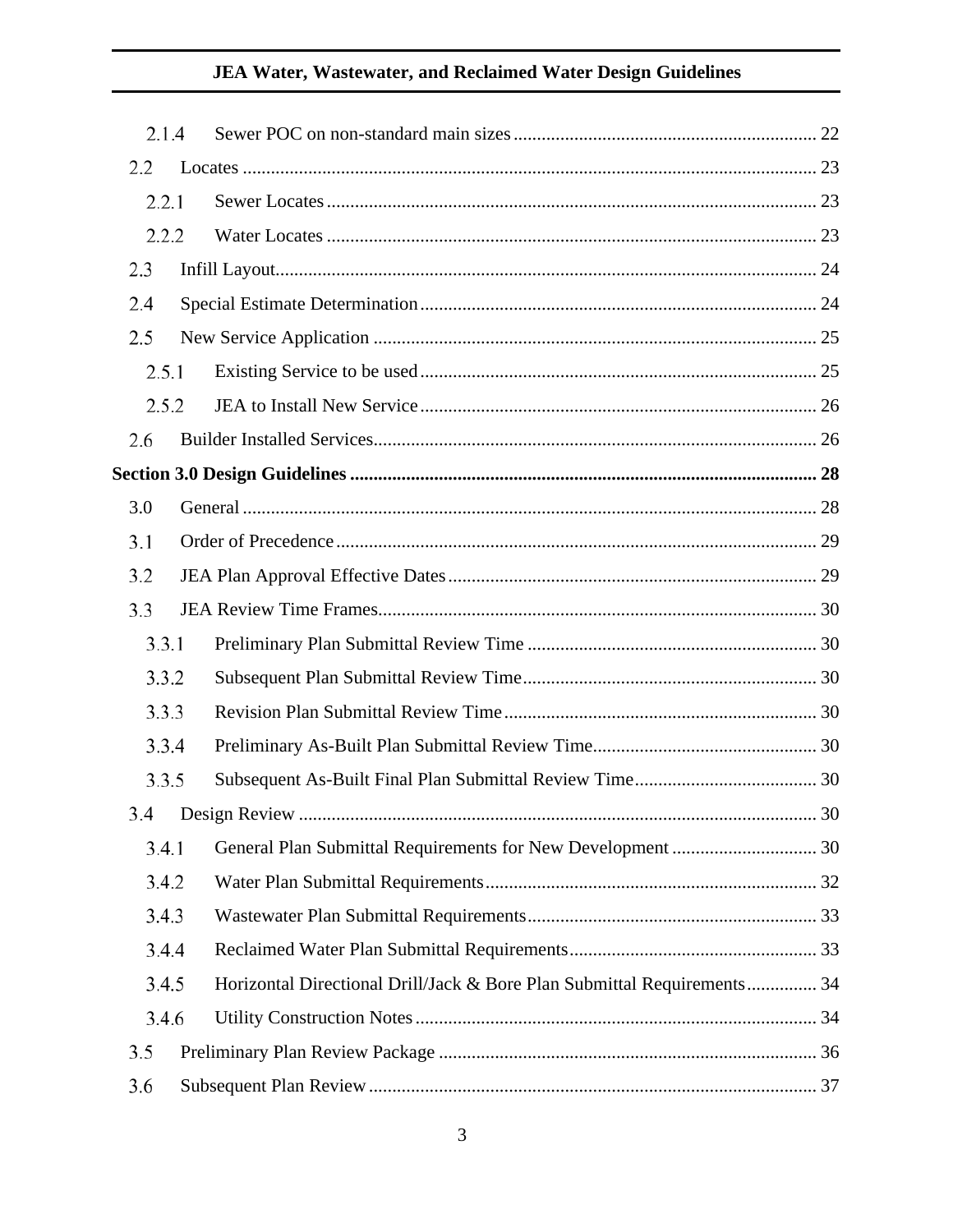| 3.7    |        |                                                                       |  |
|--------|--------|-----------------------------------------------------------------------|--|
| 3.7.1  |        |                                                                       |  |
| 3.7.2  |        |                                                                       |  |
| 3.8    |        |                                                                       |  |
| 3.8.1  |        |                                                                       |  |
| 3.8.2  |        |                                                                       |  |
| 3.8.3  |        |                                                                       |  |
| 3.8.4  |        |                                                                       |  |
| 3.9    |        |                                                                       |  |
| 3.10   |        |                                                                       |  |
| 3.11   |        |                                                                       |  |
| 3.12   |        |                                                                       |  |
| 3.13   |        |                                                                       |  |
| 3.14   |        |                                                                       |  |
| 3.15   |        |                                                                       |  |
| 3.16   |        | JEA Construction Substantial Completion Walk Through Field Meeting 46 |  |
| 3.17   |        |                                                                       |  |
| 3.18   |        |                                                                       |  |
| 3.19   |        |                                                                       |  |
| 3.20   |        |                                                                       |  |
|        |        |                                                                       |  |
| 3.22   |        |                                                                       |  |
| 3.23   |        |                                                                       |  |
| 3.23.1 |        |                                                                       |  |
|        | 3.23.2 |                                                                       |  |
|        | 3.23.3 |                                                                       |  |
|        | 3.23.4 |                                                                       |  |
| 3.24   |        |                                                                       |  |
| 3.25   |        |                                                                       |  |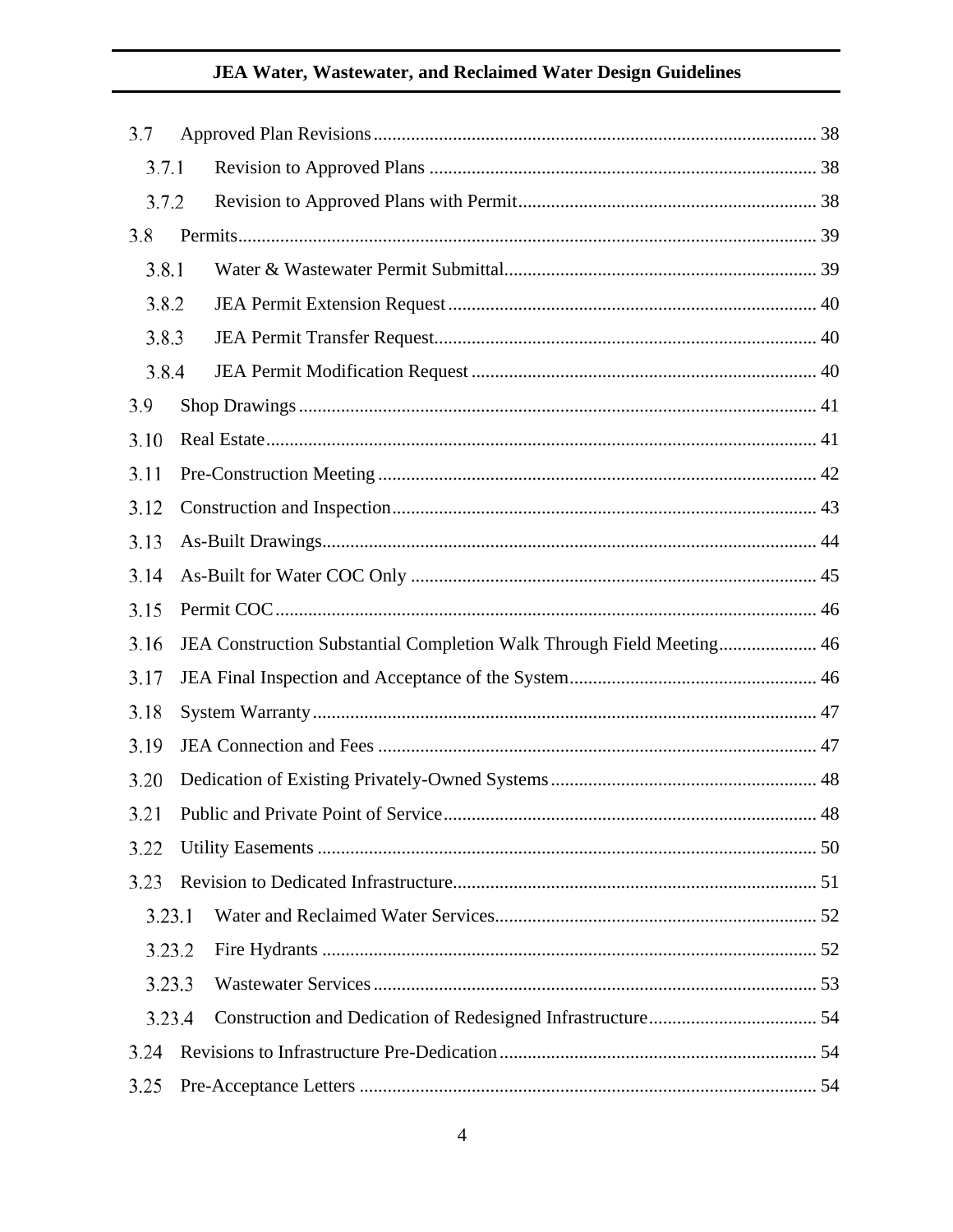|       | 3.26.1 |  |
|-------|--------|--|
|       | 3.26.2 |  |
|       |        |  |
| 4.0   |        |  |
| 4.1   |        |  |
| 4.1.1 |        |  |
|       |        |  |
| 4.1.2 |        |  |
| 4.1.3 |        |  |
| 4.1.4 |        |  |
| 4.1.5 |        |  |
| 4.1.6 |        |  |
| 4.2   |        |  |
| 4.2.1 |        |  |
| 4.2.2 |        |  |
| 4.2.3 |        |  |
| 4.2.4 |        |  |
| 4.2.5 |        |  |
| 4.2.6 |        |  |
| 4.3   |        |  |
|       |        |  |
| 4.3.2 |        |  |
| 4.3.3 |        |  |
| 4.3.4 |        |  |
| 4.4   |        |  |
| 4.5   |        |  |
| 4.6   |        |  |
| 4.7   |        |  |
| 4.8   |        |  |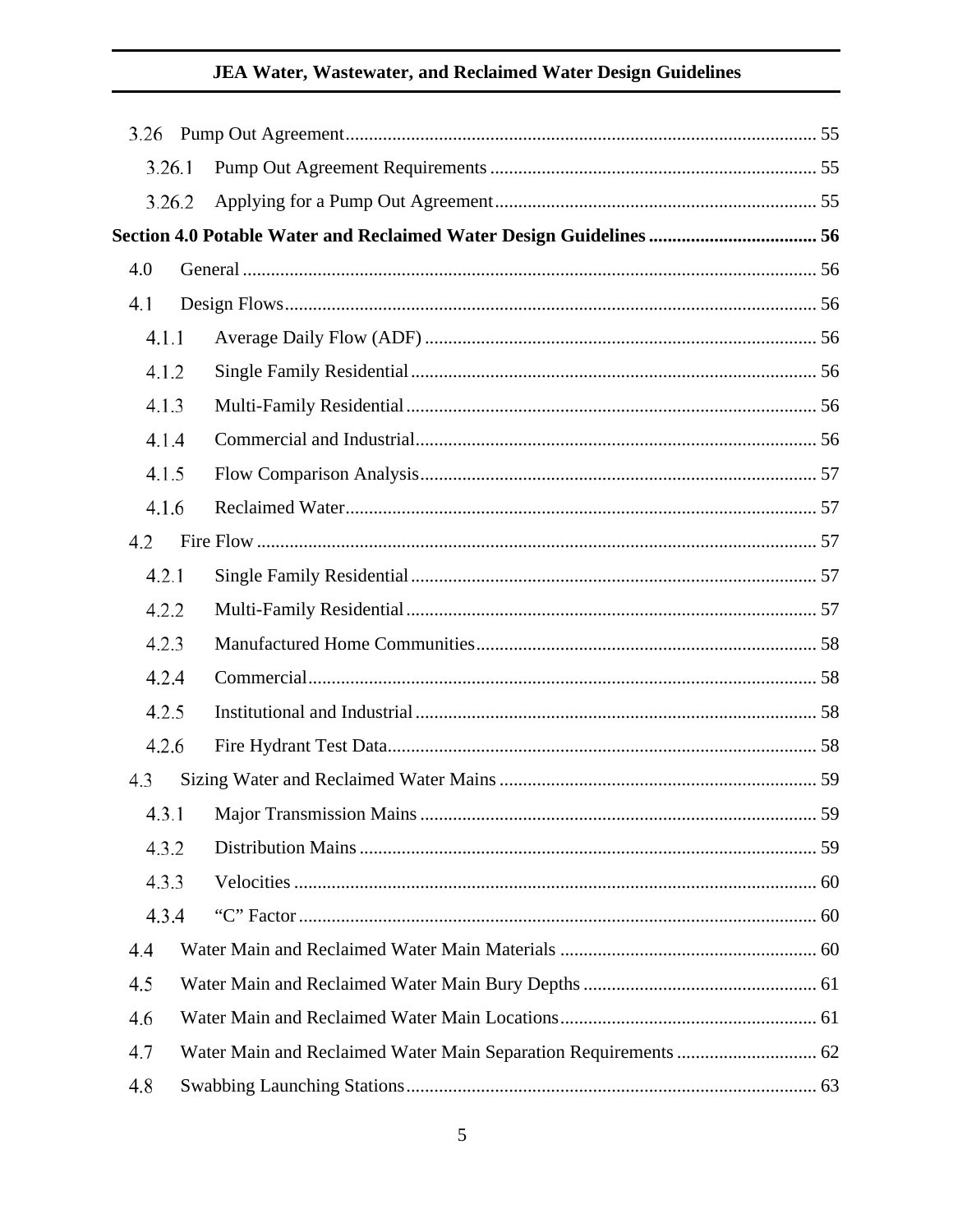| 4.9 |        |  |  |
|-----|--------|--|--|
|     | 4.10   |  |  |
|     | 4.10.1 |  |  |
|     | 4.10.2 |  |  |
|     | 4.10.3 |  |  |
|     | 4.10.4 |  |  |
|     | 4.11   |  |  |
|     | 4.12   |  |  |
|     | 4.13   |  |  |
|     | 4.14   |  |  |
|     | 4.15   |  |  |
|     | 4.16   |  |  |
|     | 4.16.1 |  |  |
|     | 4.16.2 |  |  |
|     | 4.16.3 |  |  |
|     | 4.16.4 |  |  |
|     | 4.16.5 |  |  |
|     | 4.17   |  |  |
|     | 4.18   |  |  |
|     | 4.19   |  |  |
|     |        |  |  |
| 5.0 |        |  |  |
| 5.1 |        |  |  |
|     | 5.1.1  |  |  |
|     | 5.1.2  |  |  |
|     | 5.1.3  |  |  |
|     | 5.2    |  |  |
|     | 5.2.1  |  |  |
|     | 5.2.2  |  |  |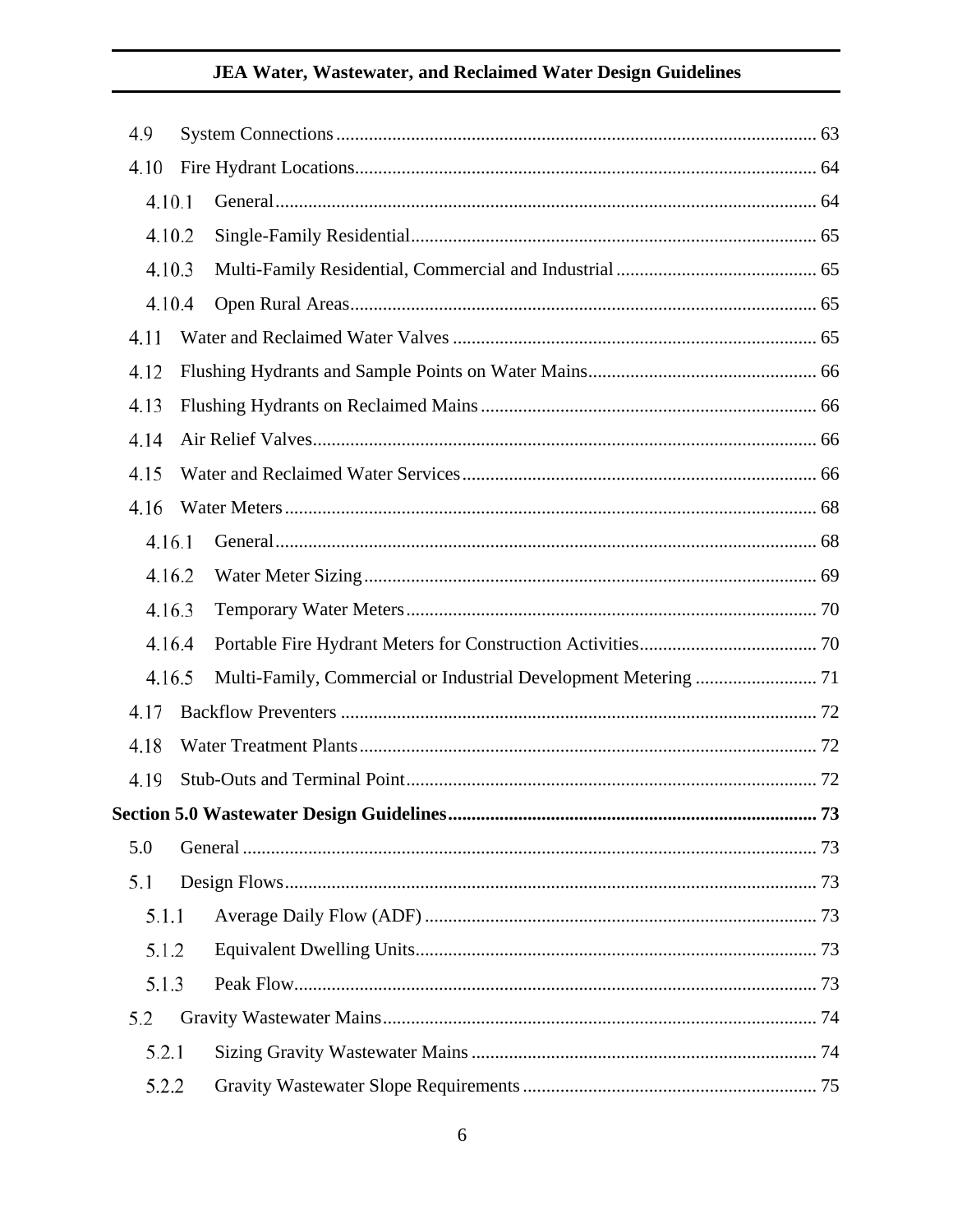| 5.2.3   |  |  |  |
|---------|--|--|--|
| 5.2.4   |  |  |  |
| 5.2.5   |  |  |  |
| 5.3     |  |  |  |
| 5.4     |  |  |  |
| 5.4.1   |  |  |  |
| 5.4.2   |  |  |  |
| 5.4.3   |  |  |  |
| 5.5     |  |  |  |
| 5.6     |  |  |  |
| 5.6.1   |  |  |  |
| 5.6.2   |  |  |  |
| 5.6.3   |  |  |  |
| 5.7     |  |  |  |
| 5.7.1   |  |  |  |
| 5.7.2   |  |  |  |
| 5.7.3   |  |  |  |
| 5.7.4   |  |  |  |
| 5.7.5   |  |  |  |
| 5.7.6   |  |  |  |
| 5.7.7   |  |  |  |
| 5.7.8   |  |  |  |
| 5.7.8.1 |  |  |  |
| 5.7.8.2 |  |  |  |
| 5.8     |  |  |  |
|         |  |  |  |
| 6.0     |  |  |  |
| 6.0.1   |  |  |  |
| 6.0.2   |  |  |  |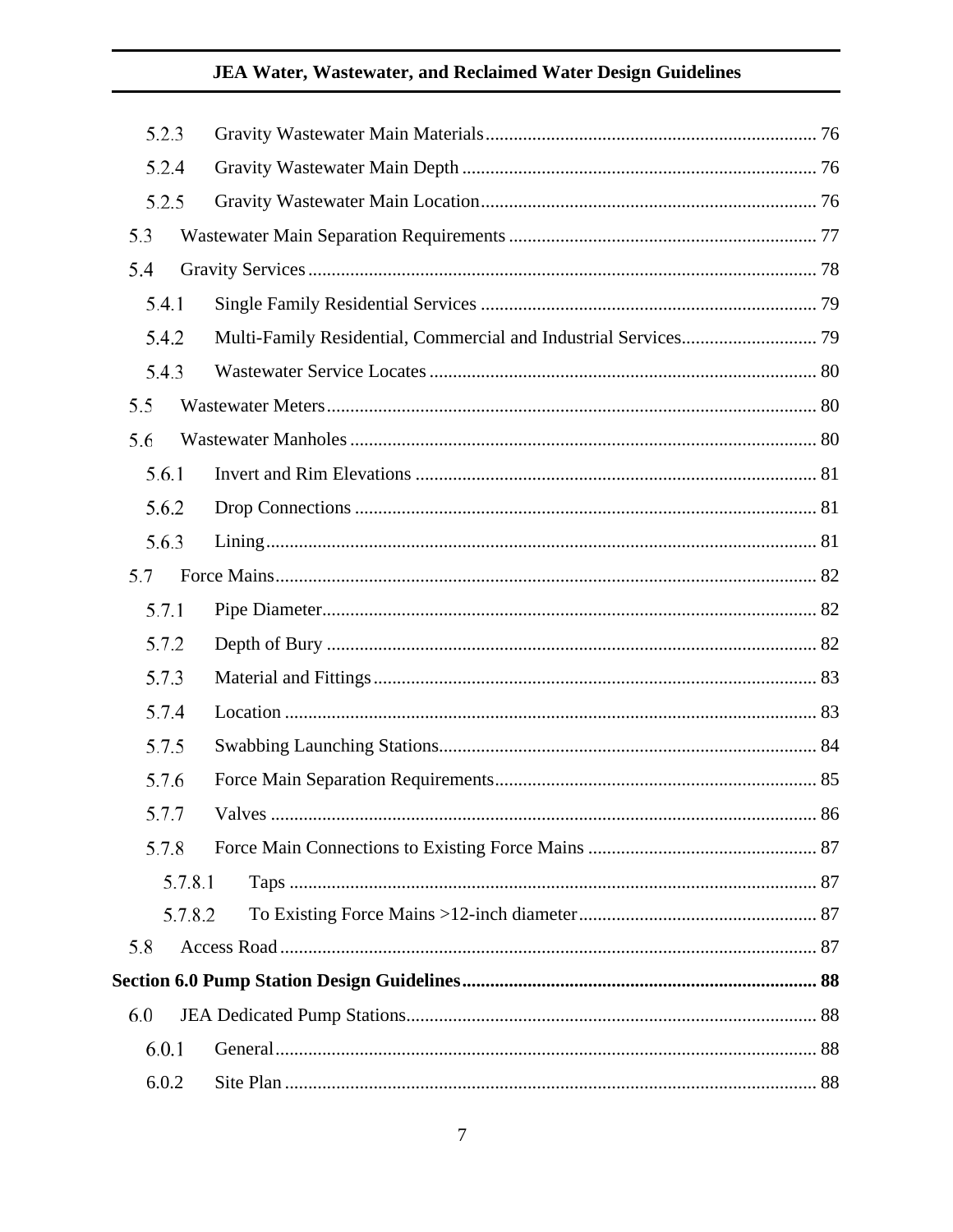| 6.0.3 |  |
|-------|--|
| 6.0.4 |  |
| 6.0.5 |  |
| 6.0.6 |  |
| 6.0.7 |  |
| 6.0.8 |  |
|       |  |
|       |  |
| 6.0.9 |  |
| 6.1   |  |
| 6.2   |  |
| 6.2.1 |  |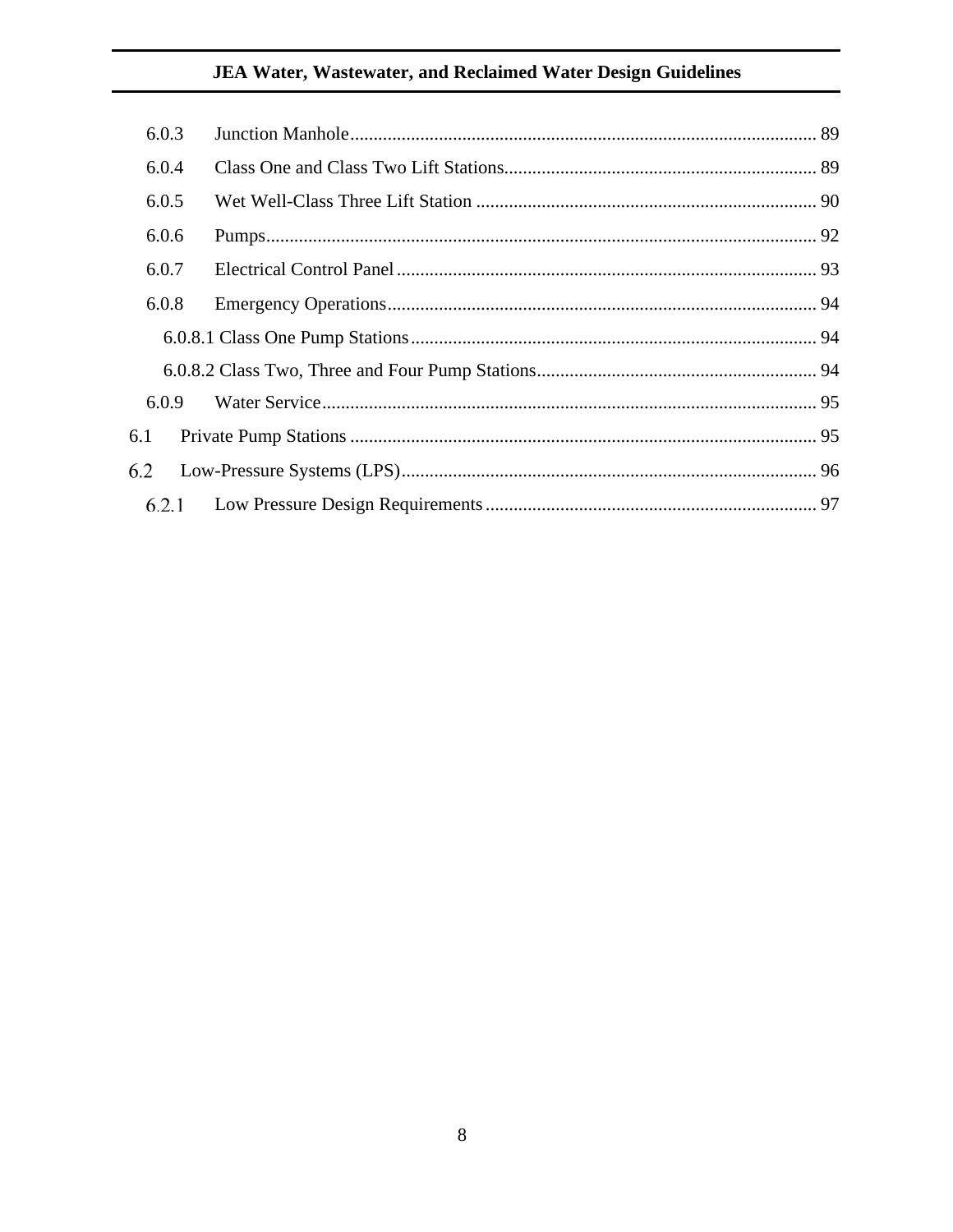### **Section 1.0**

#### **General Information**

#### <span id="page-8-1"></span><span id="page-8-0"></span> $1.1$ **General**

The JEA Development Team consists of the JEA Director, Manager, Engineers, Technicians, and Coordination staff.

JEA team members are trained to assist in the project management, coordination with planning, system availability, hydraulic analysis, design review, construction inspection, as- built review, and acceptance processes of developer installed utility systems.

This section provides a summary of the processes included in the initial stages of project development and the JEA personnel involved in coordination of new developer installed utility system projects.

Typical development infrastructure investment centers around developers being solely responsible for the survey, engineering design, permitting, and construction for both on-site and off-site water/wastewater/reclaim utility infrastructure to meet the needs of their specific development.

All submittals will be made through our on-line portal: [www.sagesgov.com](http://www.sagesgov.com/)

Training videos have been created to help you navigate through this program and are available at [www.jea.com/sagesgov](http://www.jea.com/sagesgov)

Accessing [www.jea.com/water\\_and\\_wastewater\\_development/](http://www.jea.com/water_and_wastewater_development/) will provide you links to the following:

- Frequently Asked Questions
- Forms and Procedures
- Reference Materials
- Stages of a Project

If you have any questions or need help with anything related to Water/Sewer/Reclaim Development please email [jeadevelopment@jea.com.](mailto:jeadevelopment@jea.com)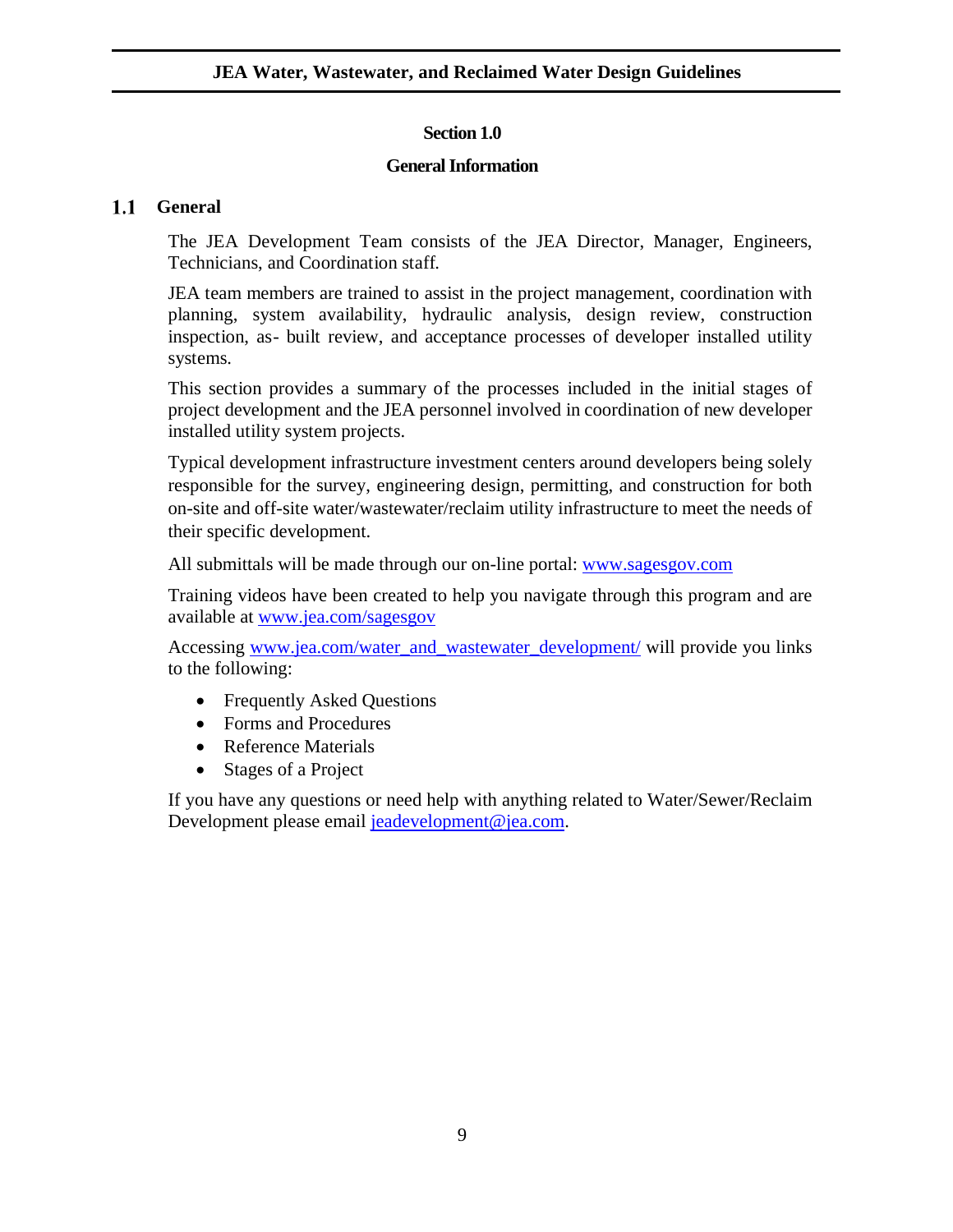#### <span id="page-9-0"></span>**Definitions**

For the purposes of these Design Guidelines, the following definitions are provided to further clarify JEA's application of these guidelines.

### **1. Developer**

Any person or entity who improves a parcel of land which may include the extension of the offsite utilities system from the existing point of connection to the proposed improvements for the purpose of providing service to said development.

### **2. Development**

Any parcel of land upon which improvements are being made that require utility infrastructure to serve said improvements as defined by the City of Jacksonville, St Johns County, Nassau County or Clay County planning departments or any other appropriate local or federal entity having jurisdiction over said parcel of land.

### **3. Infill**

A specific residential development category where immediately prior to development or redevelopment of land, property was vacant or, existing property divided to its prior platted development.

### **4. Lot of Record**

A lot that is part of a subdivision recorded on or before September 21, 1990, in the Office of the Circuit Court of Duval County or a lot or parcel described by metes and bounds, which was lawfully created and the description for which was recorded on or before September 21, 1990. In the City Ordinance 656.704, the City of Jacksonville may not subject properties identified as "lot of record" to minimum lot size requirements.

#### **5. New Development**

Open land that is subdivided and platted into individual parcels upon which improvements are being made that requires utility infrastructure to serve said improvements.

#### **6. Electronic Signatures**

The requirement of electronic signatures is only applicable for the PE and the PS signature.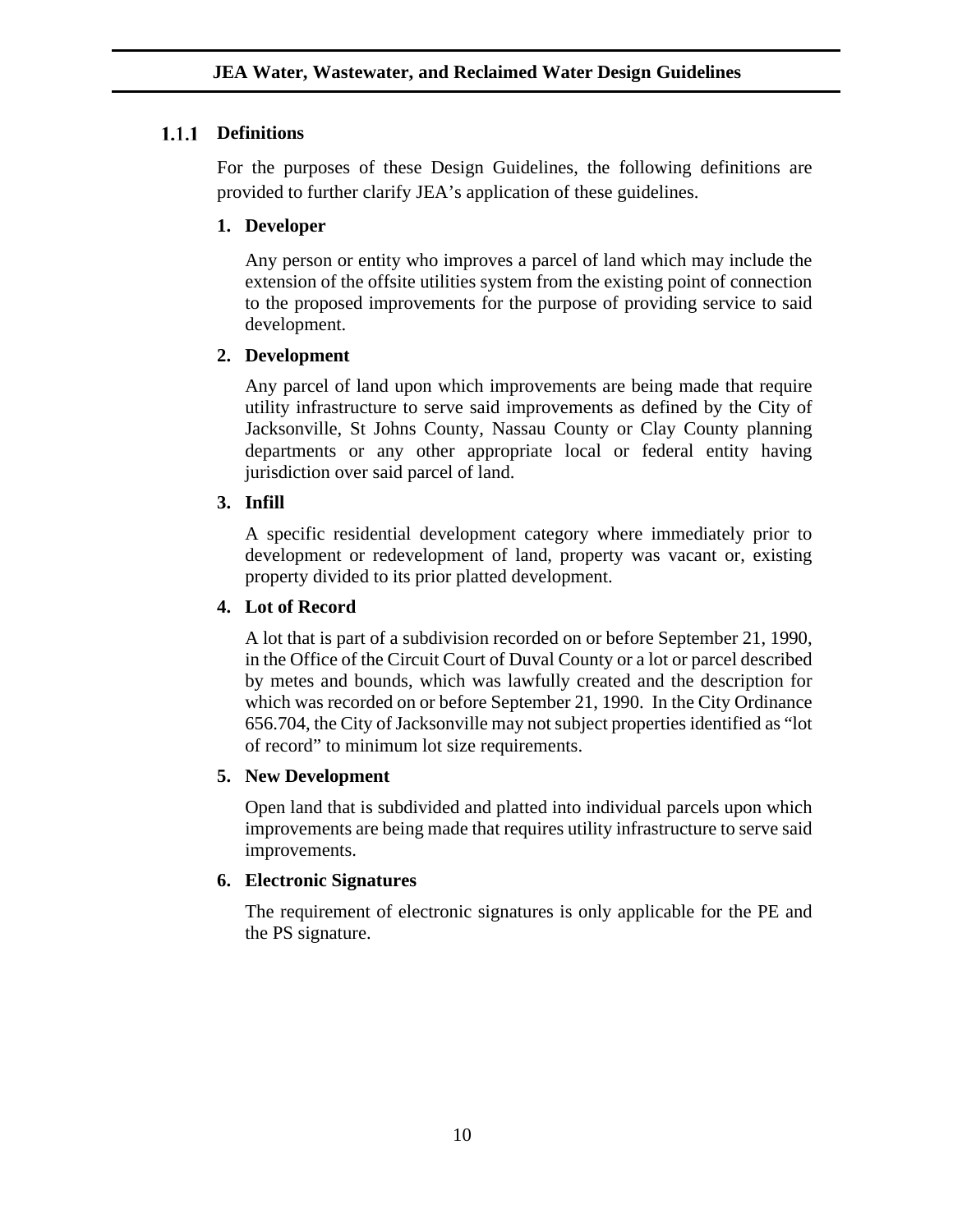### <span id="page-10-0"></span>**Getting Started**

#### **1.2.1 Service Availability Request**

<span id="page-10-1"></span>Prior to submitting for a building permit with local county agencies, a Service Availability Request shall be submitted to JEA. This request can be submitted to JEA at [www.sagesgov.com](http://www.sagesgov.com/) within Step 1. Service availability requests are reviewed by JEA's Water and Wastewater System Planning Team to determine the nearest points of connection. Requests are normally completed within 10 business days. Responses from JEA are in the form of an availability letter. The availability letter will be emailed to the email address provided in the application. The availability has an expiration of two years from the date written and contains a tracking number known as the availability number. This number will be the reference number used throughout the project's lifecycle. If you need to submit any back-up documentation supporting your request (layouts, easement documents, etc.) please [upload](mailto:upload) them during the Service Availability Request Application.

To submit an availability request:

- Log into [www.sagesgov.com;](http://www.sagesgov.com/)
- Select Step 1;
- Select "Service Availability Request".

### <span id="page-10-2"></span>**Common Questions/Issues when submitting Availability Requests**

- Address doesn't appear in the database:
	- o An address is not mandatory to request the letter, the RE# is. If your address is so new that it doesn't appear in the applicable County Property Appraiser's page, then skip it and proceed to the parcel number.
- Specified parcel number was not found in the applicable county GIS system:
	- o Check the format of the parcel number you entered. There are example parcel numbers listed for each county at the top of the page to show you the format you must enter the parcel number in so that it registers on that applicable county page. If your format is not correct you will get this error.
	- o The most common error is on Duval County and St. Johns County entries-make sure you put the space between the  $6<sup>th</sup>$  and  $7<sup>th</sup>$  digit in the RE#.
- Fill out the flow section of the application.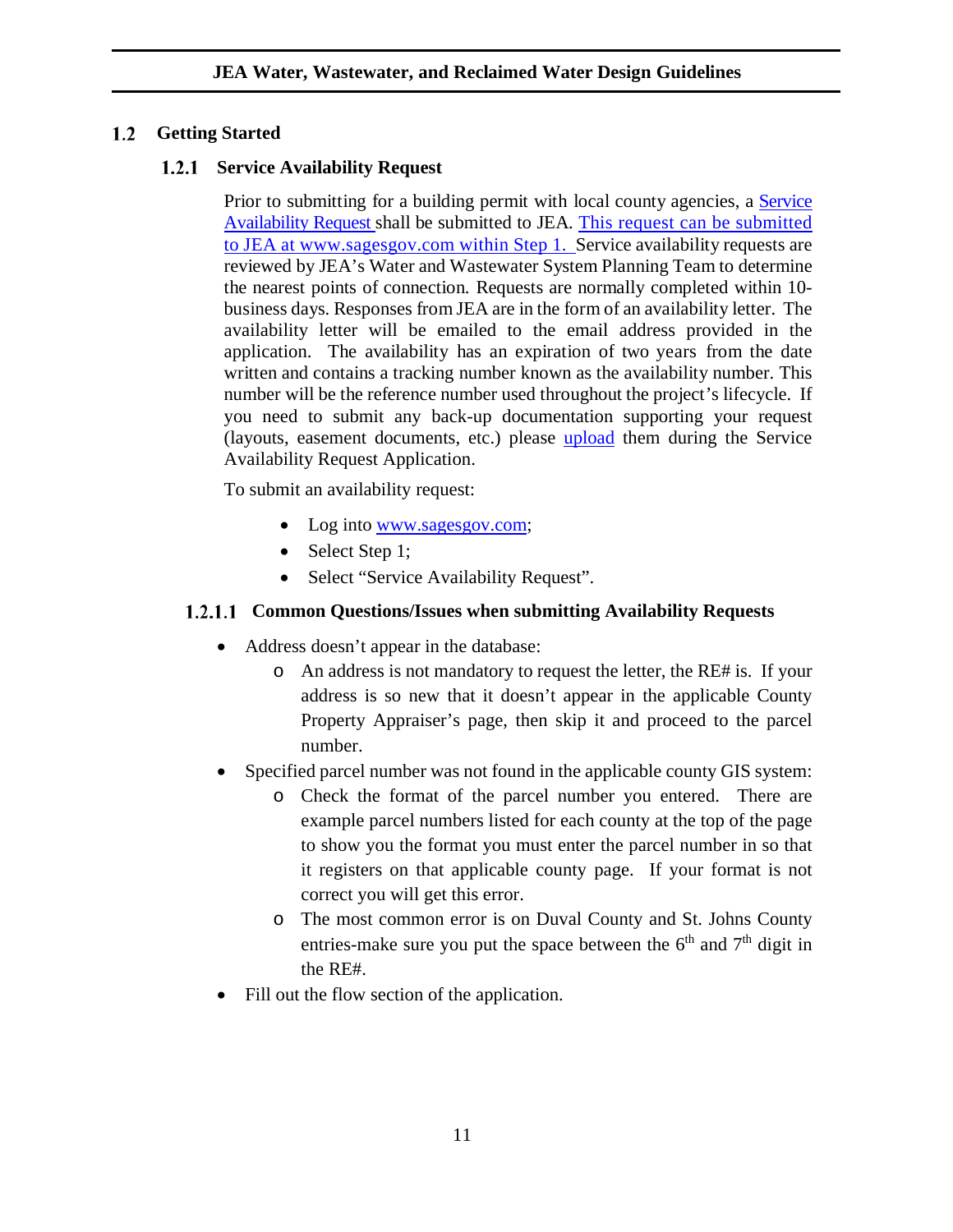#### <span id="page-11-0"></span>**Verification of JEA Points of Service**

In its evaluation of availability requests, JEA will rely upon JEA utility system records for the accuracy of existing JEA utilities. It shall be the sole and exclusive responsibility of the applicant and/or its affiliated parties to determine the suitability and accuracy of the record information and locate through field verification (including but not limited to sub-surface utility investigations, open excavation, etc.) during the design process. Should field verification of existing utilities not match the availability response, the applicant shall notify JEA immediately so a new point of connection can be identified.

#### <span id="page-11-1"></span>**Update Existing Availability Letter Request**

To request an update to an existing, non-expired availability letter:

- Log into Sagesgov.com;
- Select Step 1;
- Select "Update Existing Availability Letter Request;
- Enter your Availability Number;
- Make the additions/changes and submit.

Updated Availability Letters can only be requested by the original requestor or the Engineer of Record, if they are listed as a collaborator on the project.

Expired letters will not be updated and you will need to request a new letter. Exception: Project that already has plans submitted.

#### <span id="page-11-2"></span>1.2.4 Project Phasing

For projects that will be constructed in more than one phase, JEA shall be provided with a phased master plan, which shall be submitted as its own separate availability request. JEA will require projects be broken into logical phases, each with their own availability number. Each phase will be a separate project and will require a separate plan review and permit. These separate projects will be linked within the Sages program.

If any of the following conditions apply, then the project will be required to be submitted in phases:

- a. If parcels are non-contiguous. Each non-contiguous parcel shall be a separate phase;
- b. If construction completion or JEA acceptance will occur at different times. Each parcel with schedules for construction completion and acceptance differing by more than 4-months will be separate phases;
- c. Construction will not be completed on the entire phase within 5-years from JEA plan approval. Parcels will be broken into smaller sizes so that construction can be completed within 5-years of plan approval;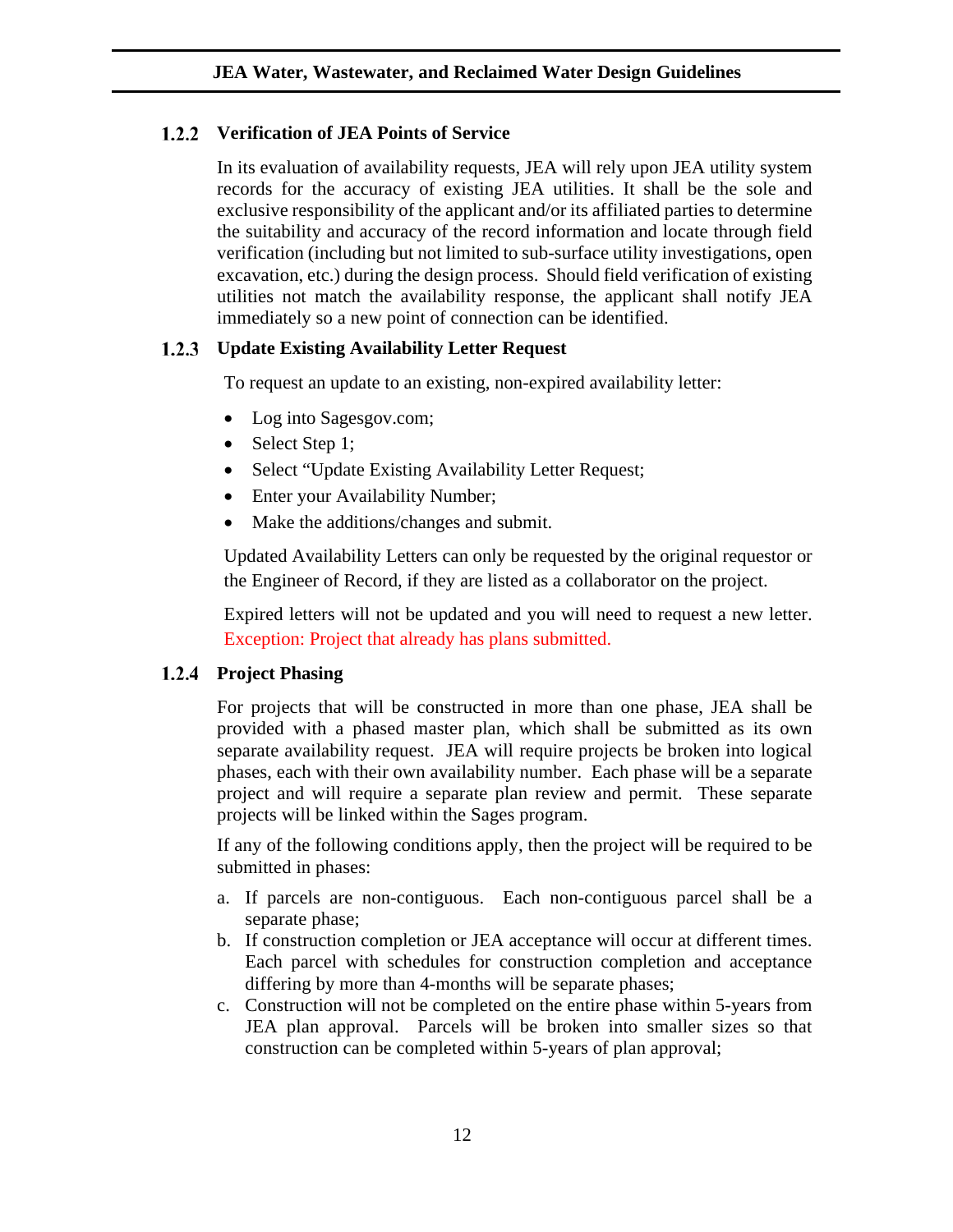#### <span id="page-12-0"></span>**Water, Wastewater and Reclaimed Water As-Built Drawing Request**

For best available information on existing water, wastewater and reclaimed water mains or locations of water, wastewater, and reclaimed taps, an As-Built drawing request may be obtained from JEA's Record Department. Generally, requests for water, wastewater, and reclaimed water tap locations are completed within 2-business days and all other requests are completed within 5-business days. Results will be emailed to the customer provided email address.

To request an As-Built/GIS Map:

- Log into Sagesgov.com;
- Select Step 1;
- Select "As-Built/GIS Map Request";
- Enter your Availability Number, if you have it.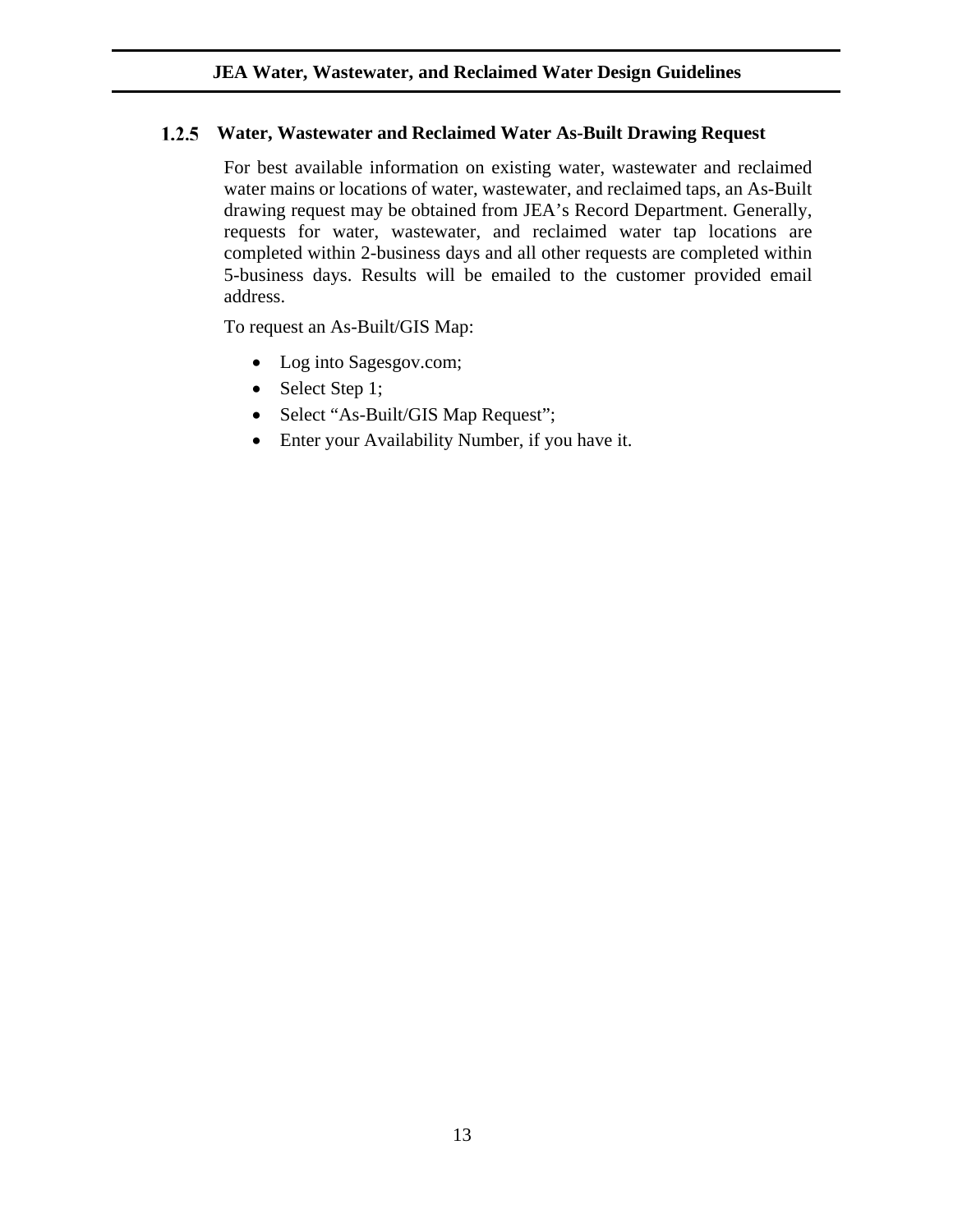#### <span id="page-13-1"></span><span id="page-13-0"></span>**Special Service Considerations**

#### **Alternative Connection Review Team (ACRT)**

For all low pressure sewer designs, as well as any water or wastewater requests which are not in accordance with the JEA Water, Wastewater and Reclaimed Design Guidelines and/or Water and Wastewater Standards Manual and/or JEA Rules and Regulations for Water, Sewer and Reclaimed Water Services, the applicant may request a Development meeting with the JEA Development Team to discuss conceptual solutions which may be forwarded to a JEA review team for consideration.

The review team consists of representatives of design, operation, and maintenance. A representative from the JEA development team will present the request for consideration. The applicant may be asked to provide information and/or exhibits to support this presentation. The applicant does not meet with the review team.

The review team will meet monthly, as needed. After a decision has been made on any request, the applicant will be notified within 5-business days.

To submit a project to the ACT:

- Log into [www.sagesgov.com;](http://www.sagesgov.com/)
- Select Step 2;
- Enter your availability number;
- Select "Alternative Connection Request".

You will be emailed the result of the request and any applicable next steps will be provided.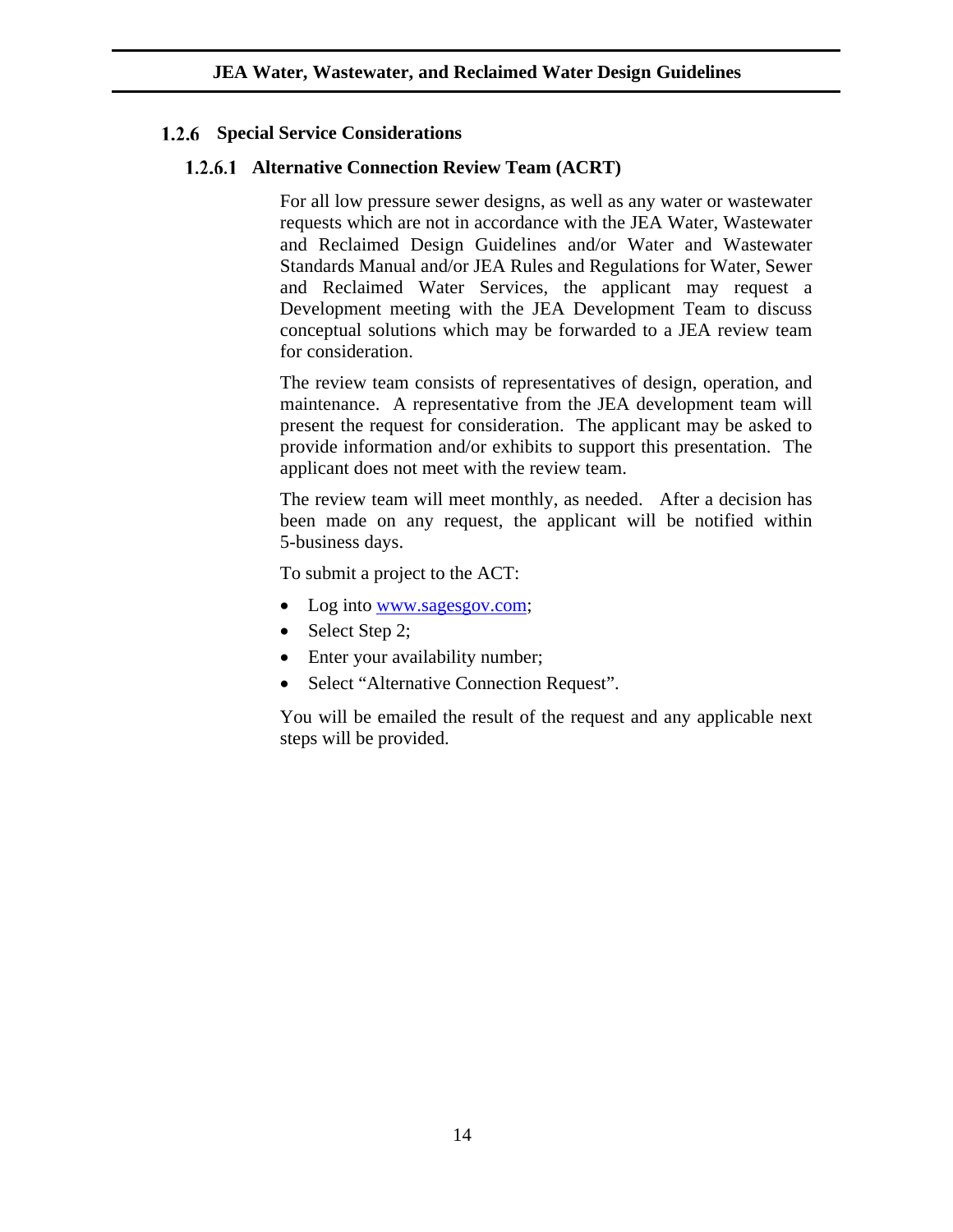#### <span id="page-14-0"></span>1.2.6.2 Sewer Locate

To determine the location of your sewer service, or to ascertain the condition and/or suitability of your sewer service you can request a sewer locate. When you apply and pay for this service, JEA forces will deploy a camera into the sewer main and will report back on the location and condition. They will also mark the locate of the service in the field on the pavement or curb.

To request an As-Built/GIS Map:

- Log into [www.sagesgov.com](http://www.sagesgov.com/)
- Select Step 1;
- Select "Sewer Locate Application";
- Enter your Availability Number;
- Results will be emailed to you.

#### <span id="page-14-1"></span>**Reclaimed Water Service Area**

**Reuse Service Area** is the geographic area within JEA's Utility Service Area where the reclaimed water system exists or shall be expanded, to provide reclaimed water service. Where the distance from the reclaimed water distribution system and the property line is within the guidelines of the JEA Rules & Regulations for Water, Sewer and Reclaimed Water Services, Appendix A, Section A-3.02, Table 1, the owner shall connect or cause to be connected the new development to the reclaimed system. Where the distance from the reclaimed water distribution system and the property line is more than the distances in Table 1, the owner shall include reclaimed water distribution mains within their development for future connection to the system by JEA, and install a potable water jumper connection to the reclaimed water system until reclaimed water becomes available.

#### <span id="page-14-2"></span>**Septic Tank Phase Out Areas**

For project locations, timelines and updates please see the following page:

[https://www.jea.com/In\\_Our\\_Community/Construction\\_Projects/Septi](https://www.jea.com/In_Our_Community/Construction_Projects/Septic_Tank_Phase_Out/) [c\\_Tank\\_Phase\\_Out/](https://www.jea.com/In_Our_Community/Construction_Projects/Septic_Tank_Phase_Out/)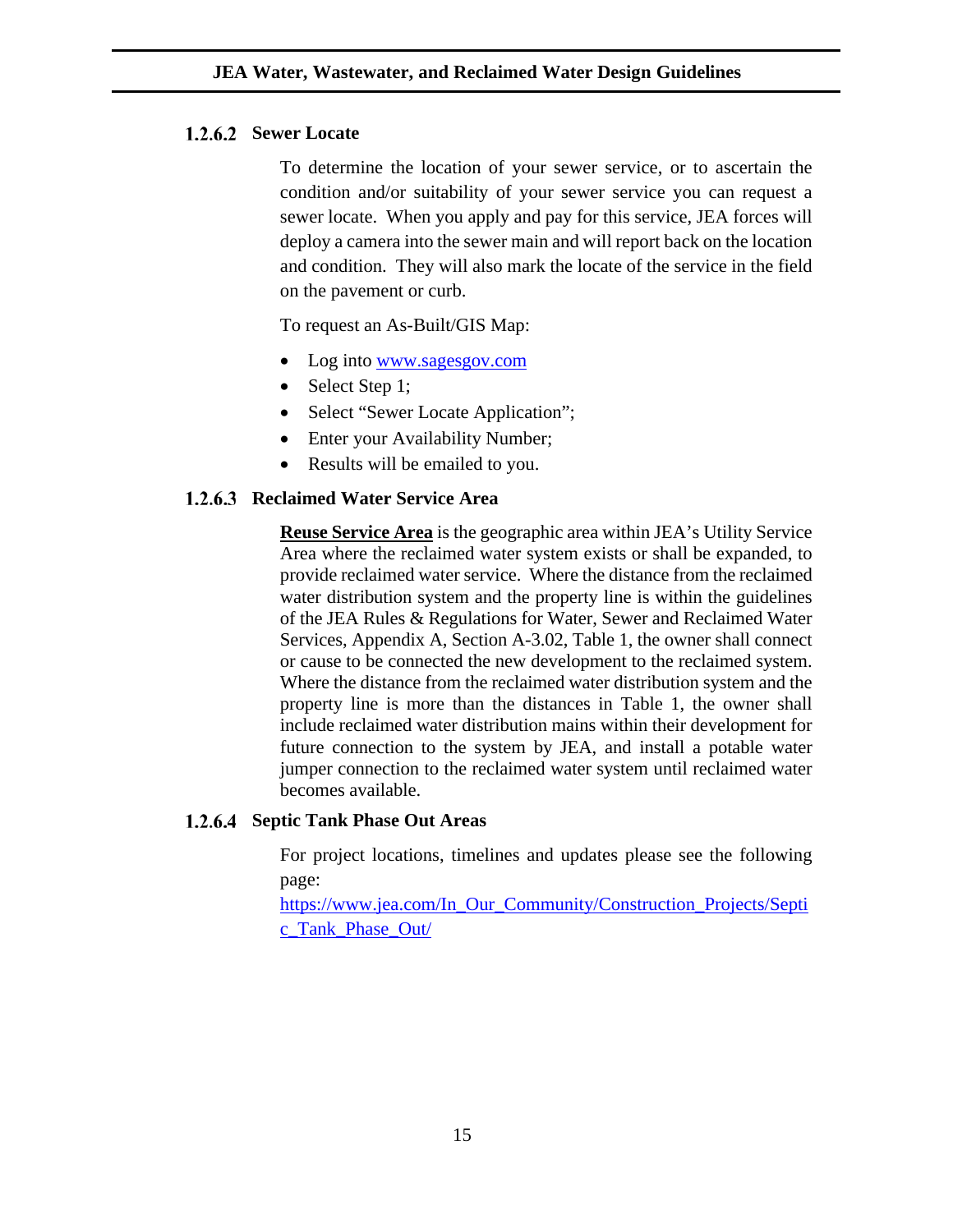#### <span id="page-15-0"></span>**Forms for Signature**

The following forms can be submitted to JEA via SagesGov for any required signatures:

- DACS
- DBPR
- FDOT
- FHFC

To submit any of these forms:

- Log into [www.sagesgov.com;](http://www.sagesgov.com/)
- Select Step 2;
- Enter your availability number;
- Select "Forms for Signature";
- Fill out the application;
- Upload the forms in the document upload section of the application;
- Submit.

JEA will sign the document(s) you provide and you will receive an email when this task is complete.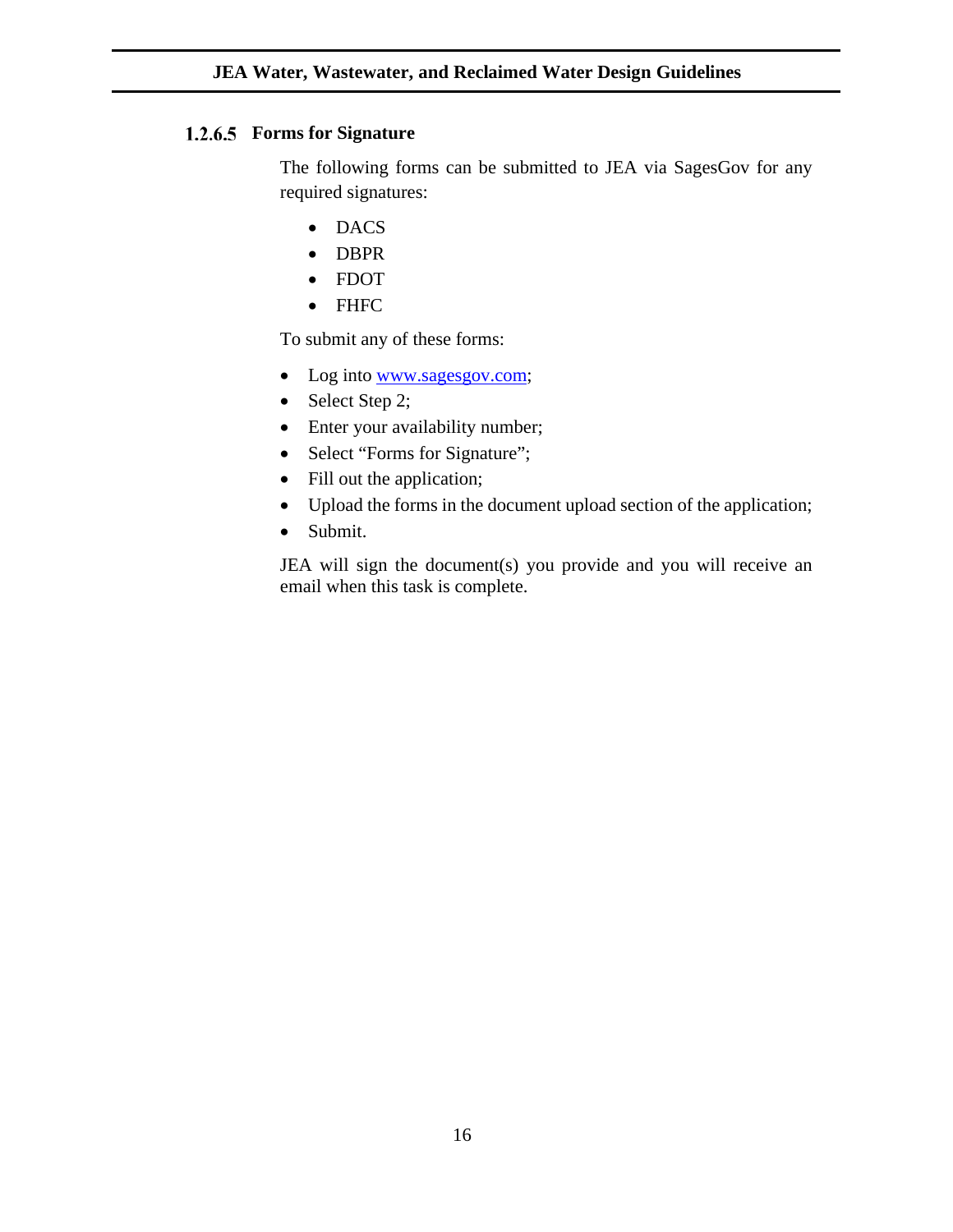#### $1.3$  **Development Meeting**

<span id="page-16-0"></span>It is strongly recommended that the applicant schedule a development meeting with the JEA Development Team to discuss conceptual water and Wastewater requirements for any project other than simple tap projects.

Development Meetings will be required for the following projects/situations:

- Residential projects of 100 or more lots
- Phased projects
- HDD or Jack & Bore installations
- Including meters 3-inches or larger
- Project included in an existing Developer Agreement
- You will be requesting any of the following:
	- o Cost Participation
	- o Developer Agreement
	- o Cost Recovery

To request a Development Meeting:

- Log in to your SagesGov account
- Select Step 2
- Enter your project Availability Number
- Select "Development Meeting Request"
- Fill out the application
- Attach your utility layout
- Submit Application

JEA will schedule the meeting and send you an invitation with meeting details.

### <span id="page-16-1"></span>**Modifications to Existing JEA Systems**

Unless approved by JEA's Development Manager, once a project has been accepted by JEA, no further revisions are allowed and the applicant must resubmit for a new availability number to make changes. [Revision to Dedicated Infrastructure.](#page-50-0)

#### <span id="page-16-2"></span>**Master Plan Requirements**

A Master Development Plan shall be required for all development projects being constructed in multiple phases, or for single phase residential projects with more than one pump station. The purpose of the Master Plan is to show how all phases of the development, outparcel tracts and any future development tracts will be served water, wastewater and reclaimed water and to provide sufficient data such that the proposed main sizing and pump stations will be adequate. In general, the Master Plan(s) shall conform to the following:

- 1. The Master Plan must be approved prior to the approval of construction plans. For large subdivisions, the Master Plan may require approval before the POC, point of connection, can be issued during the processing of the project availability request.
- 2. The construction plans must be consistent with the approved Master Plan.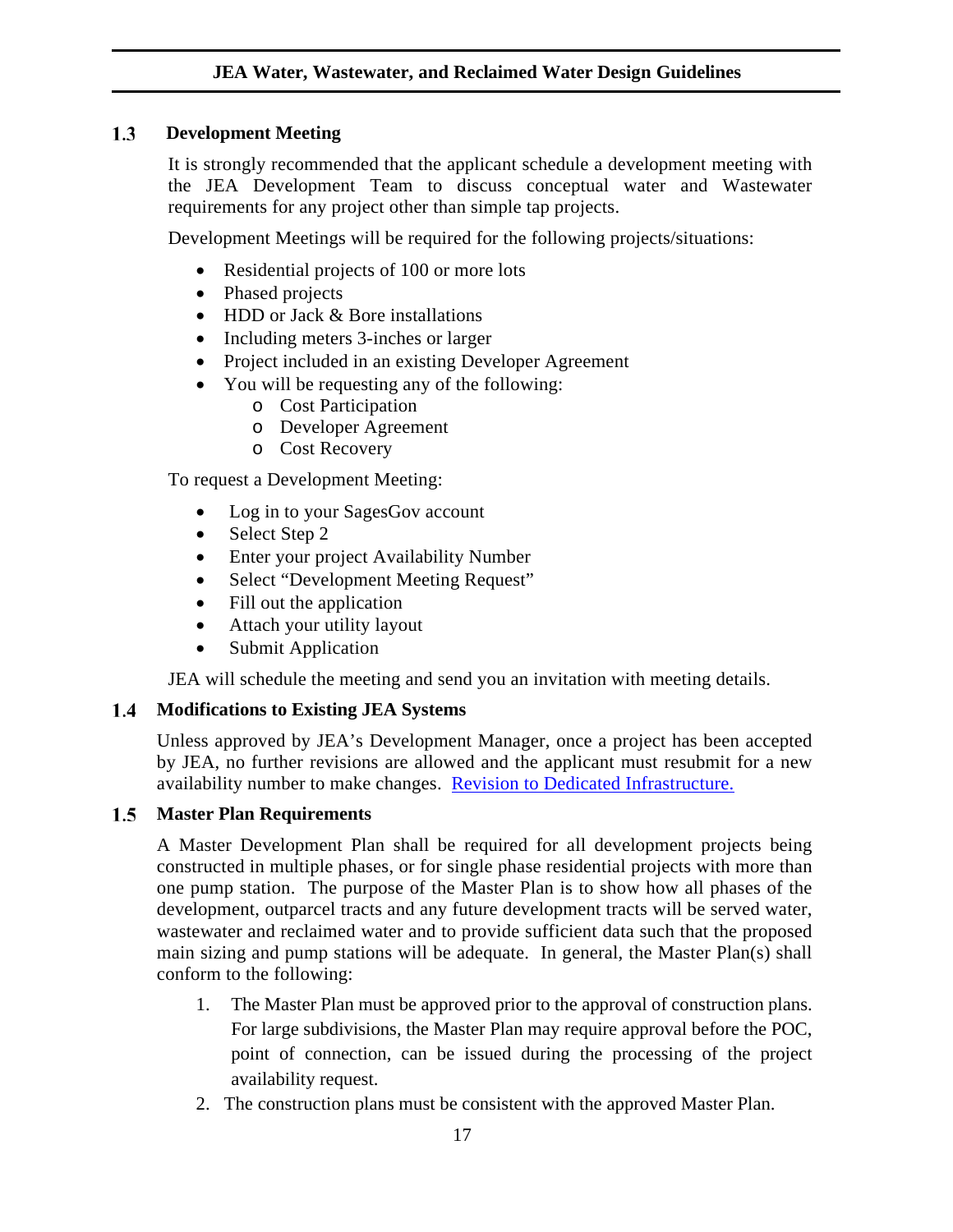- 3. For any changes to the development, the Developer must submit a revised and updated Master Plan. All revised Master Plans must be submitted with a letter specifying the proposed revisions to the Master Plan and must indicate on the Master Plan drawings the location of the revisions.
- 4. The requirement for submittal of a revised Master Plan may be waived by the JEA Development Team if they consider the changes to be minor or not significant.
- 5. Master Plan approval does not imply acceptance of easements, construction methods, or other items that may be in conflict with Design Guidelines.
- 6. The Master Plan will consist of a layout of the major water, wastewater, and/or reclaimed water lines. The layout plan sheet(s) shall be at a minimum scale of 1 inch = 200 feet and show existing and proposed improvements in sufficient detail to show intent of design. In the event that the number of plan sheets exceeds two (2) sheets at the 1 inch  $= 200$  feet scale, the Master Plans shall be submitted at a scale of 1 inch  $= 500$  feet. Attempts should be made to show the entire project on one plan sheet.
- 7. The Master Plan shall be signed and sealed by a Professional Engineer licensed in the State of Florida. Separate master plans to be provided per utility (water, wastewater, reclaimed). The requirements for each specific utility plan include:
- 8. General
	- a. Project boundary-shall match the project boundary approved by the local Planning and Zoning Department;
	- b. Developments immediately adjacent to the undeveloped tracts shall include a conceptual plan for extension of potable water, wastewater, and/or reclaimed water service to said tracts;
	- c. Vicinity map showing the location of the project and the scale used;
	- d. All plan elevations shall use the 1988 NAVD Vertical Datum;
	- e. Identification and scheduling of all phases.
- 9. Wastewater
	- a. Pipe diameters (both force mains and gravity lines);
	- b. Total wastewater flow (both average daily flow and peak) to each pump station. A summary of each unit, tract, or phase, including the contribution to each pump station stating: Type of use (single family residential, master-metered residential, commercial, etc.), and average daily flow (gpd)
	- c. Pump Station locations;
	- d. Clear delineation of existing versus future units or tracts;
	- e. Wastewater model for networks with multiple pump stations;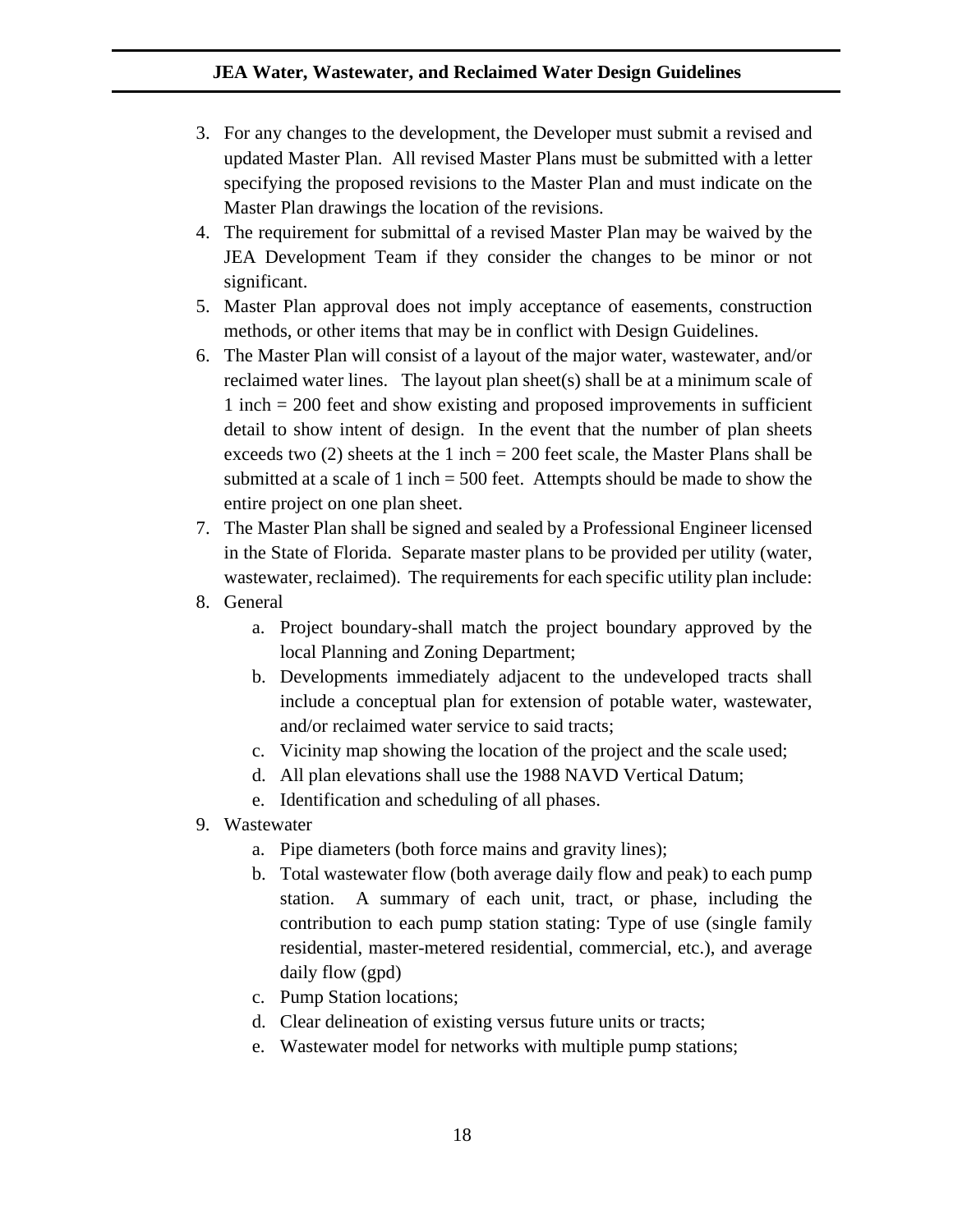- f. Wastewater master plan should minimize the connections to existing JEA infrastructure by utilizing master pump stations and limiting manifolded systems.
- 10. Potable Water
	- a. Calculations for maximum potable water demand based on full or projected ultimate development or use gross acreage and land use. Required fire flows to be noted;
	- b. Submit the Master Plan with a pipe network analysis for flow and pressure distribution for approval. The Master Plan shall include connection points and pipe sizes. All available information on hydrant locations and lot platting should be included;
	- c. Total potable water flow for each unit, tract, or phase stating: Type of use (single family residential, master-metered residential, commercial, etc.), and average daily flow (gpd);
	- d. Clear delineation of existing versus future units or tracts.
- 11. Reclaimed Water
	- a. Calculations for reclaimed water demand;
	- b. Request a system response curve representing JEA's reclaimed water distribution network hydraulic response to the requested water demand see [Connection Pressure Letters;](#page-19-0)
	- c. Use the system response curve to design a reclaimed water distribution network. Then, submit the Master Plan with a pipe network analysis for flow and pressure distribution for approval. The Master Plan shall include connection points and pipe sizes. All available information lot platting should be included;
	- d. Total reclaimed water flow for each unit, tract, or phase stating: Type of use (single family residential, master-metered residential, commercial, etc., and average daily flow (gpd);
	- e. Clear delineation of existing versus future units or tracts.

To submit a Master Plan:

- Submit during Availability Request;
- Submit during Availability Update Request.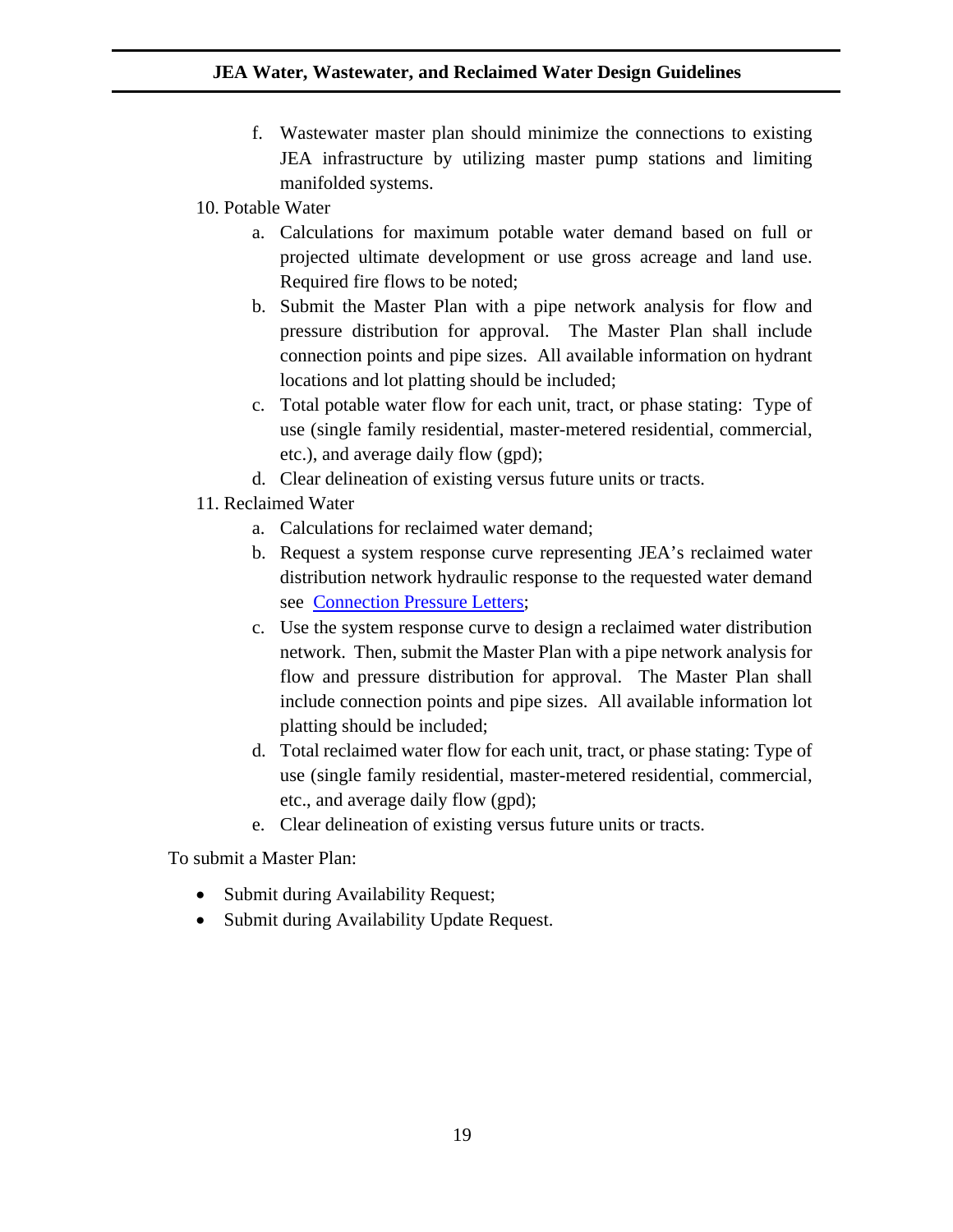#### <span id="page-19-1"></span><span id="page-19-0"></span> $1.6$ **Connection Pressure Letters**

#### $1.6.1$ **Force Main Connection Pressure Letter**

To request a connection pressure letter for a JEA force main:

- Log into [www.sagesgov.com;](http://www.sagesgov.com/)
- Select Step 2;
- Enter your availability number;
- Select "Force Main Connection Pressure Letter Request";
- Fill out application and submit.

You letter will be emailed to you.

#### <span id="page-19-2"></span>**1.6.2 Reuse Supply Pressure Letter**

To request a connection pressure letter for a JEA reclaimed water main:

- Log into [www.sagesgov.com;](http://www.sagesgov.com/)
- Select Step 2;
- **Enter your availability number;**
- Select "Reuse Supply Pressure Letter Request"
- Fill out application and submit

You letter will be emailed to you.

#### <span id="page-19-3"></span>**Project Acceptance Requirements**

Once plans and permits (if applicable) are approved, a pre-construction meeting may be requested, during which an inspector will be assigned to your project. After completion of all acceptance requirements, including as-built drawings approval, permit COC and the project acceptance package has been received, JEA will set up a final walk-through. Once all punch-list items have been addressed, JEA will accept the project and release meters.

**All utilities that will be constructed and dedicated to JEA, within the ROW and/or JEA easements, will be required to be completed by a Florida licensed underground contractor.** 

**Project acceptance package documents can be found here: [https://www.jea.com/engineering\\_and\\_construction/water\\_and\\_wastewater\\_devel](https://www.jea.com/engineering_and_construction/water_and_wastewater_development/forms_and_procedures/) [opment/forms\\_and\\_procedures/](https://www.jea.com/engineering_and_construction/water_and_wastewater_development/forms_and_procedures/)**

#### <span id="page-19-4"></span> $1.8$ **Submittal Expiration**

Disapproved submittals will be abandoned when they have been left inactive for 9 months. After we abandon your submittal you will need to begin the process again following the standards that are in place at the time of the new submittal.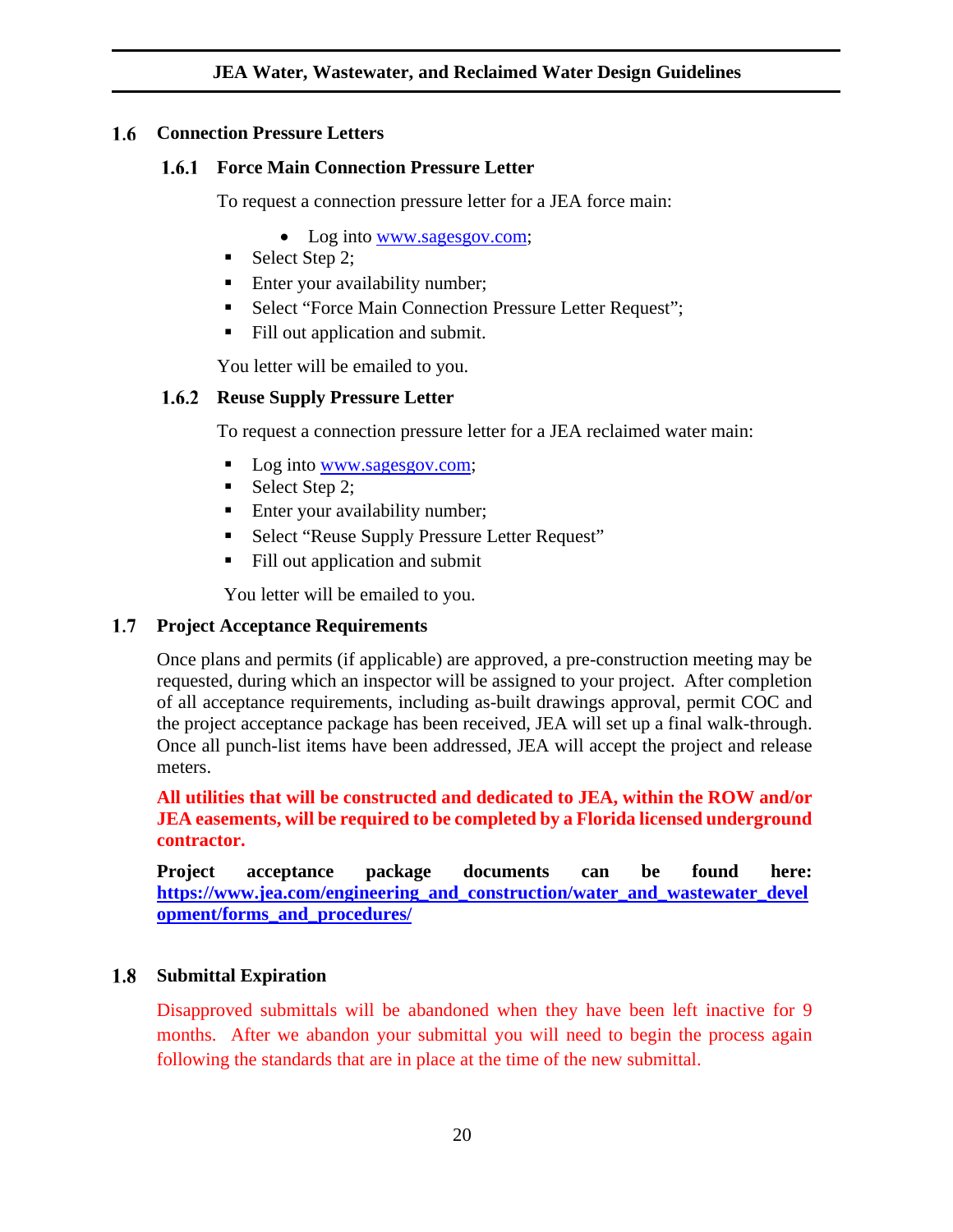#### **Section 2.0**

#### **Infill Development**

#### <span id="page-20-0"></span> $2.1$ **Availability Letter Request**

<span id="page-20-1"></span>To add a new water and/or sewer service to a lot a letter of availability first must be requested, see [Section 1.2.1 Service Availability Request.](#page-10-1) The availability letter will provide the nearest water and sewer point of connection. If the point of connection is not abutting the property in question, a line extension will be required. Line extension projects are designed under and constructed under the direction of the customer and dedicated to JEA when construction is complete.

To submit an availability request:

- Log into [www.sagesgov.com;](http://www.sagesgov.com/)
- Select Step 1;
- Select "Service Availability Request".

#### <span id="page-20-2"></span>**Common Questions/Issues when submitting Availability Requests**

- Address doesn't appear in the database:
	- o An address is not mandatory to request the letter, the RE# is. If your address is so new that it doesn't appear in the applicable County Property Appraiser's page, then skip it and proceed to the parcel number.
- Specified parcel number was not found in the applicable county GIS system:
	- o Check the format of the parcel number you entered. There are example parcel numbers listed for each county at the top of the page to show you the format you must enter the parcel number in so that it registers on that applicable county page. If your format is not correct you will get this error.
	- o The most common error is on Duval County and St. Johns County entries-make sure you put the space between the  $6<sup>th</sup>$  and  $7<sup>th</sup>$  digit in the RE#.
- Fill out the flow section of the application.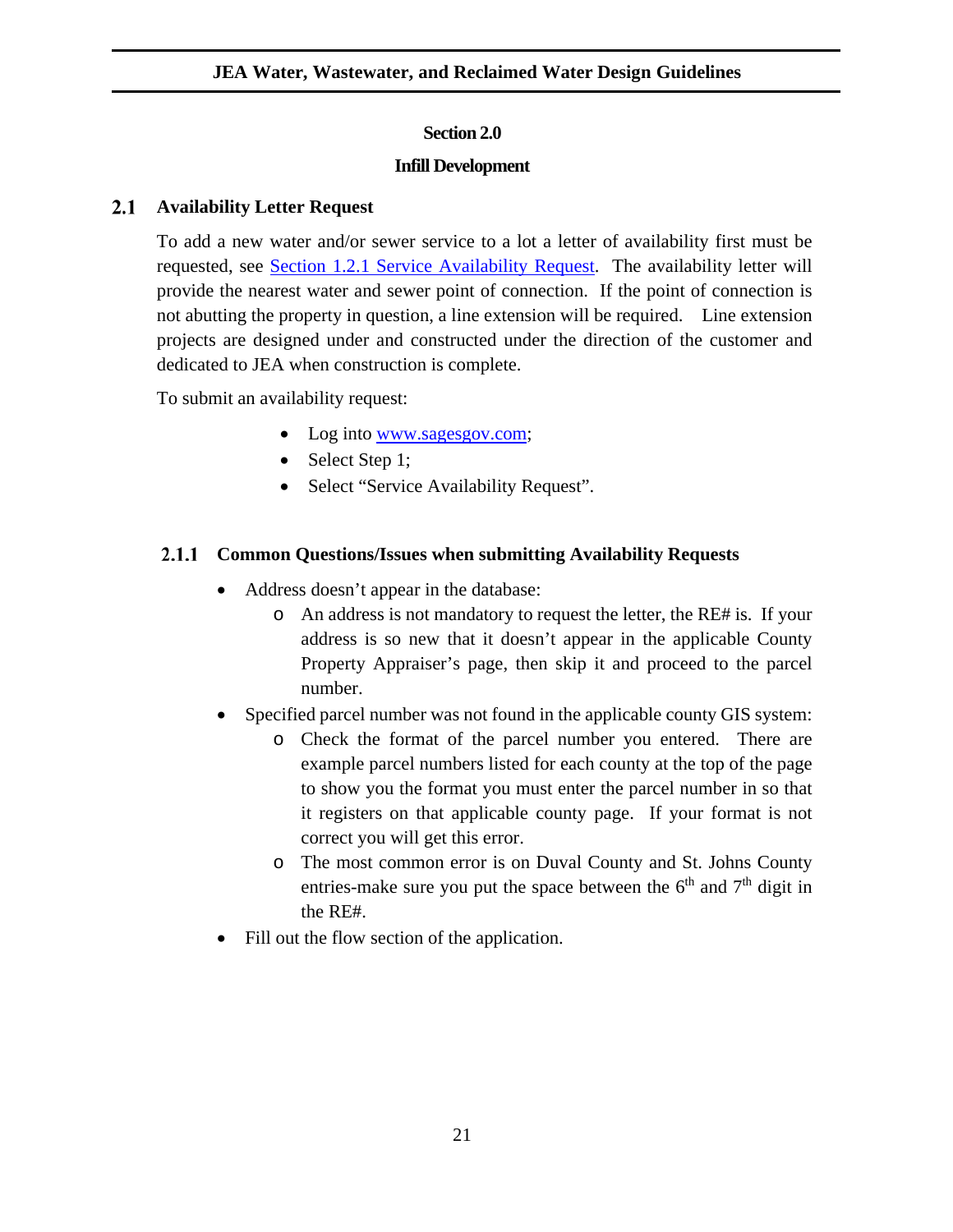### <span id="page-21-0"></span>**Use of existing services**

- o If there is a record of a service at your address and it has been active within the last 10 years we will provide that as your POC;
- o If there is a record of a service at your address and it has not been active within the last 10 years we will provide the applicable main (water and/or sewer) as your POC;
	- We will also recommend that you order the applicable locate to check the integrity of the existing service to see if it is usable;
- o If there is no record of service at your address you will be provided the water main as your POC.

### <span id="page-21-1"></span>**Connections to 2-inch water main**

- o We will check our billing records to see if there was ever water service at your address;
	- If there was water service you will be provided the water service or the water main as the POC as outlined above;
	- If there is no address provided on your availability (0 address lot) we can't check the billing records for that lot. If the lot had a previous address please provide that in the notes of your application;
	- If there is no record of water service at your address:
		- We will look at how many users are connected to the main:
			- o If its less than 5 existing customers on a dead-end main or less than 10 existing customers on a looped main we will provide the 2-inch main as the POC;
			- o If it is more than 5 existing customers on a dead-end main or more than 10 existing customers on a looped main we will provide the nearest water main that can accommodate the additional flow you are requesting and your letter will reflect that a line extension will be needed.

#### <span id="page-21-2"></span>**Sewer POC on non-standard main sizes**

- o Existing 6-inch sewer mains will not be provided as the POC for individual sewer services;
- o Existing 16-inch and larger sewer mains will not be provided as the POC for individual sewer services.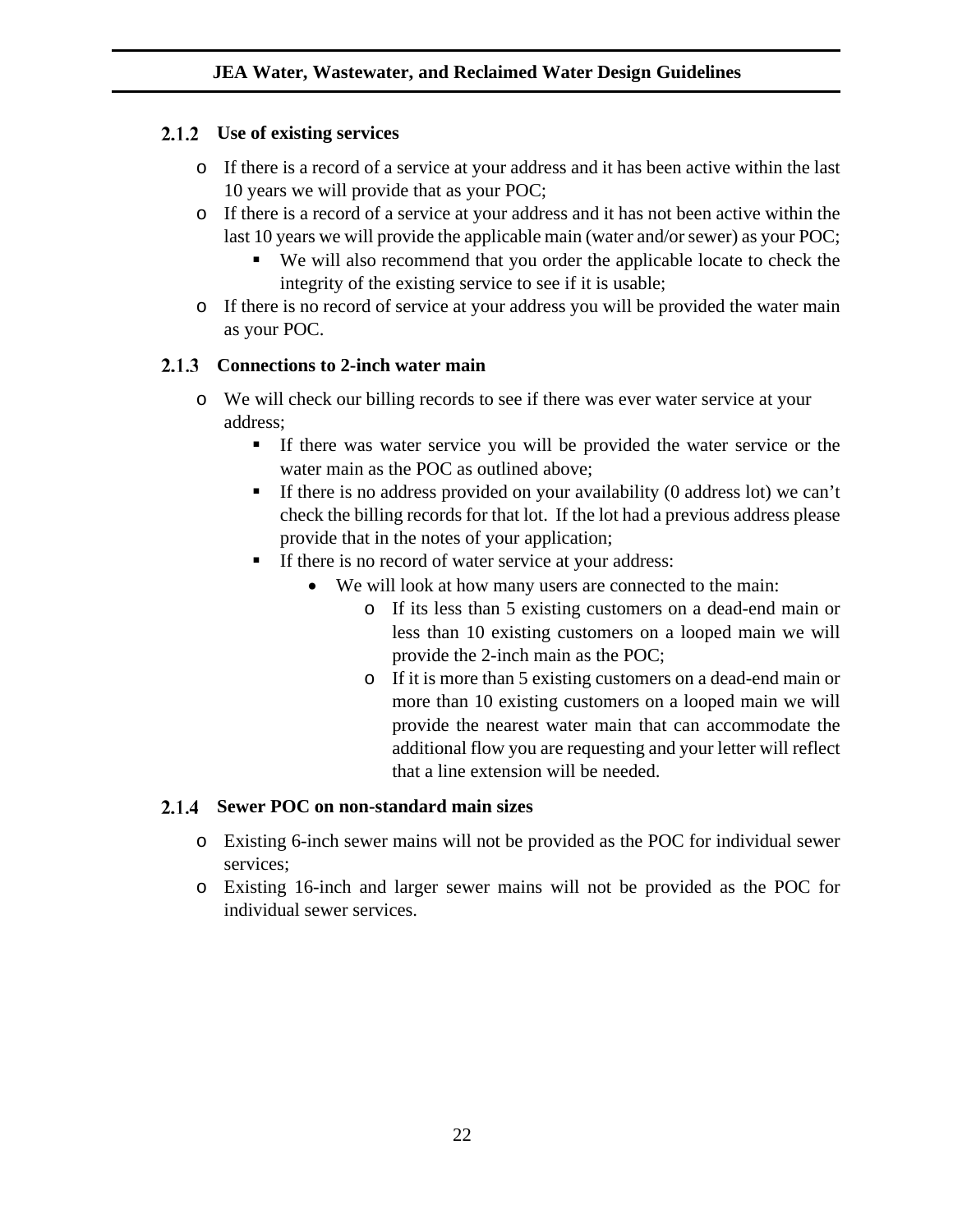#### <span id="page-22-0"></span>**Locates**

Prior to splitting lots, if applicable, please request water and/or sewer locates.

#### <span id="page-22-1"></span>2.2.1 Sewer Locates

- o Request through Sages, Step 1;
- o Submit request for the original project address (prior to splitting);
- o One address per application;
- o Results will be marked on the pavement and noted in the process in Sages; Customer will also receive an email generated by Sages program when the results are ready;
- o Customer shall have their surveyor depict the results on the survey so it is included on the infill layout for review.

To submit a sewer locate request:

- Log into [www.sagesgov.com;](http://www.sagesgov.com/)
- Select Step 1;
- <span id="page-22-2"></span>• Select "Sewer Locate Application".

#### $2.2.2$ **Water Locates**

- o I there was existing service in our records we will approve this request and pass it on for payment;
	- If there is no record of active service at this address we will disapprove the locate request;
- o Submit request for the original project address (prior to splitting);
- o One address per application;
- o Results will be marked on the pavement and noted in the process in Sages; Customer will also receive an email generated by Sages program when the results are ready;
- o Customer shall have their surveyor depict the results on the survey so it is include don the infill layout for review.

To submit a water locate request:

- Log into [www.sagesgov.com;](http://www.sagesgov.com/)
- Select Step 2;
- Enter your availability number;
- Select "Water Service Locate and Flow Test".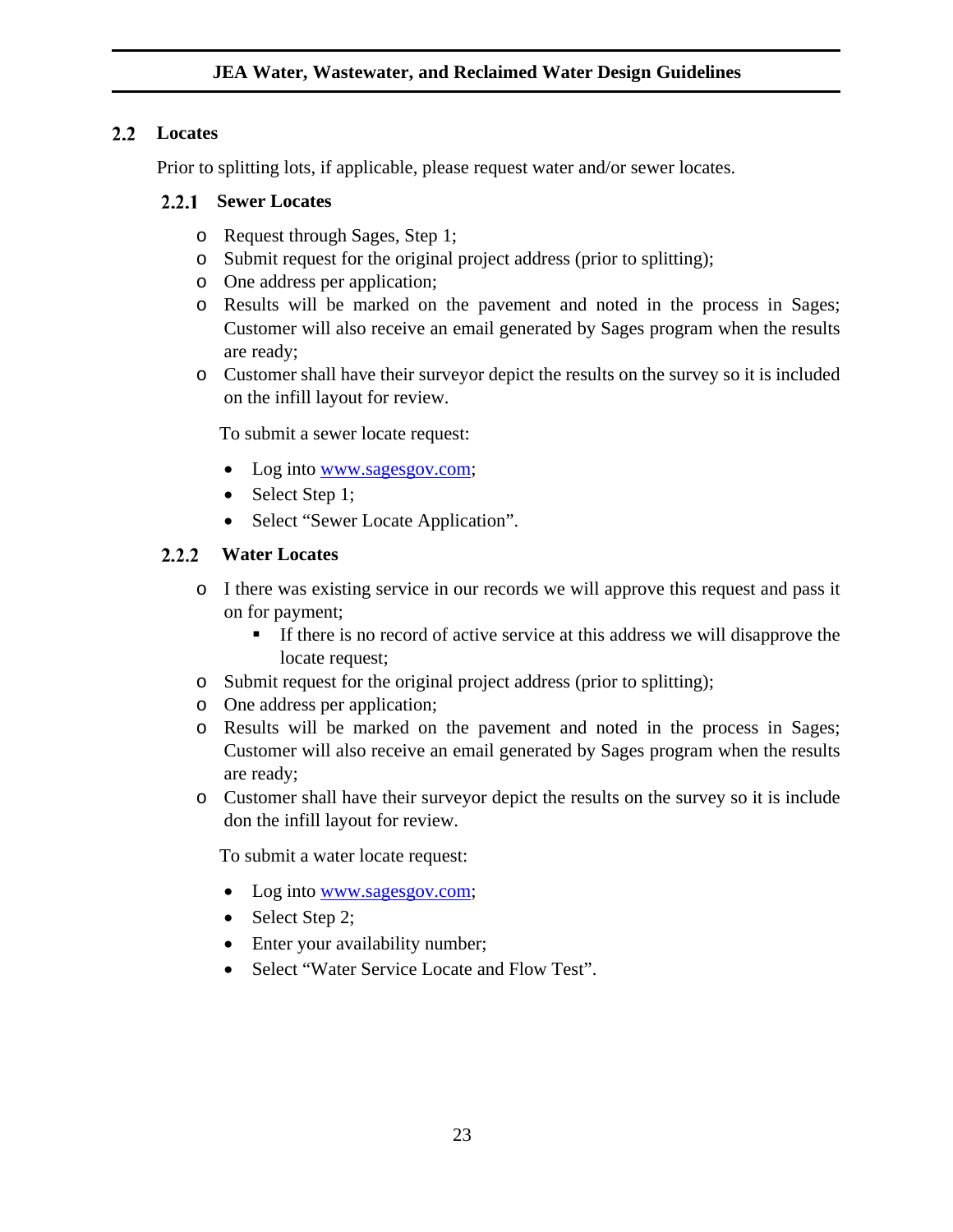#### <span id="page-23-0"></span>**Infill Layout**

#### **Required for Sewer Services and all lot splits on new construction homes.**

As applicable, infill layouts will need to include the following information:

- a. Street Name;
- b. Addresses of proposed and adjacent lots;
- c. Right-of-way lines;
- d. Existing Utilities (water, sewer, storm, etc.);
- e. Existing sewer and storm manholes with TMH and Invert elevations;
- f. Finished floor elevation (Based upon Vertical Datum NAVD 1988);
- g. Building footprints;
- h. Driveway locations;
- i. Existing water meters (if any).

To submit infill layouts:

- Log into [www.sagesgov.com;](http://www.sagesgov.com/)
- Select Step 2;
- Enter your availability number;
- Select "Infill Layout Submission".

#### <span id="page-23-1"></span>**Special Estimate Determination**

All requests for JEA to install new service taps will need to be proceeded by a special estimate determination.

Special Estimate determinations are valid for 60 days. If application and payment is not made within 60 days of the determination issuance an update will be required.

If your project requires an infill layout to be submitted it will have to be approved prior to you submitting for a special estimate.

If you have a commercial project you will have to have approved plans prior to submitting for a special estimate.

In the event that a project requires a permit for the installation of the work you want JEA to perform, you will need to have approved plans and permits before JEA can provide the cost for the work. In addition, if the work will require an easement that will also have to be reviewed and recorded prior to the special estimate being issued.

JEA has the right to refuse to install complex services, in which case the construction of the connection will be accomplished by the developer and the project must complete the design review and dedication process.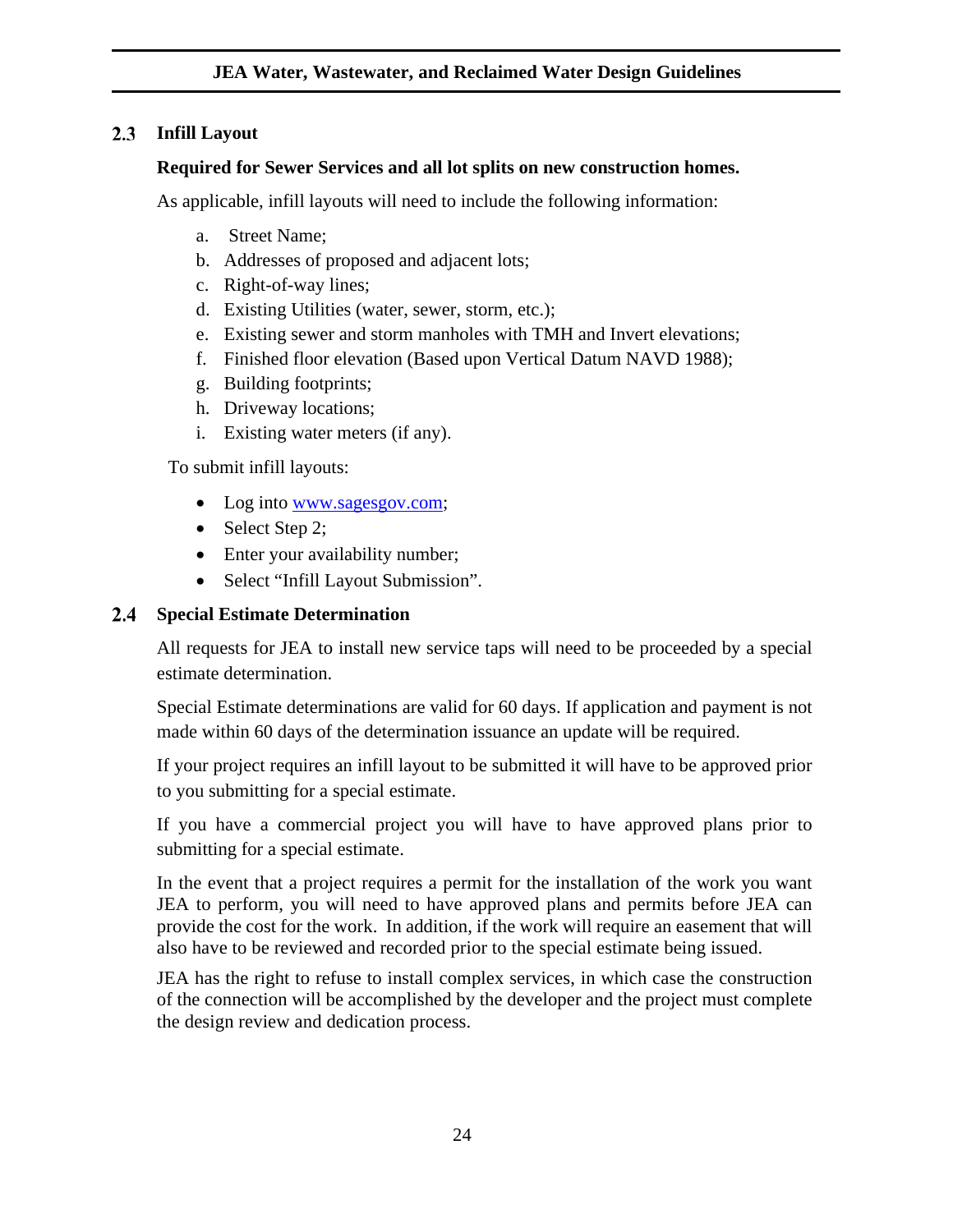For a cost to install new water, sewer and/or irrigation services please submit a Special Estimate Request by:

- Log into [www.sagesgov.com;](http://www.sagesgov.com/)
- Select Step 2;
- Enter your availability number;
- Select "Special Estimate Determination".

Not all Special Estimate requests will result in a special estimate for standard tap fees. Field factors that would designate the need for a special estimate are as follows:

- Main Depth 8+ feet deep
- Required work within FDOT, St. Johns County, Nassau County
- Pavement less than 5 years old
- Multiple services being installed
- Taps on water mains 20-inch and larger
- Water taps larger than 2-inches
- Sewer taps greater than 6-inches
- Low Pressure Sewer Service Connections
- Installation of Sewer Vac Pods
- Approved commercial development plans
- Force main taps-only if approved by O&M

#### <span id="page-24-1"></span><span id="page-24-0"></span>**New Service Application**

#### **Existing Service to be used**

To apply for new service please submit an Application by:

- o Log into [www.sagesgov.com;](http://www.sagesgov.com/)
- o Select Step 2;
- o Enter your availability number;
- o Select "Residential New Service Application";
- o Indicate that you are using existing services where applicable.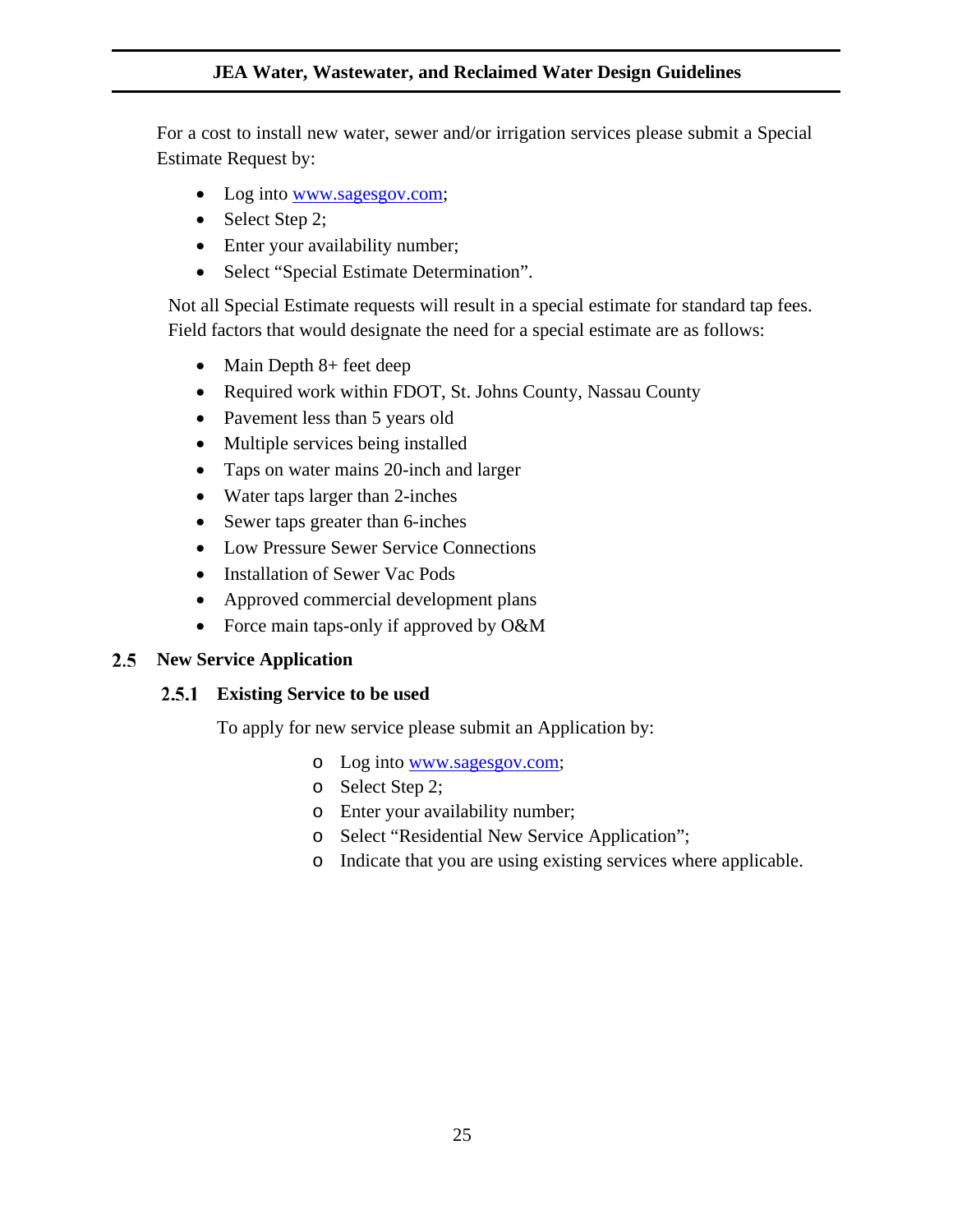#### <span id="page-25-0"></span> $2.5.2$ **JEA to Install New Service**

Before you submit this application be sure that you have been issued a Special Estimate Determination and it has not yet expired.

After payment has been made, most taps will be installed within 15 business days.

To apply for new service please submit an Application by:

- o Log into [www.sagesgov.com;](http://www.sagesgov.com/)
- o Select Step 2;
- o Enter your availability number;
- o Select "Residential New Service Application";
- Indicate that you are using existing services where applicable.

#### <span id="page-25-1"></span>2.6 **Builder Installed Services**

For infill water and sewer taps only, a builder may install water and/or gravity sewer services on existing infrastructure without engineered plans under the following conditions:

- 1. Availability Letter from JEA identifies a point of connection that is abutting the property (no main line extension required);
- 2. Infill layout has been approved by JEA Development;
- 3. Put in a request in Sages for a Pre-Con Meeting (Sages Step 4)
	- a. Inspector will be assigned (inspector must be onsite for the tap and the running of the service line-if not the service will need to be uncovered from the tap to the termination point for their inspection.
	- b. Record Drawing and Acceptance Package will be reviewed.
- 4. Water and sewer services must be installed by a Florida licensed underground utility contractor;
- 5. Utility work must adhere to the latest JEA Design Guidelines and Water and Wastewater Standards;
- 6. A JEA inspector must be onsite, observe, and approve the installation of water and/or sewer services;
	- a. Builder submits Record drawings (use As-Built submittal option in Sages Step 4) to JEA within 5-Business days of work completion, including the location and depth of water and/or sewer service at tap and termination point;
- 7. Submit Project Acceptance package within 5-Business days of approval of Record drawings;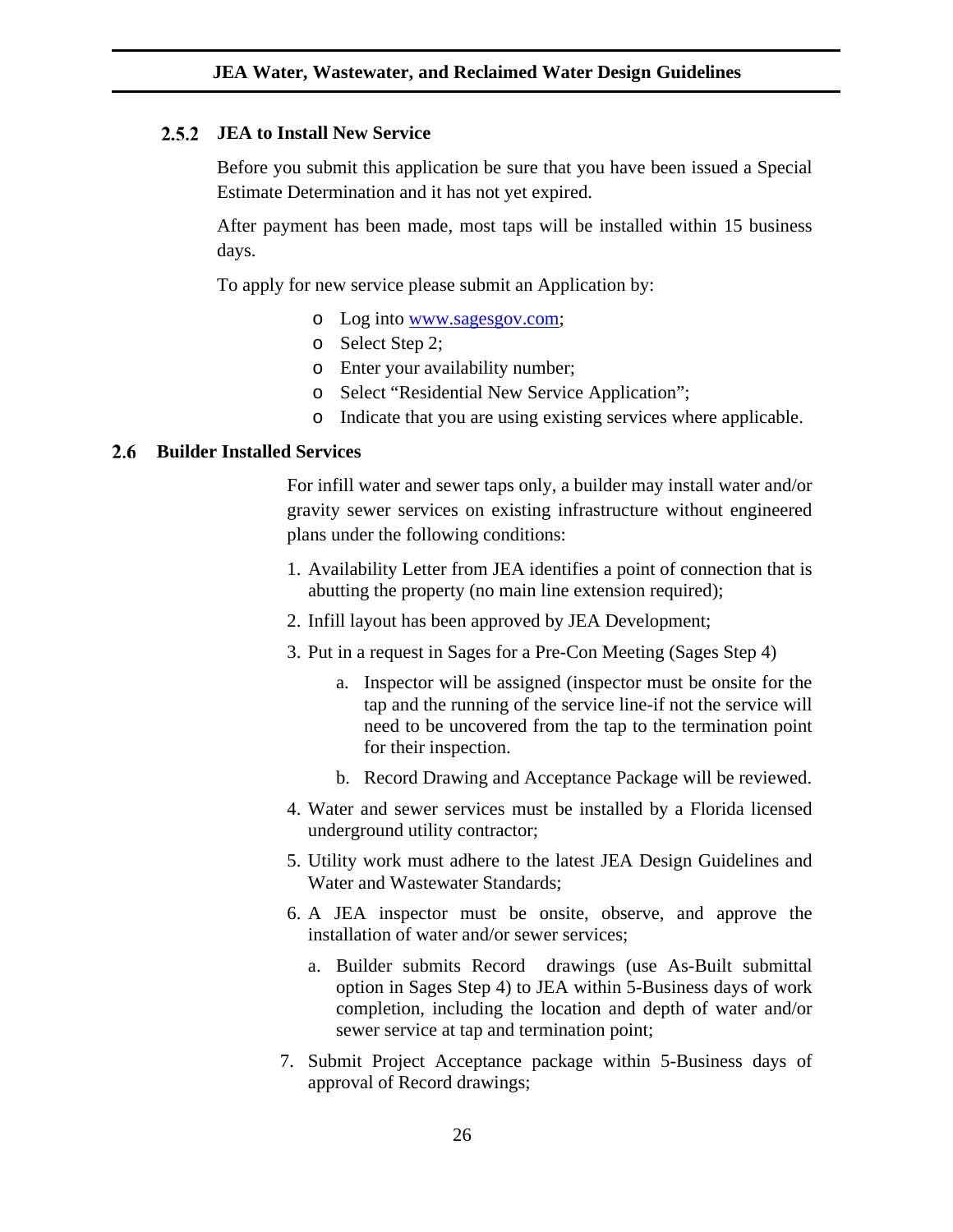8. Submit Pre-pave service application to the Water Pre-Service counter when ready for meter installation.

To utilize this process, email requests to[: wsedevprojrequests@jea.com,](mailto:wsedevprojrequests@jea.com) attention Development Manager.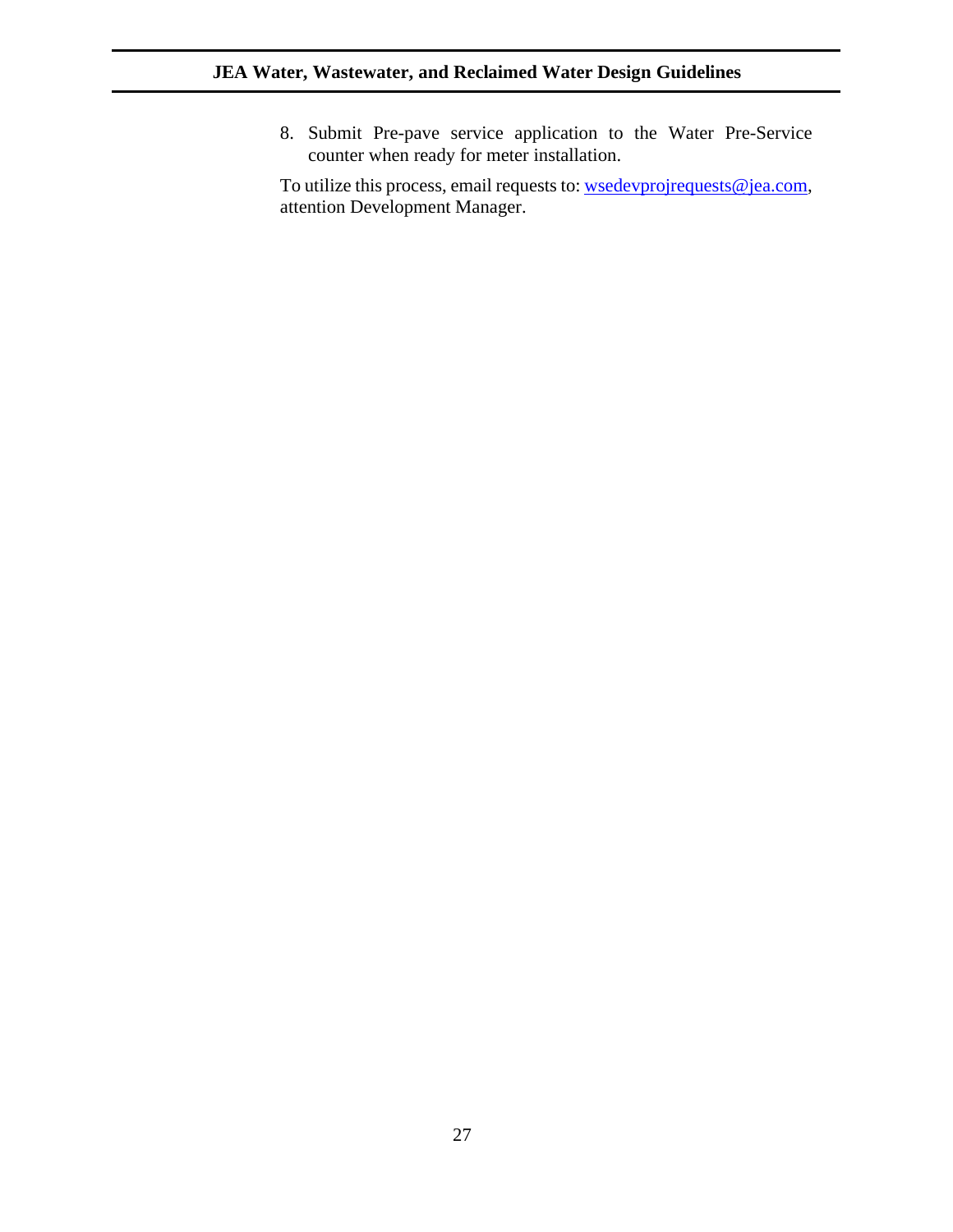#### **Section 3.0**

#### **Design Guidelines**

#### <span id="page-27-0"></span>**3.0 General**

<span id="page-27-1"></span>This section applies to all new residential, commercial, and industrial developments, as well as roadway construction requiring or requesting a new or modified water, reclaimed water, and/or sanitary wastewater service or main construction. For these new developments, a JEA Plan Review is required. To initiate a JEA Plan Review, the developer must first obtain a JEA Water and Wastewater Availability, which defines the JEA point of service. The availability number is utilized for tracking the project from start to finish. The applicant submits proposed construction plans, permits, and other applicable data to JEA's Plan Review Department for JEA water and wastewater utility review. The Plan Review process typically involves two submittals (a preliminary and final plan review) as described below.

JEA, in coordination with the Developer's Engineer, reserves the right to specify the point of service, the size of service, the type of service, and the general layout of the overall system within the guidelines established in this manual.

Water, reclaimed water, and wastewater distribution and collection systems shall be designed and constructed according to the most current editions of the following publications:

- JEA Water, Wastewater & Reclaimed Water Design Guidelines
- JEA Rules & Regulations for Water, Sewer and Reclaimed Water Services
- JEA Water and Wastewater Standards Manual
- The Recommended Standards for Sewage Works (Ten State Standards)
- FDEP and other applicable federal, state and local requirements
- JEA Self-Permitting

For utility work outside of Duval County, the location of water valves, meter boxes and the type and location of fire hydrants shall comply with the local (County) design and construction utility standards.

The engineer shall coordinate the location of water, reclaimed water and wastewater facilities with other utilities (electric, gas, telecommunication, drainage and cable) to minimize conflicts. Facilities shall be designed such that conflicts with driveways and sidewalks are minimized. In the event of conflict with a future driveway or sidewalk, the Developer and/or Builder shall be responsible to resolve the conflict at its expense.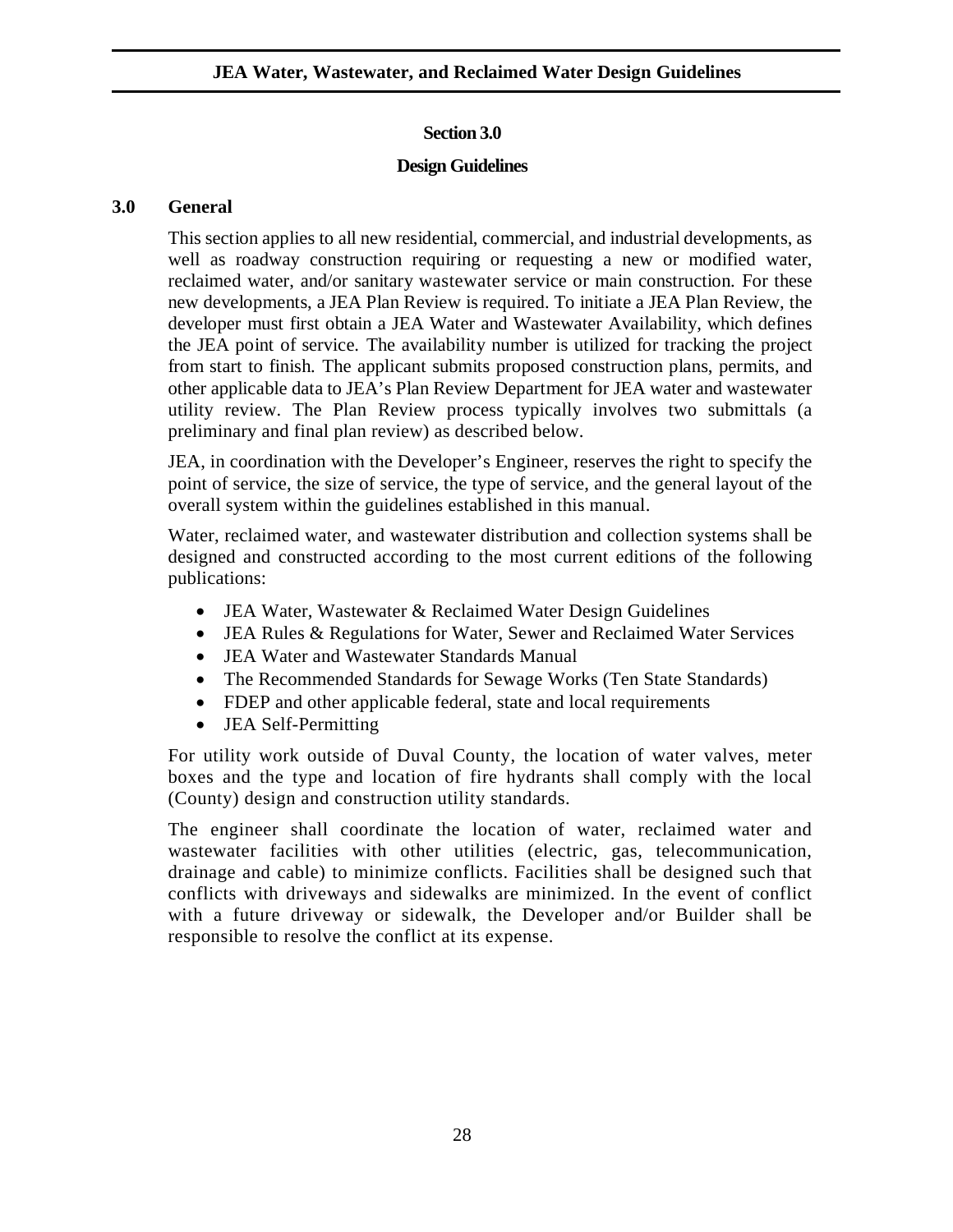For private water distribution systems involving two or more units that are connected to the JEA water distribution system (such as a master meter arrangement), the applicant, shall ensure that the above rules and standards are complied with during the design and construction phase of the project. Although a JEA Plan Review and/or a regulatory permit may not be required, it is the responsibility of the applicant to maintain the public drinking water standards by complying with the above applicable rules and standards including, but not limited to utility separation requirements, pressure and leakage testing and private bacteriological clearance testing. It should also be noted, in some cases, the private water distribution system might require a plumbing permit from the City or County having jurisdiction.

#### $3.1$ **Order of Precedence**

<span id="page-28-0"></span>JEA will use the following order of precedence in resolving any conflict, error, or discrepancy for all installed systems:

- 1. Approved regulatory permits (JEA, FDEP)
- 2. Approved County/FDOT agency permit requirements
- 3. JEA Water and Wastewater Standards Manual
- 4. JEA Rules & Regulations for Water, Sewer and Reclaimed Water Services
- 5. JEA Water, Wastewater and Reclaimed Water Design Guidelines
- 6. Approved final design plans

#### <span id="page-28-1"></span> $3.2$ **JEA Plan Approval Effective Dates**

JEA approved plans will be effective for 2-years from the date of JEA Plan Approval. For projects that include a JEA environmental construction permit, Plan Approval will be effective for the same dates as the permit. The date of JEA Plan Review Approval will be provided on the cover sheet of the approved construction plans. After the 2-year period has expired, JEA may grant up to one, 2-year time extension and subsequently, one, one-year time extension for a maximum of a 5-year construction time period. At each request for extension, a copy of the existing approved JEA plans, identifying any construction that has occurred, will be submitted for approval. Any construction not completed and accepted by JEA will adhere to the JEA standards in effect at the time the extension and plans are approved.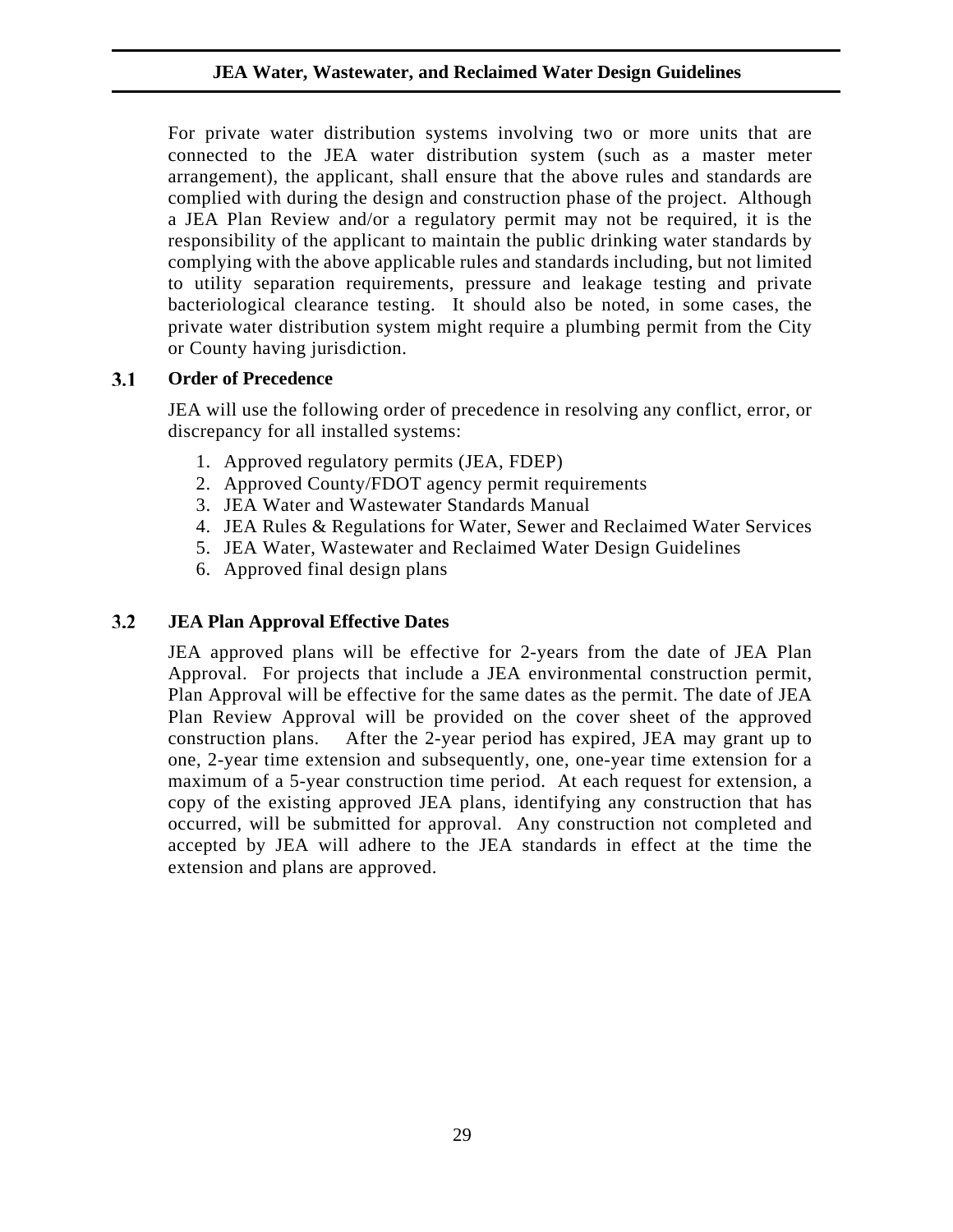### <span id="page-29-0"></span>**JEA Review Time Frames**

Submittal intake process will be performed daily, with a response time of 1 business day. Intake cut-off time will be at 2 p.m. daily. Any submittals made after 2 p.m. will be considered as submitted the next business day.

### <span id="page-29-1"></span>**Preliminary Plan Submittal Review Time**

Preliminary plan reviews will typically be completed within 15-business days.

#### <span id="page-29-2"></span>**Subsequent Plan Submittal Review Time**

Final plan reviews will typically be completed within 10-business days.

#### <span id="page-29-3"></span>**Revision Plan Submittal Review Time**

Revision plan reviews will typically be completed within 5-business days.

#### <span id="page-29-4"></span>**Preliminary As-Built Plan Submittal Review Time**

Preliminary As-Built plan review will typically be completed within 10-business days.

#### <span id="page-29-5"></span>**Subsequent As-Built Final Plan Submittal Review Time**

Final As-Built plan review will typically be completed in 5-business days.

#### <span id="page-29-7"></span><span id="page-29-6"></span>**Design Review**

### **General Plan Submittal Requirements for New Development**

Dedicated water/sewer/reclaim plan sheets are required. Drainage infrastructure may be shown on these plan sheets, but it will need to be shaded back. As a minimum requirement, the following shall be included on the design drawings:

- a. Cover sheet with a vicinity map, JEA availability number, city development number (if applicable), and a note referring to the applicable Standards year for which the plans were designed. Example: Plans Designed under YYYY Standards;
- b. A north arrow with scale indicated;
- c. Lot numbers, street names and street address (if available especially for in- fill areas) on all applicable sheets;
- d. A permanent benchmark or temporary benchmark (referenced to a permanent benchmark) referenced to State Plane Coordinates as well as topography depicted as 1-foot contours;
- e. The engineer's name, project name and all phases to be planned, designed, and constructed on all sheets;
- f. Developer's name and contact number;
- g. Plans must reflect the approved POC (point of connection) as specified in the Availability letter;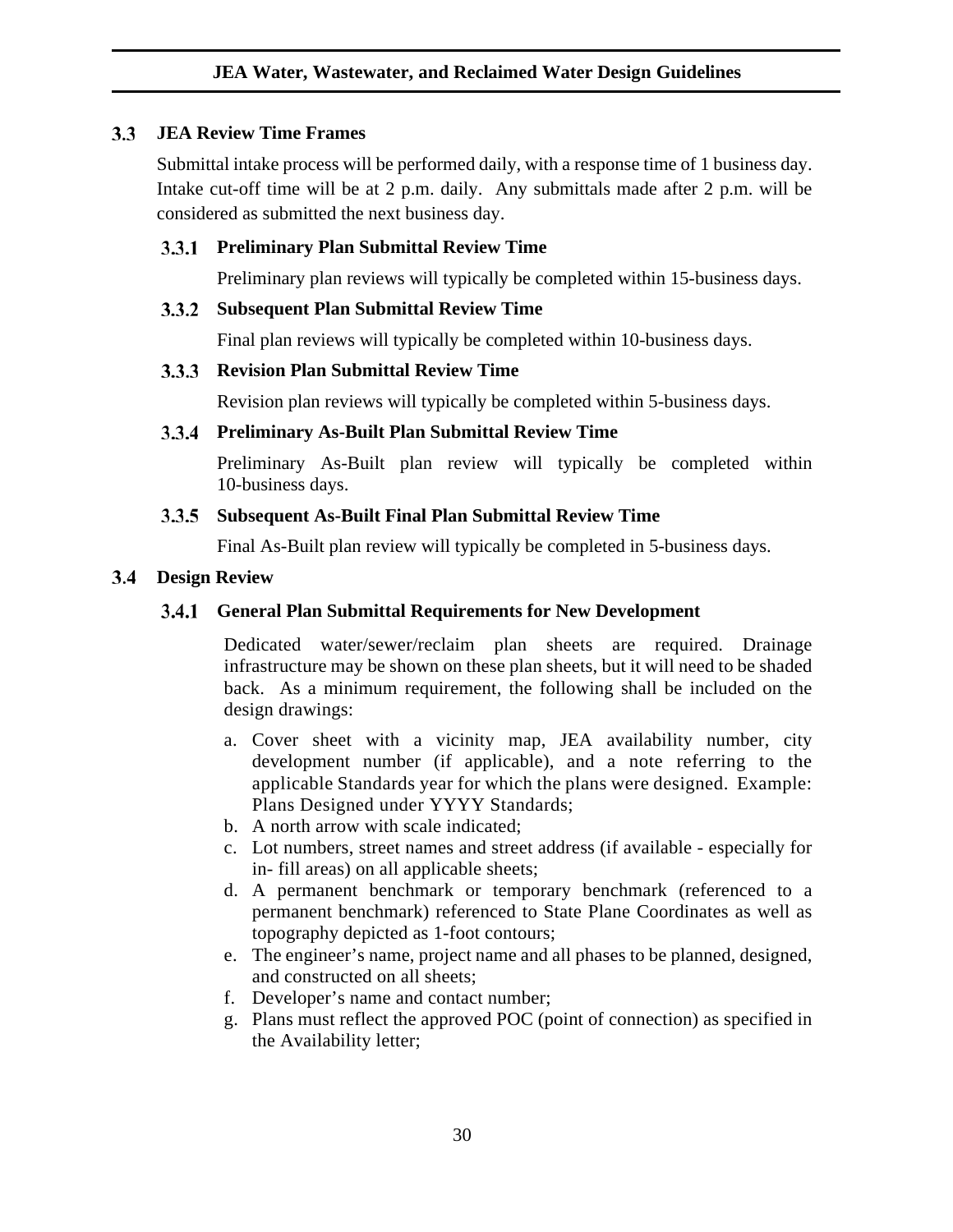- h. All materials shown and clearly labeled (pipe, valves, fire hydrants, fire sprinkler lines, water meters, fittings-including all horizontal and vertical bends, manholes, services) with associated elevations, sizes, types, composition, slopes, and appurtenances;
- i. Location of existing utilities within the right-of-way including water mains, reclaimed water mains, force mains, gravity sewer mains, storm sewers, electric, gas, fiber optic, cable, and telephone. Label as existing and include the size and material;
- j. All construction plans require the EOR to have Level "A" SUE work (locate) performed for all points of connection. Level "A" SUE shall comply with the definition by [ASCE 38-02](http://www.dot.ga.gov/PartnerSmart/utilities/Documents/ASCE%2038-02.pdf) and adopted by FDOT. Level "A" SUE report shall be included for all POC connections proposed in project, or included in the plans.
- k. Elevations (manhole tops and inverts) of all existing wastewater facilities within the right-of-way and easements;
- l. Pipe Crossing Information shall be provided in either a table or callouts per sheet. Include the FG elevation, bottom elevation of the top pipe and the top elevation of the bottom pipe at the crossing. If you find it necessary to deflect pipe to meet minimum clearances you must show and call out the required fittings;
- m. A site plan indicating any required grease, oil, sand, or lint separators and/or other required pretreatment systems such as dumpster pad run off;
- n. A master paving and drainage plan showing all storm water facilities, retention or detention ponds with elevations, the design high water and 100-year flood elevations and site contours shown at 2-foot maximum intervals;
- o. All drainage design plan sheets with profiles depicting proposed water, reclaimed water and wastewater systems;
- p. Utility Master Site Plan drawn with proposed phases clearly indicated. Updates provided as revisions are made;
- q. Match-lines, when applicable, shall be indicated on all plan sheets. Do not cut sheets through intersections. Label all match-lines with corresponding sheets and provide a 10-foot overlap;
- r. When available, preliminary plat shall be submitted on all platted projects in order for JEA to provide electric, water, or wastewater services to the development;
- s. Design plan shall include station numbers along proposed roadways for all projects;
- t. Offsite utilities shall include station numbers along the alignment of the pipe;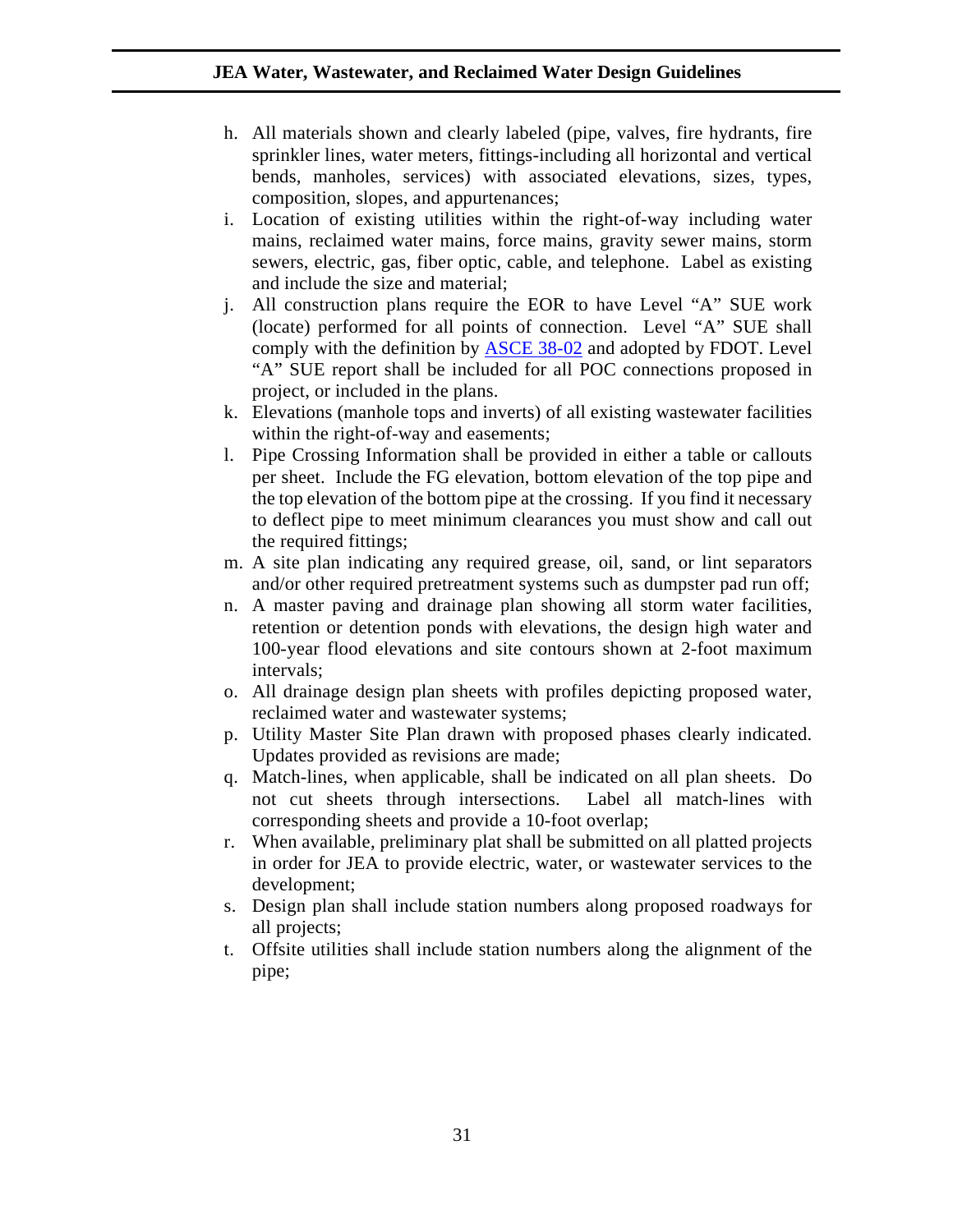- u. Plan and Profile Sheet Scale: Please be sure that the scale is consistent from sheet to sheet and that the scale is such that the plans are legible. For commercial or residential subdivisions, plan only sheets drawn at a maximum horizontal scale of 1-inch = 40-feet. For commercial and residential subdivisions, plan and profile sheets drawn at a maximum horizontal scale of 1-inch  $=$  40-feet and a maximum vertical scale of  $1$ -inch  $=$  5-feet:
- v. Roadway cross sections with all proposed and existing utilities depicted, road crossing details for open cuts, profiles for jack and bores and directional drills;
- w. Plan and profile sheets shall include all wastewater design information including pipe size, length, material, slope, manhole top and invert elevations, existing and proposed grades, the location of new gravity sewer mains and force mains, all crossings (storm water and water mains) and all additional pertinent information such as trench details, manhole details, joint details, and material specifications. Profiles are required for all force mains, and all other pressure pipe greater than 12-inch diameter;
- x. Landscaping plans with location of proposed utilities shown;
- y. All existing and proposed utility easements and rights-of way with dimensions, locations and grantee;
- z. All proposed or existing structures within the separation requirements laid out in [Separation Requirements;](#page-61-0)
- aa. All existing or proposed drainage easements with dimensions, locations and grantee;
- bb. When available, building footprints (for commercial projects), minimum finished floor elevations and number of floors, decorative brick walls and paving, entrance signs, fountains, fences, and landscape buffers shown;
- cc. Ownership of the proposed utility system shall be clearly designated as "JEA" or "Private":
- dd. Stabilized access road shown in easements crossing wetlands or limited access areas which include manholes;
- ee. The limits of joint deflection for vertical and horizontal offsets must be reflected on the drawings. It could be "start vertical joint deflection" and "stop vertical joint deflection" or a dimensional line at each end labeled "limits of deflection." Joint deflection must conform to JEA Standards.

#### <span id="page-31-0"></span>**Water Plan Submittal Requirements**

In addition to the general plan submittal requirements discussed above. Water design plans shall include the following:

- a. Signed and sealed hydraulic Analysis supporting pipe and meter size selection and or fire flow;
- b. Signed and sealed meter calculations for meters greater than 1-inch;
- c. All backflow prevention required in accordance with the JEA cross connection control program;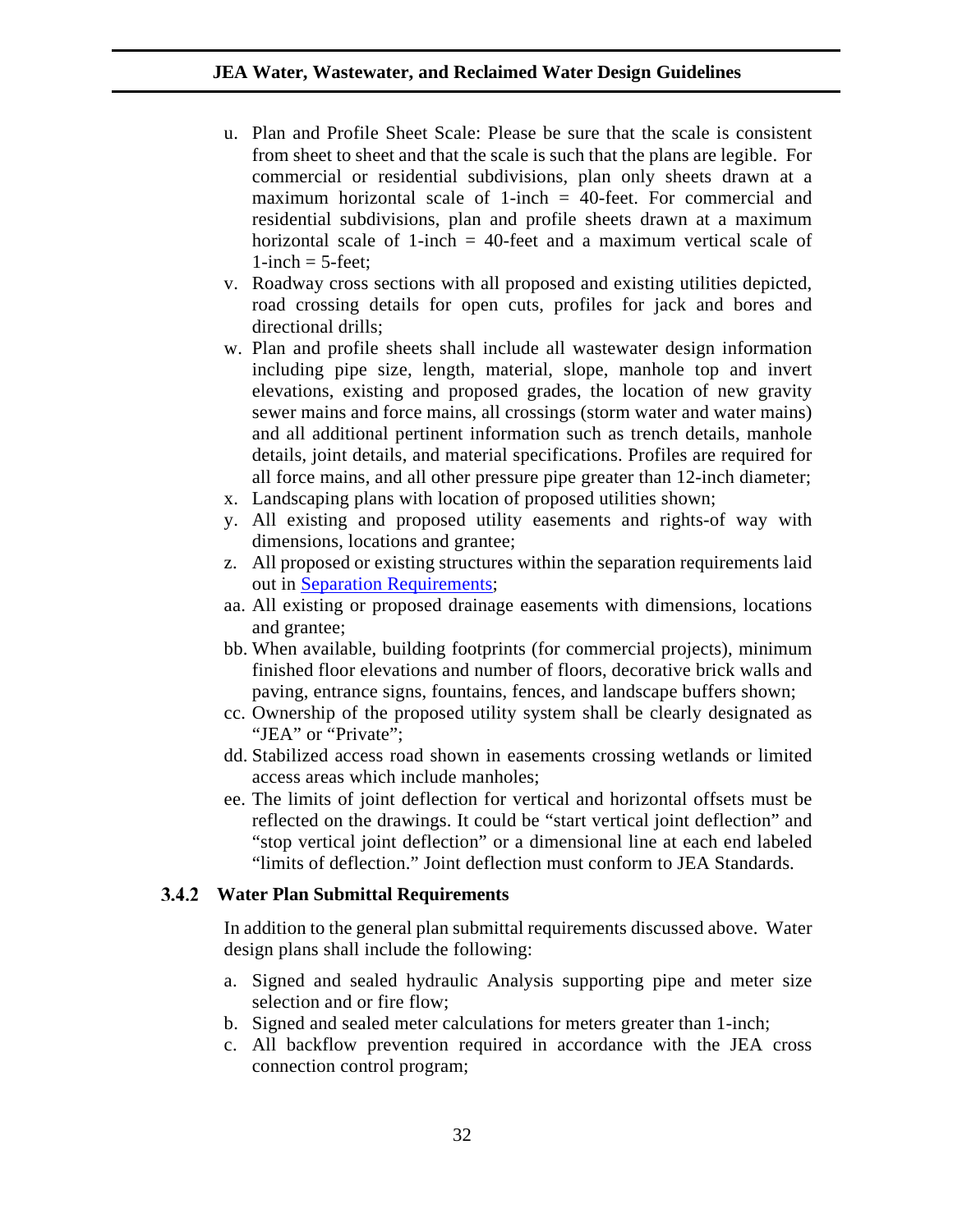- d. Location of all points of connection to the existing water distribution system;
- e. Water service and meter locations for all applicable lots;
- f. Location of all sample points;
- g. Profiles for all waterlines greater than 12-inch diameter.

#### <span id="page-32-0"></span>**Wastewater Plan Submittal Requirements**

In addition to the general plan submittal requirements discussed above, wastewater design plans shall include the following:

- a. Signed and Sealed Pump Station Analysis [\(See Pump Station Design](#page-87-4)  [Guidelines\);](#page-87-4)
- b. Sewer service locations for all applicable lots;
- c. Profiles for all force mains installed;
- d. Pump station drawings shall include: cross sectional view of pump station showing pump station piping and fittings and wet well elevations, pump information including model, impeller diameter, horsepower, motor speed, operating voltage, control panel, and operating point;
- e. For JEA pump station sites, a Standard Penetration soil boring shall be performed at each wet well location and submitted prior to final plan approval. The soil boring shall be a minimum of 15-feet deeper than the wet well bottom or extend until suitable soil is located up to a maximum of 25-feet below the wet well bottom;
- f. JEA pump station standard detail sheets where the pump station is to be dedicated to JEA. Where required, the standard site layout may be modified, as necessary, provided the minimum site dimensions are maintained and all standard general notes are included;
- g. If alteration to existing infrastructure is proposed that will result in temporary bypass pumping, then areas of service interruption as well as areas of needed TCE will be identified on the plans. If additional information is needed the plan reviewer will request those details. Our Planning team will review and provide the flow so that the contractor can determine pump capacity needs. Bypass pumping plan shall be submitted as a shop drawing and be approved prior to requesting a pre-construction meeting.

#### <span id="page-32-1"></span>**Reclaimed Water Plan Submittal Requirements**

In addition to the general plan submittal requirements discussed above, reclaimed water design plans shall include the following:

- a. Signed and sealed hydraulic Analysis supporting pipe and meter size selection;
- b. Location of all potable water wells within 500-feet;
- c. Reclaimed water service and meter locations for all applicable lots;
- d. All existing and proposed reclaimed water storage ponds including any connection to the storm water management system and/or waters of the State;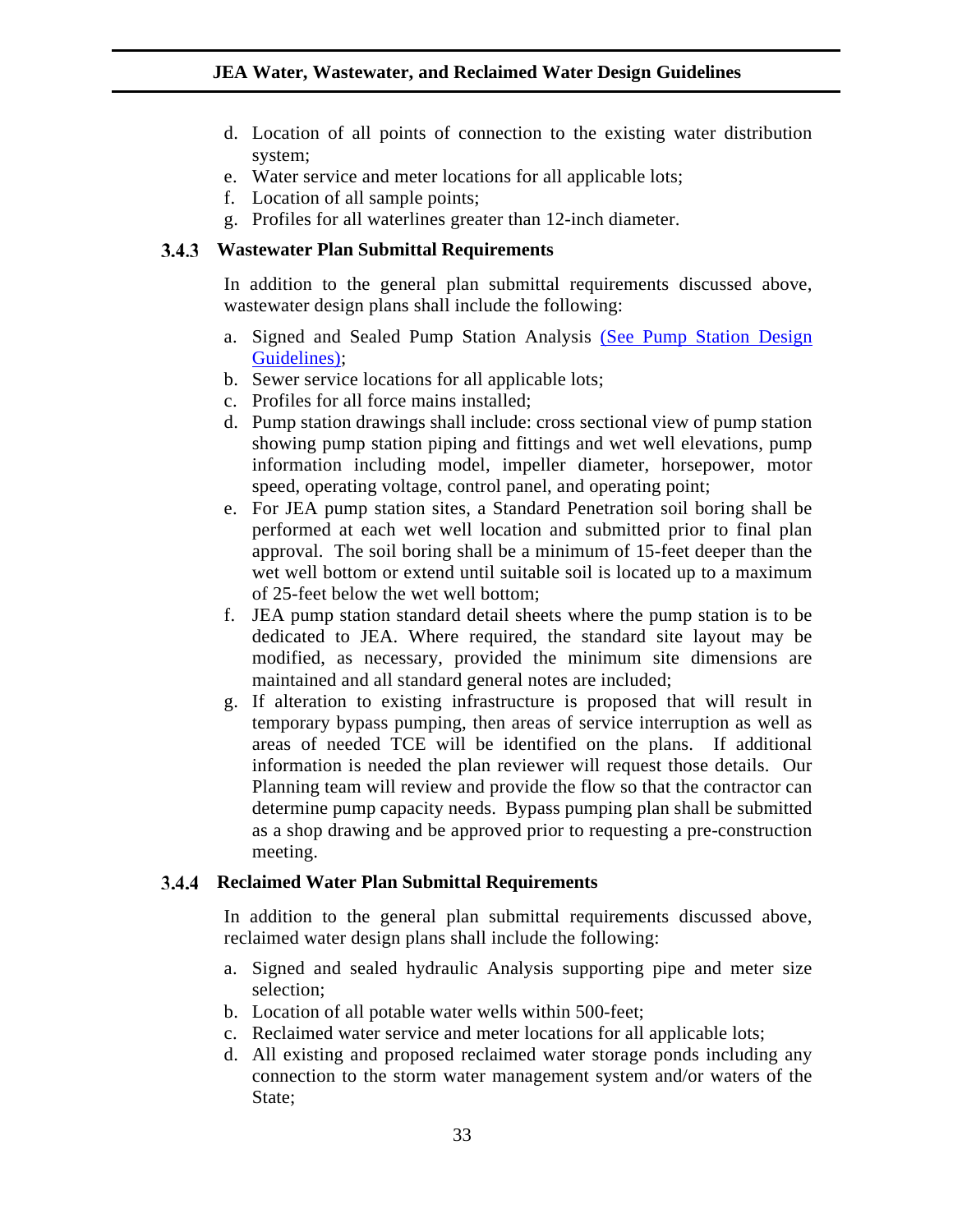- e. All backflow prevention required in accordance with the JEA cross connection control program;
- f. A plan sheet(s) showing a reclaimed water signage plan consistent with JEA Rules and Regulations for Water, Sewer and Reclaimed Water Services;
- g. Profile of all reclaimed water lines greater than 12-inch diameter.

#### <span id="page-33-0"></span>**Horizontal Directional Drill/Jack & Bore Plan Submittal Requirements**

Installation of water and/or sewer mains by Horizontal Directional Drill will be approved on a case-by-case basis and you must get approval prior to plan submittal.

In addition to the general plan submittal requirements discussed above, horizontal directional drill design plans shall include the following:

- a. Profile of the entire length of the drill depicting the following:
	- i. Right-of-way limits;
	- ii. Property ownership information (if applicable);
	- iii. Any required easements, permanent or construction;
	- iv. Soil boring information;
	- v. Existing underground utility information, both horizontal and vertical, verified by Level "A" SUE work and report (locate) and;
	- vi. Entry and exit locations, dimensioned;
	- vii. Entry and exit angles;
	- viii. Fittings and/or adaptors.
- b. Geotechnical Report to be provided, which:
	- i. Provides recommendations and analysis to confirm the suitability of the strata for the proposed drill path.

#### <span id="page-33-1"></span>**Utility Construction Notes**

The following notes, at a minimum, shall be included on all plan submittals. Any deviation from the standards shall be requested by the Developer's Engineer and shall be approved, in writing, by JEA:

- 1. All water, reclaimed water, and sanitary wastewater work shall be constructed in accordance with the latest JEA Water and Wastewater Standards Manual, all applicable local and state regulatory rules & regulations and other applicable JEA rules.
- 2. All water, reclaimed water, and wastewater construction shall be provided by a contractor qualified, as required under the current Florida Statute, or by an underground utility contractor, licensed under the provisions of Chapter 489 FS.
- 3. The applicant shall be responsible for obtaining City or County Right-Of-Way permits for work in the City R/W, County R/W or a FDOT permit for work in the FDOT R/W.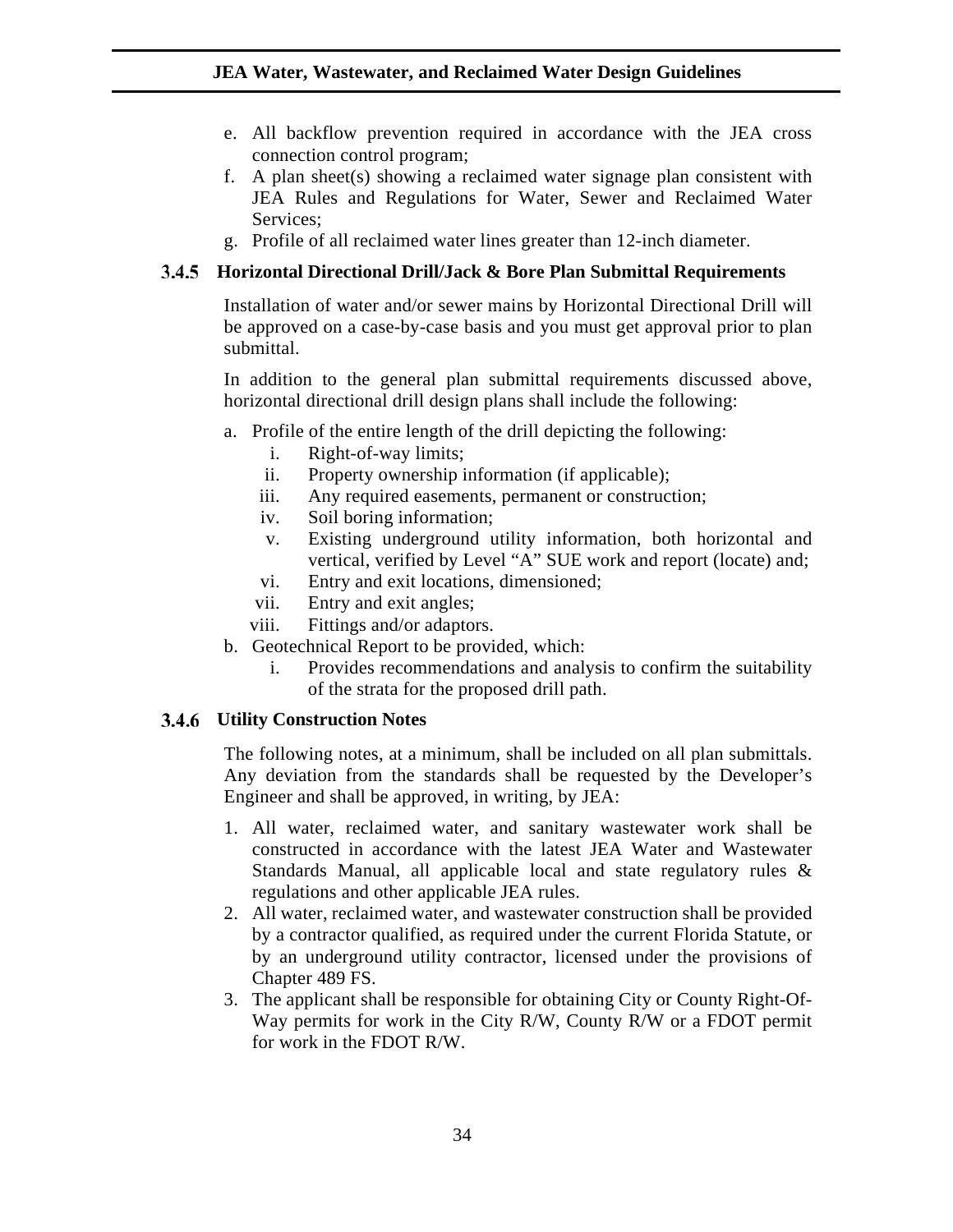- 4. The applicant shall contact the JEA, and schedule a Pre-Construction Meeting, to be held prior to initiating the JEA water and wastewater utility work, including all utility main taps by the contractor.
- 5. JEA water and wastewater tap fees, JEA water and sewer capacity fees, and JEA meter fees shall be paid prior to the water meter installation. Water meters will not be installed prior to the issuance of required acceptance (transfer of ownership) documents, which may include the issuance of a regulatory clearance letter (COC) for the water and wastewater improvements, completion, and approval of Final Inspection and approved As-Built drawings.
- 6. Final connection to the JEA system may be contingent upon the construction, dedication, and final acceptance (transfer of ownership/maintenance) of the JEA off-site utilities.
- 7. The minimum horizontal and vertical separation requirements for the water, reclaimed water, and wastewater improvements shall conform to the latest JEA and FDEP rules. The minimum horizontal separation requirements between the proposed water and wastewater utilities and ponds or structures shall conform to the latest JEA Water and Wastewater Standards Manual.
- 8. Water and wastewater pipes less than 24-inches in diameter shall be constructed with a minimum 30-inches cover in unpaved or sidewalk areas and a minimum of 36-inches cover in paved areas. The maximum cover for utilities, both open cut and utilizing Horizontal Directional Drill methods, shall comply with the latest JEA Water and Wastewater Standards Manual.
- 9. Water and wastewater pressure mains and services shall pass a JEA pressure and leakage test at 150-psi minimum, or two times operating pressure, for 2-hours. In addition, water mains shall be disinfected and pass a bacteriological analysis. All tests shall conform to JEA and FDEP rules, regulations, and AWWA C-651. The JEA Inspector shall be notified 72-hours (min) prior to performing these tests. No final connection(s) to existing potable water mains shall be made until the new main is pressure tested, disinfected, and cleared for service.
- 10. In the areas where solvent contamination is found in the trench, work shall be stopped and the proper regulatory authorities notified. A revised construction plan shall be approved by JEA and FDEP that complies with all regulatory rules. The revised construction plan for the JEA water main system, including water service lines, may involve galvanized or ductile iron pipe with special solvent resistant (fluorocarbon type) gaskets that extend 100-feet beyond the contaminated areas.
- 11. The contractor shall minimize service interruptions to existing JEA water and wastewater customers. If JEA approves a service interruption, then the contractor will be responsible for notifying the affected customers in accordance with the latest JEA rules.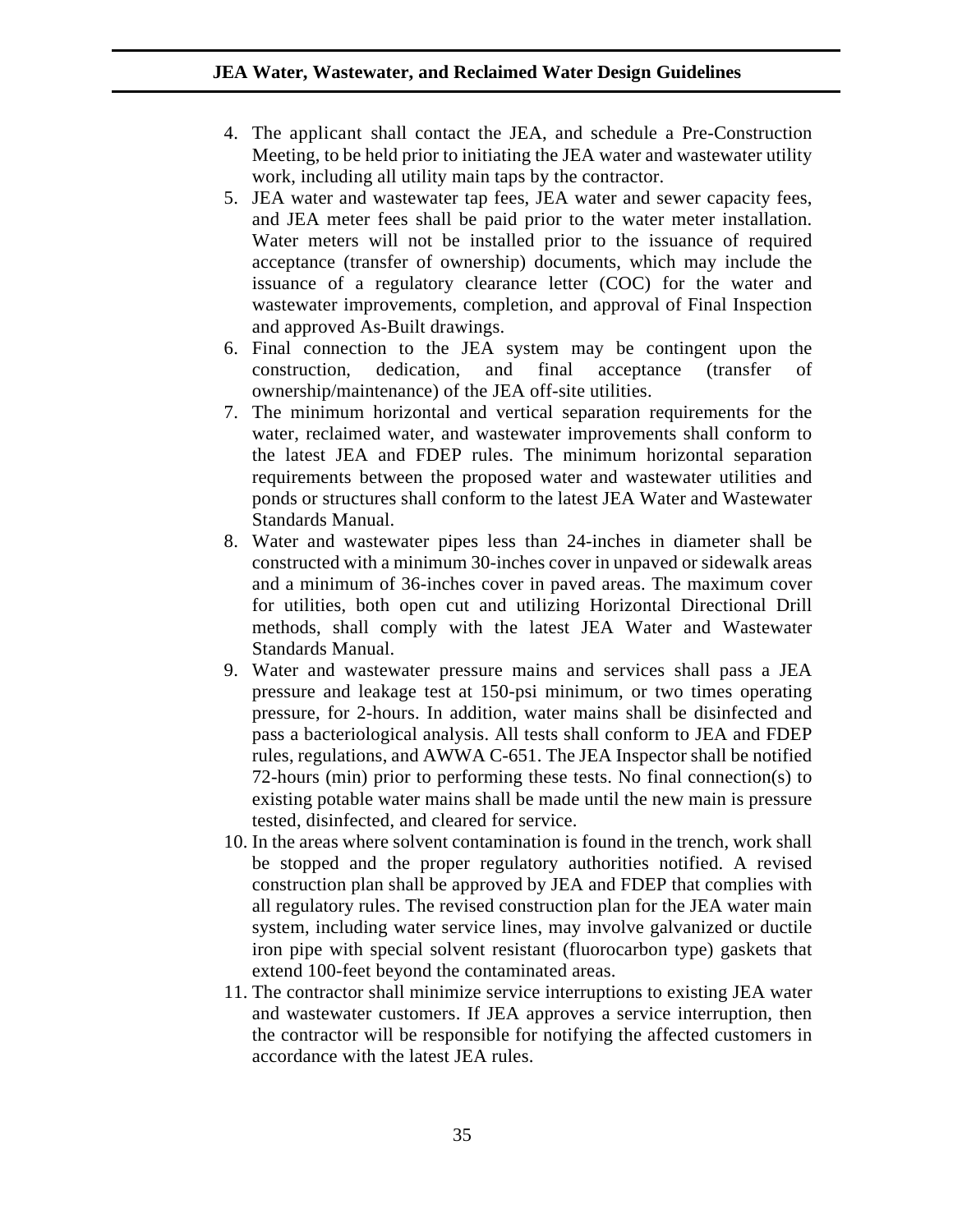- 12. Residential services using reclaimed water for irrigation must have a JEA approved backflow preventer installed on each potable water service prior to the installation of a JEA reclaimed water meter. The installation of a backflow preventer shall be in accordance with the JEA Rules and Regulations for Water, Sewer, and Reclaimed Water Services, Appendix B, Cross Connection Control Policy.
- 13. For developments utilizing reclaimed water, a JEA approved reclaimed water signage plan shall be implemented prior to the installation of the reclaimed water meters.
- 14. All backflow preventers shall be in accordance with JEA cross connection program. Backflow preventers must be tested after installation by a certified tester and annually thereafter. JEA Contact: Permitting 904-665-7988.
- 15. Backflow preventers on fire lines or combination fire/potable mains shall have freeze protection.

#### <span id="page-35-0"></span>**Preliminary Plan Review Package**

Required Documents to be submitted:

- a. One pdf set (not individual pdf pages) of clear and legible design plans that have been electronically signed and sealed for review only by a registered Professional Engineer licensed to practice in the state of Florida;
	- a. Pdf plan set should be flattened prior to submission.
	- b. Zip files will not be accepted.
	- c. Adobe packages will not be accepted.
- b. One pdf of each, as applicable, electronically signed and sealed for review only by a registered Professional Engineer licensed to practice in the state of Florida:
	- a. Hydraulic Analysis (electronically signed and sealed);
	- b. Calculations supporting meter size selection (electronically signed and sealed)  $> 1$ -inch;
	- c. Pump station calculations, electronically signed and sealed for review only by a registered Professional Engineer licensed to practice in the state of Florida;
- c. Phasing Plan (if applicable);
- d. Soil Boring Report for new Subdivision and/or JEA Pump Station with recommendation for intended use (electronically signed and sealed) (if applicable);
- e. Soil Boring Report for proposed HDD Installations(electronically signed and sealed) (if applicable);
- f. Level A SUE report for POCs;
- g. Level A SUE report for HDD crossings (if applicable)
- h. Copy of existing JEA easements (if applicable);
- i. JEA Agent Authorization Form signed and notarized by owner-pdf;
- j. Copy of Division of Corporation Report listing if property owner is a business, with authorized members names (Sunbiz)-pdf;
- k. Property Appraiser's map defining property and property owner-pdf.

Applicable [JEA forms](https://www.jea.com/Engineering_and_Construction/Water_and_Wastewater_Development/Forms_and_Procedures) can be found at [www.jea.com.](http://www.jea.com/)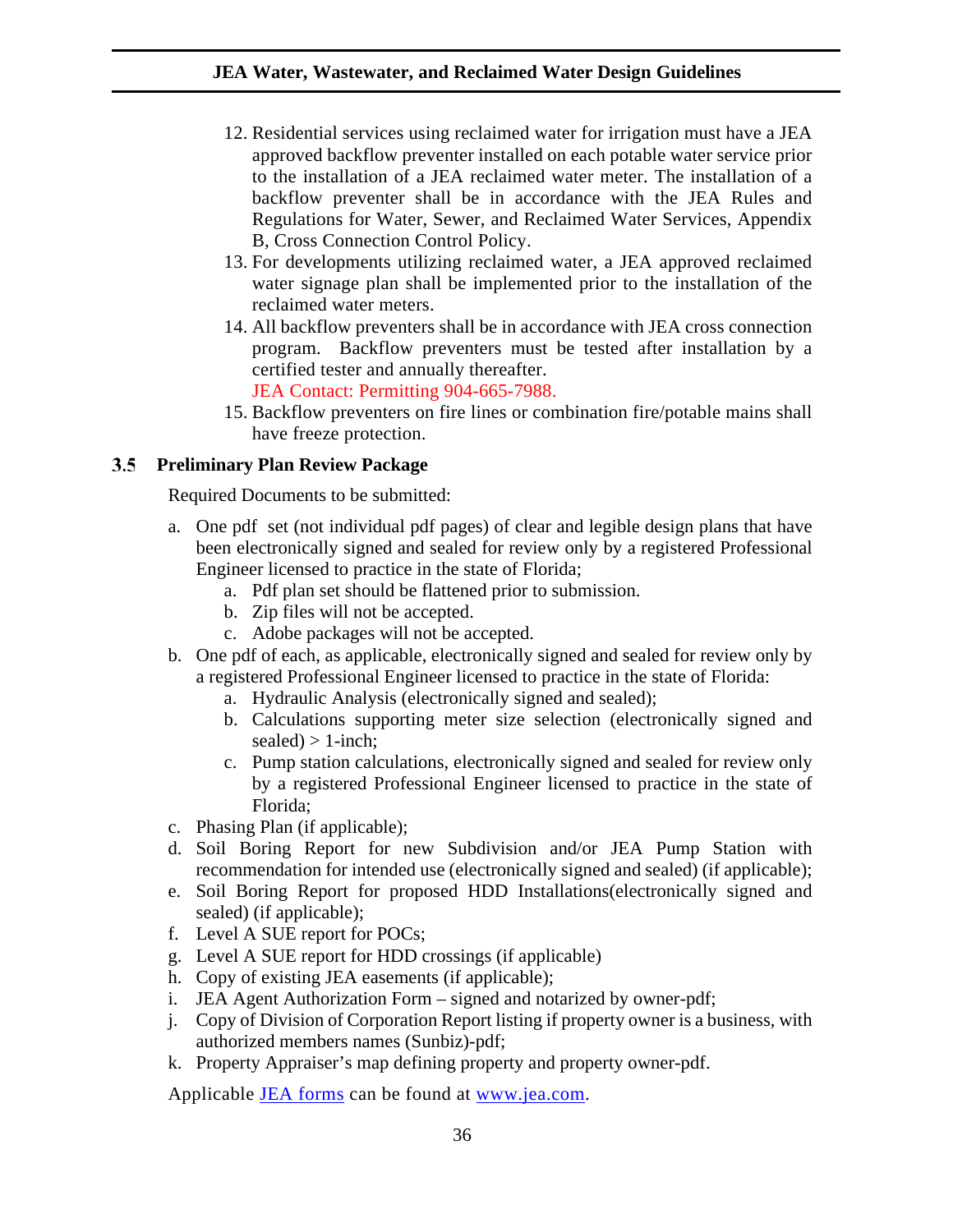To submit Preliminary Plan Review Packages:

- Log into [www.sagesgov.com](http://www.sagesgov.com/)
- Select Step 2
- Enter your availability number
- Select "Plan Submission"

Plan review submittals that are missing required information will rejected for correction before they are routed to a plan reviewer.

# **Subsequent Plan Review**

Required Documents to be submitted:

- a. One pdf of clear and legible design plans that have been electronically signed and sealed by a registered Professional Engineer licensed to practice in the state of Florida;
	- a. Pdf plan set should be flattened prior to submission.
	- b. Zip files will not be accepted.
	- c. Adobe packages will not be accepted.
- b. One pdf of each, as applicable, only if comments/changes requested:
	- a. Hydraulic Analysis;
	- b. Calculations supporting meter size selection;
	- c. Pump station calculations , electronically signed and sealed by a registered Professional Engineer licensed to practice in the state of Florida;

To submit Subsequent Plan Review Packages:

- Log into [www.sagesgov.com](http://www.sagesgov.com/)
- Select "Worklist" menu
- Select your project/case (click on blue text)
- Select "Resubmit Project/Case"
- Toggle through application, making any changes that are needed
- To replace files (ex. new plan set addressing comments)
	- Upload Files page
	- Next to existing files you will have three options: keep, revise, delete
	- Select "Revise", a grey "choose file" and a blue "upload" button will appear
	- Select grey "choose file" button and select your new file (updated plans)
	- Select blue "upload" button
- Select blue "next" button
- Select blue "submit" button

Subsequent plan review package will be directly routed to project review coordinator.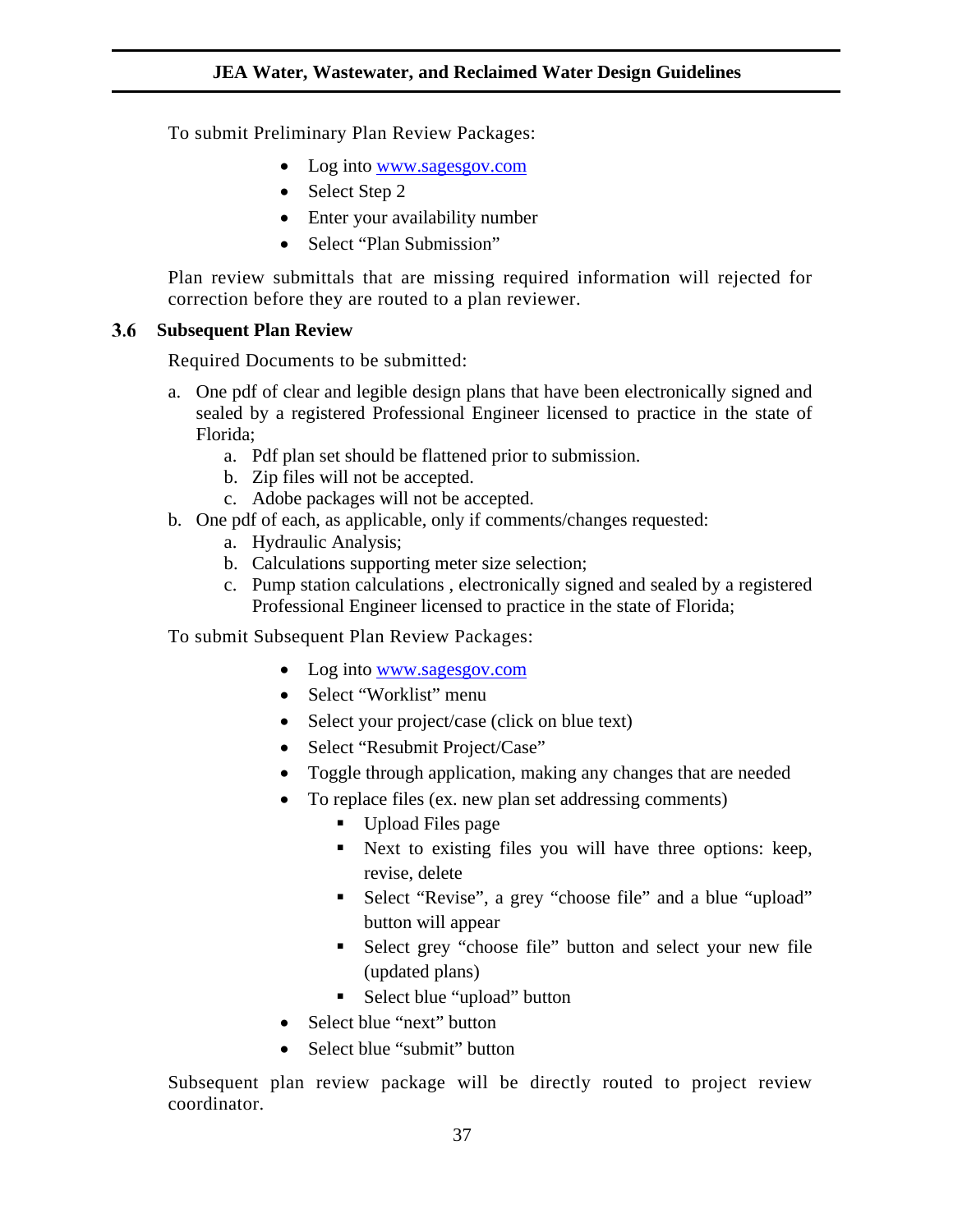#### $3.7$ **Approved Plan Revisions**

Any changes to the plan following final plan approval, prior to or during construction, will require a revision submittal and may require a permit modification. Depending on the level of the changes, a meeting with JEA's Development Team may be required. Revised hydraulic analysis may also be required.

# **Revision to Approved Plans**

- a. Cloud and number the revision on each applicable sheet;
- b. Number and describe the nature of the revision on each applicable sheet in the revision block;
- c. Reference the revision number and the date on the cover page;
- d. Provide one pdf of the revision (cover sheet and revised pages only) that have been electronically signed and sealed by a registered Professional Engineer licensed to practice in the state of Florida;

To submit Approved Plan Revisions:

- Log into [www.sagesgov.com](http://www.sagesgov.com/)
- Select Step 3
- Enter your availability number
- Select "Approved Plan Revision Submittal"

Plan revision submittals that are missing required information will rejected for correction before they are routed to a plan reviewer.

#### $3.7.2$ **Revision to Approved Plans with Permit**

See [JEA Permit Modification Request](#page-39-0) for instructions on submitting permit modifications.

If you revision requires a permit modification you must submit both within the SagesGov site at the same time, otherwise they will not be approved.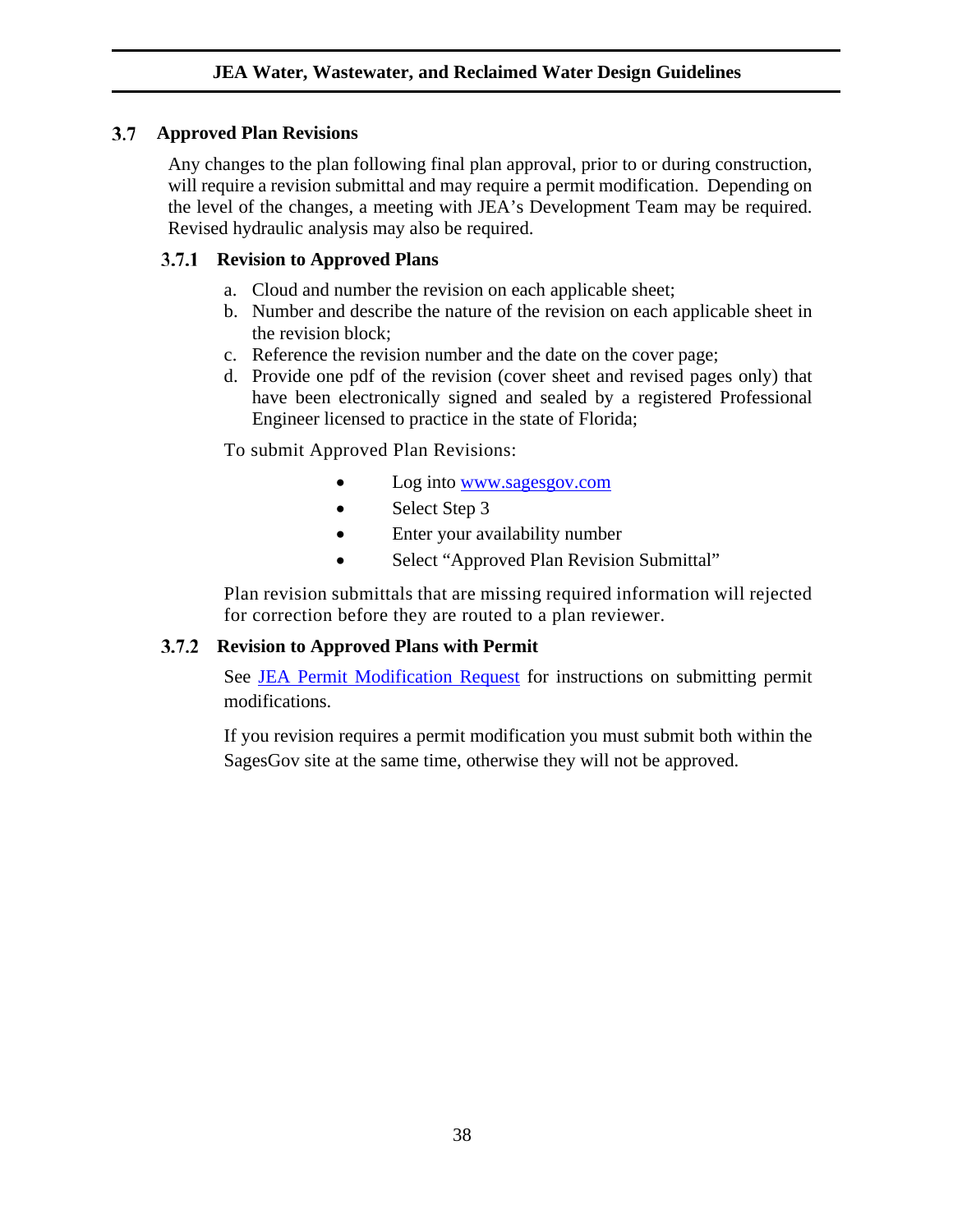### **Permits**

The Developer and Engineer are responsible for ensuring that all permits, permit criteria, permit fees, forms, and other permitting requirements are met for the proposed project.

The Engineer shall submit all completed permit applications with electronic signatures. The Developer's Engineer shall fill out the permit checklists and submit with all pertinent data on the [permit forms,](https://www.jea.com/Engineering_and_Construction/Water_and_Wastewater_Development/Stages_of_a_Project/Design/) found at [www.jea.com.](http://www.jea.com/)

Water and/or wastewater mains 12-inch inside diameter and smaller located in Duval County may be permitted through JEA's Self-Permitting process.

All water and wastewater mains located outside of Duval County must be permitted through the FDEP. In addition, all water and/or wastewater mains within Duval County exceeding 12-inch in diameter will require a FDEP permit. All private wastewater facilities shall be permitted through FDEP or, if applicable, the Environmental Quality Division of the City of Jacksonville.

Right of Way permits are required for work within the city, county and state rightsof-way. Contact the appropriate agency for R/W permitting requirements.

If a FDOT permit is required, the applicant (aka Permittee) is required to complete a FDOT Utility Permit Application within the FDOT One Stop Permitting database, [https://osp.fdot.gov/#/login.](https://osp.fdot.gov/#/login) Include the [Special FDOT Instructions](https://gis.corp.jea.com/#https://www.jea.com/engineering_and_construction/water_and_wastewater_development/forms_and_procedures/) form, signed by both the permittee and JEA. Reference the JEA availability number either in the project name or in the attached documents file name. Do not submit the FDOT permit application for review until you have received approved JEA plans. Any revision change FDOT requests will need to go back to JEA for review prior to being approved and transmitted to FDOT.

### **Water & Wastewater Permit Submittal**

To submit all water and/or wastewater permits:

- Log into [www.sagesgov.com;](http://www.sagesgov.com/)
- Select Step 3;
- Enter your availability number;
- Select "Permit Determination":
- Select "Water & Wastewater Permit Submittal";
	- Be sure that the permits are electronically signed and sealed per 61G15-23.003 and 61G15-23.004;
	- If your permit needs to go to DEP or EQD for signoff you will need to upload the final signed off permit to your Sages permit process to proceed to the next step.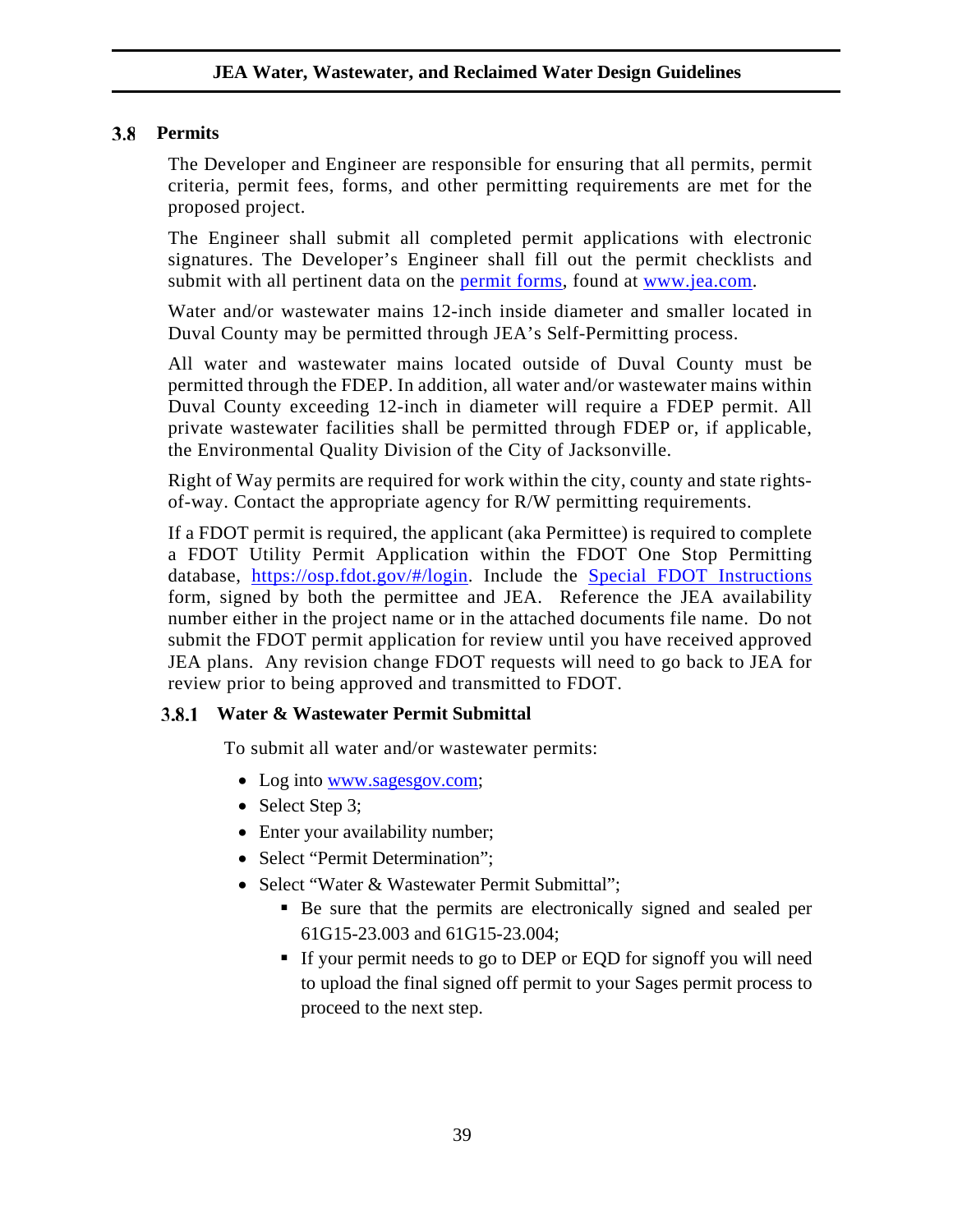# **JEA Permit Extension Request**

To submit a permit extension request:

- Log into [www.sagesgov.com;](http://www.sagesgov.com/)
- Select Step 3;
- Enter your availability number;
- Select "Permit Determination";
- Select "JEA Permit Extension Request";
	- Request can only be made by EOR;
	- You must request this extension before your permit expires, no extensions will be granted for expired permits.

# **JEA Permit Transfer Request**

To submit a permit extension request:

- Log into [www.sagesgov.com;](http://www.sagesgov.com/)
- Select Step 3;
- Enter your availability number;
- Select "Permit Determination";
- Select "JEA Permit Transfer Request";
	- Request can only be made by EOR or owner;
	- You must request this transfer before you submit for permit COC.

## <span id="page-39-0"></span>**JEA Permit Modification Request**

To submit a permit extension request:

- Log into [www.sagesgov.com;](http://www.sagesgov.com/)
- Select Step 3;
- Enter your availability number;
- Select "Permit Determination";
- Select "Modification";
	- Request can only be made by EOR;
	- Request needs to be submitted at the same time the Approved Plan Revisions are submitted.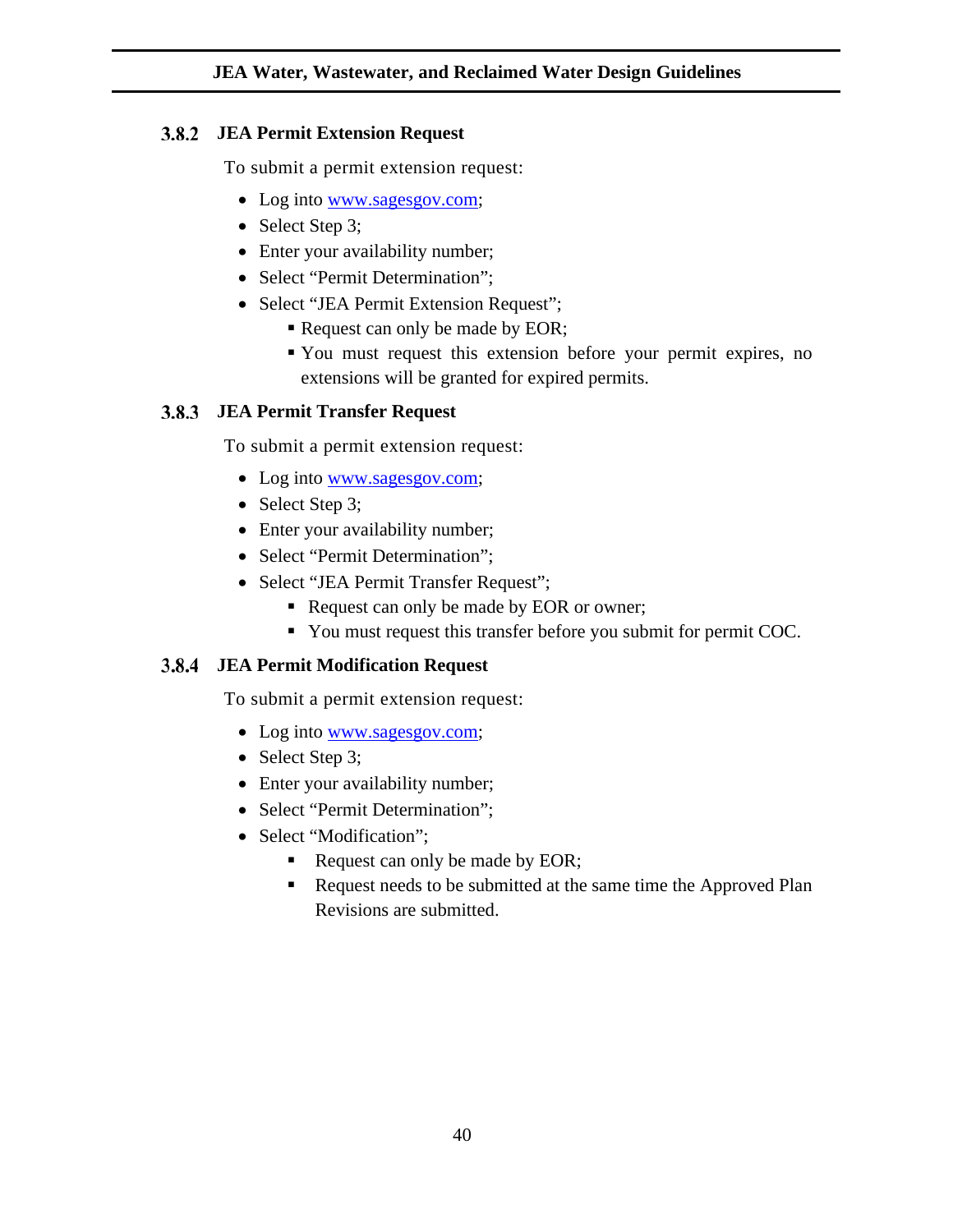#### 3.9 **Shop Drawings**

Any by-pass pump plan, specialty pump station structures, pumps, panels, or materials not included in the JEA Water and Wastewater Standards Manual will require a complete set of shop drawings, in pdf format, to be submitted to JEA's Development Team for review and approval prior to ordering materials. The JEA availability number associated with the project shall be shown on the shop drawings. The Developer's Engineer shall review and approve shop drawings prior to submittal to JEA for review and approval. For additional details, refer to JEA Water, Wastewater, and Reclaimed Water Inspection Guidelines.

By-pass pumping plan shall include pump-out and discharge locations, pumping mechanism, construction sequencing, and any other stipulations as necessary.

To submit Shop Drawings:

- Log into [www.sagesgov.com;](http://www.sagesgov.com/)
- Select Step 3;
- Enter your availability number;
- Select "Shop Drawing Submittal".

Shop Drawings must be approved prior to requesting a pre-construction meeting.

# **3.10 Real Estate**

JEA is now accepting all real estate applications and submittals through SagesGov.

To submit Real Estate Application or Package:

- Log into [www.sagesgov.com;](http://www.sagesgov.com/)
	- Select Step 3;
	- Enter your availability number;
	- Select the type of submittal you have:
		- Easement Approval Request;
		- Hold Harmless Agreement;
		- Plat Approval Request;
		- Temporary Construction Easement Request;
		- Deed Submittal.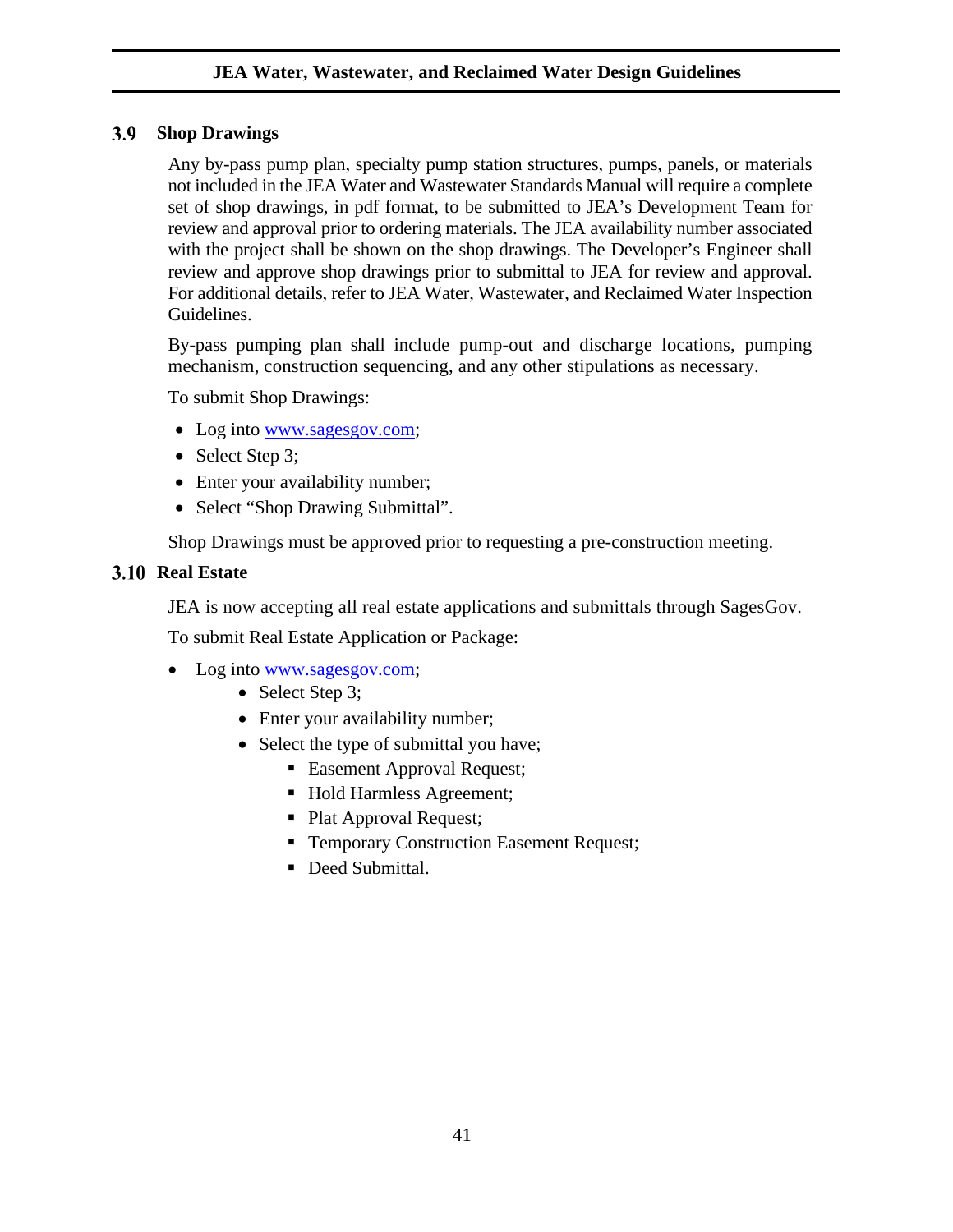## **3.11 Pre-Construction Meeting**

Before you can request a pre-construction meeting you must meet the following prerequisites, as applicable:

- Approved Plans
- Issued Permits
- Approved Shop Drawings
- Temporary Construction Easements in place and approved by JEA

To submit a Pre-Construction Meeting Request:

- Log into [www.sagesgov.com;](http://www.sagesgov.com/)
- Select Step 4;
- Enter your availability number;
- Select "Pre-Construction Meeting Request".

The following information will need to be uploaded, as applicable:

- Contractor license
- Subcontractor license
- Jack & Bore qualifications and license
- HDD Contractor qualifications and license
- HDD work plan

How to provide required uploads:

- Upload licensing information and qualifications into the program (will only have to do this one time, until license expires) RECOMMENDED
	- o Log into [www.sagesgov.com;](http://www.sagesgov.com/)
	- o Select "Admin" menu;
	- o Select "My Profile";
	- o Select "My Licenses" tab at the top;
	- o Select blue "add" button;
	- o Fill out the application, upload your qualifications;
	- o Select blue "save" button.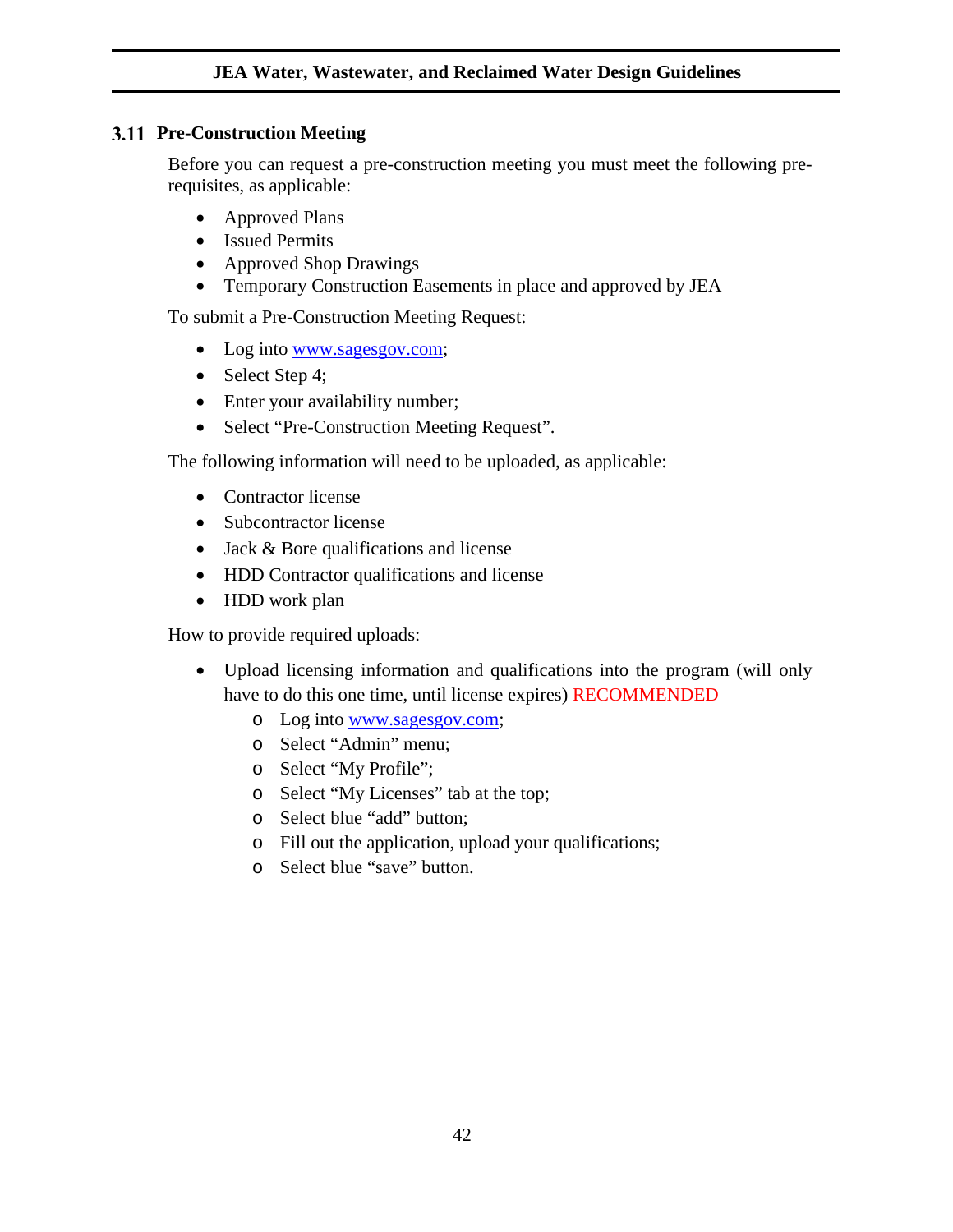| <b>d</b> SagesGov<br>Homo Workfist | Admin Search Help        |                                                                                                                              |
|------------------------------------|--------------------------|------------------------------------------------------------------------------------------------------------------------------|
| My Profile<br>My Licenses          |                          |                                                                                                                              |
| <b>Add License</b>                 |                          |                                                                                                                              |
| License #                          | Is Issued By 3rd Party?: | Documents:                                                                                                                   |
|                                    | O'Yes O'No               | No documents uploaded.                                                                                                       |
| Issued By:                         | <b>Effective Date</b>    | Upload<br>Choose File   No file chosen                                                                                       |
|                                    | <b>Expiration Date</b>   | Please note, you can use Google's Chrome boxweet with Adobe's Pleah Player plug-in to upload multiple files at the same fime |
| License Type:                      |                          |                                                                                                                              |
| $-$ Select $-$<br>$\mathbf{v}$     |                          |                                                                                                                              |
| <b>Staff Notes:</b>                |                          |                                                                                                                              |
|                                    |                          |                                                                                                                              |
| Notes:                             |                          |                                                                                                                              |
|                                    |                          |                                                                                                                              |
|                                    |                          |                                                                                                                              |
| Cancel<br>Savo                     |                          |                                                                                                                              |

**JEA Water, Wastewater, and Reclaimed Water Design Guidelines**

- Upload all required files on Pre-Construction Meeting Process upload page
	- o This is not recommended because you will have to do this EVERY time you are applying for a pre-construction meeting.

Pre-Construction meetings will be scheduled and held as either a conference call or a Webex meeting. Meeting information and details to connect will be provided in the meeting invitation email.

# **Construction and Inspection**

With distribution of the final design drawings, the project will be turned over to the Developer's Engineer for coordination of construction. JEA will assign a representative from JEA Construction Support Services who will be responsible for JEA's inspection activities of any facilities constructed for dedication to JEA. The representative will maintain communication with all applicable parties throughout the project construction.

The utility system shall be installed by a Florida licensed underground contractor, as depicted on the approved project drawings and in accordance with the JEA Water and Wastewater Standards Manual. Any changes will need to be evaluated by JEA's Development Team for revision determination.

Any utility adjustments resulting from finish grade changes made after plan approval must be approved by JEA Construction Support Service and shall be the sole responsibility of the Developer. In no case shall maximum or minimum slopes or depth of bury be exceeded because of the field finish grade changes.

The actual field locations of utility appurtenances (i.e. fire hydrants, line valves, services, flushing hydrants) shall be approved by JEA Construction Support services prior to construction.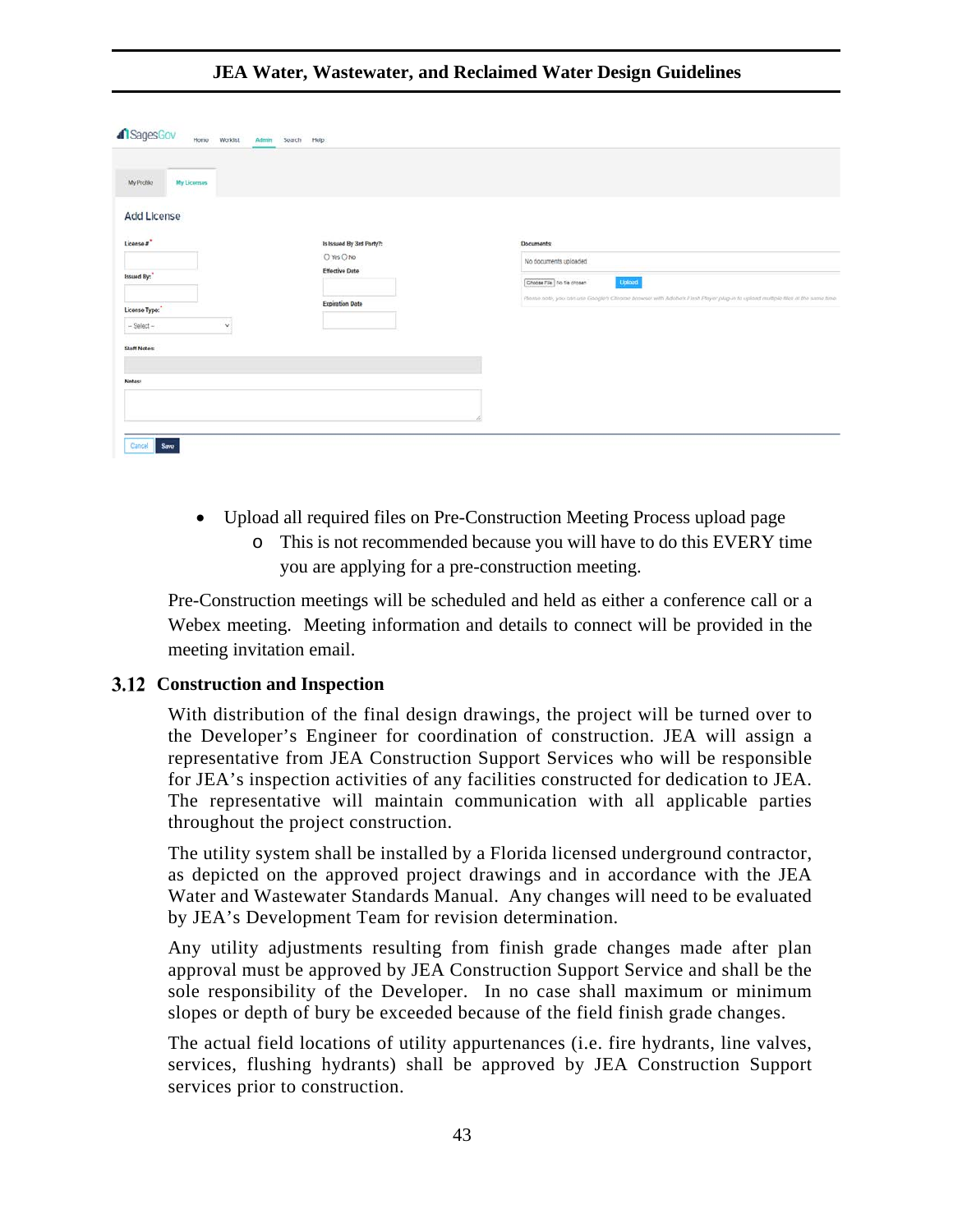JEA certified "Record of Pressure and Leakage Test" and "Locate Wire Test" must be completed within 90-calendar days prior to the line being cleared for service by the regulatory agencies. If these tests are older than 90-days, the tests are considered not acceptable and must be re-done. Water bacteriological test results are acceptable for a period of 60-days from date of issuance.

For additional details, refer to JEA Water, Wastewater, and Reclaimed Water Inspection Guidelines.

All inspection requests will be made through SagesGov. You will not be able to request any inspection until you have had a pre-construction meeting.

To submit an inspection request:

- Log into [www.sagesgov.com;](http://www.sagesgov.com/)
- Select Step 4;
- Enter your availability number;
- Select "Inspections".

## **As-Built Drawings**

Upon completion of the project, and prior to dedication of utilities to JEA, or final payment under a contract with JEA, the Contractor shall furnish to JEA a completed JEA As-Built Submittal Requirements Checklist (found in section 501 of the JEA [Water and Wastewater Standards Manual\)](https://www.jea.com/engineering_and_construction/water_and_wastewater_development/reference_materials/), an electronic file containing the drawings in pdf and AutoCAD dwg format, , revised in accordance with the JEA Water and Wastewater Standards Manual Section 501. The Contractor shall deliver initial As-Built drawings within 30-days of substantial completion.

JEA shall review the documents to ensure accuracy with respect to actual construction and JEA Standards.

As-Built drawings must include recording document numbers for all utility work located within easements.

A copy of the JEA Water and Wastewater Standards Manual can be found at [www.jea.com.](https://www.jea.com/engineering_and_construction/water_and_wastewater_development/reference_materials/)

To submit an As-builts:

- Log into [www.sagesgov.com;](http://www.sagesgov.com/)
	- Select Step 4;
	- Enter your availability number;
	- Select "As-Built Submittal".

As-Built submittals that are missing required documents will be returned without review.

**All construction must be completed before as-builts will be reviewed.** Exceptions can be made where potable water COC's are required to move forward with water main construction.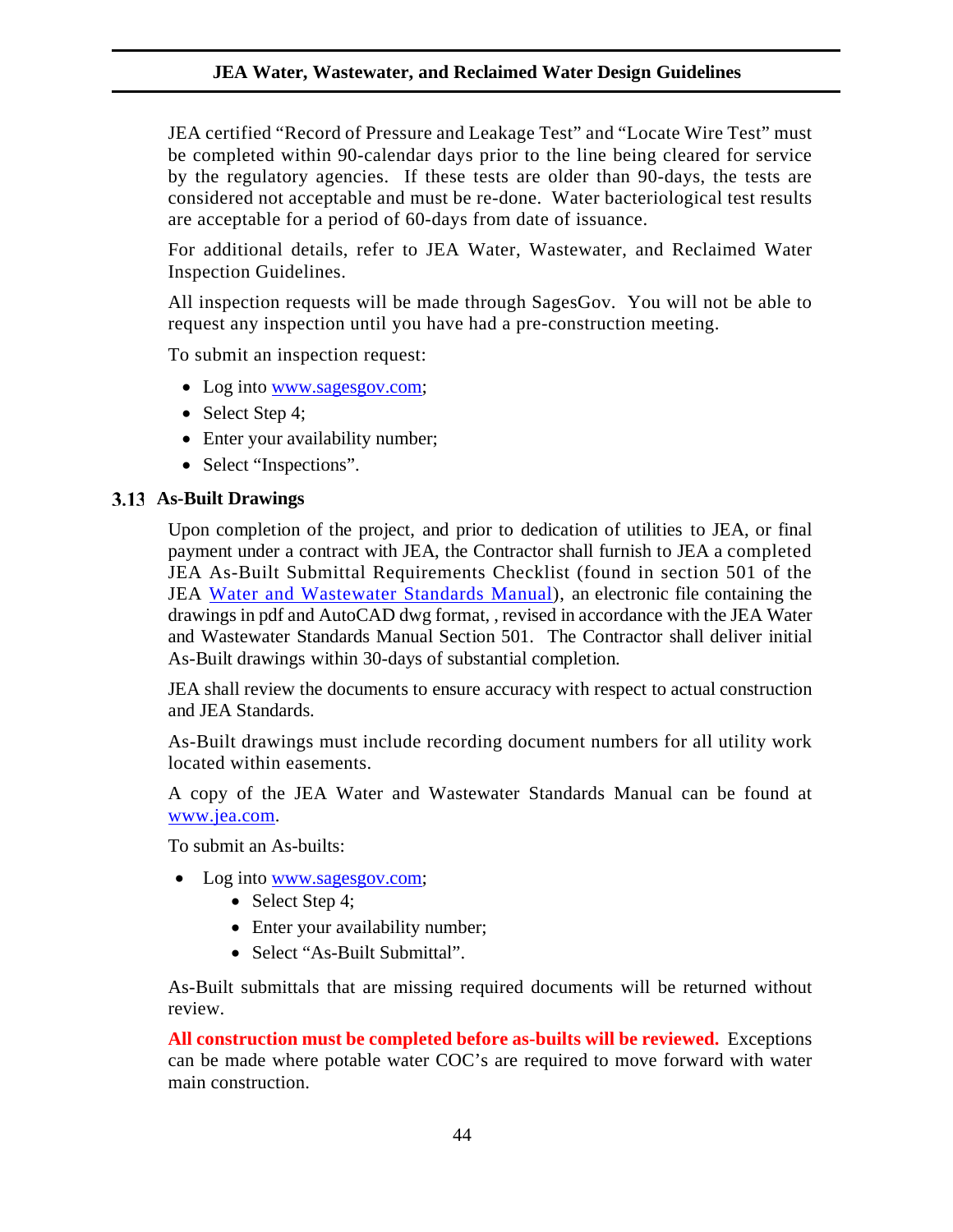In the event that data is missing, the as-built drawings will be disapproved and the contractor will be provided a marked-up set showing the required changes. Upon approval, the as-built process in SagesGov will be marked as "approved" and you can proceed to the next step, clearing your permits.

DO NOT include your permit COC applications with your as-built submittal. See [Permit COC](#page-44-0) for instructions on closing out your permit(s).

# <span id="page-44-0"></span>**As-Built for Water COC Only**

In the event that you need only your Water COC issued:

- Clear a water main so you can get a fire hydrant on-site to proceed to vertical construction;
- Clear water main so that you can fill a downstream main for pressure testing (only applicable when the downstream main will require a large volume of water);
- Clear water main so that a loop can be completed (transferring existing services to new main so you can abandon the old main).

If you have any of these situations, you can apply for As-Built for Water COC only.

Please note, if you select this option you will need to resubmit the water as-builts again with the rest of your as-built package when your project is complete.

To submit an As-Built for Water COC Only:

- Log into [www.sagesgov.com;](http://www.sagesgov.com/)
- Select Step 4;
- Enter your availability number;
- Select "As-Built for Water COC Only";

After this has been approved you will still need to submit your Water Permit COC, see next section for instructions.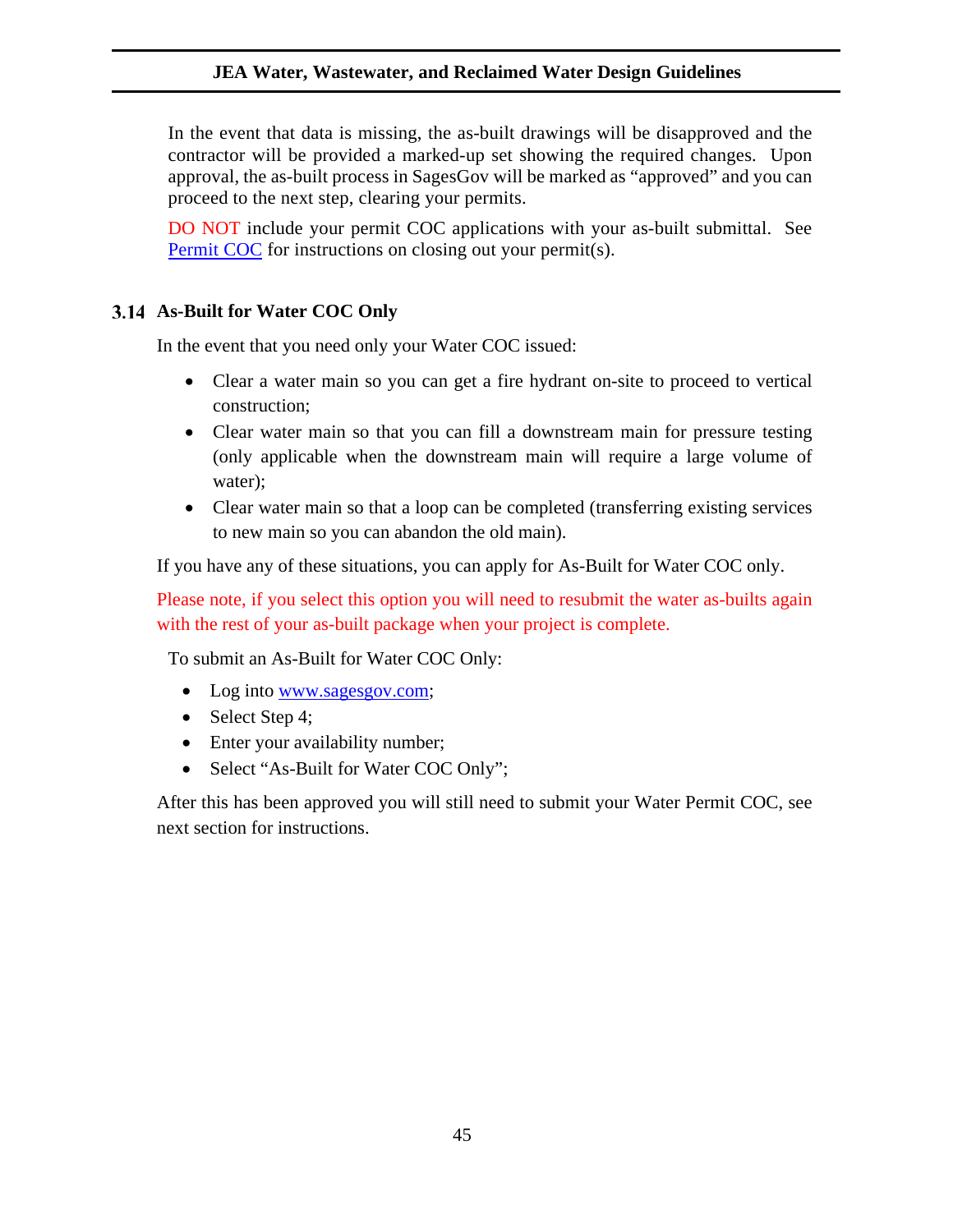# **Permit COC**

Upon as-built approval you can submit your permit COC application(s).

To submit a Permit COC:

- Log into [www.sagesgov.com;](http://www.sagesgov.com/)
- Select Step 4;
- Enter your availability number;
- Select "Permit COC";
	- Be sure that the permit COC applications are electronically signed and sealed per 61G15-23.003 and 61G15-23.004;
	- If your permit COC application needs to go to DEP or EQD for signoff you will need to upload the final signed off permit COC to your Sages Permit COC process to proceed to the next step.

# **JEA Construction Substantial Completion Walk Through Field Meeting**

Upon substantial completion of the project, JEA will perform a walk through with JEA's Operations and Maintenance personnel, the developer's engineer and the contractor. The purpose of the walk through is to generate a punch list of items that need to be addressed to meet JEA standards, to field verify As-Built drawings submitted, test run pumping equipment for proper operation and to operate all valves.

## **JEA Final Inspection and Acceptance of the System**

Upon as-built approval, the engineer will need to clear their project permits. Links to the applicable [permit COC forms](https://www.jea.com/Engineering_and_Construction/Water_and_Wastewater_Development/Forms_and_Procedures/) can be found at [www.jea.com.](https://jea.com/engineering_and_construction/water_and_wastewater_development/forms_and_procedures/) Upon receipt of all permit COC's, the engineer will submit the project acceptance package within SagesGov.

To submit a Project Acceptance Package:

- Log into [www.sagesgov.com;](http://www.sagesgov.com/)
- Select Step 5;
- Enter your availability number;
- Select "Acceptance Package Submittal";

A list of required documents can be found at [www.jea.com.](https://jea.com/engineering_and_construction/water_and_wastewater_development/forms_and_procedures/)

Once the package has been reviewed and verified to be complete, all parties will be notified to conduct a final inspection. Upon completion of a final inspection and all punch-list items, the project will be accepted by JEA.

The transfer of ownership and maintenance of the constructed infrastructure per approved plans is required prior to rendering of service.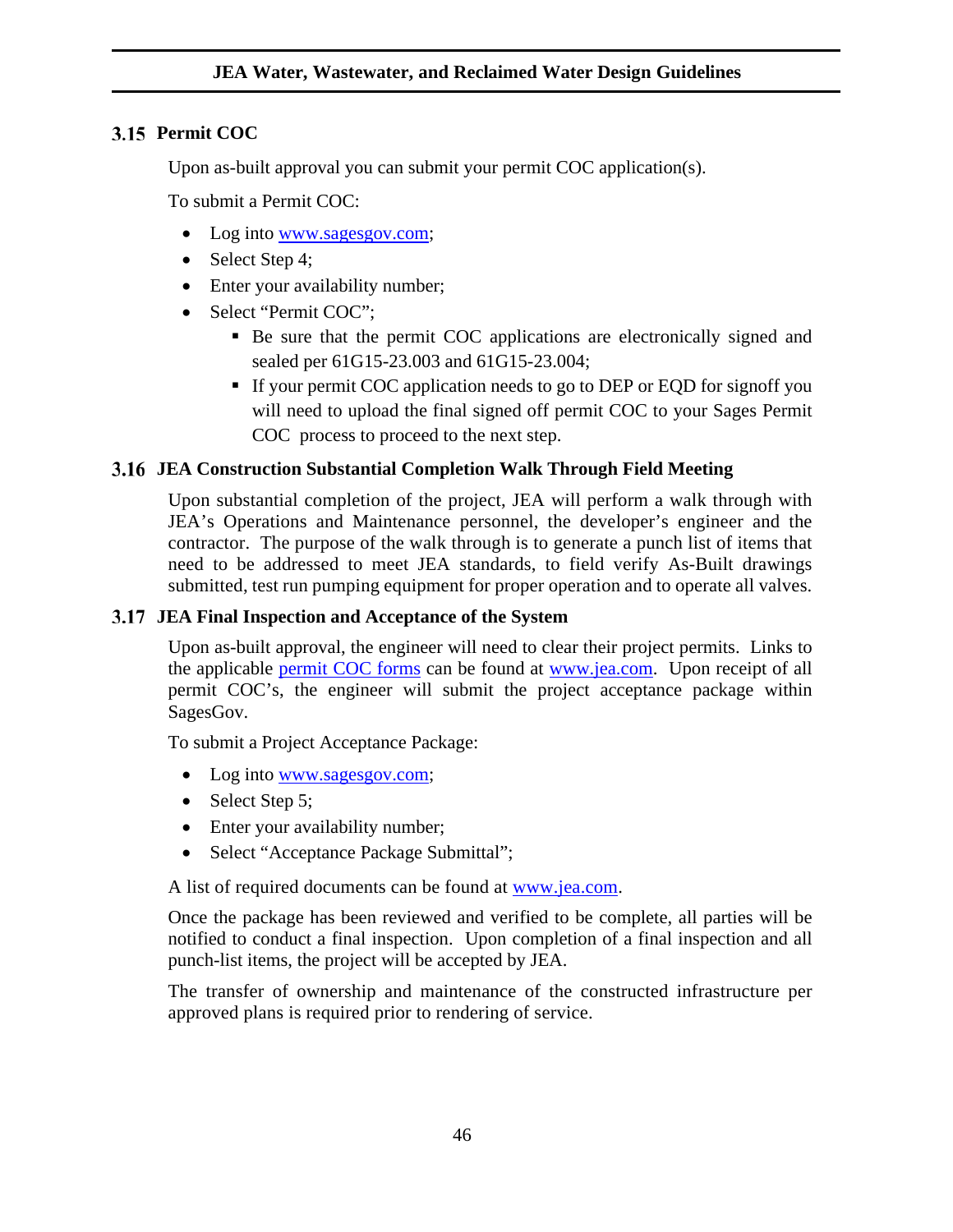Unless approved otherwise by JEA, the applicant must submit and obtain JEA's approval of all project acceptance documents within 90-days after the date of FDEP "Certification of Construction Completion" for the associated water, wastewater, and/or reclaim utilities. Otherwise, JEA reserves the right to require the developer to up-grade the utilities to current JEA rules and/or construction standards. The system cannot be placed into service without the FDEP "Certification of Construction Completion."

# **[System Warranty](https://jea.com/Pdf/Download/12884915795)**

All portions of the installed utility system shall be unconditionally guaranteed, in accordance with the JEA Water and Wastewater Standards Manual, against material defects or improper workmanship. The Developer shall repair and/or replace defective material and/or installations to JEA standards, at no cost to JEA. In the event of failure by the Developer to provide complete replacement, delivery to the site of materials and installation of same to replace defective materials or defective workmanship with new materials/workmanship conforming to the JEA Water and Wastewater Standards Manual, or during emergency events or in the event of imminent danger to JEA facilities or customers, repairs may be made by JEA at the Developer's expense.

If any facilities, including service lines that are installed, do not conform to the final lot layout, it shall be considered a misplacement of the installed system, and all costs incurred by JEA for relocation shall be paid in advance by the Developer, or its successor.

## **JEA Connection and Fees**

Prior to connection to JEA's utility systems and/or issuance of meters, all applicable fees must be paid and project acceptance must be obtained.

JEA is now accepting all new service applications through SagesGov. To obtain draft fees you can access the New Service Applications as described below.

To submit a New Service Application:

- Log into [www.sagesgov.com;](http://www.sagesgov.com/)
	- Select Step 2;
	- Enter your availability number;
	- Select the type of service application you what to apply for;
		- Residential New Service:
		- Commercial New Service:
		- **Multi-Family New Service.**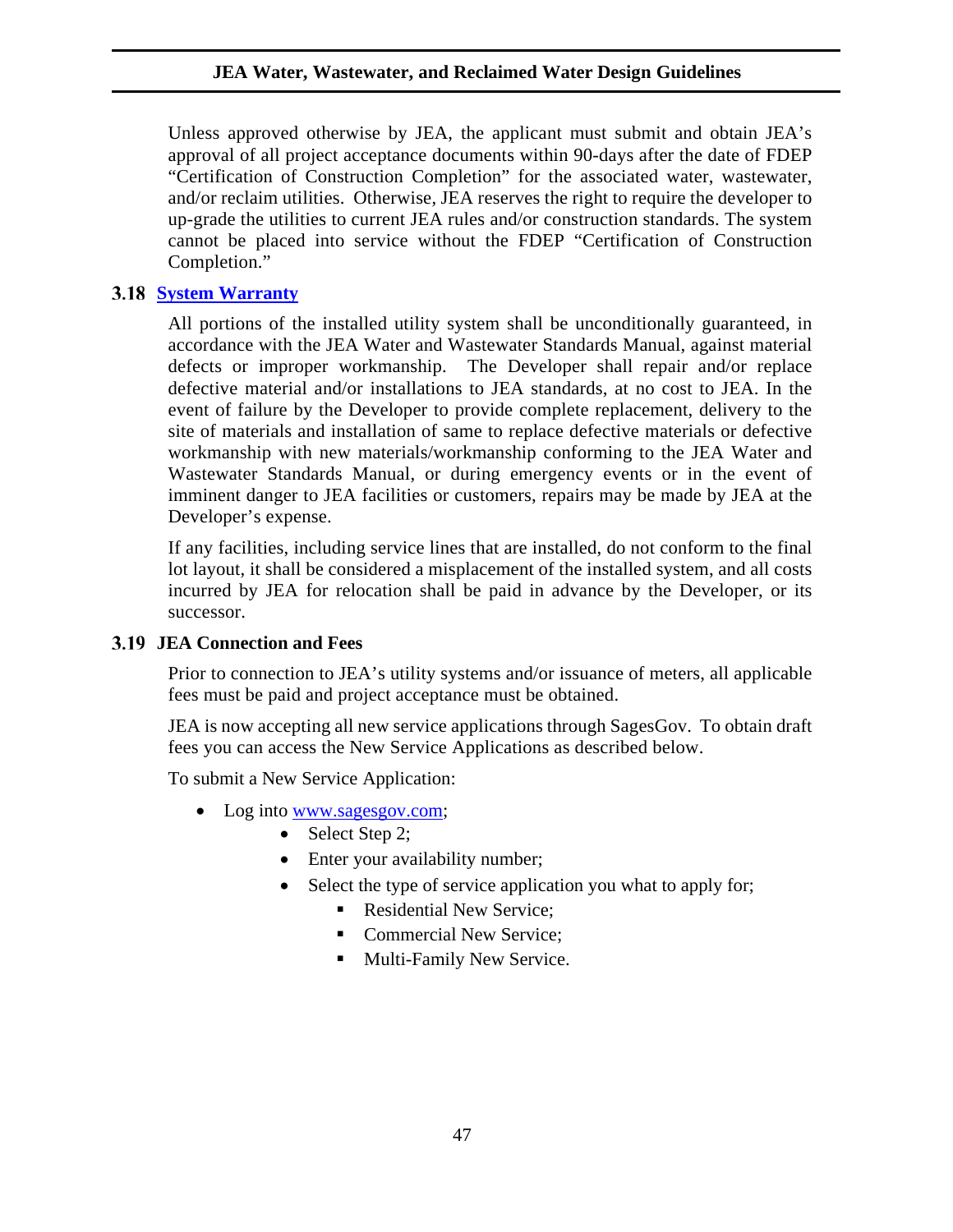### **Dedication of Existing Privately-Owned Systems**

- A. JEA will not accept existing privately owned, operated, and maintained systems for dedication. These systems include, but are not limited to, the following:
	- a. Existing master metered onsite water distribution systems;
	- b. Existing private pump stations;
	- c. Existing private onsite gravity wastewater collection systems.
- B. On a case-by-case basis, JEA may consider exceptions to the above given one or more of the following criteria are met.
	- a. JEA's system reliability or capacity may be improved or increased as a result of system dedication;
	- b. Additional customers who currently are not served will be provided service via the dedicated facilities;
	- c. Dedication of the system is warranted to eliminate or prevent potential environmental damage.
- C. In the event JEA agrees to accept a privately-owned system, the following events shall occur:
	- a. JEA will evaluate the system, at the Owner's expense, to determine repairs and/or upgrades needed to bring the system into compliance with current JEA standards and regulatory requirements;
	- b. System owner shall, at no cost to JEA, repair or improve the system accordingly;
	- c. Repairs or improvements shall be designed and permitted in accordance with all Local and State rules and regulations;
	- d. Repairs and improvements shall be inspected by JEA during construction;
	- e. System shall be tested by owner's contractor and witnessed by JEA. This includes, but is not limited to; water and wastewater pressure tests, gravity wastewater television inspection, and pump station start up testing;
	- f. The system owner shall prepare an As-Built of the system and submit to JEA for approval;
	- g. The system owner shall submit a dedication package to JEA;
	- h. The system owner shall provide or obtain any easements required for JEA to own and operate the system.

Once these items are complete, JEA will submit a written letter of system acceptance to the owner informing them that JEA has accepted the system for ownership and maintenance.

### **Public and Private Point of Service**

A customer's point of service is defined by JEA as the location of the connection points identified in the JEA Water and Wastewater Availability response. Points of connection provided by JEA are located in the Right-of-Way at a utility owned by JEA.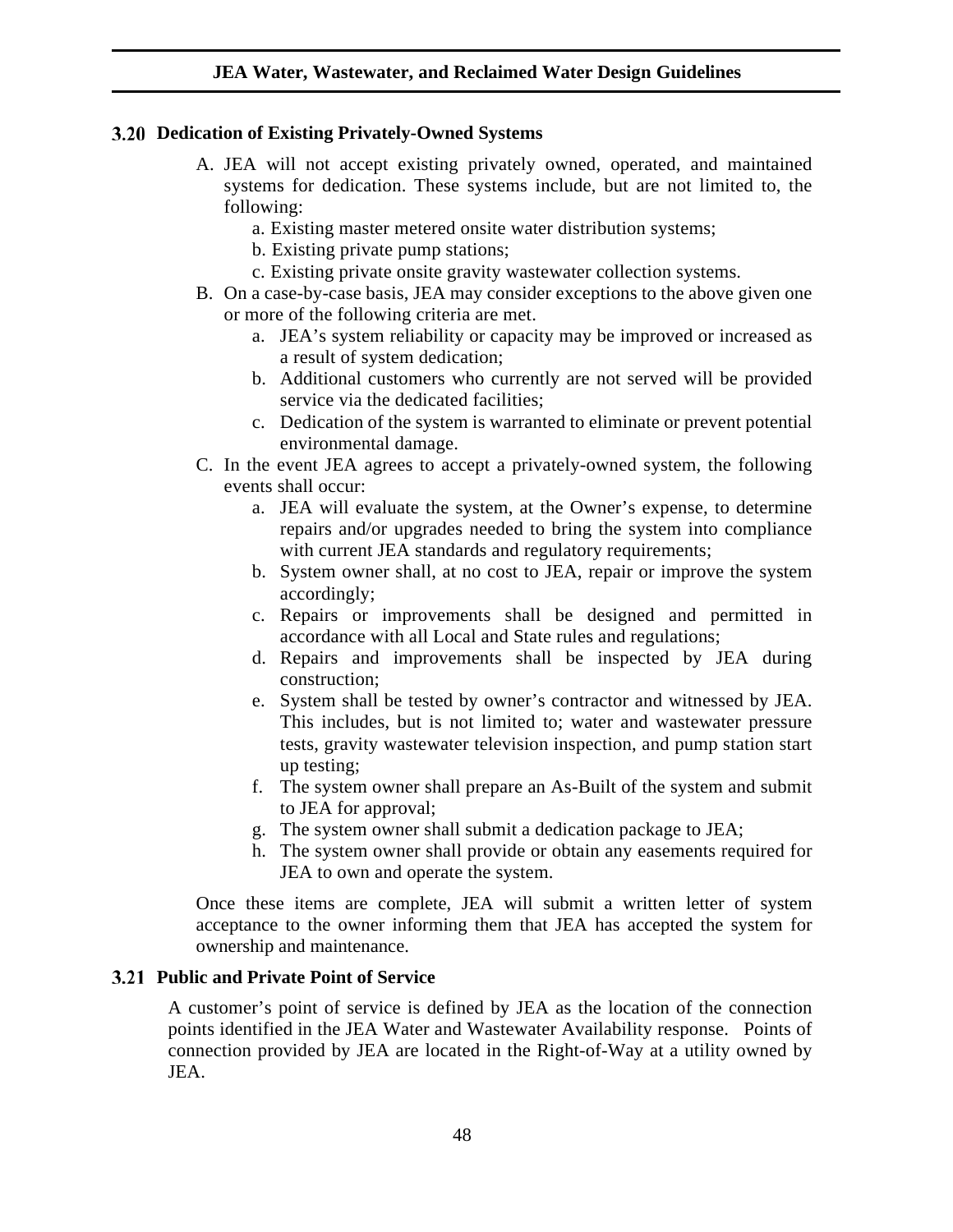From the customer's point of service, JEA is obligated to own, operate, and maintain only those utilities that will be constructed in existing or proposed Right -of-Way. Proposed utilities which will be constructed in an approved JEA utility easement must be located adjacent to or abut existing or proposed Right-of-Ways.

With the exception of proposed dedicated Right-of-Ways, JEA is under no obligation to accept ownership, operations, or maintenance responsibilities associated with utilities that will be constructed on private property and in those cases, developers and their engineers should design their projects with private utilities that meet or exceed their service requirements.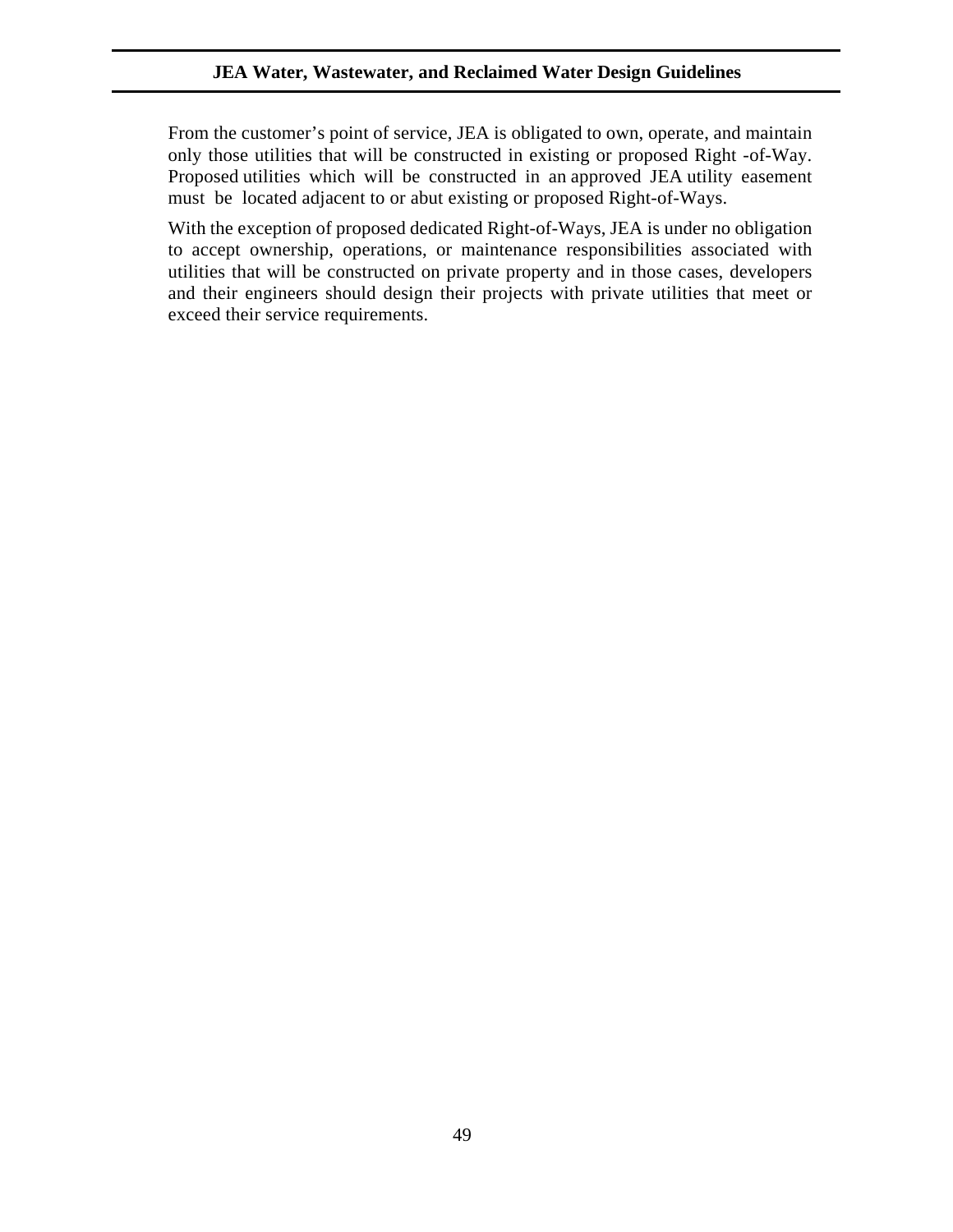### **Utility Easements**

Utilities shall not be located in easements unless approved by JEA's Development Manager. Approval shall be requested at the pre-application meeting (prior to plan review submittal). Cross-property easements or utilities located within easements between lots are discouraged and will be allowed only with JEA Development Director approval. Blanket easements are not permitted.

If not parallel to the right-of-way, easements must be on separate tracts owned by the community operation and maintenance entity, not an individual owner.

Easements, where allowed, shall be identified as unobstructed and shall have a minimum width of 20-feet for water only or as shown in Table 2.1. Refer t[o JEA Water](https://jea.com/Engineering_and_Construction/Water_and_Wastewater_Standards/)  [and Wastewater Standards](https://jea.com/Engineering_and_Construction/Water_and_Wastewater_Standards/) for additional requirements, as applicable.

Landscaping, other than grass, is considered an obstruction.

A Hold Harmless Agreement may be required when installing any improvements including special landscaping, special paving, and/or other specialties in right-of-way or easements over JEA utilities.

| <b>Pipe</b><br><b>Depth</b><br>(FT) | <b>Minimum Easement Width (FT)</b> |                         |                                  |  |
|-------------------------------------|------------------------------------|-------------------------|----------------------------------|--|
|                                     | One<br><b>Utility</b>              | Two<br><b>Utilities</b> | <b>Three</b><br><b>Utilities</b> |  |
| $<$ 6                               | 20                                 | 25                      | 30                               |  |
| $\ge 6 < 8$                         | 25                                 | 35                      | 40                               |  |
| $\geq 8 <$<br>10                    | 30                                 | 40                      | 45                               |  |
| $\geq$ 10 <<br>12                   | 35                                 | 45                      | 50                               |  |
| >12                                 | N/A                                | N/A                     | N/A                              |  |

**Table 2.1: Minimum Easement Width**

Gravity wastewater mains greater than 12-feet deep shall not be located within easements.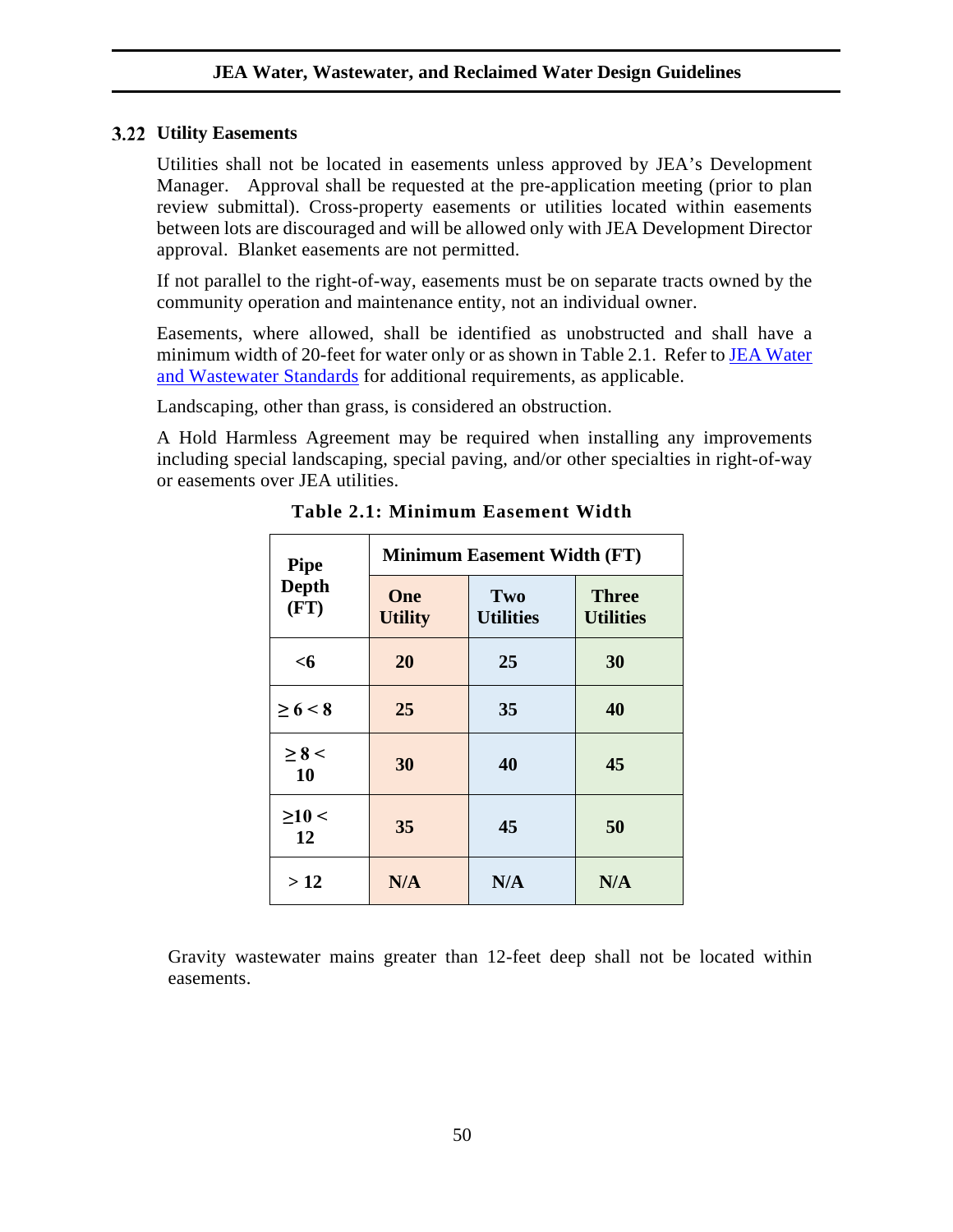When easements are adjacent to and parallel to a public right-of-way, the minimum easement width shall be 10-feet for a single utility, or 20-feet for both water and wastewater mains. If an electrical easement is proposed adjacent to the right-of-way and a water, reclaimed water or wastewater easement is also proposed adjacent to the right-of-way, then a water, reclaimed water or force main easement with a minimum width of 5-feet each is required adjacent to and in addition to JEA electric easements.

If a proposed electrical easement is not JEA owned, the water, reclaimed water, or wastewater easement must be 10-feet wide adjacent to and in addition to the electric easements.

### **Revision to Dedicated Infrastructure**

JEA may allow construction revisions to water and wastewater utilities for developments that have already been fully dedicated to JEA. This may occur in special cases where the applicant intends to modify property lines within an existing development in which water, wastewater, and/or reclaim utilities have been recently constructed and fully dedicated to JEA. JEA reserves the right to require that all construction revisions to dedicated utilities be performed by JEA forces.

> a. All revisions to existing JEA water, wastewater, and/or reclaim utilities must be reviewed and approved by JEA prior to any construction. The developer/engineer must submit the following support documentation to JEA's Development Team: Copy of Approved Addressing Map for the original design;

- b. Copy of Recorded Plat for the original design;
- c. Copy of JEA Approved As-Built drawings for the original design;
- d. Proposed re-designed drawings;
- e. Purpose of re-design;
- f. COJ/County development Services Approval Correspondence;
- g. COJ/County development Proposed Re-addressing Map.

Required electronic files can either be submitted via cd, included with the hard copy submittal and delivered to the JEA Mail Room, emailed to [wsedevprojrequests@jea.com,](mailto:wsedevprojrequests@jea.com?subject=(PROJECT%20AVAILABILITY%20NUMBER%20AND%20NAME)%20Plan%20Revision) **attention Plan Revision (include project name and availability number)**, or via JEA's FTP site.

Plan review submittals that are missing required information will be returned as incomplete submittals.

The City/County will require a Right-of-Way permit for all work in the R/W. The City/County will define the limits of road re-construction or overlay limits. JEA will not be responsible for any repairs to asphalt, sidewalk, or other non-JEA infrastructures.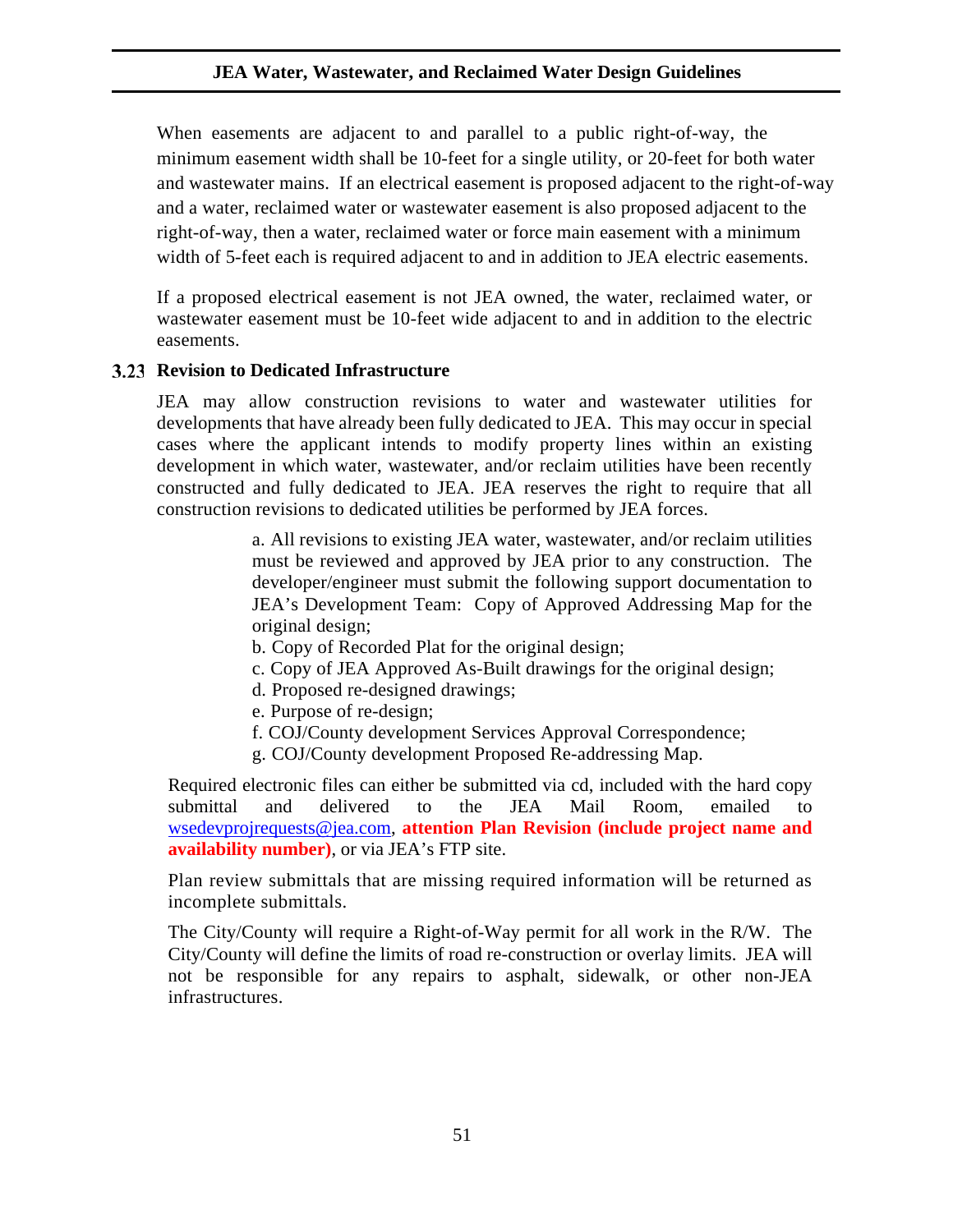The following subparagraphs provide general design guidance for redesign of existing dedicated facilities; however, site conditions may dictate variants to these guidelines as provided and approved by JEA on a case-by-case basis. All construction work shall be in accordance with the JEA Water, Wastewater and reuse Inspection Guidelines for New Development Projects and JEA Water and Wastewater Standards.

# **Water and Reclaimed Water Services**

- a. Water meter boxes shall be constructed in accordance with JEA Water Construction detail W-1 (see JEA Water and Wastewater Standards Manual). As shown in this standard detail, meter boxes shall be located 2-feet from the property line (P/L), unless there is an electric box on the P/L, in which case the water meter box will be 5-feet from the P/L;
- b. Meter boxes shall not be located in an existing or future driveway (D/W) or sidewalk (S/W);
- c. If the applicant wants to move the P/L (see special case description above), JEA will require the meter box to be relocated to meet the above standard (i.e. 2-feet from the new P/L);
- d. JEA may allow relocation of an existing meter box up to 2-feet horizontally;
- e. If the relocation of the water service exceeds 2-feet, then the existing water service will be removed or abandoned including shutting-off and capping existing corporation stop at the water main and a new water service will be constructed;
- f. Locate wire will be required on all new or modified water services (Along the poly service lines) and only one water service will be allowed for each lot;
- g. The meter box and brass fittings may be reused if in excellent condition, as determined by JEA;
- h. Existing curb shall be re-marked accordingly including the grinding and removal of existing curb markings as required;
- i. JEA will require re-submittal of As-Built drawings, which must be approved by JEA;
- j. If no additional services are installed JEA will only require a new 12-month warranty to be provided for the affected area;
- k. If any additional or removal of services occur, an executed JEA Application to construct and dedicate form and revised schedule of values in addition to the new 12-month warranty will be required.

# **3.23.2 Fire Hydrants**

Generally, fire hydrants will be located at the property lines (P/L) between two lots. If developer or engineer moves property lines then:

- a. JEA will require fire hydrants to be relocated to the property line between two lots;
- b. JEA will allow extension of the existing fire hydrant branch main up to 15-feet (locate wire is required);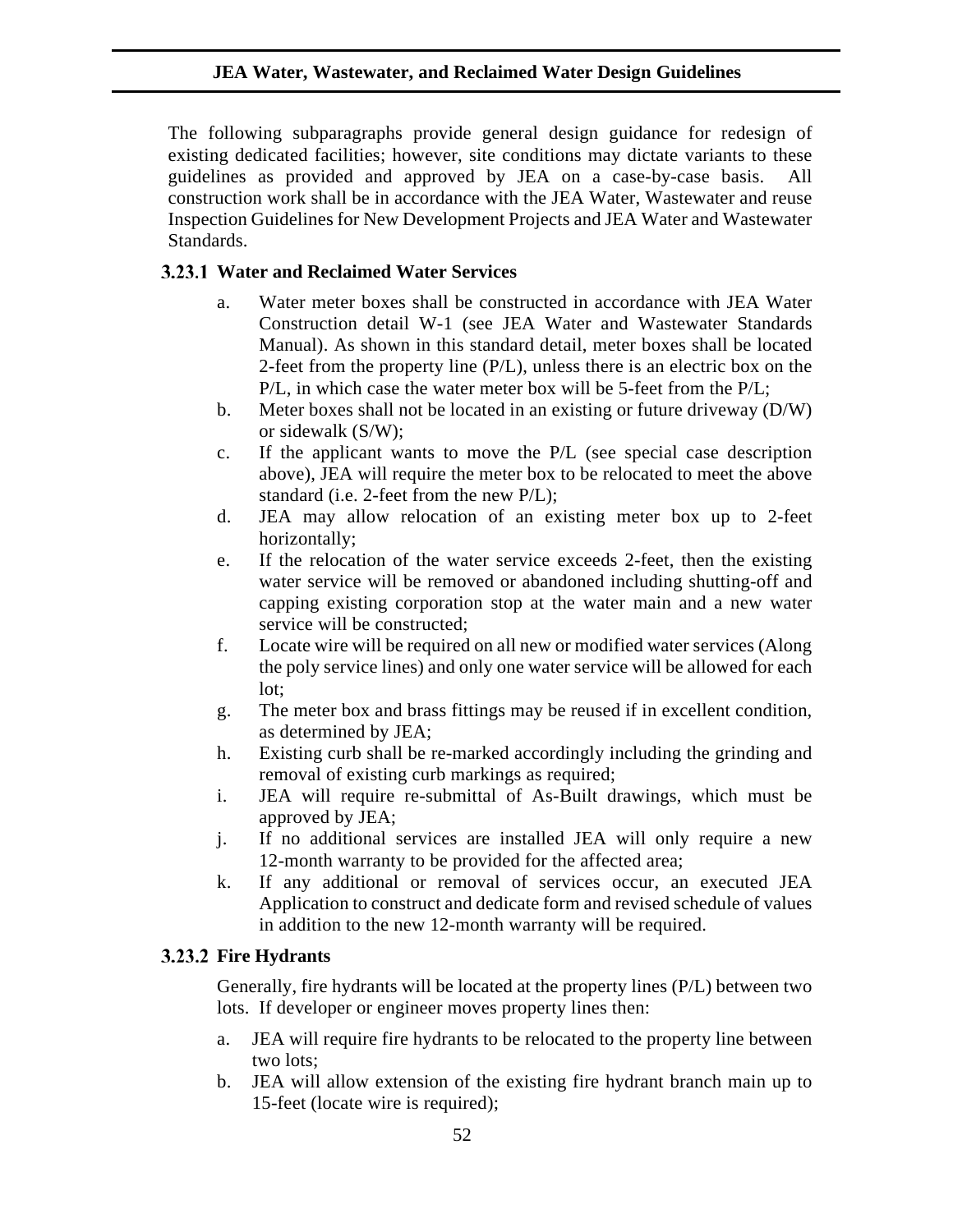- c. If more than 15-feet is required, than a new 6-inch tap and valve is required. In this case, the existing hydrant branch will be plugged at the valve; the valve box shall be removed from the plugged valve since it will not serve any future use. For maintenance reasons, this plugged valve should remain on the water As-Built drawings;
- d. Fire hydrant may be reused if in excellent condition, as determined by JEA;
- e. Existing curb shall be re-marked accordingly including the grinding and removal of existing curb markings as required;
- f. JEA will require re-submittal of As-Built drawings, which must be approved by JEA;
- g. If no additional hydrants are installed, JEA will only require a new 12-month warranty to be provided;
- h. If any additional hydrants or removal of hydrants occur, an executed JEA Application to Construct and Dedicate form and revised schedule of values in addition to the new 24-month warranty will be required.

### **Wastewater Services**

Normally, one 6-inch wastewater service shall be provided for each singlefamily lot. The wastewater service shall generally be perpendicular to the main and terminate in the center portion of the lot. To allow field modifications, to minimize tree and other conflicts and to allow general flexibility in the construction, the center portion of the lot shall be defined to include the center 50% of the lot width. That is, if the lot is 100-feet wide, then the wastewater service may be located inside the 50-linear feet center portion of the lot. Wastewater service laterals within the right-of-way shall avoid being located under an existing or future D/W. If the applicant wants to move property lines then:

- a. In rare instances, JEA may allow more than one 6-inch wastewater service to remain for each residential lot and not enforce the above center 50% rule;
- b. No horizontal adjustments will be allowed to the existing wastewater service lateral;
- c. The applicant shall refrain from abandoning any existing 6-inch wastewater service. If absolutely required, the abandonment of an existing 6-inch wastewater service would include permanently capping the 6-inch pipe (capped within 2-feet back of curb). Existing curb markings for all existing wastewater laterals shall not be removed, but shall remain for locate purposes. Curb marking shall be amended for "abandoned" services by adding an "A" in front of the "S" to designate abandonment;
- d. JEA will require re-submittal of As-Built drawings, which must be approved by JEA. As-Built drawings will include any abandoned infrastructure left in place;
- e. If no additional wastewater services are installed JEA will only require a new 12-month warranty to be provided for the affected area;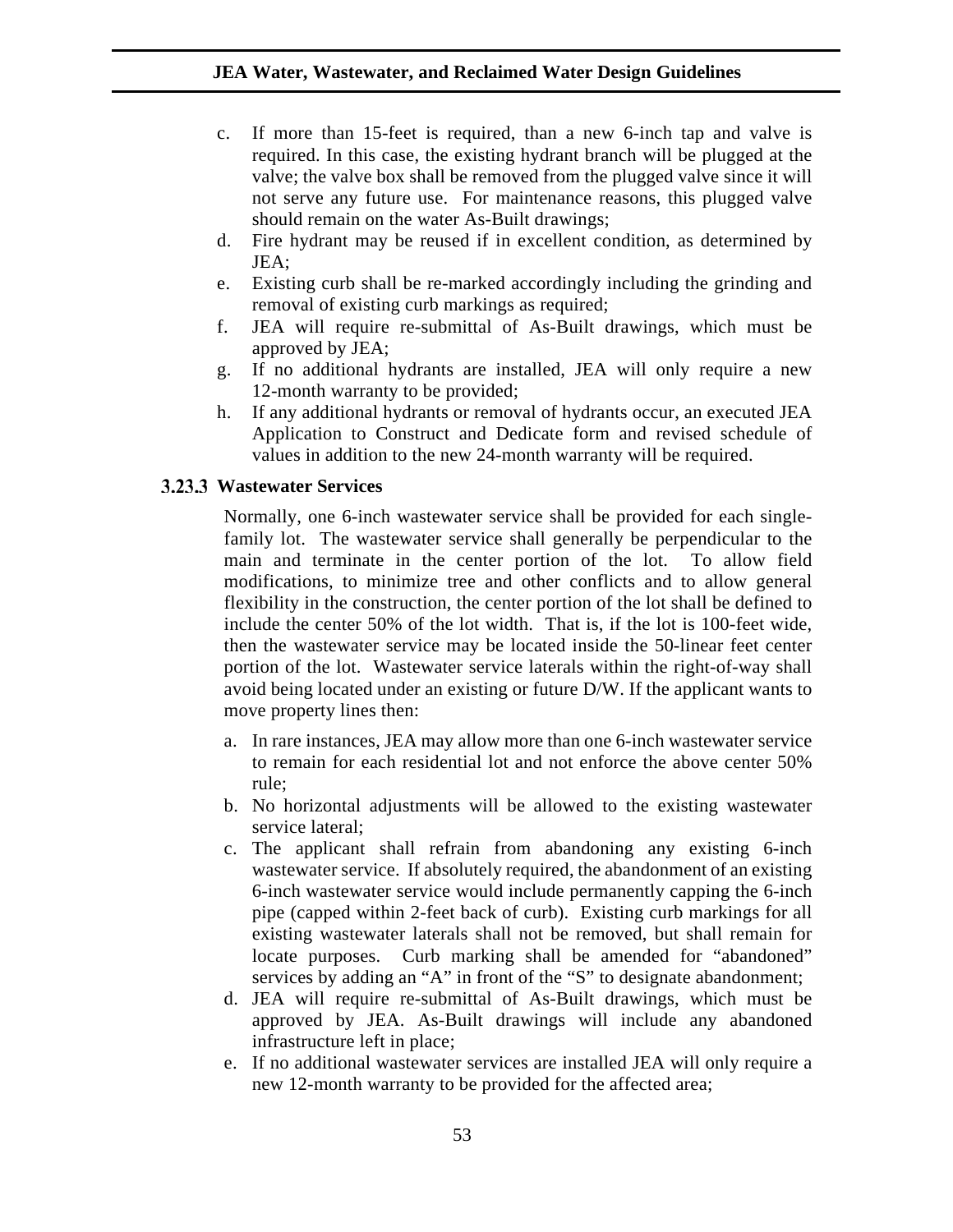f. If any additional wastewater services or removal occurs, an executed JEA Application to Construct and Dedicate form and revised schedule of values in addition to the new 24-month warranty will be required.

# **Construction and Dedication of Redesigned Infrastructure**

Upon JEA preliminary approval, the applicant will submit all applicable required documents as outlined in these guidelines. Once JEA reviews final plan submittal and issues approval, the applicant will proceed with the project as outlined in the JEA Water, Wastewater, and Reclaimed Development Design Guidelines. In other words, a redesign of dedicated infrastructure is considered a new project and any changes to existing infrastructure requires As-Built drawings, dedication and warranty of any additional assets or notification of any removed assets.

# **Revisions to Infrastructure Pre-Dedication**

For projects long idled by economic conditions or other factors, much of the provisions of 2.20 (a) through (g) and 2.20.1 through 2.20.3 will apply. When, in the opinion of JEA, the modifications to previously constructed infrastructure would compromise system integrity, JEA will require complete replacement rather than modification.

# **3.25 Pre-Acceptance Letters**

For projects located within St. Johns County, the county will not issue building permits provided one of the following;

- Project Acceptance Letter;
- Receipt showing water services were paid for;
- Pre-Acceptance Letter.

The Pre-Acceptance Letter will only allow the customer to receive the building permit, not the building CO.

To request a Pre-Acceptance Letter:

- Log into [www.sagesgov.com;](http://www.sagesgov.com/)
- Select Step 4;
- Enter your availability number;
- Select "Pre-Acceptance Letter".

The letter will be emailed. Project must be under construction to request a Pre-Acceptance Letter.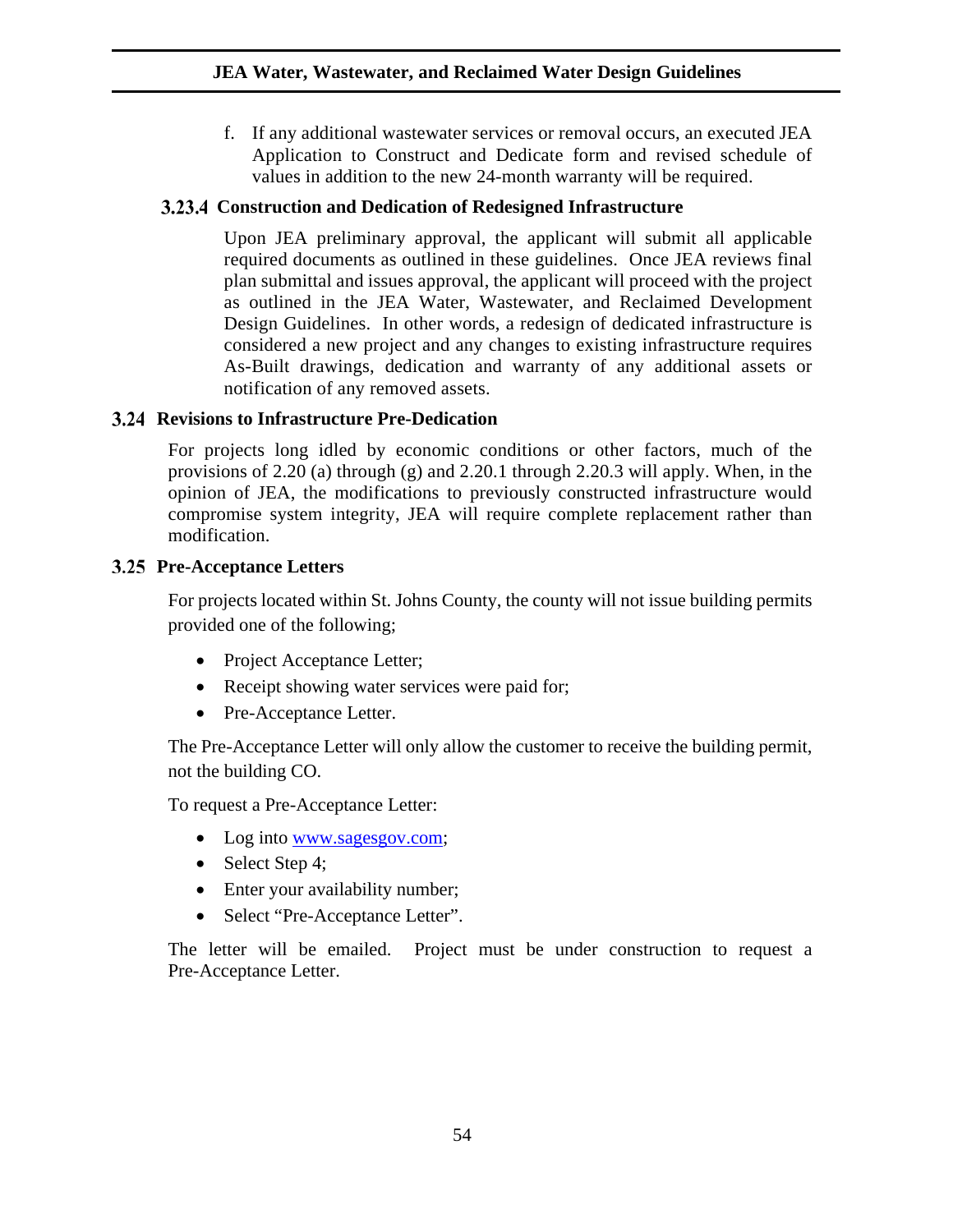### **Pump Out Agreement**

It is JEA's policy to not issue water meters before project acceptance. Under the following conditions JEA will enter into a Pump Out Agreement with a customer:

- JEA Lift Station backup power is delayed (generator or pump); OR
- Delayed permanent power to a JEA lift station.

The Pump Out Agreement will expire on the date of project acceptance.

# **Pump Out Agreement Requirements**

- All applicable water and wastewater permits must be cleared
- No more than 20% of permitted lots, with a maximum of 20 lots
- If the backup power is delayed:
	- o Developer agreement and bond to cover the cost of the backup power
- Applicable water services and sewer mains must be cleared for use by the inspector prior to agreement issuance
- Agreement will be between Developer and JEA
- Developer will be responsible for the following costs:
	- o Plugging the manhole;
	- o Pumping out and disposal of waste;
	- o Removal of plug;
	- o Cleaning line prior to project acceptance.

## **Applying for a Pump Out Agreement**

To request a Pump Out Agreement:

- Log into [www.sagesgov.com;](http://www.sagesgov.com/)
- Select Step 5;
- Enter your availability number;
- Select "Pump Out Agreement Request";
- Fill out the application and submit.

The Development team will review the application to ensure all requirements have been met. The inspector will perform a final inspection on the lots requested and the sewer main indicated for the Pump Out Agreement. Permitting will review the request to ensure the area requested has been cleared. Once these reviews have been completed and approved, the agreement will be emailed. At this point you will be able to apply for the meters you indicated in the agreement.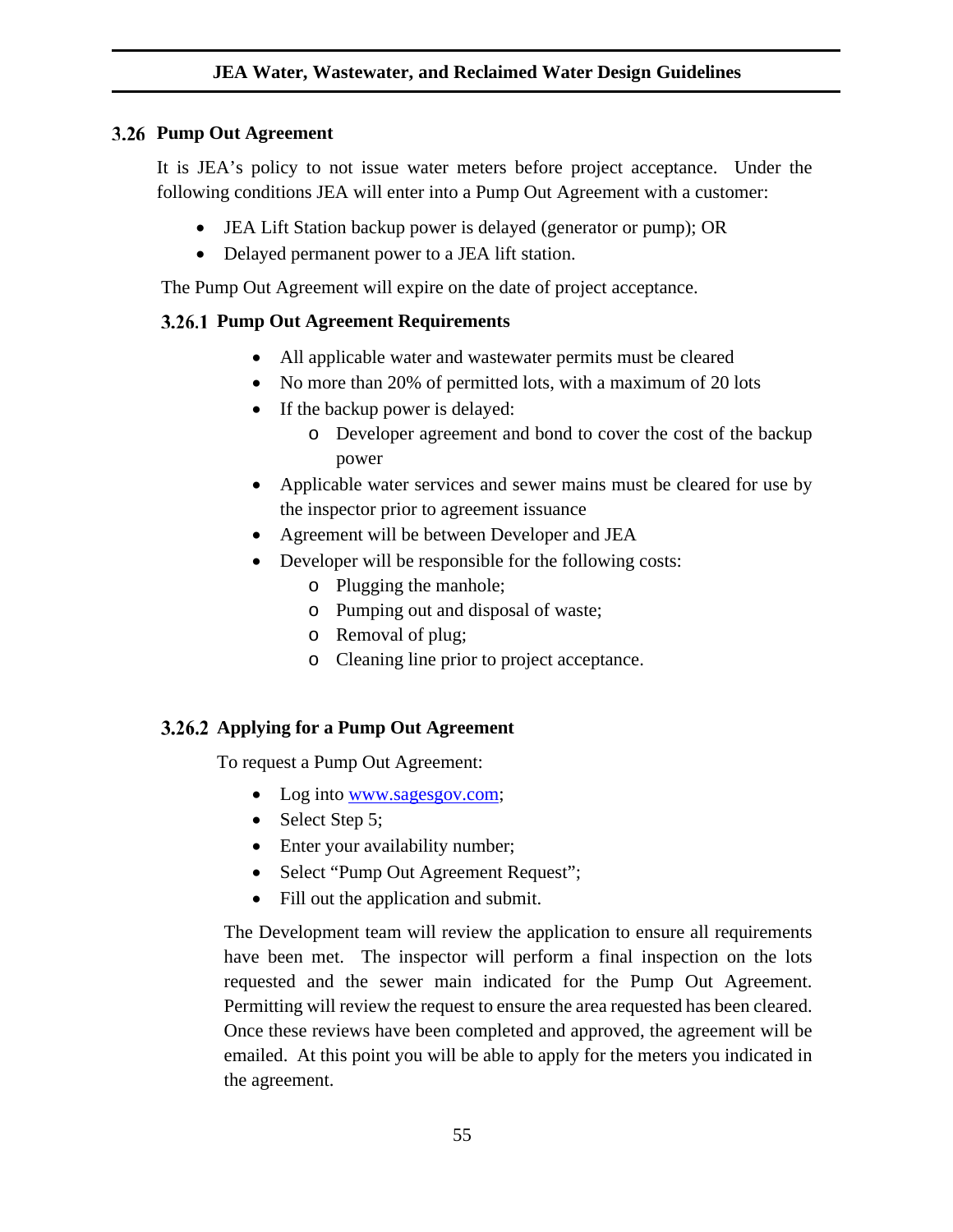# **Section 4.0**

### **Potable Water and Reclaimed Water Design Guidelines**

### **4.0 General**

This section provides the minimum guidelines for the design of potable water and reclaimed water transmission and distribution systems. The method of design and/or construction shall be according to accepted engineering practices, this manual, the most current JEA Water and Wastewater Standards Manual, the American Water Works Association (AWWA), Chapter 62-555 and 62-610 of the Florida Administrative Code and all applicable Sections of the Florida Department of Environmental Protection Rules and Regulations for Water and Sewer Systems as well as all applicable federal, state, and local requirements.

#### $4.1$ **Design Flows**

All systems should be sized to provide at least maximum day domestic requirements plus fire flow at residual pressures of not less than 20-psi at all points in the system.

### **4.1.1 Average Daily Flow (ADF)**

The developer's submittal to JEA should clearly state the basis for the design flows.

### **Single Family Residential**

An Equivalent Dwelling Unit (EDU) is the equivalent flow that can be anticipated from one residential connection. Design flows for new water distribution systems shall be based upon 250-gpd/EDU in areas where reclaim water is not available. In areas served by reclaim water, design flows for new water distribution systems may be based upon 200-gpd/EDU with the approval of the Manager of Development.

## **Multi-Family Residential**

Design flows for new water distribution systems may be based upon 80 gpd/bedroom, [Table 1](https://www.flrules.org/gateway/RuleNo.asp?ID=64E-6.008) of the State of Florida Department of Health (FDOH), Chapter 64E-6.008 F.A.C., Standards for Onsite Sewage Treatment and Disposal Systems, Section 1a and 1b (requirements for flow comparisons), or fixture counts.

Flow by fixture count must include final plumbing plans with fixture summary.

## **Commercial and Industrial**

Design flows for new water distribution systems may be based upon, the State of Florida Department of Health (FDOH), Chapter 64E-6.008 F.A.C., Standards for Onsite Sewage Treatment and Disposal Systems: [Table 1,](https://www.flrules.org/gateway/RuleNo.asp?ID=64E-6.008) or Sections 1a and 1b (requirements for flow comparisons).

**Flow comparisons can be used for projects that are not food operations.**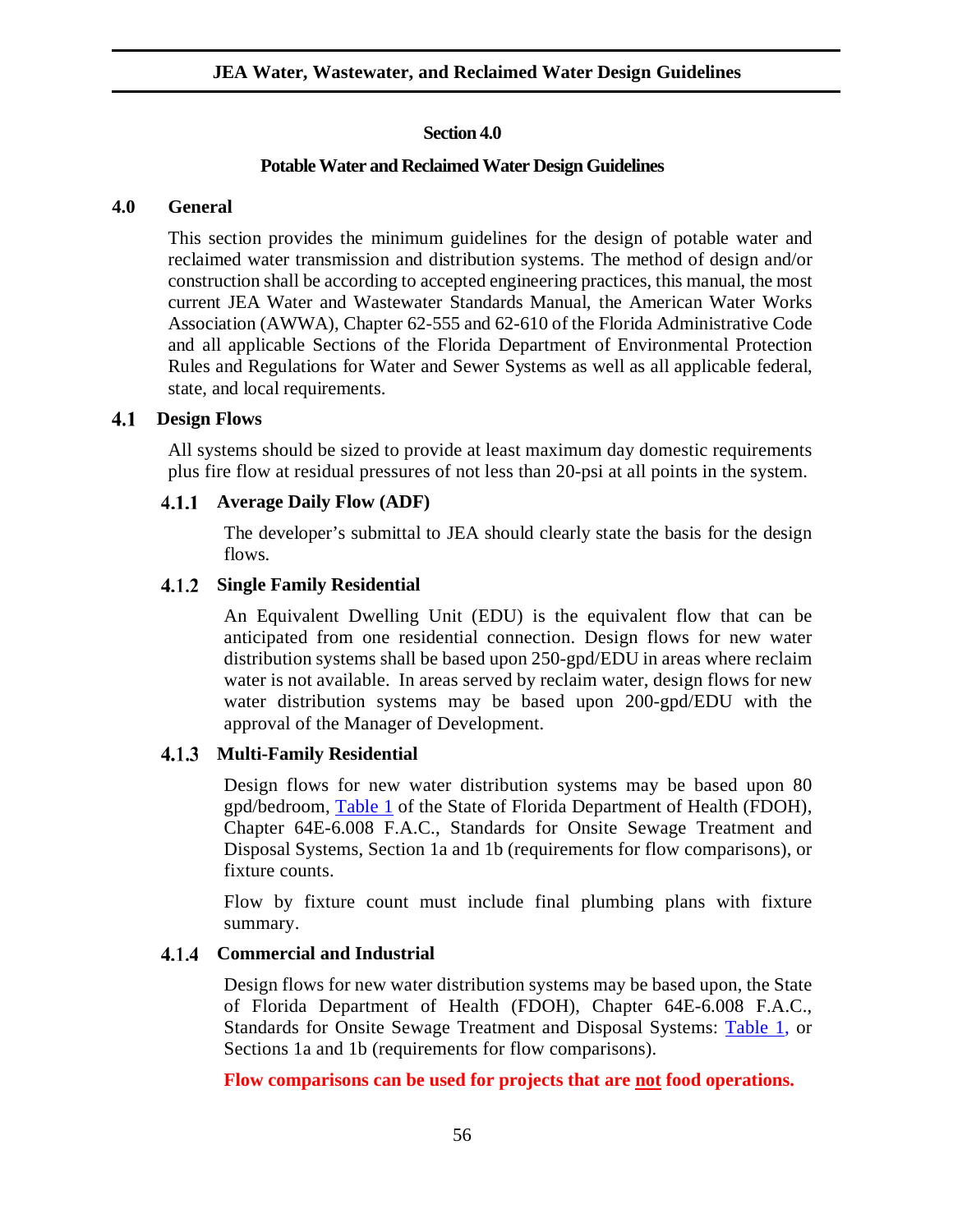# **Flow Comparison Analysis**

If not utilizing Table 1, a flow comparison analysis will need to be submitted. The analysis must include backup documentation; monthly bills with address and flow, number of units, percent occupancy (if applicable), for the properties in which the comparison is being made, and be signed and sealed by a registered Professional Engineer licensed to practice in the State of Florida.

Included shall be a summary of each month of use, per address, as well as an overall summary supporting the flow recommendation for the property in question.

The analysis must be submitted with final plans.

#### 4.1.6 **Reclaimed Water**

The design daily water demand for a typical residential reclaimed water service shall be 600-gpd minimum. Water mains shall be sized utilizing 2.5-gpm/residential units (at a minimum). This water main design rate shall be utilized for all residents in the development, which already takes into consideration the even-odd day irrigation schedule. Multifamily residential, commercial, and industrial flow demand shall be estimated on an individual case-by-case basis. A minimum average daily irrigation rate of 3,900-gpd per acre of irrigable areas during Daylight Savings Time is acceptable unless deemed otherwise by State WMD, FDEP, or JEA.

## **4.2** Fire Flow

The Developer shall furnish calculations that have been signed and sealed by a registered Professional Engineer licensed to practice in the State of Florida supporting fire protection requirements in accordance with applicable county codes. The applicable County Fire Marshall's Office shall perform its own review. At a minimum, the following fire flow requirements shall be provided.

## **Single Family Residential**

For fire protection purposes, single family residential is defined as detached buildings of no more than one living unit. In single-family residential developments, the developer's engineer shall design for fire flows of at least 1,000-gpm at a minimum residual pressure of 20-psi at the hydrant. If automatic sprinklers are used, then 500-gpm at a residual pressure of 20-psi is acceptable.

# **Multi-Family Residential**

Buildings containing two or more units are defined as multi-family. In multifamily developments, the developer's engineer shall design for fire flows of at least 1,500-gpm from two fire hydrants (750-gpm minimum at each hydrant) with a residual pressure of at least 20-psi at the hydrant.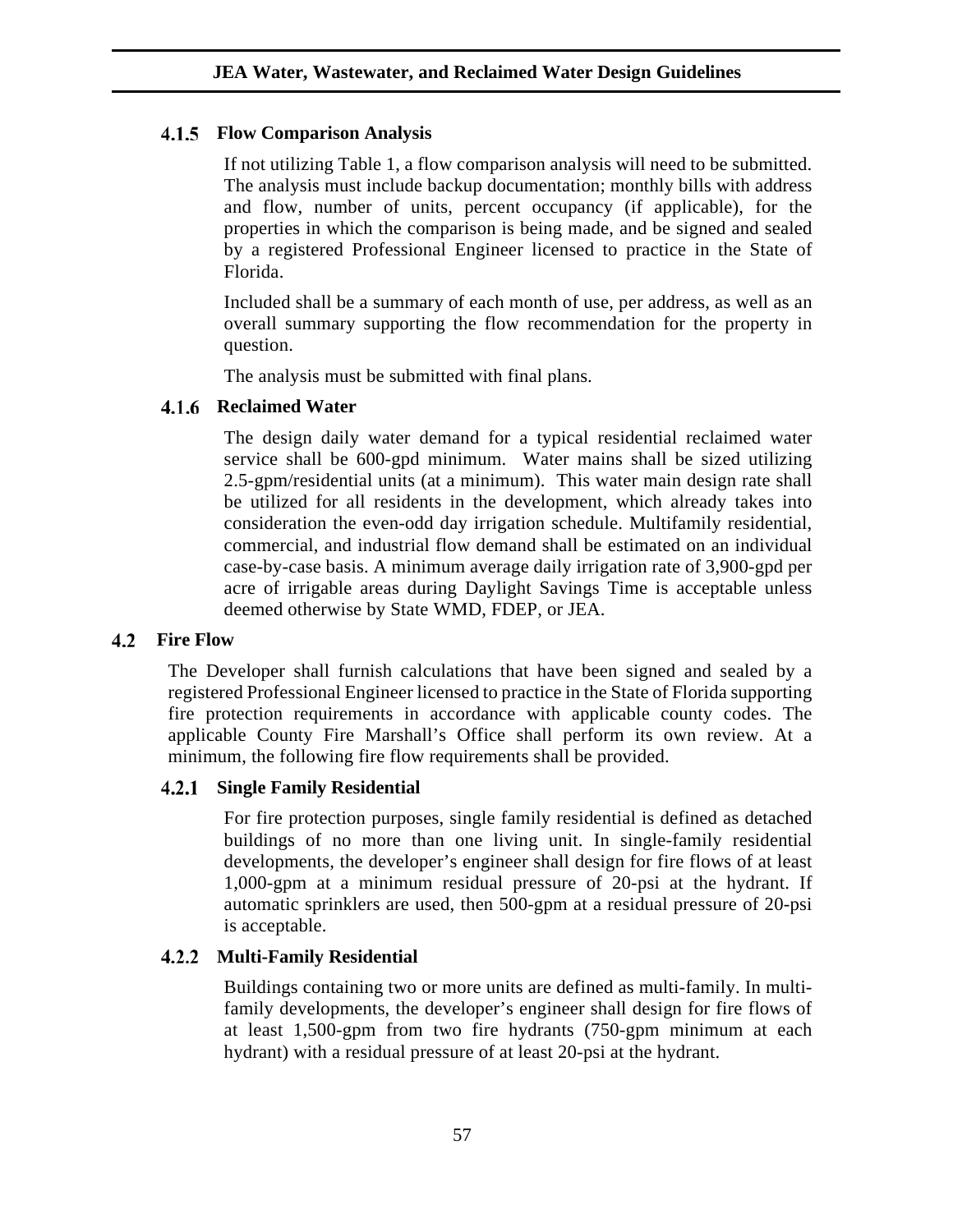### **Manufactured Home Communities**

In Manufactured Home Communities, design for fire flows of at least 750-gpm at a residual pressure of at least 20-psi at the hydrant.

#### $4.2.4$ **Commercial**

Minimum fire flow requirements for commercial developments are the same as for multi-family residential developments. The developer's engineer shall design for fire flows of at least 1,500-gpm from two fire hydrants (750-gpm minimum at each hydrant) with a residual pressure of at least 20-psi at the hydrant.

#### **Institutional and Industrial**  $4.2.5$

The developer's engineer shall design for fire flows of at least 2,000-gpm from two fire hydrants (1,000-gpm minimum at each hydrant) with a residual pressure of at least 20-psi at the hydrant.

### **Fire Hydrant Test Data**

JEA will perform a fire hydrant test on an existing JEA fire hydrant for a fee.

To submit a Hydrant Flow Test Application:

- Log into [www.sagesgov.com;](http://www.sagesgov.com/)
- Select Step 1;
- Enter your availability number;
- Select "Hydrant Flow Test Application";
- Your results will be emailed to you.

The results of hydrant flow tests are used primarily to evaluate the distribution system's capacity to provide water for fighting fires. The standard formula for converting the test flow to the distribution capacity at some desired residual pressure – usually 20-psi – was developed by the Insurance Services Office (1963), and is given on AWWA M-17 (1989) as:

$$
Q_r = Q_t \left[ \frac{(P_s - P_r)}{(P_s - P_t)} \right]^{0.54}
$$

 $Q_r$  = fire flow at residual pressure Pr (gpm)

 $Q_t$  = hydrant discharge during test (gpm)

 $P_s$  = static pressure (psi)

 $P_r$  = desired residual pressure (psi)

 $P_t$  = residual pressure during test (psi)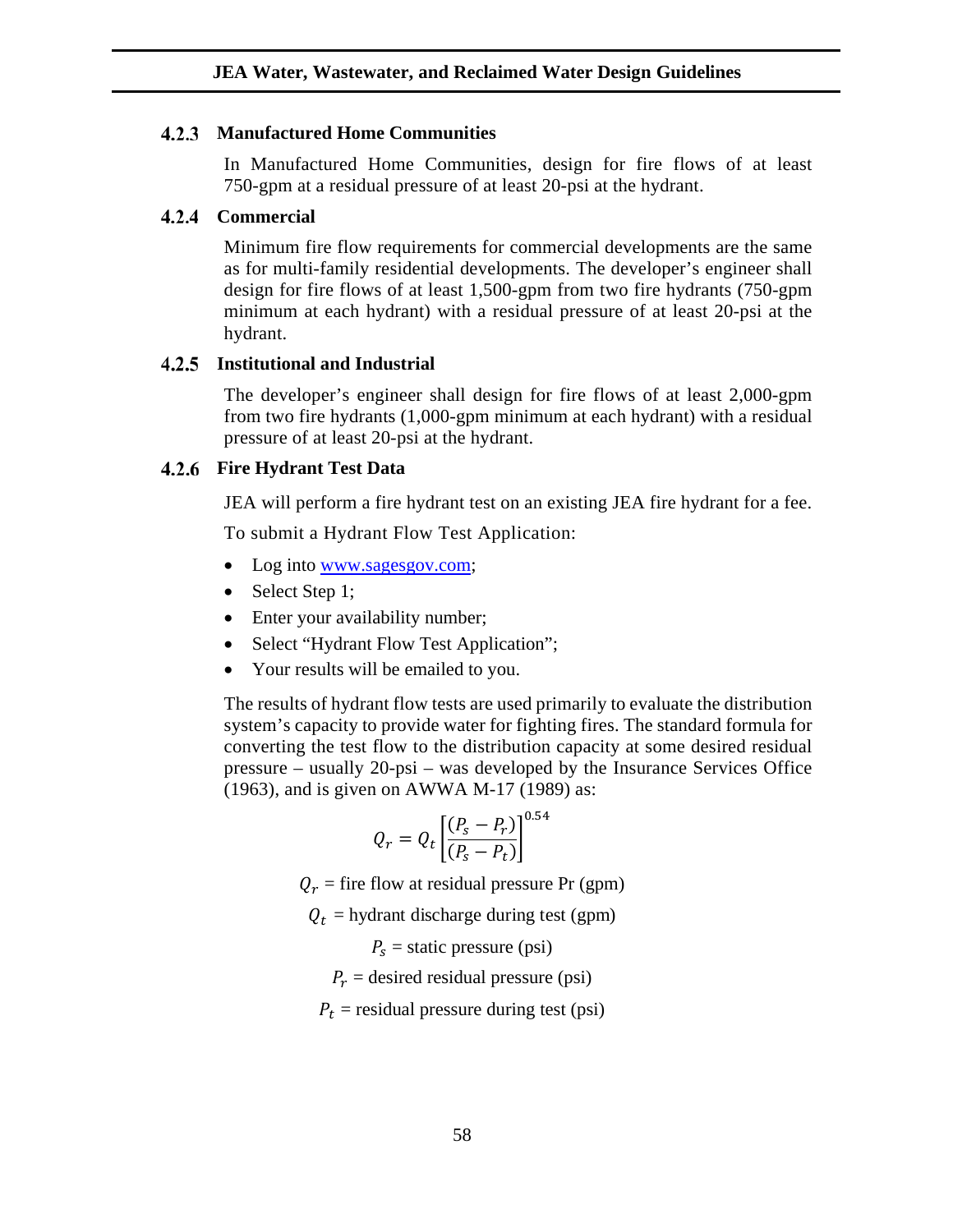The value of Qr is referred to as the distribution main capacity in that location, and is used in evaluation of water systems for JEA and insurance purposes. This Qr value is provided in all JEA fire hydrant test reports. This equation can also be rearranged to provide a rough estimate of residual pressure for some future flow (typically 1500-gpm), given hydrant flow test results according to:

$$
P_r = P_s - \left[ (P_s - P_t) \left( \frac{Q_r}{Q_t} \right)^{1.85} \right]
$$

 $Q_r$  = the estimated flow (usually 1,500-gpm)

 $P_r$  = the pressure that will exist at that flow rate, given that all other conditions remain the same.

Minimum fire flow requirements for commercial and industrial developments are the same as for multi-family residential developments. The developer's engineer shall design for fire flows of at least 1,500-gpm from two fire hydrants with a residual pressure of at least 20-psi at the hydrant.

#### **Sizing Water and Reclaimed Water Mains** 4.3

The pipe sizes as listed herein represent the approximate inside diameter (ID). For HDPE piping, the pipe size will require "up-sizing" to maintain the ID.

#### **Major Transmission Mains** 4.3.1

Size of major transmission mains shall conform to JEA Water Master Plan and JEA Water and Wastewater Standards Manual, where applicable.

#### 4.3.2 **Distribution Mains**

In non-residential areas, distribution mains shall be a minimum of 12-inch diameter, unless they are in a closely interconnected grid, in which case they shall be a minimum of 8-inch diameter.

It is preferred that residential subdivisions are designed with two feeds from distribution mains external to the subdivision to increase hydraulic reliability. Without two feeds from distribution mains external to the project, water mains serving hydrants in residential developments shall be a minimum of 8-inch diameter arranged so that they form a closely interconnected grid.

Single main extensions supplying a looped grid or long lengths of dead end mains (greater than 1,000-feet) serving more than one hydrant shall not be less than 8-inch diameter.

The use of dead end mains shall be minimized where possible. When necessary, a 2-inch dead-end water main shall be a maximum of 600-feet and shall serve no more than five EDU's.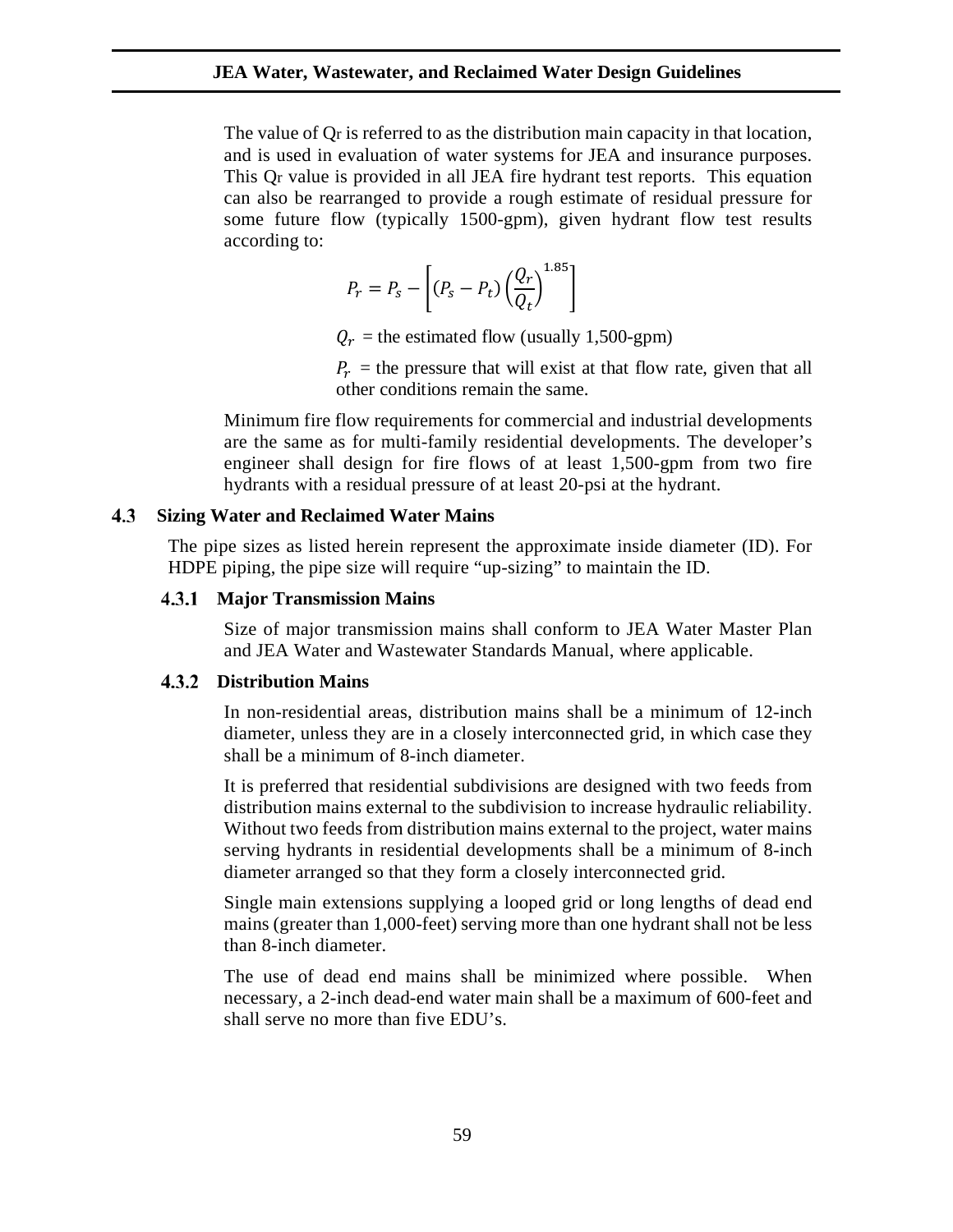The maximum number of services on a looped or interconnected 2-inch water main that is interconnected with a minimum of 6-inch water mains shall be limited to 10 EDU's. Any deviation shall be up to the discretion of the JEA W/WW Planning and Development Director, or designee.

All reclaimed water mains shall be sized after hydraulic analysis based upon estimated flow demands and available system pressures. The reclaimed water distribution system shall be designed to maintain 3-psi at a minimum.

Dead end water mains shall terminate with a JEA standard stub-out and a 2-inch flushing hydrant or 6-inch fire hydrant.

#### 4.3.3 **Velocities**

Velocities shall be a minimum of 2.5-fps and less than 5-fps at peak hour.

#### 4.3.4 **"C" Factor**

Use the following Hazen-Williams roughness coefficients for new construction:

| Pipe Size / Type                                              | Coefficient of<br>Roughness |  |  |
|---------------------------------------------------------------|-----------------------------|--|--|
| Less than 16-inch diameter cement-lined<br>ductile iron pipe  | 120                         |  |  |
| 16-inch diameter and larger cement-lined<br>ductile iron pipe | 130                         |  |  |
| PVC (all sizes including HDPE)                                | 140                         |  |  |

#### 4.4 **Water Main and Reclaimed Water Main Materials**

Materials for potable water mains and reclaimed water mains shall be in accordance with the most recent JEA Water and Wastewater Standards Manual Sections 350 and 351. For 6-inch and larger HDPE pipe, the pipe size shall require up sizing to maintain a consistent inside diameter of the main. For 20-inch and larger pipe, ductile iron pipe will be required.

Water and Reclaimed Water Mains shall have restrained joints for changes in direction. Bends 45-degrees or less should be used in lieu of 90-degree bends.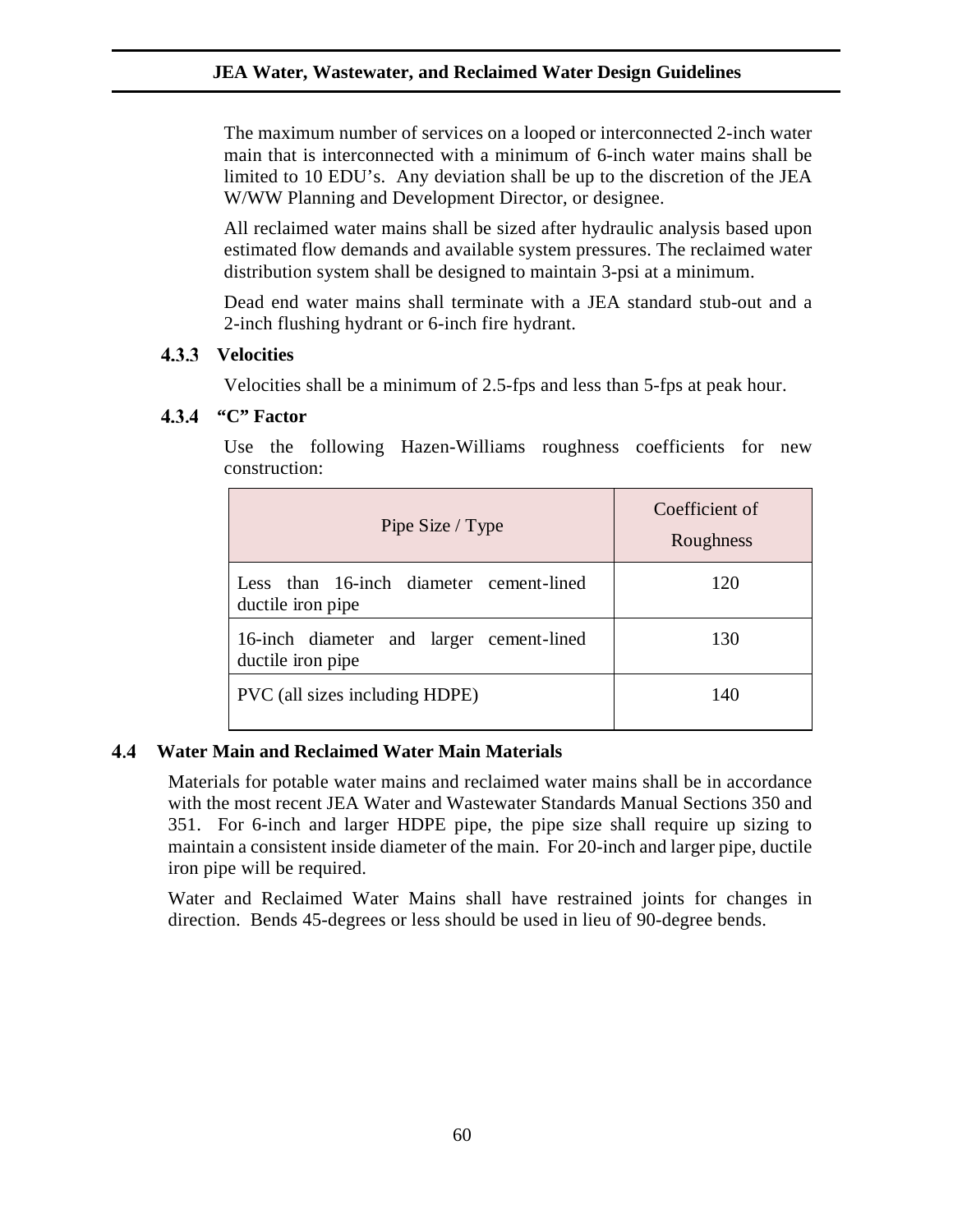### **Water Main and Reclaimed Water Main Bury Depths**

All water mains less than 24-inch diameter shall be designed meeting minimum depth of cover requirements of 30-inches in unpaved areas and 36-inches in paved areas with a maximum of 60-inches in arterial or collector roadways where reconstruction is anticipated. Water mains of 24-inch diameter or greater shall be designed meeting minimum depth of cover requirements of 36-inches (paved and unpaved areas) unless approved otherwise by JEA. Cover for pipe under pavement shall be measured from finished grade.

For 12-inch and larger mains, the proper installation and depth requirements for gate valves may require additional depth of cover. In cases of a 16-inch or larger water main, side actuated valve operators may be required to minimize the depth of bury of the main.

If a utility conflict is encountered and is located in a non-traffic area (no traffic loads), and the new pipe is Ductile Iron, the minimum cover may be reduced to 24-inches, only in the area of the conflict.

In FDOT and railroad rights-of-way, the minimum cover shall be established by the FDOT and railroad respectively.

#### **Water Main and Reclaimed Water Main Locations** 4.6

Preferred utility locations within the City of Jacksonville, St Johns County, Nassau County, or Clay County rights-of-ways are to be as established by the City/County Department of Public Works. Water mains shall be designed to be a minimum of 3-feet from right-of-way lines depending on size and depth and a minimum of 3-feet from outside of edge of pavement (or back of curb), and a minimum of 4-feet from gas mains. Exceptions may be granted as appropriate by JEA, provided the City/County agencies are in agreement with the proposed location.

Unless otherwise defined below in Water Main and Reclaimed Water Main [Separation Requirements:](#page-61-0)

- a. Water mains shall have a minimum of 3-feet of horizontal distance between the outside of the water main and the outside of any other parallel underground utility;
- b. Water mains shall have a minimum horizontal separation as defined by Section 350 III.4. Water Main and Non-Water Main Separation Requirements of the JEA Water and Wastewater Standards Manual.

Where possible, water mains shall not be designed below open ditch bottoms due to difficulties with utility access and potential damage from future dredging of the ditch.

Water mains shall be designed to be located above box culverts & drainage pipes. As approved by JEA on a case-by-case basis, Ductile Iron Pipe (DIP) will be required if the minimum cover is not possible. In locations where water/reclaim mains cross under a box-culvert, or 30-inch diameter and larger storm water main, JEA will require DIP to be utilized for the main.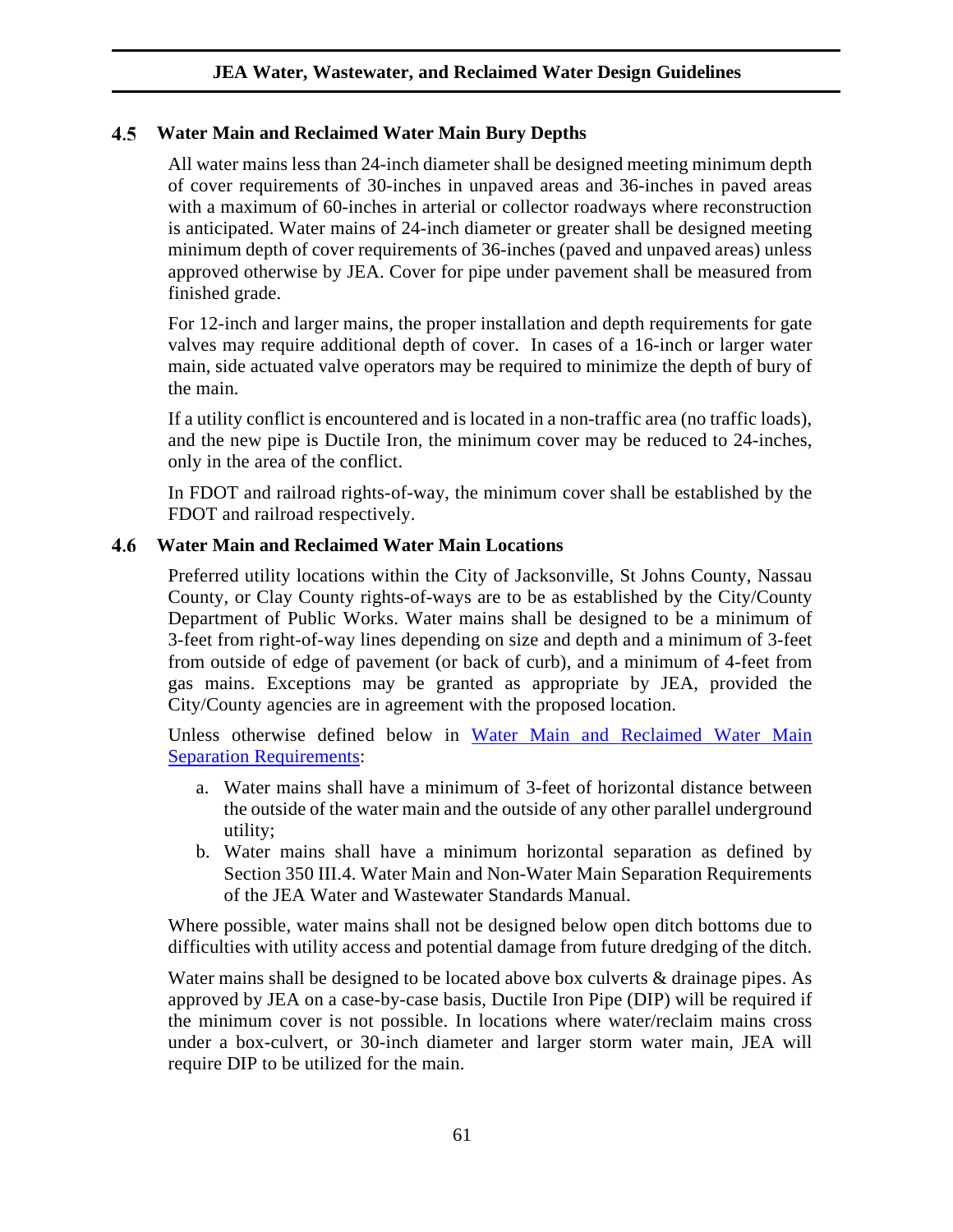Parallel water mains are not allowed. If a proposed water main is to be constructed in a right-of-way or easement where there is an existing JEA water main, the existing main must be abandoned for the length of the new main being installed. All affected services and fire hydrants shall be transferred to the new main, and the remaining portion of the existing main shall be connected to the new main.

Water mains shall be located outside of paved areas, except at roadway crossings. Exceptions to this requirement may be considered within town home, multi-family or commercial development projects, provided the mains do not lie under parking areas.

Proposed development main extensions required to achieve connection to the point of service identified in the JEA Availability response shall be designed within existing or proposed public right-of-way.

#### <span id="page-61-0"></span>4.7 **Water Main and Reclaimed Water Main Separation Requirements**

Water main separation (from, structures and hardwood trees) shall be in accordance with Sections 350, 428 and 429 of the JEA Water and Wastewater Standards Manual (including JEA Standard Construction Details W-10, W-11, S-26 and S-27).

| <b>Pressure Main</b><br>(Water & Wastewater)<br><b>Nominal Size (inches)</b><br>(See Note 1) | <b>Horizontal Separation</b><br><b>Requirements (Min)</b> |  |  |  |
|----------------------------------------------------------------------------------------------|-----------------------------------------------------------|--|--|--|
| up to 6-inches                                                                               | 10 feet                                                   |  |  |  |
| 8-inches                                                                                     | 14 feet                                                   |  |  |  |
| 10-inches and 12-inches                                                                      | 18 feet                                                   |  |  |  |
| 14-inches and larger                                                                         | See Note 4                                                |  |  |  |
| For gravity wastewater mains, see Note 2.                                                    |                                                           |  |  |  |

### **NOTES:**

- 1. The table above provides the minimum horizontal separation requirements between the proposed JEA maintained utilities (including water mains, reclaimed water mains, meter boxes and wastewater force mains) and existing, proposed and future structures (including above ground structures, concrete footers and top of bank of ponds).
- 2. For gravity wastewater mains, the horizontal separation from existing, proposed, and future structures (including above ground structures, concrete footers, and top of bank of ponds) shall be a minimum of 3 times the vertical depth of the deepest portion of the manhole-to-manhole wastewater run.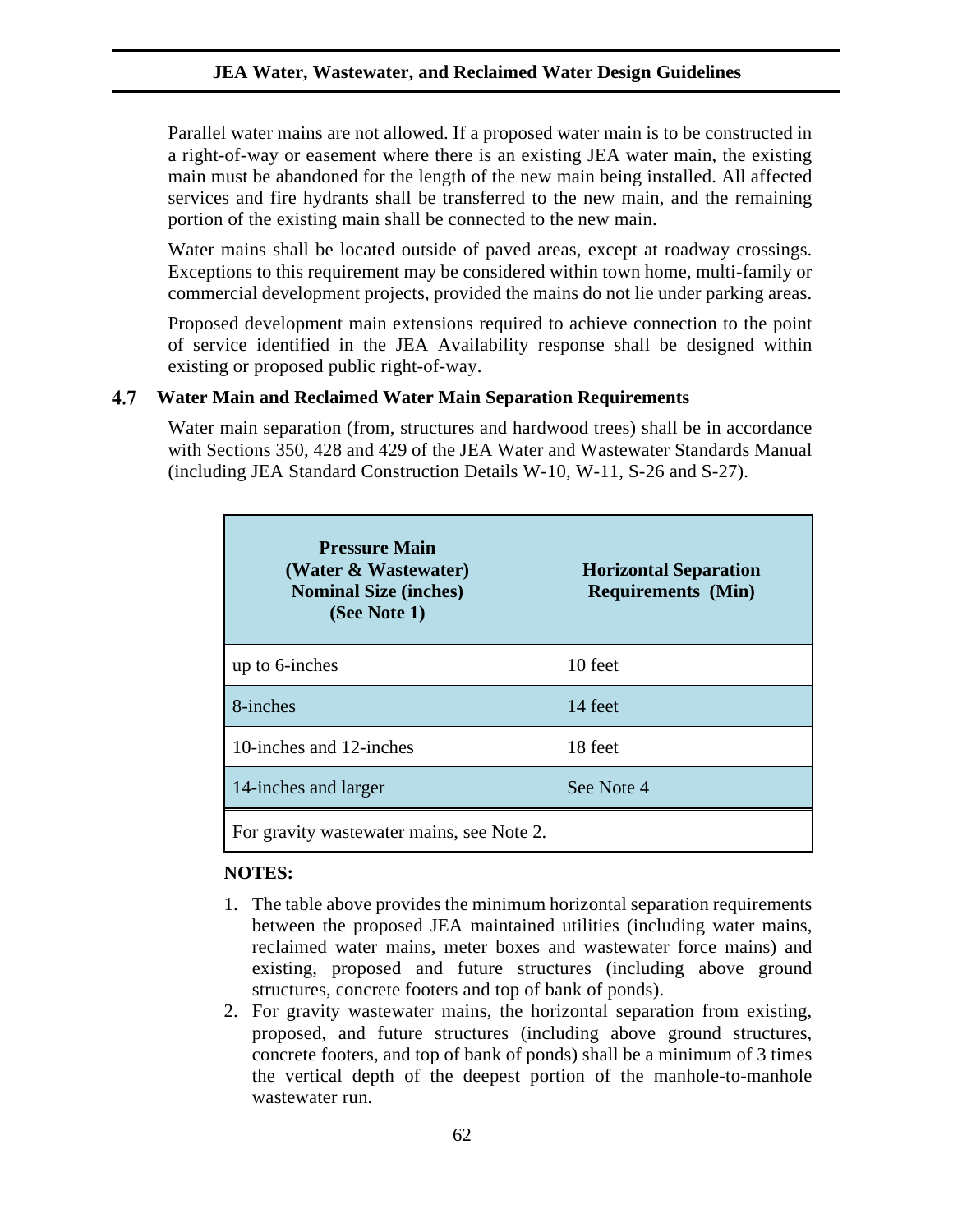- 3. Pressure mains with pipe cover greater than 36-inches will require additional horizontal separation as reviewed and approved by JEA O&M Manager.
- 4. Pressure mains 14-inch and larger may require structural analysis as requested by JEA Development Manager, and will require additional horizontal separation as reviewed and approved by JEA O&M Manager.
- 5. All depth measurements will be based upon final finished grade elevations, unless approved otherwise by JEA.

# **Swabbing Launching Stations**

When determined necessary by the design engineer, and in conjunction with the JEA Planning Team, swabbing launching stations will be required on force mains as per the details in the latest JEA Water and Wastewater Standards Manual, Plate W-45 and W-45A-D.

#### 4.9 **System Connections**

After permit COC has been issued, connections and ties to the JEA Water System and transfer of services shall be performed by a licensed master plumber or underground utility contractor under supervision of JEA. Taps shall be scheduled at least 72-hours in advance by contacting the JEA inspector.

JEA will install a permanent meter, upon project acceptance, application, and payment of all fees by the requestor.

Unless approved by JEA, size-on-size taps are limited on PVC mains to 12-inch and smaller. Size-on size taps are acceptable on DIP (all sizes). For size-on-size taps on 8-inch and larger mains, the actual tap hole size shall be reduced by 1-inch.

No taps shall be made within 5-feet of a joint. When connecting a 2-inch main to an existing main, a minimum 4-inch gate valve shall be used with a 4-inch plug with a 2-inch tap. No 2-inch main valves will be allowed.

Taps requiring meter installations of size 2-inch and smaller shall include the service pipe, meter box, and corporation stop sized ready to accept the meter installation by JEA. (JEA Water Standard Construction Detail W-2). Service tap and line size must match the meter size.

Taps requiring meter installation of size 3-inch and larger must include the service pipe and meter vault. For meters 3-inch and larger, JEA will build and install the meter assembly. After installation, JEA will install the meter vault (furnished by the developer's contractor) to grade. (JEA Water Standard Construction Detail W-6). For reclaimed water meters 3-inch and larger, the construction requirements will be similar to Detail W-6, but without the bypass piping. Service tap and line size must match the meter size.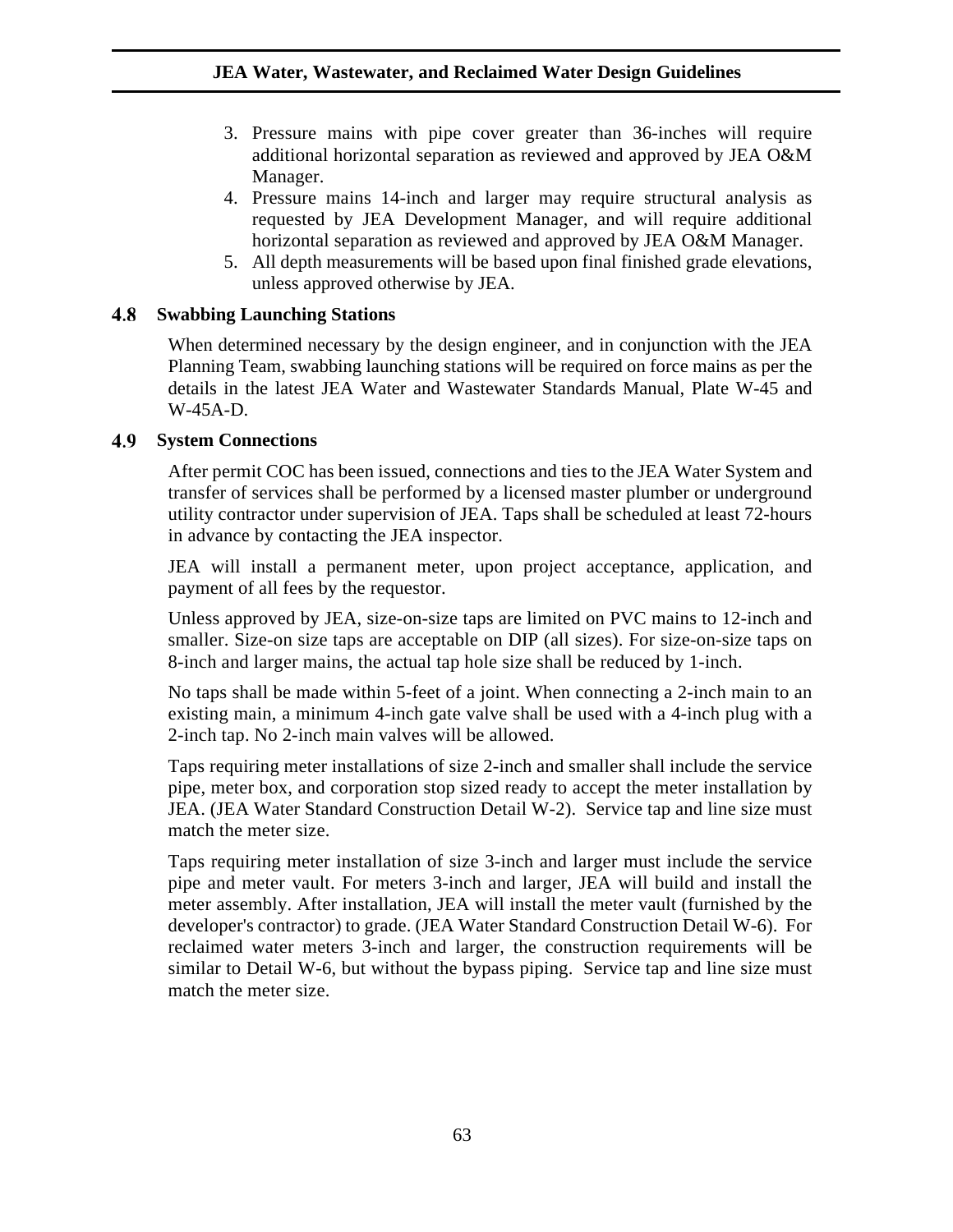Taps shall be piped straight through where the meter is to be set according to the following laying lengths as measured between the control valve and the backflow prevention device:

- Meters size 3-inch and 4-inch shall have a laying length of at least 14-feet
- Meters size 6-inch and 8-inch shall have a laying length of at least 20-feet
- Meters size 10-inch shall have a laying length of at least 24-feet

### **4.10 Fire Hydrant Locations**

### **4.10.1 General**

Hydrants shall be painted and installed in accordance with the applicable county fire codes. Private fire hydrants shall be painted red unless otherwise specified in the local county's standards. (See JEA Water Standard Construction Details W-12, W-13 and W-14).

Fire hydrants shall not be connected to reclaimed water mains.

Fire hydrants shall be constructed on the same side of the road as the water main. Exceptions may be approved depending on a specific situation.

Fire hydrants shall be located in easily visible and accessible locations. They should be located at entrances and intersections whenever possible, or fire hydrants should be located at property corners just inside the right-of- way. Fire hydrants should not be located at the same corners as water meters or electric transformers.

Fire hydrants should have a minimum clearance of 3-feet from the edge of pavement or the back of curb.

New or relocated fire hydrants shall be located so that the hydrants are at least:

- a. 3-feet from any existing or proposed storm sewer, or reclaimed water main;
- b. At least 6-feet, and preferably 10-feet, from any existing or proposed gravity, vacuum-type, or pressure-type wastewater main or wastewater force main.

Fire hydrants shall be located with the steamer nozzle (largest opening) directed towards the street or parking area.

There shall be no trees or permanent structures within 10-feet of any hydrant.

There shall be no obstructions (fences, landscaping, signs, etc.) within 5-feet of any hydrant.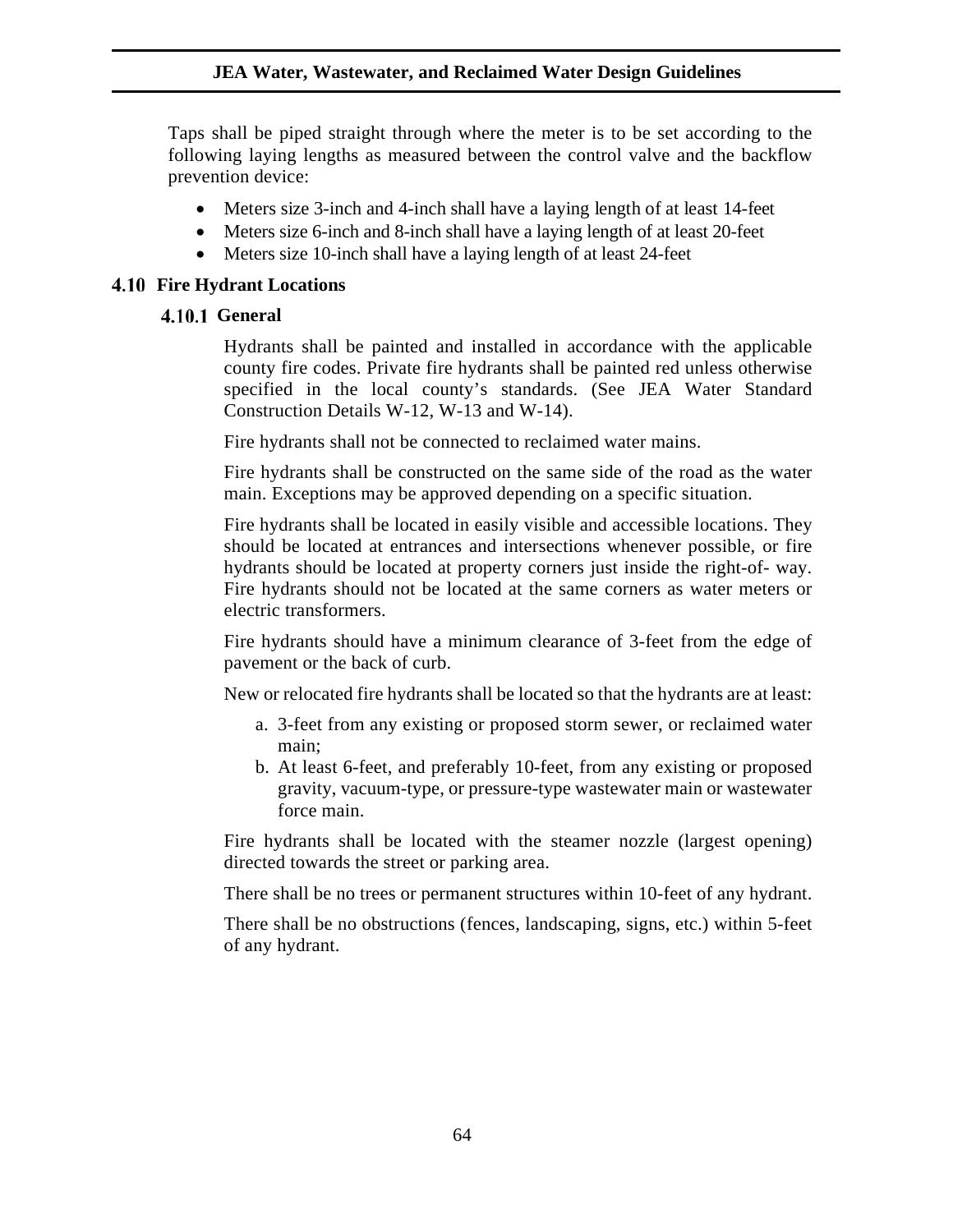# **Single-Family Residential**

Single-family residential areas shall have fire hydrants located not more than 500-feet apart when measured along streets or acceptable access ways, except in a cul-de-sac or dead-end street where a fire hydrant shall be located not more than 600-feet from the center of the turnaround. Single-family detached residential property shall have a fire hydrant located within 500-feet of each building location. No more than one fire hydrant shall be provided on a dead end 6-inch water main.

# **Multi-Family Residential, Commercial and Industrial**

Fire hydrants in commercial, industrial, or multi-family residential areas shall be located not more than 500-feet apart when measured along streets or acceptable access ways, and shall be within 500-feet of the most distant corner of each commercial or multifamily structure.

All fire hydrants and independent valves are to be located within the street right-of-way or easement.

Multiple fire hydrants within commercial and multi-family residential projects shall be served with a minimum 8-inch water main.

If the proposed project is to be served by a well, fire protection must be addressed and approved per the Fire Marshal's requirements and indicated on the design plans. The Fire Marshal will require an on-site water storage tank or alternate water source.

All fire hydrant spacing must be approved by the Fire Marshal or authority having jurisdiction.

# **Open Rural Areas**

For open rural areas with few services (excluding the service areas described above), water mains larger than 6-inch shall include a fire hydrant every 1,000-linear feet (max) for JEA line maintenance, unless otherwise approved by JEA.

## **Water and Reclaimed Water Valves**

There shall be a sufficient number of valves designed such that single mains in the network can be isolated from the remainder of the system thereby providing flexibility for operation and maintenance while minimizing number of customers out of service.

Valves shall be provided at 800-foot (maximum) intervals within single-family residential areas.

Valves shall be provided at 500-foot (maximum) intervals within multi-family residential projects as well as industrial and commercial areas.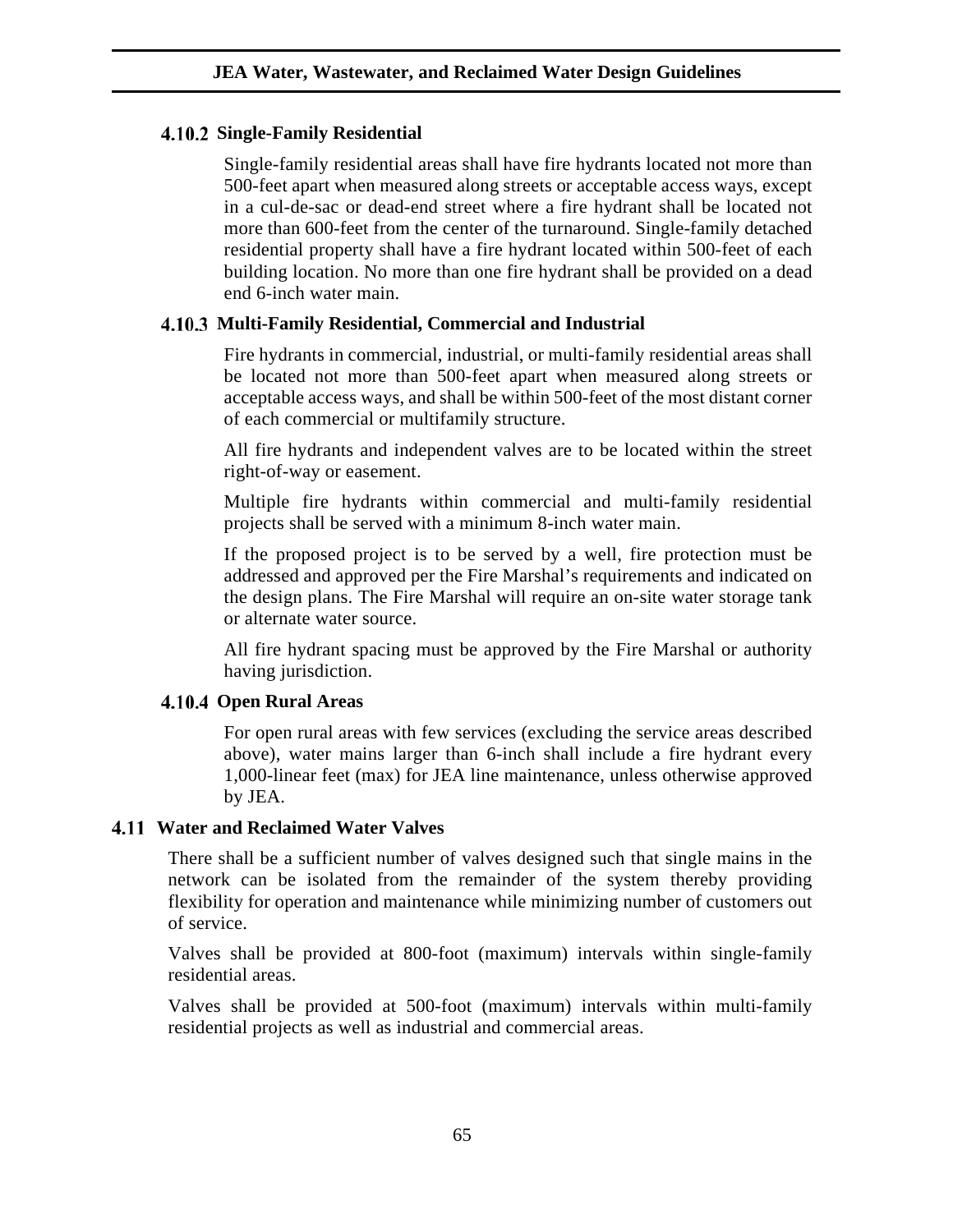On transmission mains less than or equal to 16-inch diameter, with a limited number of service connections, valves shall be installed at a maximum of 1,000-foot intervals, and at distribution branches. On transmission mains greater than 16-inch diameter, valves shall be located at a maximum of 2,500-foot intervals, and at distribution branches. Where applicable, valves on transmission mains should be located next to the fire hydrant tees to facilitate field location.

Valves shall be installed on all water main branches as follows: two directions on a tee.

Valves should be located so as not to conflict with curb and gutter or be in the normal path of tires and should be located near the tee fitting.

Valves shall be marked with a "V" scribed in the curb closest/adjacent to the below grade valves. The "V" cut shall be painted blue for potable water or pantone purple for reclaimed water.

### **Flushing Hydrants and Sample Points on Water Mains**

A 2-inch flushing hydrant assembly or a 6-inch fire hydrant shall be provided at the end of all dead-end, non-circulating water mains and stub-outs.

1-inch temporary sample points shall be provided, at minimum:

- At the end of all water mains and stub-outs of 40-feet or greater;
- At 1,000-foot maximum intervals on long main extensions;
- On all looped mains;
- In accordance with permit conditions;
- At the point of connection to the existing water main.

Fire hydrants shall not be used as sample points. The contractor shall remove all temporary sample points after clearance from JEA and DEP.

### **Flushing Hydrants on Reclaimed Mains**

A 2-inch flushing hydrant assembly shall be provided at the end of all dead-end, noncirculating reclaimed mains and stub-outs.

Must use reclaimed (purple) poly.

Curb stop must have the reclaimed emblem.

Reclaimed meter box must be used.

### **Air Relief Valves**

When necessary, at high points in water mains where air can accumulate, provisions shall be made to remove the air by means of air relief valves.

### **Water and Reclaimed Water Services**

Water services shall be provided to each lot, building, or parcel requiring a separate water meter.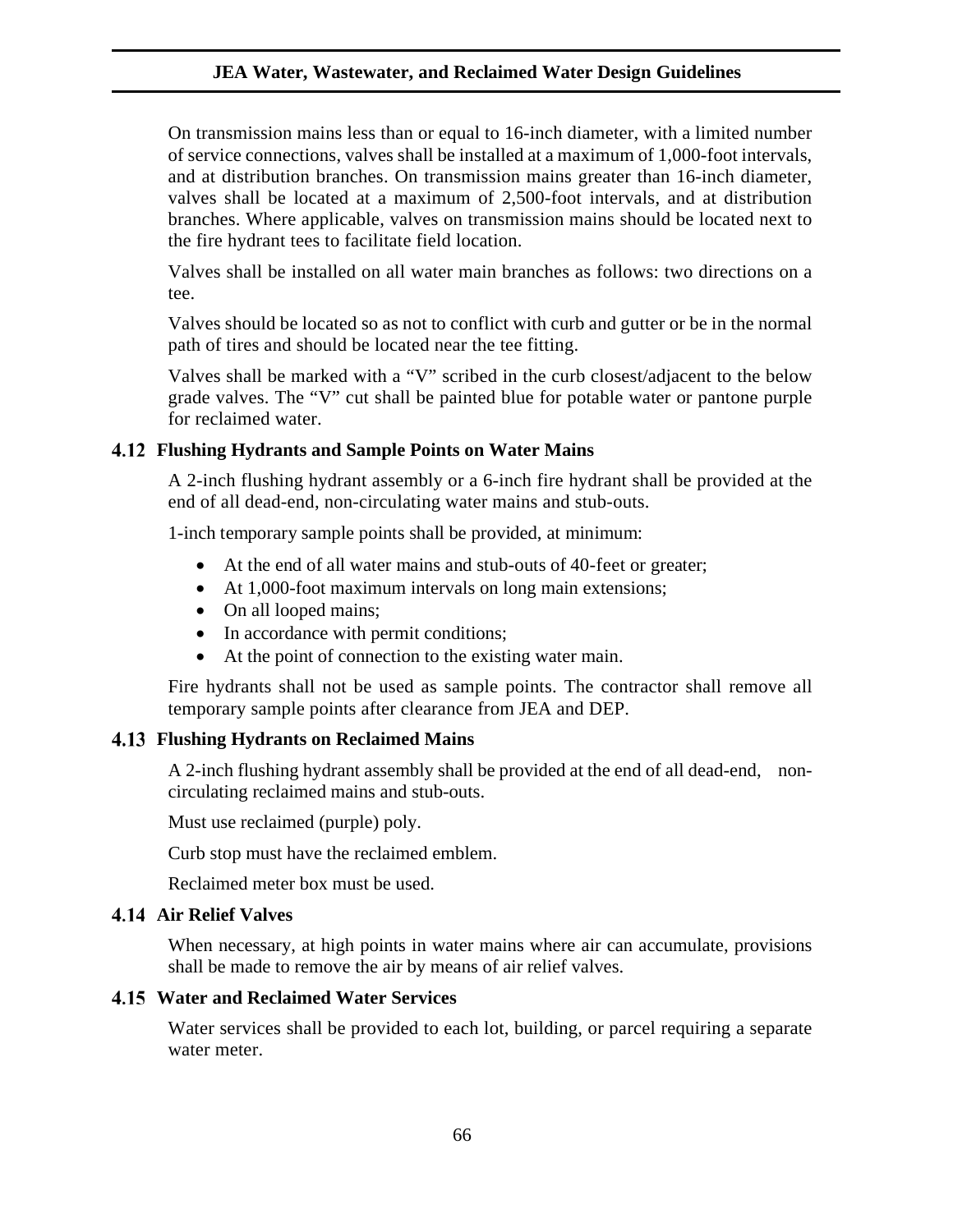Single long and short side water services shall be 1-inch for single-family residential subdivisions, and shall be located at adjacent property lines along the front of the property to be served as shown in JEA Water Standard Construction Detail W-1 of the JEA Water and Wastewater Standards Manual.

Single 2-inch long side service serving two services, or gang water services may be utilized and shall terminate with a 1-inch service for each adjacent lot per JEA Water Standard Construction Detail W-1 of the JEA Water and Wastewater Standards Manual. Gang water services (three or more services in one area) are discouraged if property lines may be modified in the future.

Gang services are acceptable if constructed in accordance with JEA Water Standard Construction Detail W-1 of the JEA Water and Wastewater Standards Manual.

No more than five domestic service connections are allowed on a 2-inch water or reclaimed water main in a new subdivision.

The service size shall be smaller than or equal to the main size to which it is connecting. For 4-inch and larger meters, domestic service size shall not exceed meter size. 3-inch meters can be served either by a 3-inch or a 4-inch service size.

No service shall be allowed beyond the valve on a phase line water or reclaimed water main stub-out.

No 2-inch or smaller service taps shall be permitted on water or reclaimed water mains which are greater than or equal to 20-inch diameter.

The maximum length of a water or reclaimed water service (distance from the connection at the main to the water meter) shall be 100-feet, unless approved otherwise by JEA.

Water service locations shall be marked with a "W" scribed in the curb and painted blue.

Reclaimed water service locations shall be marked with a "R" scribed in the curb and painted purple.

Residential services using reclaimed water for irrigation must have a JEA approved backflow preventer installed on each potable water service, per detail W-15, prior to the installation of a JEA reclaimed water meter. The installation of a backflow preventer shall be in accordance with the [JEA Rules and Regulations for Water,](https://jea.com/Pdf/Download/12884911864)  [Sewer, and Reclaimed Water Services,](https://jea.com/Pdf/Download/12884911864) Appendix B, Cross Connection Control Policy.

In developments where there is not sufficient lot frontage to meet separation requirements JEA may allow, on a case-by-case basis, the use of reclaim master meter(s).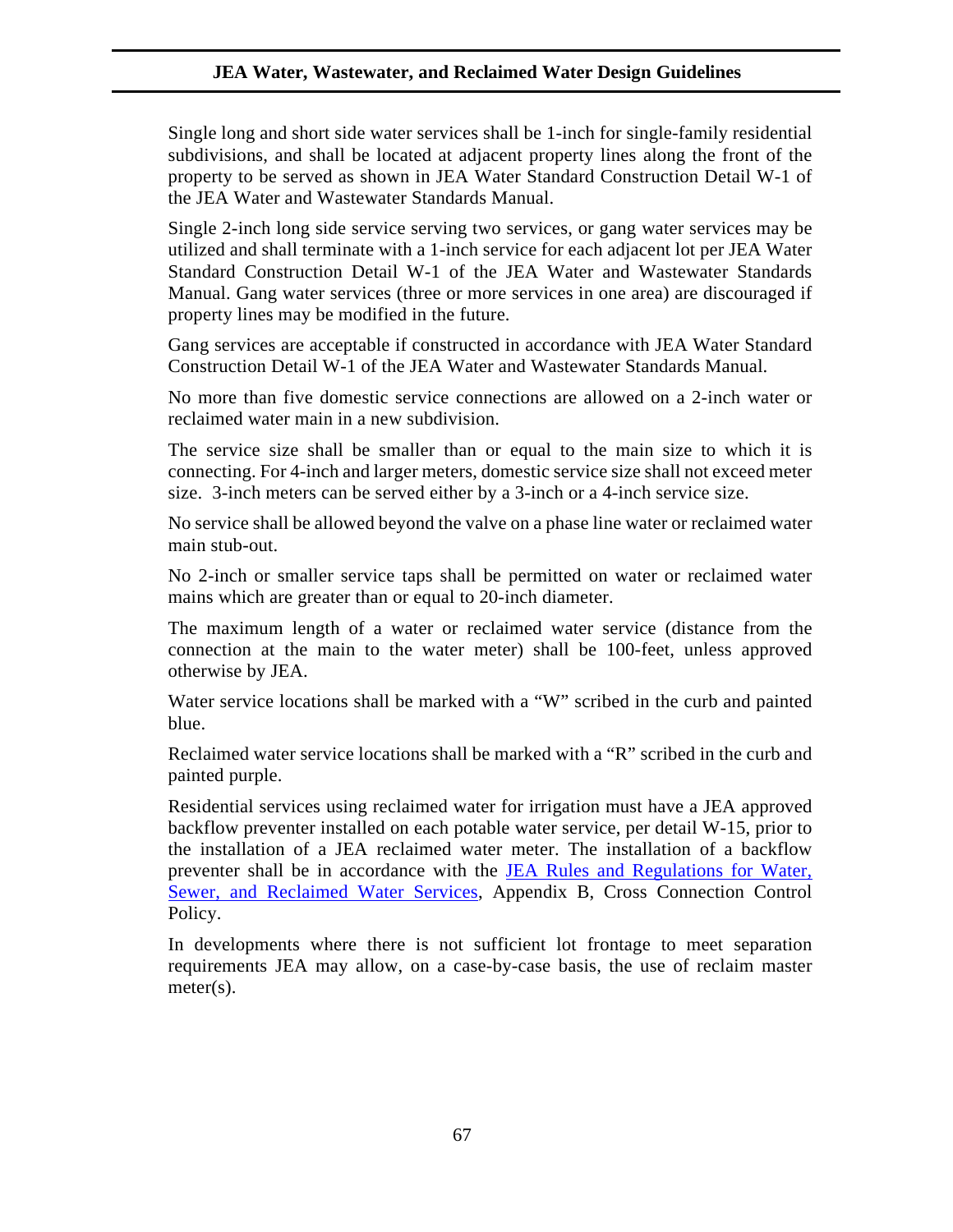### **Water Meters**

### **4.16.1 General**

All water meters shall be located in accordance with the JEA Water and Wastewater Standards Manual, unless otherwise approved. For typical residential layout, refer to JEA Water Standard Construction Detail W-1. This location varies in St. Johns and Nassau Counties. Contact the appropriate County Engineering department for correct water meter location criteria.

Water meter installation shall be in accordance with the [JEA Rules and](https://jea.com/Pdf/Download/12884911864)  [Regulations for Water, Sewer,](https://jea.com/Pdf/Download/12884911864) and Reclaimed Water, Chapter 3. (In accordance with these Rules and Regulations, the installation of two or more meters in lieu of one large meter serving a single service is prohibited (potable or reclaimed water meters).

Water meters shall have a minimum 10 ft. separation from all fixed objects (buildings, signage, shade trees, etc.).

For non-active services, the meter box shall be located adjacent to the right of way at the property, lot, or parcel that it is serving, and clearly marked with a 2-in X 2-in X 4-ft pressure treated post.

Water meter boxes shall not be located within driveways or sidewalks. Exceptions may be approved by JEA on a case-by-case basis.

A separate water supply meter and a separate fire service is required for projects with on-site fire protection. JEA policy does not allow the installation of wastewater deduct meters. In order to achieve a metering/billing arrangement that would reduce wastewater charges when less sewage enters the JEA system than water consumed, the site can be designed with irrigation or water only meters or a separate wastewater flow meter to correctly establish metering/billing service. Examples of this type of service include cooling tower evaporation, industrial process water, etc.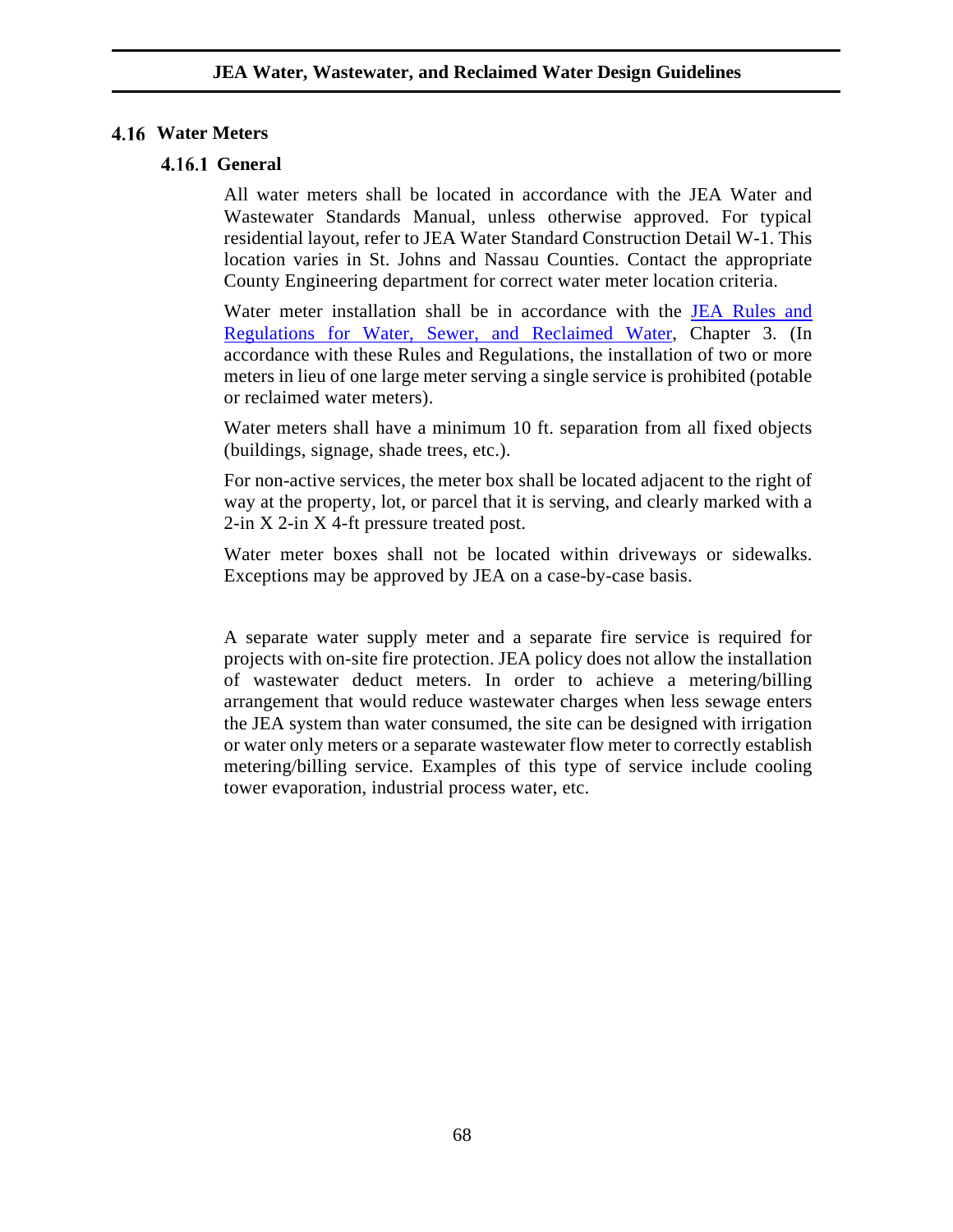# **Water Meter Sizing**

Design Engineer shall supply calculations, signed and sealed by a registered Professional Engineer licensed to practice in the state of Florida, supporting meter size selection for all meters sized 1-inch and larger.

JEA utilizes SENSUS meters [\(www.sensus.com\)](http://www.sensus.com/) and Badger meters [\(www.badgermeter.com\)](http://www.badgermeter.com/) for both potable and reclaimed water use. The meter size shall be selected by the design engineer based upon many design factors including the maximum continuous 24-hour flow rate (MCFR) (1/2 the safe maximum operating capacity) as listed below:

| <b>Meter</b><br><b>Size</b> | <b>Sensus</b> | <b>Badger</b><br><b>Positive</b><br><b>Displacement</b> | <b>Badger</b><br><b>Turbine</b><br><b>Flow</b> | <b>Sensus</b><br><b>OMNI</b><br>C <sub>2</sub> | <b>Sensus</b><br><b>OMNI</b><br>T <sub>2</sub> | <b>Sensus</b><br><b>OMNI</b><br>F <sub>2</sub> |
|-----------------------------|---------------|---------------------------------------------------------|------------------------------------------------|------------------------------------------------|------------------------------------------------|------------------------------------------------|
| $3/4$ "                     | 15            | 15                                                      | n/a                                            | n/a                                            | n/a                                            | n/a                                            |
| 1"                          | 25            | 35                                                      | n/a                                            | n/a                                            | n/a                                            | n/a                                            |
| 1.5"                        | n/a           | 60                                                      | 100                                            | 80                                             | 80                                             | n/a                                            |
| 2"                          | n/a           | 85                                                      | 155                                            | 80                                             | 100                                            | n/a                                            |
| 3"                          | n/a           | n/a                                                     | n/a                                            | 200                                            | 250                                            | n/a                                            |
| 4"                          | n/a           | n/a                                                     | n/a                                            | 400                                            | 500                                            | 500                                            |
| 6"                          | n/a           | n/a                                                     | n/a                                            | 800                                            | 1000                                           | 1000                                           |
| 8"                          | n/a           | n/a                                                     | n/a                                            | 1350                                           | 1750                                           | 1750                                           |
| $10$ "                      | n/a           | n/a                                                     | n/a                                            | 2000                                           | 2750                                           | 2750                                           |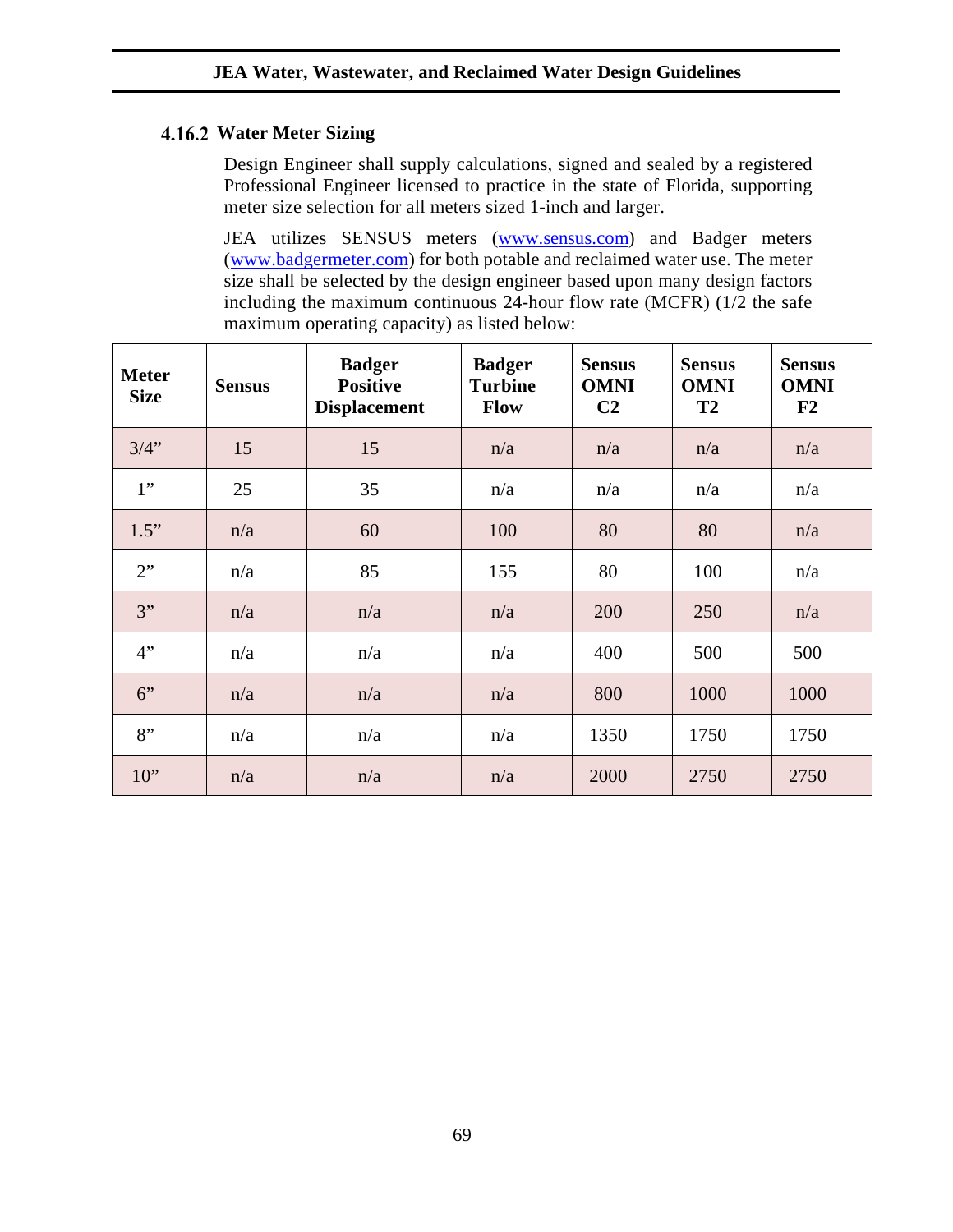### **4.16.3 Temporary Water Meters**

If fire protection is required for vertical structure projects to continue prior to JEA project acceptance, a temporary water meter may be allowed, as approved by the Development Manager. Portable fire hydrant meters will not be allowed for these purposes. If the project has a water permit, a partial COC must be issued, prior to a temporary water meter being released, on the applicable water line. JEA Capacity fees, meter fees and service special fees for both water and wastewater must be paid in full, prior to installation of temporary or permanent water meters.

The minimum base charge and usage fees will be assessed upon installation of the temporary construction meter in accordance with JEA's Water and Wastewater Tariff. The monthly charges will include water consumption (determined by regular meter readings and based on meter size), a monthly base fee (determined by meter size), utility tax, and late fees (if incurred). Temporary Construction Meters will be allowed until the customer completes the project. Immediately following "FINAL" COC, the service is converted to reflect permanent service and usage fees will be assessed accordingly. Failure to comply with the Temporary Water Meter policy may result in disconnection of the water supply.

### **Portable Fire Hydrant Meters for Construction Activities**

Portable fire hydrant meters will not be issued for building construction sites where the water system has not been accepted for operation and maintenance by JEA. A portable fire hydrant meter provided by JEA consists of a 2-inch meter and backflow device.

Fire hydrant meters shall be issued to the specific party who will utilize the meter and who will be responsible for the meter and payment for water usage. Hydrant meters are issued by JEA and can be used in:

- Duval County;
- Parts of St. Johns County to include Ponte Vedra, and some parts of St. Augustine around the area of CR-210;
- Nassau County (JEA Service Territory).

Meters are issued for periods of 6-months. At the end of the 6-month period, the meter must be returned and a new meter issued. Failure to exchange the backflow assembly within the specified time period is a violation of JEA's Cross Connection Control Program Policy(JEA Rules and Regulations for Water, Sewer, and Reclaimed Services, Appendix B) (JEA shall have the authority to refuse service to customers who are found to be chronic violators of the Fire Hydrant Meter Policy. Violations include the failure to report meter readings, exchange the meters on time and make regular invoice payments.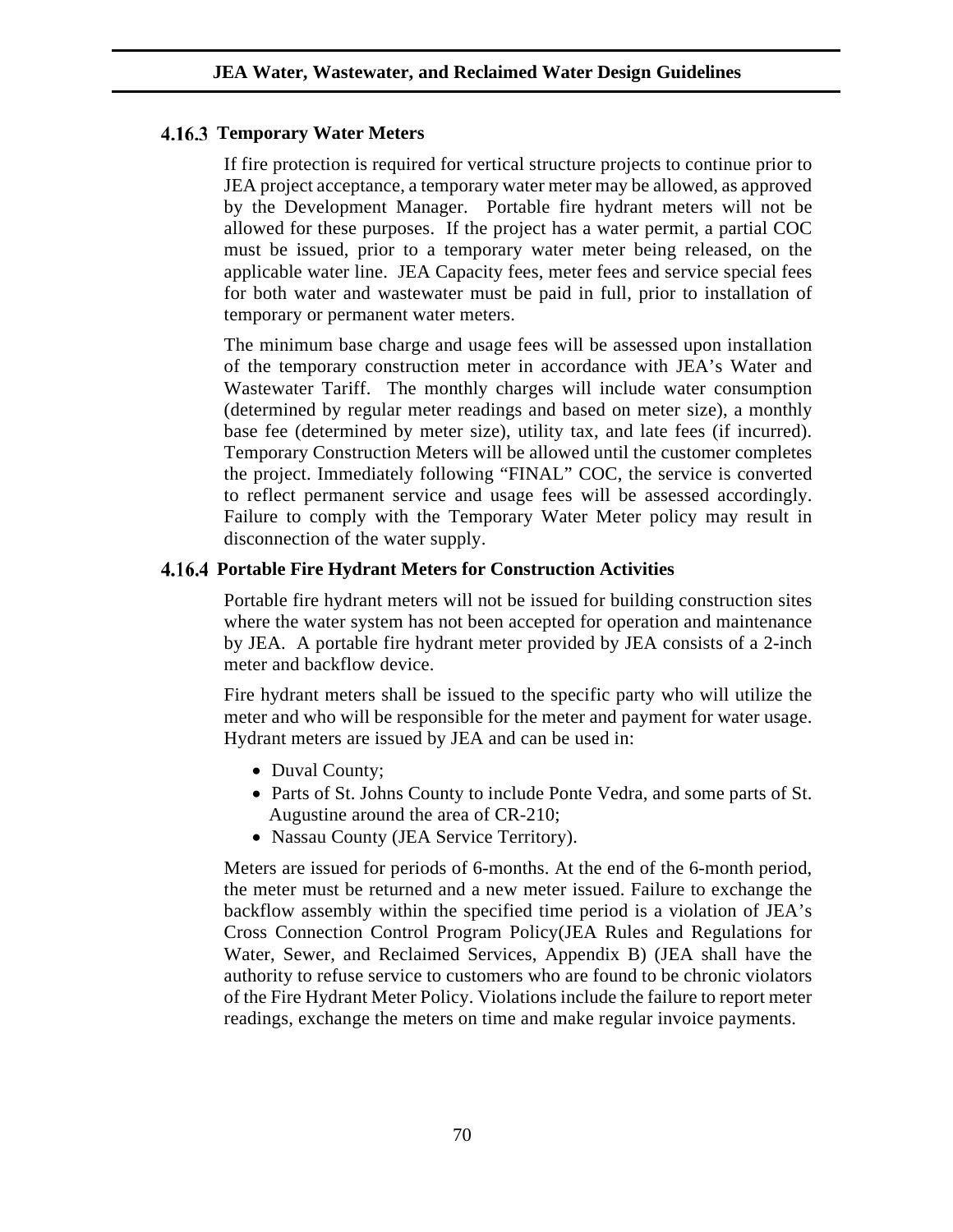# **Multi-Family, Commercial or Industrial Development Metering**

Unless otherwise approved, multi-family developments and commercial developments serving multiple tenants where the entire project is to remain under single ownership, the entire site will be master metered with all on-site utilities remaining under private ownership and operation unless otherwise approved by JEA. If the site is master metered, the property owner must provide for sub-metering of individual units as a condition of water service from JEA.

When pre-approved by JEA's Development Manager, on-site utilities for projects under single ownership serving multiple tenants (individually metered) may be accepted for operation and maintenance provided that, the dedicated on-site utilities are contained within an acceptable, dedicated rightof-way or similar quality, dedicated, unobstructed, exclusive JEA utility easement sized as per these guidelines.

For multi-family and commercial projects, water meters shall be located in:

- Accessible areas;
- Outside of landscaped and paved areas;
- A minimum of 10-feet from buildings or other permanent structures;
- Behind sidewalks:
- Generally adjacent to parking areas or roadways;
- A minimum of 3-feet from the edge of pavement.

For water meters 1-inch and larger, the engineer shall submit a detailed water demand estimate with the average daily flow and peak hourly demand indicated for review (signed and sealed by registered Professional Engineer licensed to practice in the State of Florida ) and approval by JEA.

A 3-inch or larger meter shall be located in a 15-foot by 20-foot minimum easement provided adjacent to the right-of-way line.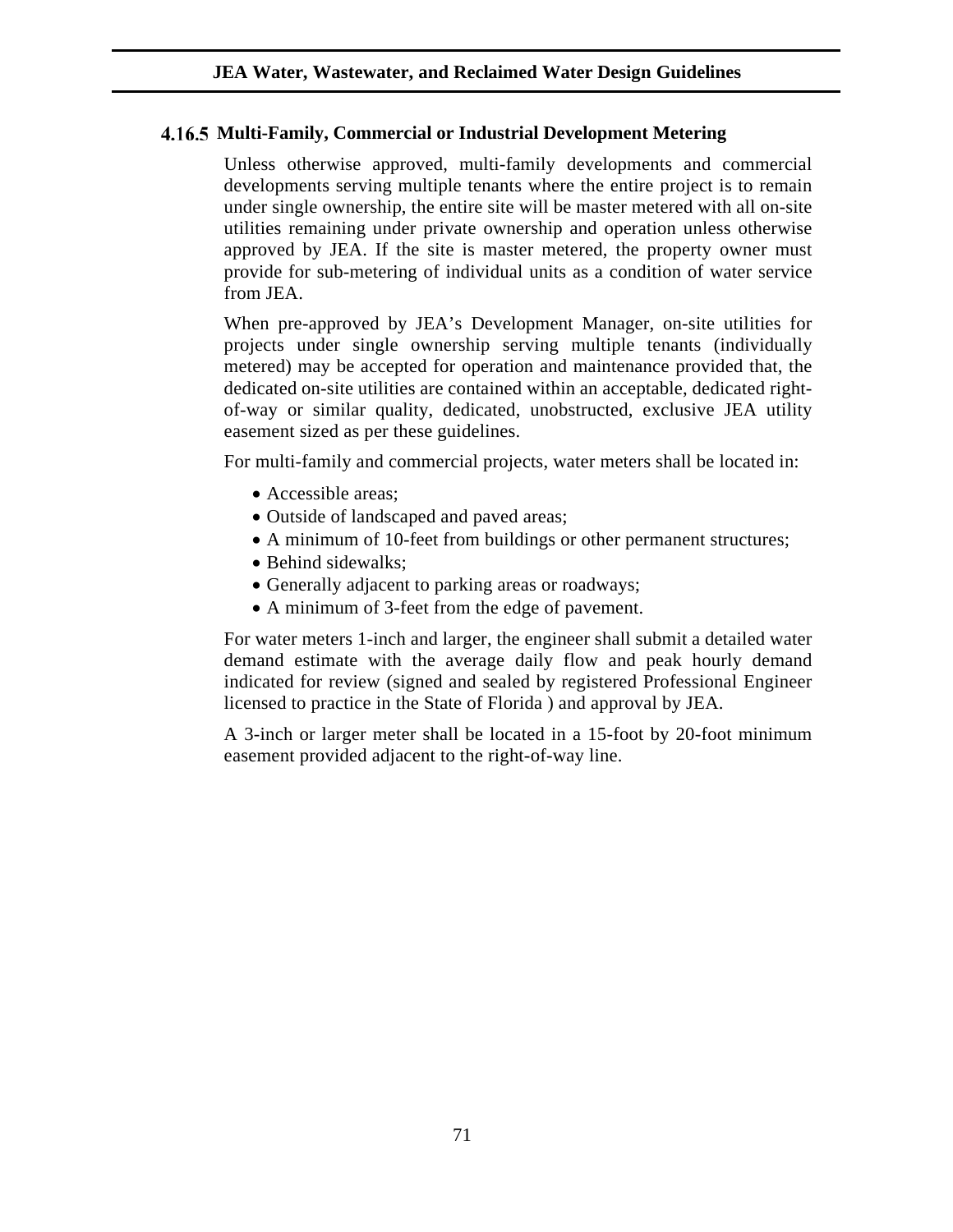# **Backflow Preventers**

A metered detector check backflow preventer shall be required on all projects requiring automatic sprinkler (AS) system services and/or the use of on-site private fire hydrants for fire protection.

Backflow preventers shall be in accordance with JEA Rules and Regulations for Water, Sewer and Reclaimed Water Services, Appendix B, Cross Connection Control Policy and shall be located on private property within 10-feet of the meter. Alternative locations must be approved by JEA prior to installation.

A backflow device is required on all potable water services installed on private property after the meter where reclaimed water is available. (See JEA Water Standard Construction Detail W-15).

Freeze protection may be required on a backflow device associated with fire mains. The design engineer shall consult with the local Fire Marshall to determine if freeze protection is required. JEA recommends freeze protection on all backflow devices.

A backflow device is not required on any reclaimed water service unless deemed otherwise by JEA.

In the event that reclaimed water is not yet available in a required reclaimed water area, a jumper line will be designed and installed between the potable and the reclaimed line. JEA will provide the required backflow device for this jumper line; the developer's contractor will install it.

## **Water Treatment Plants**

JEA requires water treatment plants to be dedicated on an individual basis. It is the developer's responsibility to contact JEA in the planning stage for direction.

# **Stub-Outs and Terminal Point**

All proposed water main extensions shall terminate with a JEA standard stub-out past the proposed project connection and shall consist of a minimum of 20-feet of pipe, a resilient seat gate valve or plug valve installed adjacent to the last tee or tapping sleeve and a plug. The plug fitting shall be tapped and include a 2-inch (bronze) corporation stop (MIP) on the dead end. If there is potential for future development at the upstream property, the proposed water main may be required to extend past the project connection point to the upstream property line or other suitable location. In the event that the line extends past the property or phase line, a temporary access easement will be granted. See JEA Standard Construction Detail W-37.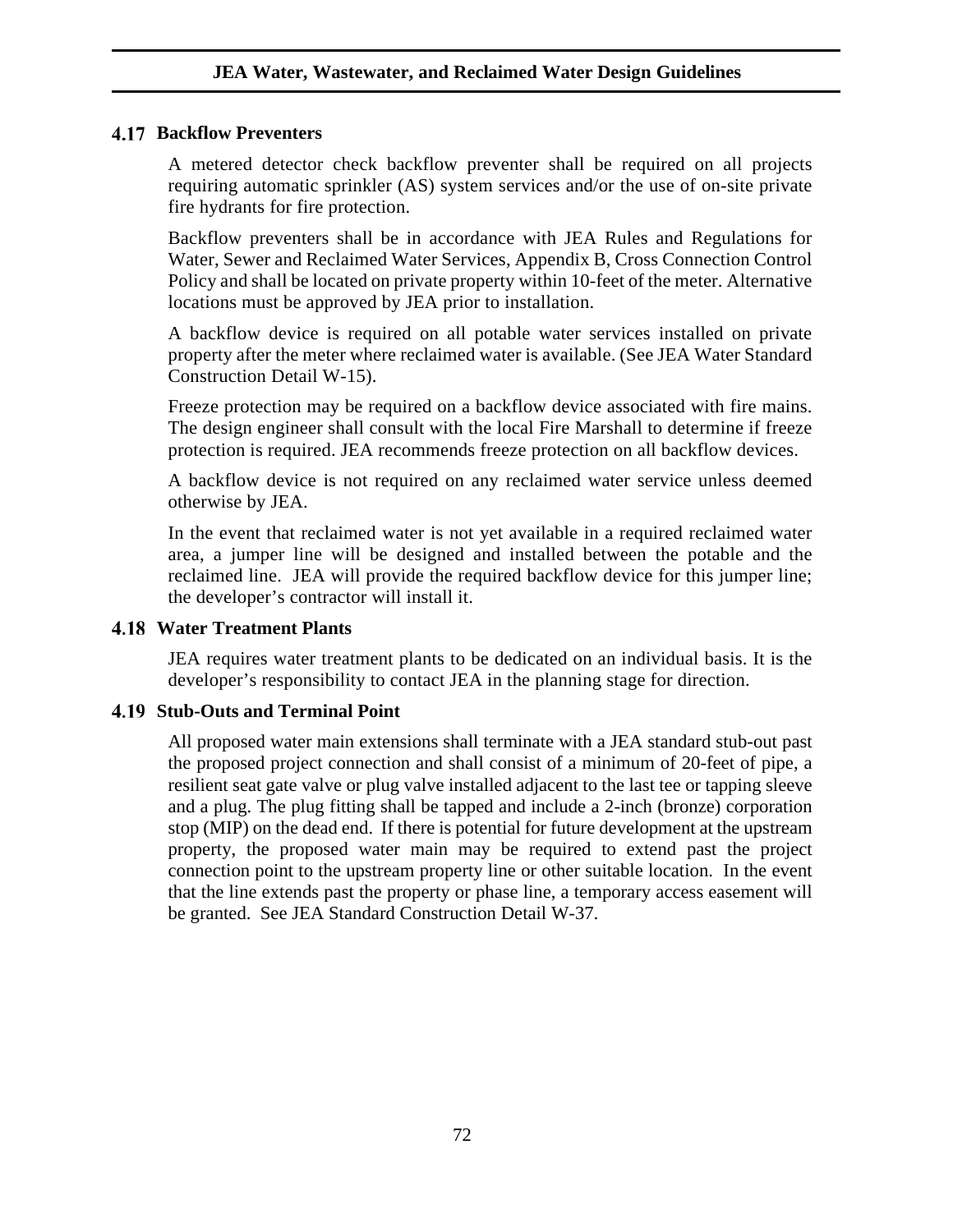### **Section 5.0**

### **Wastewater Design Guidelines**

## **5.0 General**

This section provides the minimum guidelines for the design of wastewater collection and force main systems. The method of design and/or construction shall be according to accepted engineering practices, this manual, the most current JEA Water and Wastewater Standards Manual, the latest edition of the Recommended Standards for Sewage Works (Ten State Standards), and all applicable Sections of the Florida Department of Environmental Protection Rules and Regulations for Water and Wastewater Systems.

Wastewater hydraulic design notes (signed and sealed) shall be submitted to JEA for review and approval and will be submitted to the regulatory agencies for permit approval. The hydraulic design notes submittal shall include the hydraulic design, catalog data for the pumps, electrical system, controls, and up-lift calculations for the wet-well.

#### 5.1 **Design Flows**

# **5.1.1** Average Daily Flow (ADF)

Design flows for new sewer collection systems shall be based on [Table 1](https://www.flrules.org/gateway/RuleNo.asp?ID=64E-6.008) of the State of Florida Department of Health (FDOH), Chapter 64E-6.008 F.A.C., Standards for Onsite Sewage Treatment and Disposal Systems, or on Flow Comparison Analysis as identified in [Section 4.1.](#page-55-0)

## **Equivalent Dwelling Units**

An Equivalent Dwelling Unit (EDU) is the equivalent flow that can be anticipated from one residential connection. In all JEA sewage treatment areas, assume 80-gallons per capita per day (gpcd) to calculate the average daily flow (ADF). To calculate the ADF from a single EDU, multiply the gpcd by an occupancy factor of 2.5.

## **5.1.3** Peak Flow

Wastewater systems and facilities shall be designed for peak flows calculated in accordance with the Recommended Standards for Sewage Works, latest edition (Ten State Standards), and as shown below.

$$
Peaking Factor = \frac{18 + \left(\sqrt{\frac{Population}{1000}}\right)}{4 + \left(\sqrt{\frac{Population}{1000}}\right)}
$$

Peak Flow = Peaking Factor \* Average Daily Flow (ADF)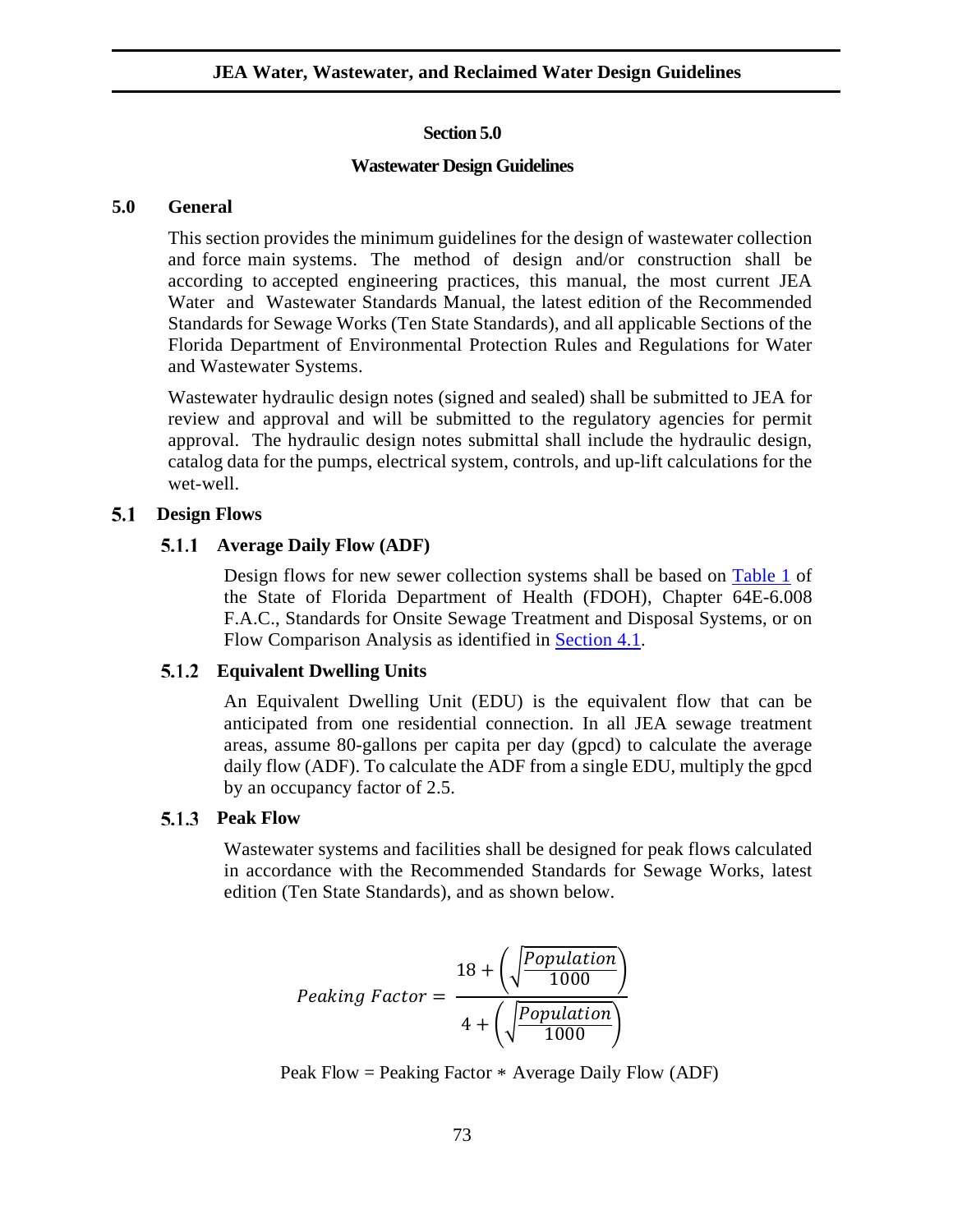#### $5.2$ **Gravity Wastewater Mains**

# **Sizing Gravity Wastewater Mains**

Design all wastewater mains to carry peak design flow when flowing full (no hydraulic head allowed). Peak design flow may not exceed pipe capacity.

Gravity wastewater mains shall be a minimum 8-inch diameter in the JEA right-of-way (R/W) and/or private R/W (easements).

Gravity wastewater mains shall be installed on a uniform alignment and grade between manholes.

Collection systems serving more than two buildings, lots, or parcels shall be 8-inch gravity mains with manholes.

Upsizing of sewer gravity lines for purposes of a flatter slope design will not be permitted.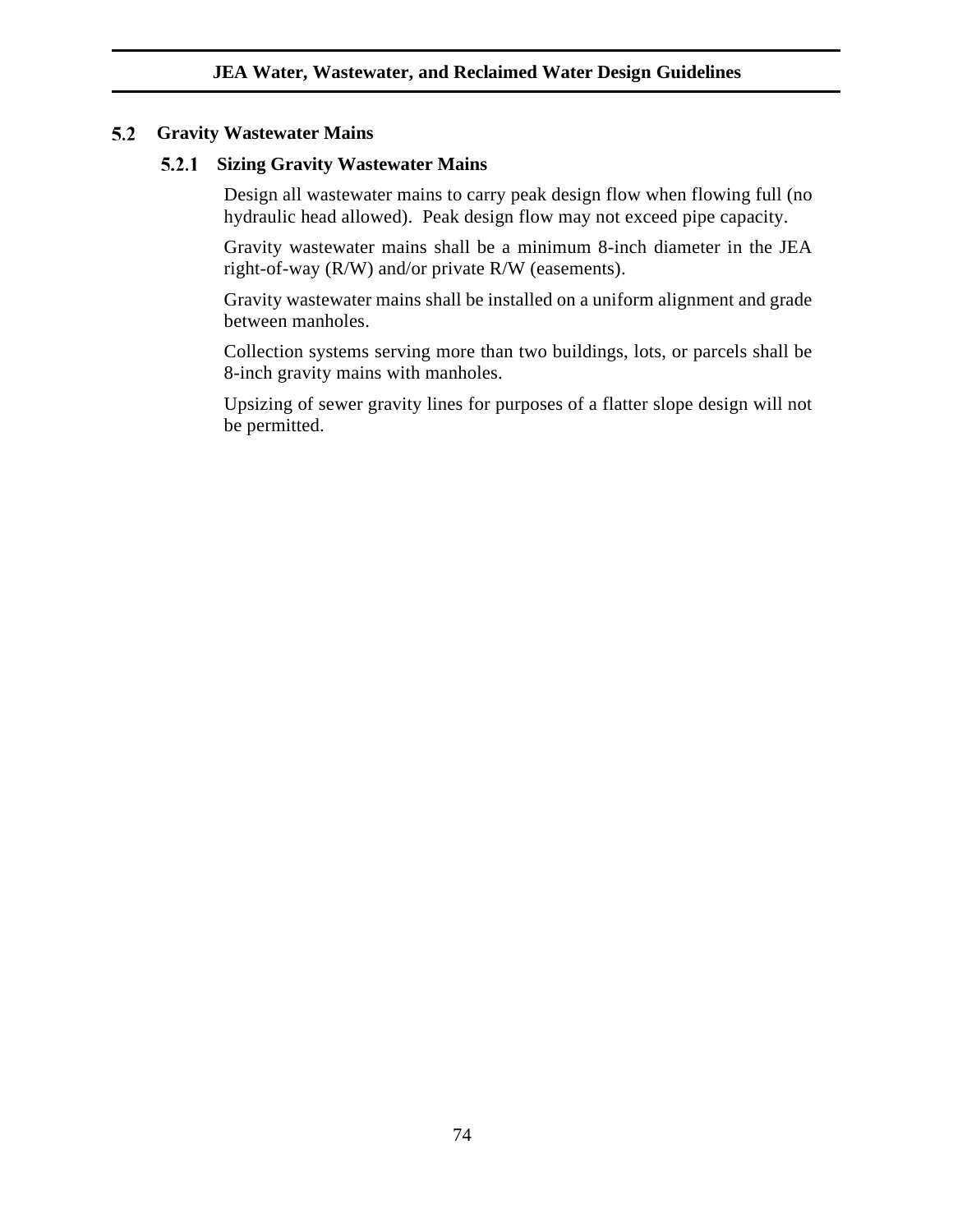## **Gravity Wastewater Slope Requirements**

All sewers shall be designed and constructed to give mean velocities, when flowing full, of not less than 2.0-feet per second, based on Manning's Equation using a "n" value of 0.013. The following are the recommended minimum slopes that should be provided for sewers 42-inches or less. However, slopes greater than these may be desirable for construction, to control sewer gases, or to maintain self-cleansing velocities at all rates of flow within the design limits. The maximum slope for all pipe diameters shall be such that the velocity in the pipes does not exceed 5-fps when calculated using Manning's Equation. Maximum slope may be used on terminal pipe runs only, unless otherwise approved by JEA. In the event that an applicant wishes to use a slope less than the minimum listed below, they will require written approval from the Development Manager. JEA reserves the right to require specific slopes as needed to insure future service and maintenance needs.

| <b>Pipe</b><br><b>Diameter</b><br>(Inch) | <b>Minimum</b><br>Slope (ft/ft) |
|------------------------------------------|---------------------------------|
| 8                                        | 0.004                           |
| 10                                       | 0.0028                          |
| 12                                       | 0.0022                          |
| 15                                       | 0.0015                          |
| 16                                       | 0.0014                          |
| 18                                       | 0.0012                          |
| 21                                       | 0.001                           |
| 24                                       | 0.0008                          |
| 30                                       | 0.0006                          |
| 36                                       | 0.0005                          |
| 42                                       | 0.0004                          |

Sewers 48-inches or larger should be designed and constructed to give mean velocities, when flowing full, of not less than 3.0-fps, based on Manning's Equation using a "n" value of 0.013.

Prior to preliminary review, the applicant must obtain JEA Development Manager pre-approval, in writing, for any deviation from the minimum slope.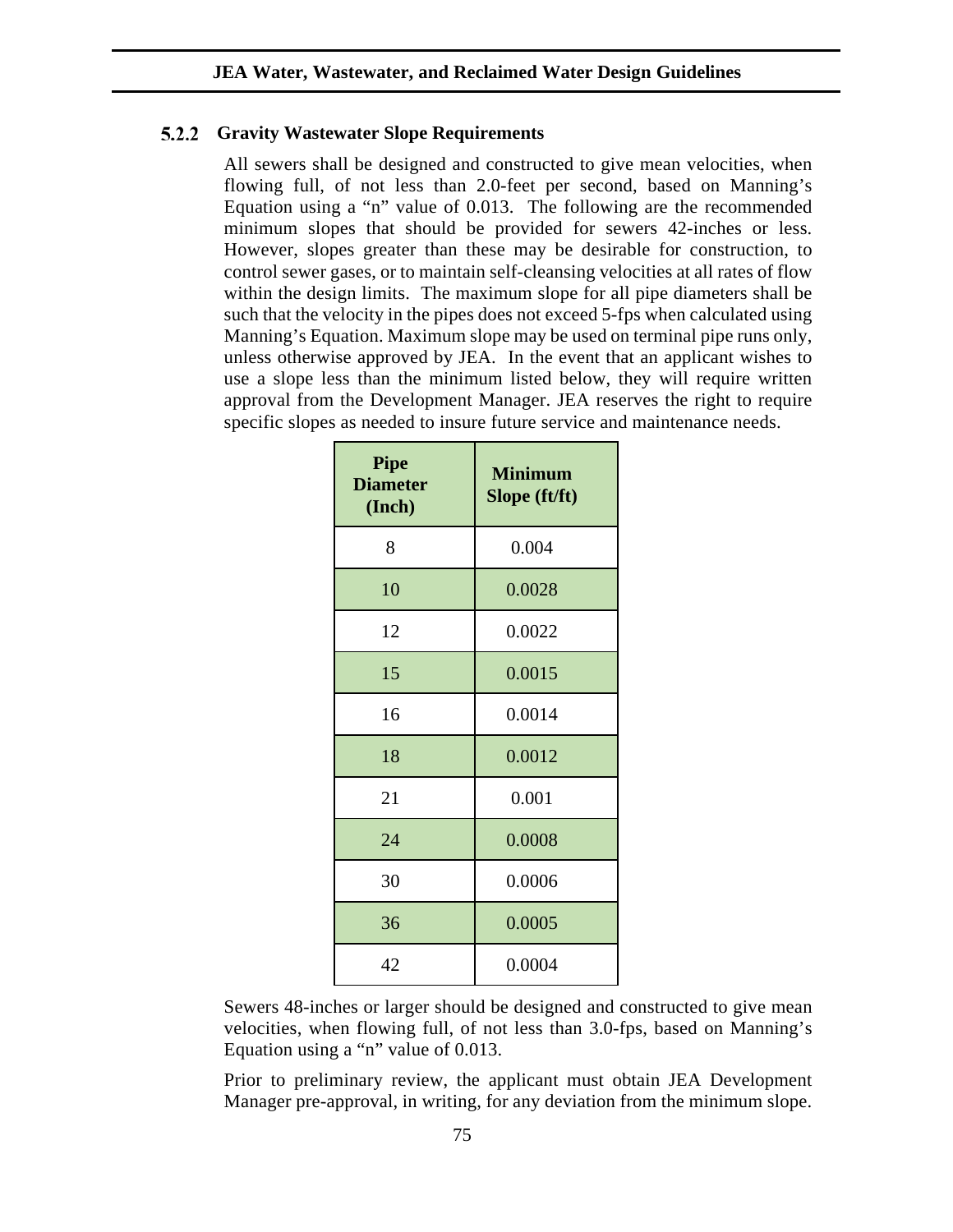### **Gravity Wastewater Main Materials**

Materials shall be in accordance with the most recent JEA Water and Wastewater Standards Manual, Section 428.

The type, class, grade, and alignment of wastewater pipe may be changed only at manholes.

All gravity mains must be PVC SDR-26 heavy wall wastewater pipe.

DIP pipe is not allowed for gravity wastewater.

Where the mains or laterals are above ground or otherwise exposed as in bridge crossings or ditch crossings, wastewater mains shall be stainless steel.

#### 5.2.4 **Gravity Wastewater Main Depth**

Gravity wastewater mains shall be designed for minimum depth requirements of 30-inches in unpaved areas and 36-inches in paved areas.

No gravity wastewater main with wastewater service laterals shall be constructed with a greater than 12-foot depth of cut from finished grade. Wastewater service laterals associated with gravity wastewater mains that are deeper than 12-feet must be routed to a gravity wastewater main high-line, a manhole, or other JEA approved method (see JEA Wastewater Standard Construction Details S-4 and S-5 for manholes with highline connections).

No gravity wastewater main shall be constructed with greater than 15-feet depth of cut from finished grade.

### **Gravity Wastewater Main Location**

Gravity wastewater mains shall be designed for installation on the centerline of roadways where possible. On curved roads, the wastewater main and manholes shall be located such that the pipe and manholes remain within the limits of the paved area.

Install gravity wastewater mains with a straight alignment between manholes.

Locate gravity wastewater manholes a minimum distance of 4-feet from the face of the curb to the edge of the manhole.

Locate trunk wastewater 24-inch and larger 5-feet west of, or 5-feet south of the centerline of the public rights-of-way or private rights-of-way (easements), unless approved otherwise by JEA.

Gravity main stub-outs shall:

- a. Be extended to the property line, plat line or phase line;
- b. Shall extend a minimum of 10-feet past the edge of pavement or a distance of 1.5 times the wastewater main depth, whichever is greater;
- c. Terminate with a manhole, to allow for future wastewater main extension.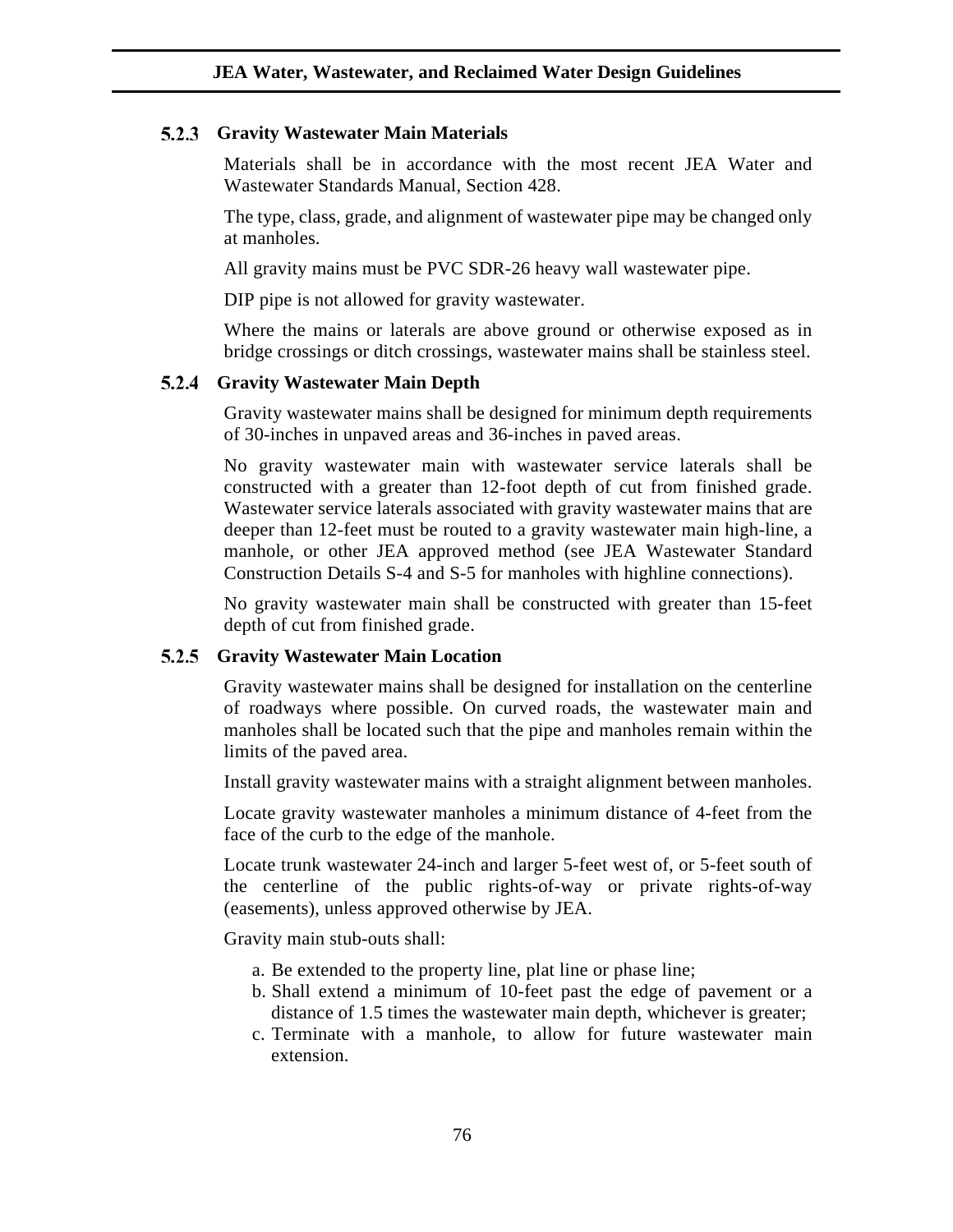All proposed gravity wastewater mains, located in easements that cross wetlands, must be approved in writing by JEA's Development Manager prior to design. If approved by JEA, the following design features shall be included:

- a. Long runs of gravity wastewater main located in easements that cross wetlands, which are restored as wetlands, shall be encased in a steel casing;
- b. Those runs which include manholes, located across wetlands or limited access areas, shall be accessible to vehicles and heavy equipment;
- c. A stabilized access road 12-feet wide with a minimum of 12-inch deep subbase with a minimum Limerock Bearing Ratio of 40 shall be provided over the gravity pipe and shall be indicated on the drawings;
- d. The access road should be designed to provide adequate drainage and to prevent erosion from storm runoff;
- e. A truck turnaround area may be required at the end of all access roads;
- f. In some cases, JEA will require the addition of 6-inch thick gravel or crushcrete along the 12-foot wide access road.

# **Wastewater Main Separation Requirements**

A horizontal distance of 6-feet shall be maintained from all gravity wastewater mains to drainage structures, telephone duct banks, electrical transformers, signal relays, power poles, and other structures in the right-of-way as well as any other parallel underground utility with the exception of water mains, unless approved by JEA's Development Manager in writing. Where gravity mains cross other underground utilities with the exception of water mains, a vertical separation of 12-inches shall be maintained, unless approved by JEA's Development Manager in writing. (See below for water main and gravity wastewater main separation requirements.) All distances shall be measured from the outside edge of the pipes.

Distance from building foundations, or tops of banks, to gravity wastewater mains must be a minimum distance of three times the vertical depth of the deepest portion of the manhole-to-manhole wastewater run.

In locations where gravity wastewater mains cross under a box-culvert, or 48-inch diameter and larger storm water main, JEA will require an approved flowable fill material surrounding the wastewater main. In these cases, provide 12-inches of excavatable flowable fill around the outside of the wastewater main, approximately 10-feet in each direction from the crossing point. On a case-by-case basis, JEA may require DR-18 pipe for the main as well.

Gravity wastewater mains located adjacent to retention pond areas shall be designed with sufficient distance from pond to avoid side slope collapse based on three to one side slopes, anticipated pond water elevations and depth of bury. JEA reserves the right to require casing pipe as necessary to maintain the utility.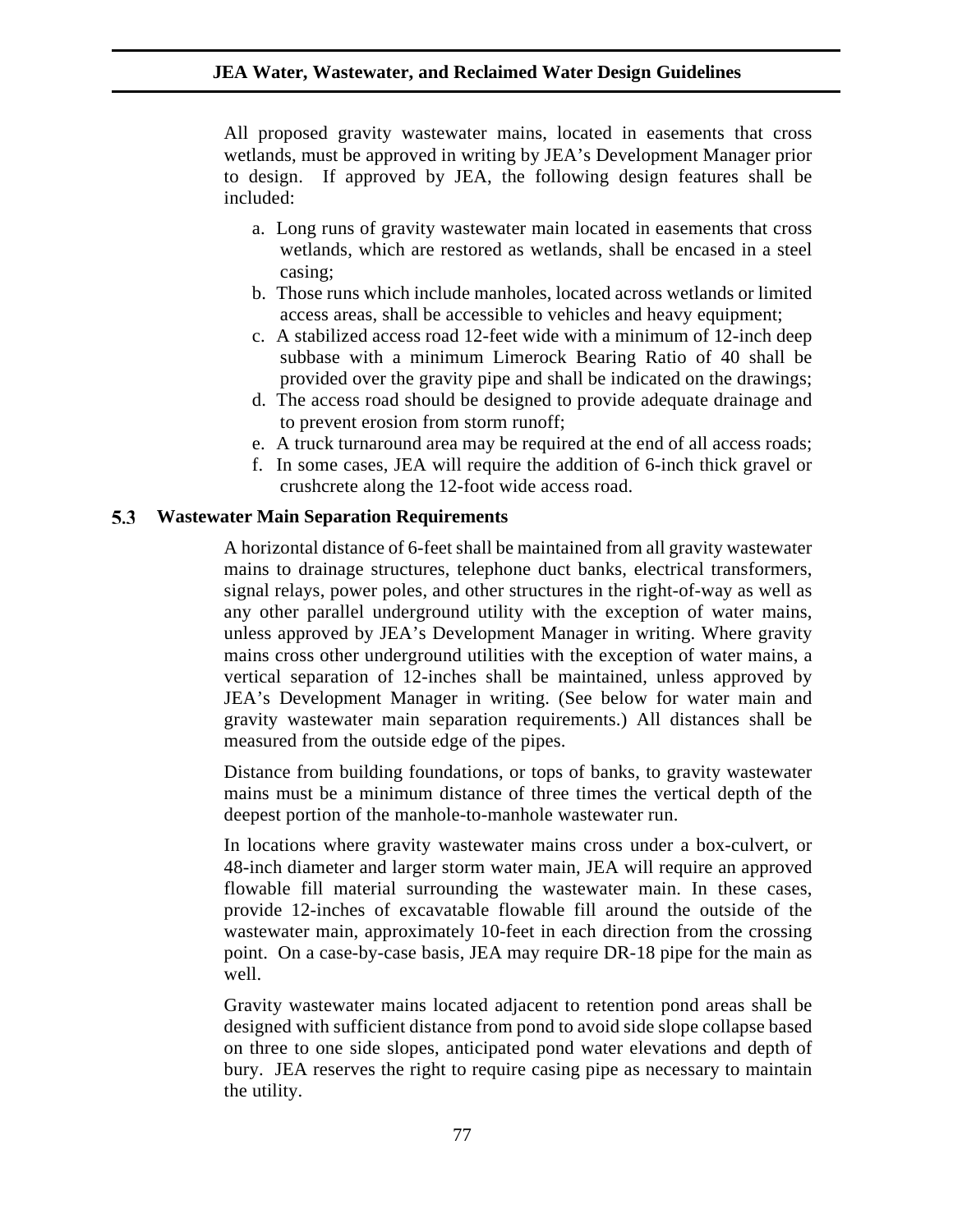# **Gravity Services**

In areas where on-site sewage disposal systems exist, new gravity service termination at the right-of-way shall be established by the designer to accommodate rerouting of yard piping to the service termination elevation via gravity flow; otherwise, an onsite permitted private pump station will be required.

JEA shall not connect any customer that does not abut Water, Wastewater, or Reclaimed Water mains without requiring the construction of a main line extension. Single gravity services shall be provided to each lot, building, or parcel, provided that adequate and unobstructed easements are dedicated to JEA for maintenance. Easements must be approved by JEA.

New 6-inch wastewater service laterals which tap into existing JEA terminal manholes or existing JEA wastewater collection mains shall be constructed by JEA only, unless approved otherwise by JEA.

No 6-inch gravity wastewater service connection is permitted on JEA gravity wastewater mains which are 16-inch or larger. A high-line may be acceptable for these situations.

If a project site is currently served by a private well for potable water supply, a JEA approved water meter, reading in gallons must be installed on the service side of the well for the purpose of wastewater billing. Upon receipt of a Private Well Meter Application along with payment of fees, the JEA approved meter will be delivered and installed by a licensed plumber contracted by the property owner. Upon completion of the installation, JEA shall be contacted to perform an inspection of the installation to ensure compliance with JEA standards.

Single gravity services shall not exceed the size of the gravity main. For 8-inch connections to an 8-inch main, provide manhole at connection to main.

Saddle/Doghouse manholes are not allowed.

Single services shall be a minimum of 6-inch diameter at 1/8-inch per foot minimum slope.

Stub-outs for services shall be marked with a 2-in  $X$  2-in  $X$  4-ft pressure treated pine post painted green. Services shall be marked with a "S" scribed in the curb and painted green.

Double services or multiple connected wastewater services (gang services) are not acceptable. However, they may be used for privately owned and maintained commercial and multi- family systems under single ownership. Double or multiple services may be allowed in the case of a condominium project where the onsite wastewater systems are the property of the condominium association (see JEA Standard Construction Detail S-51).

Private clean-outs shall not be installed in the R/W or JEA easement. Private clean-outs, if installed, must be installed on private property and shall be maintained by the customer.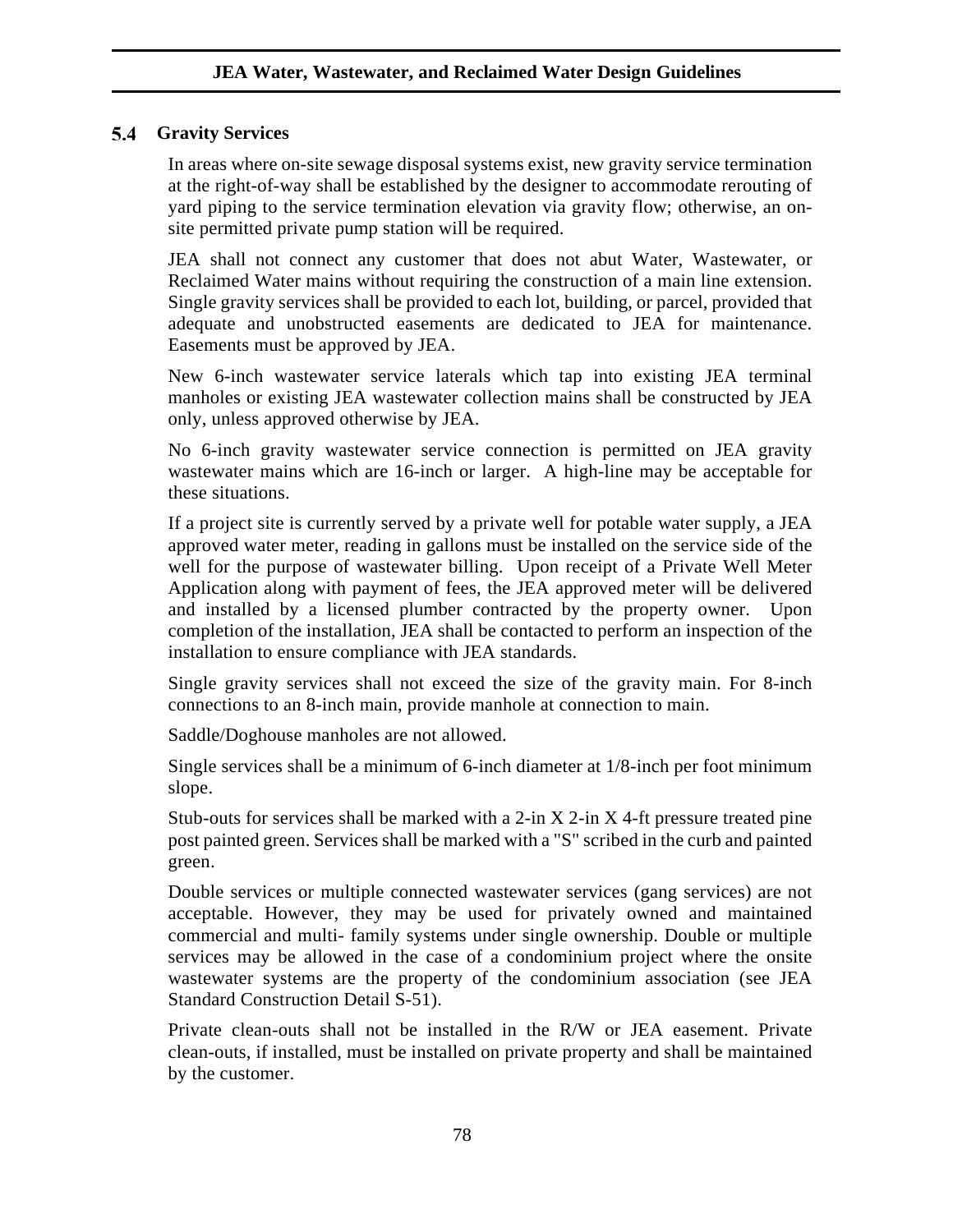Services shall be designed with a 30-inch minimum cover and shall terminate 30-inches to 60-inches deep at the R/W line where not in conflict with water mains, drainage pipes, and other existing utilities or buried electric.

A service shall be designed to connect to the gravity main with a tee fitting rotated 45-degrees up. The invert elevation of the service at the main shall be at or above the crown of the mainline pipe. (See JEA Standard Construction Details S-19 and S-20).

Gravity wastewater service laterals shall be provided to all undeveloped property and future phases of the project in accordance with the wastewater master plan. The location and length of wastewater service lateral shall be designed to minimize future maintenance of traffic, roadway repairs, and restoration work.

# **Single Family Residential Services**

Single services shall be installed at the center of the lot and front the property being served. Services shall be installed perpendicular to the wastewater main. Deviations from this criterion must be pre-approved in writing by JEA. The center portion of the lot shall be defined to include the center 50% of the lot width. That is, if the lot is 100-feet wide, then the wastewater service may be located inside the 50-linear foot center portion of the lot.

6-inch single services shall be limited to 60-foot maximum length (length between wastewater main or manhole and the customer's property line).

Terminal manholes located in residential cul-de-sacs are allowed three service connections (6-inch diameter maximum) provided the service connection inverts are a minimum of 3-inches above that of the manhole.

#### **Multi-Family Residential, Commercial and Industrial Services** 5.4.2

6-inch services shall serve no more than six multi-family units as shown on JEA Standard Construction Detail S-51.

All 8-inch and larger wastewater services shall be connected into manholes, not the wastewater main.

Wastewater inflow from a general dumpster area, including storm-water runoff, is not permitted to enter the JEA wastewater system.

Service Connections to manholes are allowed as follows:

- a. Inline manhole connections (8-inch diameter and larger) are limited to 2-services, one from each side of the street.
- b. Services shall not be connected to stub-outs without a manhole.
- c. 8-inch diameter and larger service stub will require a manhole.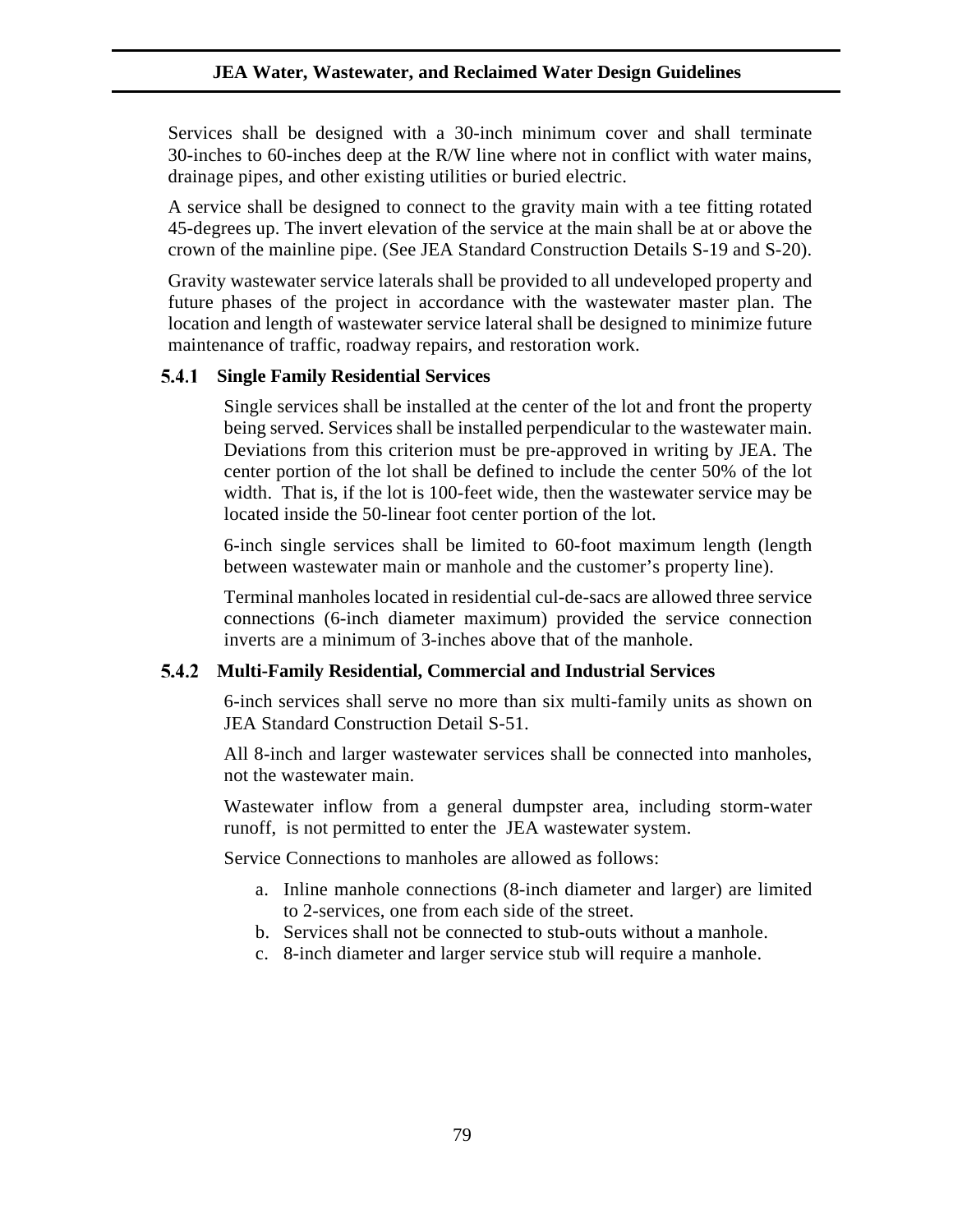# **[Wastewater Service Locates](https://www.jea.com/Engineering_and_Construction/Water_and_Wastewater_Development/Self-Service_Center/Applications.aspx)**

JEA will perform a physical locate of a wastewater connection point for a fee. For locate services, submit a completed application and applicable fee to JEA.

If no connection point is located, the fee may be credited towards the installation cost of a wastewater connection, as approved on a case-by-case basis. See [Sewer Locate](#page-14-0) for instructions on applying.

#### $5.5$ **Wastewater Meters**

JEA policy does not allow the installation of wastewater deduct meters. In order to achieve a metering/billing arrangement that would reduce wastewater charges when less sewage enters the JEA system than water consumed, the site can be designed with irrigation or water only meters or a separate wastewater flow meter to correctly establish metering/billing service. Examples of this type of service include cooling tower evaporation, industrial process water, etc. All wastewater flow metering designs shall conform to JEA Commercial Meter Services, and Sewer Flow Metering Design Guidelines. Contact Meter Services O&M with any questions at [mgrs40700@jea.com.](mailto:mgrs40700@jea.com)

#### 5.6 **Wastewater Manholes**

Manholes shall be installed at the end of each main and at all changes in grade, pipe size, pipe material, alignment, and at all pipe intersections.

Unless otherwise approved by JEA, a minimum 0.1' drop between incoming and outgoing inverts shall be provided at all manholes.

Manholes where main pipe size changes occur shall place the 0.8-depth point of both wastewater mains at the same elevation.

The maximum spacing of manholes shall be 400-feet for wastewater mains less than or equal to 16-inch diameter and 500-feet for wastewater mains greater than 16-inch diameter. A gravity main exceeding the maximum length may be allowed, with prior written approval from JEA's Development Manager, if it is required to complete a terminal run. If this occurs, a note shall be added instructing the contractor "not to exceed the additional length required to complete the run".

Manholes shall be located:

- a. Along the centerline of city or private roadways (including parking lots);
- b. Out of the tire lane;
- c. A minimum of 4-feet from the edge of the manhole to the face of curb and gutter.

Manholes shall not be installed in the flow line of inverted crown roads or within the design high water limits of gutters, swales, storm water ditches, or retention/detention areas.

Terminal manholes may be required on stub-outs for the purpose of inspection and maintenance, or future extension of the system.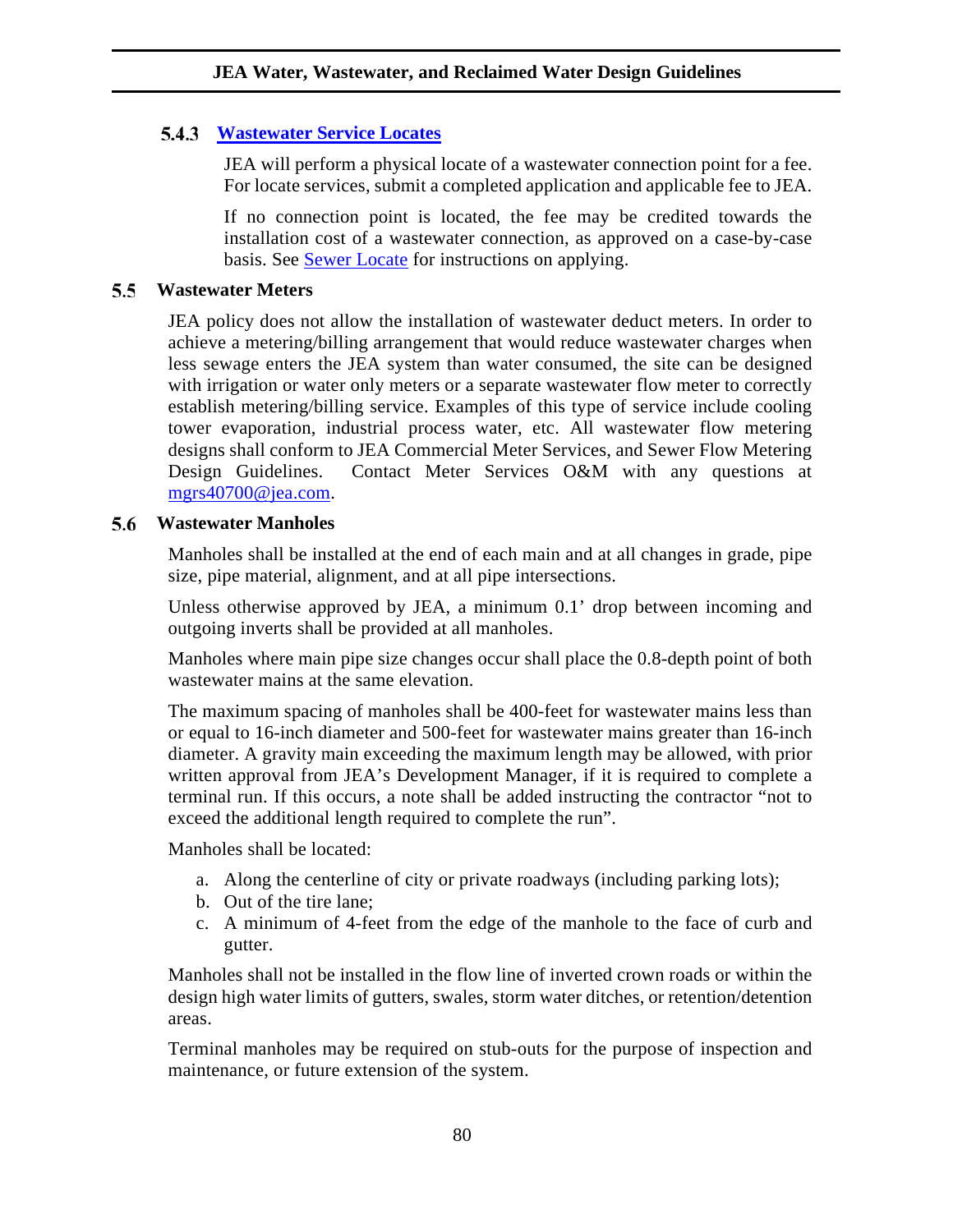Manholes shall be assigned an ID number, beginning at the junction or deepest manhole as number one, and subsequent manholes being numbered consecutively up to the shallowest manhole.

### **Invert and Rim Elevations**

All manhole rings and covers shall be installed at the final grade level.

Design depth for all terminal manholes is to be at no less than 4-feet from the final elevation of the top of the manhole ring and cover to the pipe invert, and must include at least one course of manhole adjustments.

# 5.6.2 Drop Connections

Outside drop connections are only allowed for 12-inch drop pipe size and larger per JEA Standard Construction Detail S-7.

Inside drop construction is required for 2-foot or greater drops, and shall be constructed per JEA Standard Construction Detail S-4.

# **Lining**

At a minimum, all junction manholes (manholes located closest to the pump station wet well), manholes which include a 24-inch or larger pipe, and manholes receiving a force main shall be coated internally as outlined in Section 446 of JEA Water and Wastewater Standards Manual. In addition, for new construction projects, additional manholes downstream of the point of connection of a 6-inch or larger force main may be required to be lined based on flow quantities and/or velocities.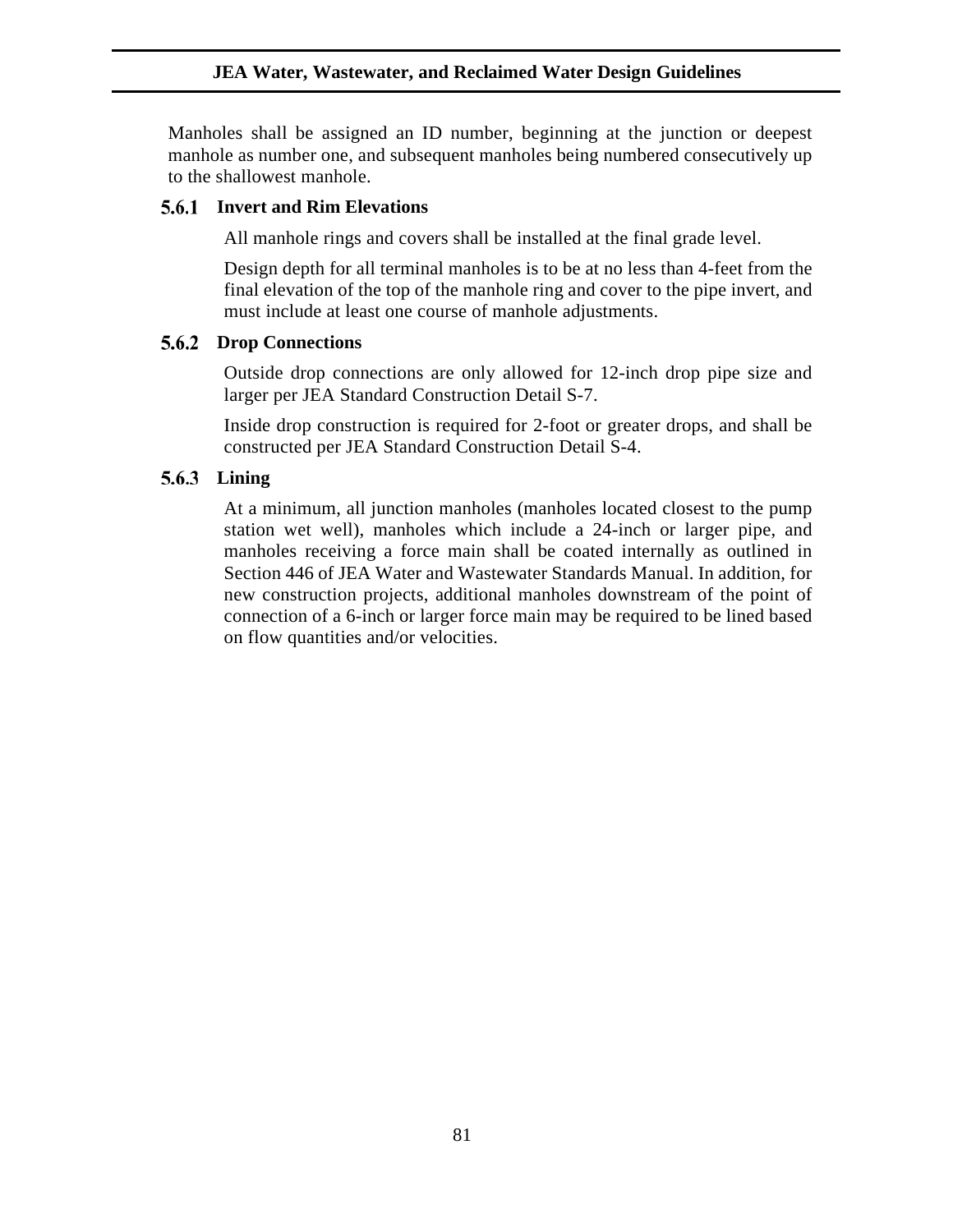## **Force Mains**

## **Pipe Diameter**

Force mains shall be a minimum of 4-inch diameter in the right-of-way, or within JEA easement if the main is to be dedicated. Exceptions may be granted for low-pressure systems, which discharge directly into a gravity wastewater system.

Force mains shall be sized for peak flow at a minimum velocity of 2.0-fps (feet per second) and less than 5.0-fps unless otherwise approved by the JEA Development team. Force mains shall be designed so as to not exceed a maximum allowable sewer force main pressure of 60 psi. If approved by JEA, 4-inch force mains may be initially sized at less than 2-fps. Exceptions may be made, by the Development Manager in writing, on a case-by-case basis during the plan review process.

A plan and profile shall be provided for all horizontal directional drill (HDD) pipe and for all force main (open-cut) extensions. The plan and profile shall conform to the requirements laid out in Section 2.4.6 Horizontal Directional Drill/Jack & Bore Plan Submittal requirements and shall be in accordance to JEA Water and Wastewater Standards Sections 750 and 755.

# **Depth of Bury**

Force mains less than 24-inch diameter shall be designed meeting minimum depth requirements of 30-inches in unpaved areas and 36-inches in paved areas, with a maximum of 60-inches in arterial or collector roadways where reconstruction is anticipated, unless approved otherwise by JEA. Force mains of 24-inch or greater diameter shall be designed with minimum depth requirements of 36-inches (paved and unpaved areas) unless approved otherwise by JEA. Cover for pipe under pavement shall be measured from finished grade.

For 12-inch and larger mains, the proper installation and depth requirements for gate valves may require additional depth of cover.

If a utility conflict is encountered and is located in a non-traffic area, using DR18 PVC, the minimum cover may be reduced to 24-inches only in the area of conflict. Any reduction in pipe cover will require written approval from JEA Development Manager.

In FDOT and railroad rights-of-way, the minimum cover shall be established by the FDOT and railroad respectively.

Force mains shall be designed to reduce or minimize the number of high points. Changes in elevation, which exceed 2-feet, will require an air release valve. (See JEA Standard Construction Detail S-29 and S-29A).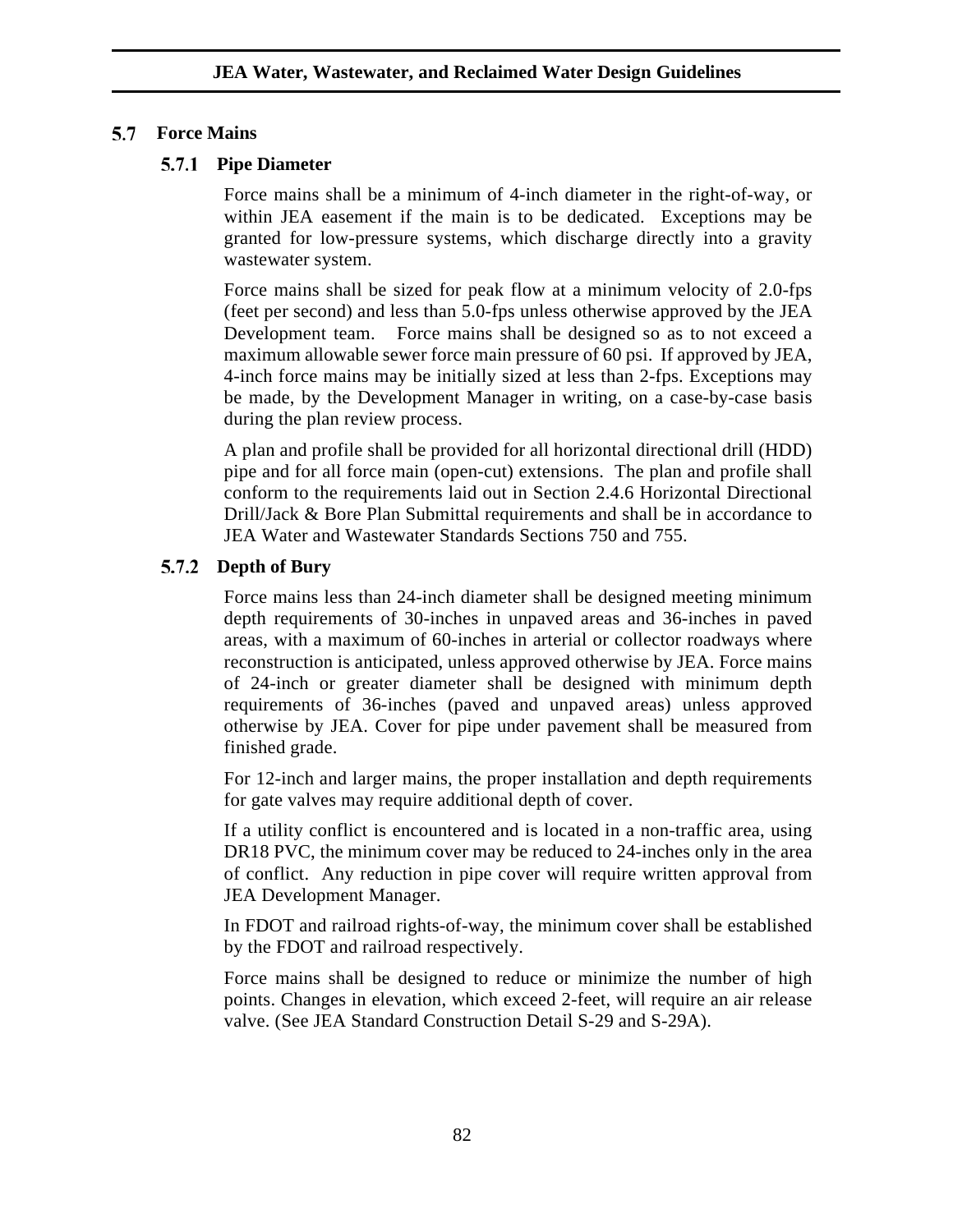# **Material and Fittings**

Materials shall be in accordance with the most recent JEA Water and Wastewater Standards Manual Section 429 and 430. For 6-inch and larger HDPE pipe, the pipe size shall require up sizing to maintain a consistent inside diameter of the main.

Force mains shall have restrained joints for changes in direction. Bends 45-degrees or less should be used in lieu of 90-degree bends.

All proposed force main extensions shall terminate with a JEA standard stubout past the proposed project connection and shall consist of 40-feet of pipe, a resilient seat gate valve or plug valve installed adjacent to the last tee or tapping sleeve and a plug. The plug fitting shall be tapped and include a 2-inch (bronze) corporation stop (MIP) on the dead end. If there is potential for future development at the upstream property, the proposed force main may be required to extend past the connection point to the upstream property line or other suitable location. In the event that the line extends past the property or phase line, a temporary access easement will be granted. The length of the stub-out may be reduced to a minimum of 20-feet, if approved by JEA Development Manager in writing, to avoid installation conflicts in the rightof-way. See JEA Standard Construction Detail S-43 and S-44.

#### 5.7.4 **Location**

Install force mains, where feasible, on the opposite side of the street from the water main, unless otherwise approved by JEA. Force mains shall be designed to be a minimum of 4-feet from the right of way line and a minimum of 3-feet from the edge of pavement or back of curb. Larger pipes and greater depths of cover may require greater distances from the right of way line and edge of roadway.

A minimum horizontal distance of 6-feet, unless approved in writing by JEA's Development Manager, shall be maintained from all force mains to drainage structures, telephone duct banks, electrical transformers, signal relays, power poles, and other structures in the right-of-way as well as any other parallel underground utility with the exception of water and reclaimed water mains. Where mains cross other underground utilities with the exception of water and reclaimed water mains, a minimum vertical separation of 6-inch shall be maintained. See [Force Main Separation](#page-83-0) Requirements. All distances shall be measured from the outside edge of the pipes.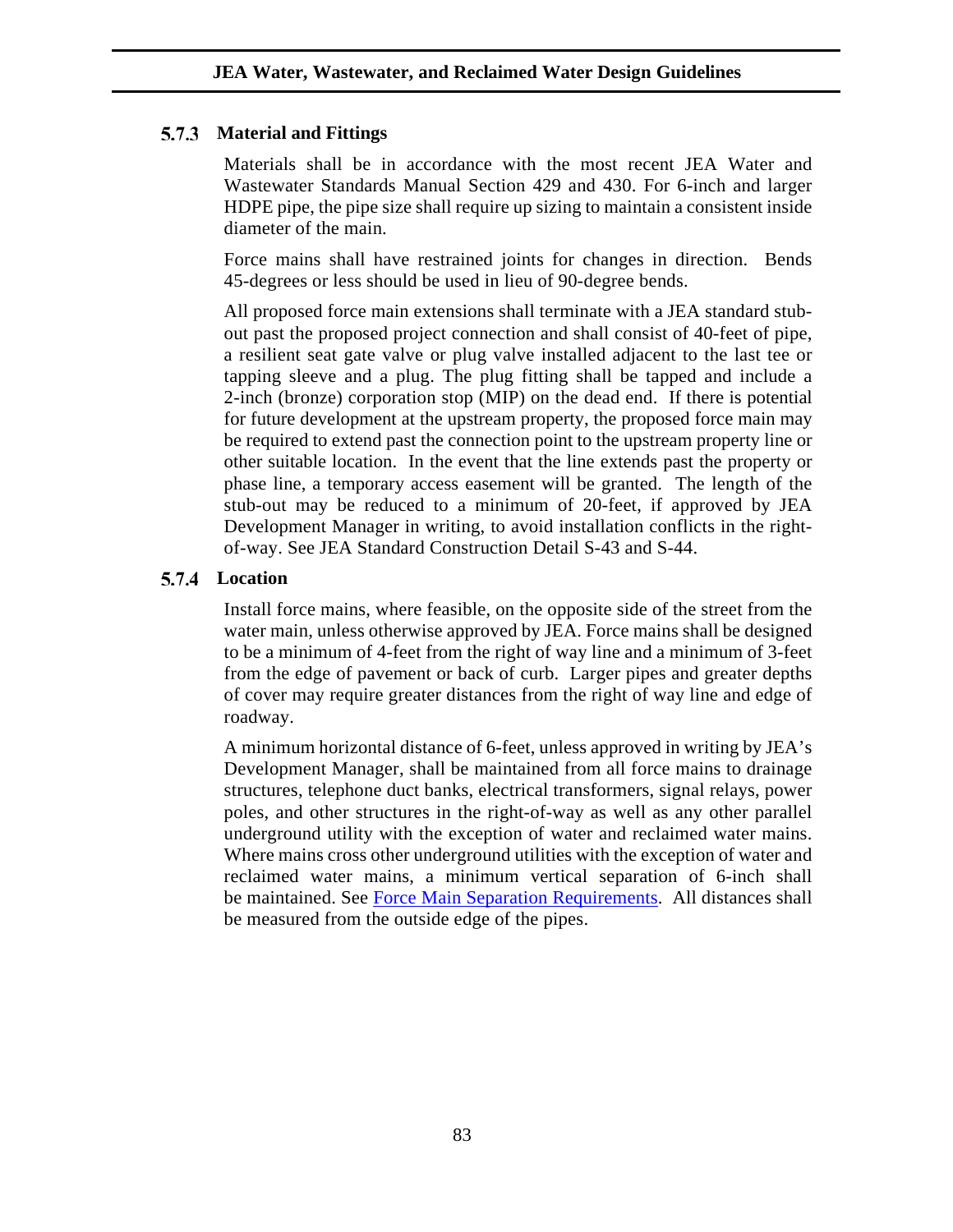Force main connections to manholes shall connect at the bottom of the manhole matching the crown of the existing pipe as shown in JEA Standard Construction Detail S-18. Manholes that force mains are discharging in to shall be lined with a protective coating as specified in Section 446 of the Water and Wastewater Standards Manual. The angle between influent force main and effluent gravity pipe shall be between 135-degrees and 225-degrees unless approved otherwise by JEA. The flow from the force main should be directed into the effluent gravity pipe of the manhole in an effort to reduce turbulence.

Force mains shall not be constructed below open ditch bottoms unless no other location is available due to crowded corridor conditions caused by other utilities.

Wastewater force mains shall be located outside of paved areas except at roadway crossings. Exceptions to this pavement rule may be considered within commercial development projects provided the mains do not lie under parking areas.

If new main extension is parallel with an existing main, the existing main and services shall be transferred to the new main. The existing main shall be properly abandoned after the new main is cleared for service.

#### 5.7.5 **Swabbing Launching Stations**

<span id="page-83-0"></span>When determined necessary by the design engineer, and in conjunction with the JEA Planning Team, swabbing launching stations will be required on force mains as per the details in the latest JEA Water and Wastewater Standards Manual, Plates S-54 and S-54A-D.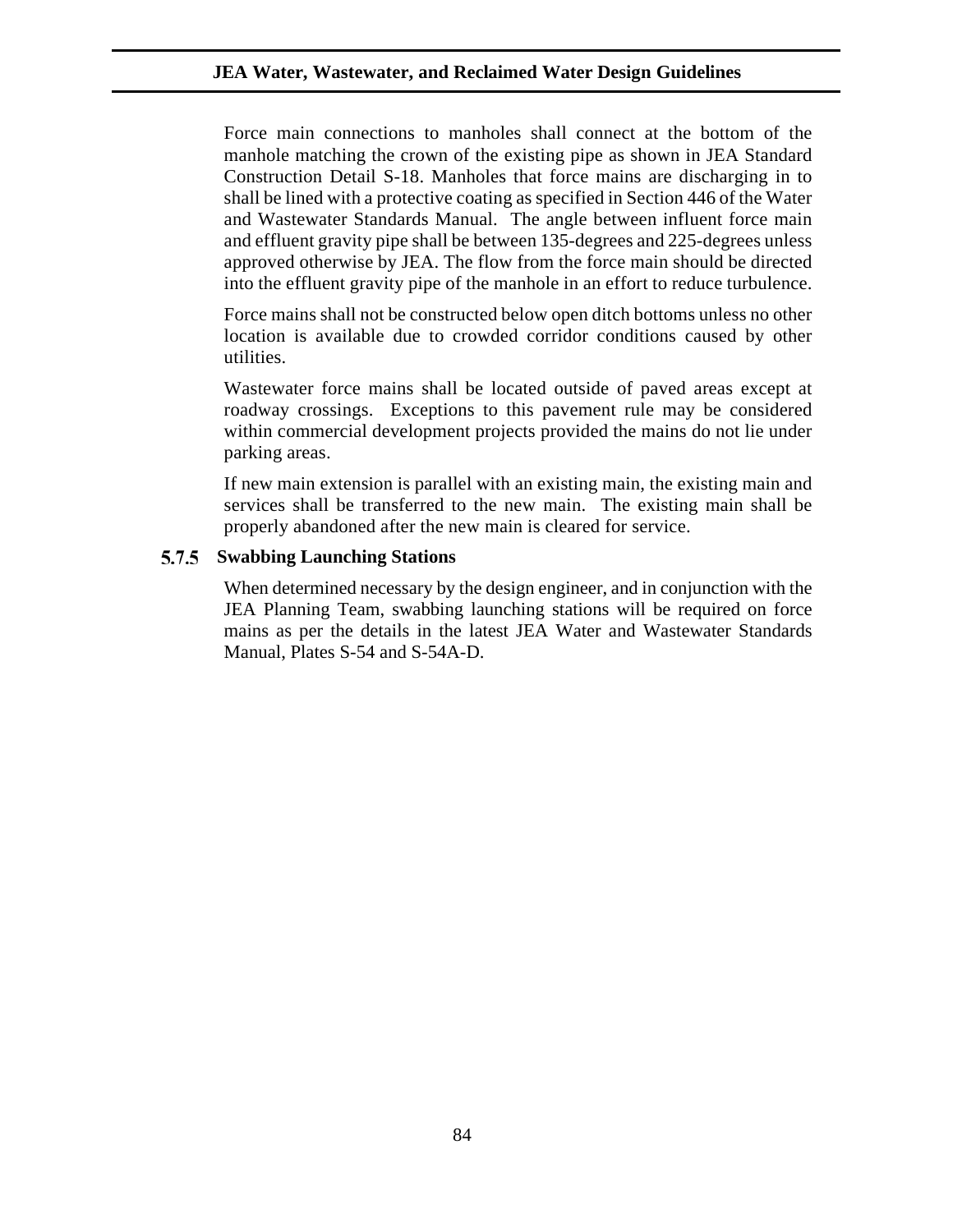## **Force Main Separation Requirements**

Force main separation (from structures and hardwood trees) shall be in accordance with Sections 350 and 429 of the JEA Water and Wastewater Standards Manual including JEA Standard Construction Details W-10, W-11, S-26 and S-27.

The table below provides the minimum horizontal separation requirements between the proposed utility and structures (see notes).

| Pressure Main (Water & Wastewater)<br>Nominal Size (inches)<br>(See Note 1) | Horizontal<br>Separation<br>Requirements<br>(Min) |  |
|-----------------------------------------------------------------------------|---------------------------------------------------|--|
| up to 6-inches                                                              | 10 feet                                           |  |
| 8-inches                                                                    | 14 feet                                           |  |
| 10-inches and 12-inches                                                     | 18 feet                                           |  |
| 14-inches and larger                                                        | See Note 4                                        |  |
| For gravity wastewater mains, see Note 2.                                   |                                                   |  |

### **NOTES:**

- 1. The table above provides the minimum horizontal separation requirements between the proposed JEA maintained utilities (including water mains, reclaimed water mains, water service laterals, meter boxes and wastewater force mains) and existing, proposed and future structures (including above ground structures, concrete footers and top of bank of ponds).
- 2. For gravity wastewater mains, the horizontal separation from existing, proposed, and future structures (including above ground structures, concrete footers, and top of bank of ponds) shall be a minimum of 3 times the vertical depth of the deepest portion of the manhole-tomanhole wastewater run.
- 3. Pressure mains with pipe cover greater than 36-inches will required additional horizontal separation as reviewed and approved by JEA O&M Manager.
- 4. Pressure mains 14-inch and larger will require additional horizontal separation as reviewed and approved by JEA O&M Manager.
- 5. All depth measurements will be based upon final finished grade elevations, unless approved otherwise by JEA.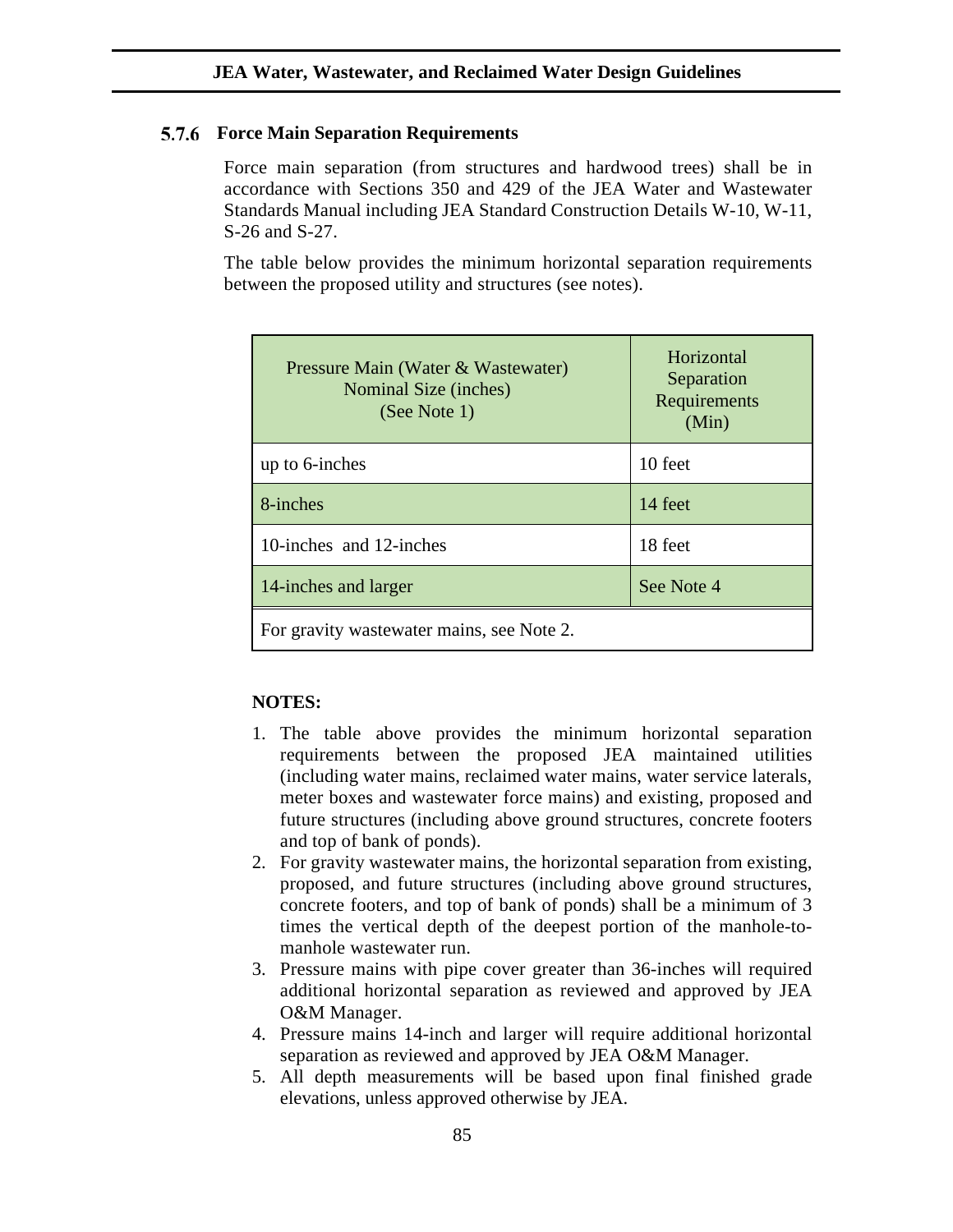## **Valves**

Wastewater valves and appurtenances shall conform to JEA Water and Wastewater Standards Manual, Section 430.

Valves shall be marked with a "V" scribed in the curb closest/adjacent to the below grade valves. The "V" cut shall be painted green.

Resilient seat gate valves shall be installed at a maximum of 1,000-foot intervals and at branches of intersecting force mains on tees and wyes, and at force main stubs.

A resilient seat gate valve shall be provided on the force main in the right-of-way adjacent to the discharge manhole. (See JEA Standard Construction Detail S-18).

Generally, resilient seat gate valves are preferred on wastewater force mains (main valves and tapping valves), but must be in the vertical position (stem in vertical position). If a gate valve must be in the horizontal position (stem horizontal), then a double disc gate valve must be utilized. Horizontal valves are to be utilized only in extreme cases and as approved by JEA. When gate valves are not practical, plug valves may be utilized. Plug valves 8-inches and larger must be equipped with worm-gear actuators.

Valves shall be located so as not to conflict with curb and gutter, not be located in the tire tracks and shall be located outside of pavement when possible.

For private pump stations with JEA dedicated off-site force mains, a JEA pump-out box is required per JEA Standard Construction Detail S-46. A 4-inch (minimum) gate valve is required at the right-of way-line, adjacent to the pump out box. The gate valve is not required on force main piping where the connection at the JEA main is located on the same side of the street as the pump-out box and consists of 15-feet or less within the City right-of-way area. This gate valve defines the "JEA Point of Service". If no gate valve exists, the right-of-way line defines the "JEA Point of Service".

Air release valve assemblies (2-inch) with manholes shall be provided at all force main high points and when change of elevation is 2-feet or greater. The design engineer shall size the air release valves. If an air release valve larger than 2-inch is required, multiple 2-inch assemblies shall be provided. Air release valves on force mains hung from bridges should be manual if accessible. Air release valves shall be constructed as per JEA Standard Construction Detail S-29. Combination valves (air release and vacuum valves) shall only be utilized if a major vacuum condition exists as specified by the design engineer.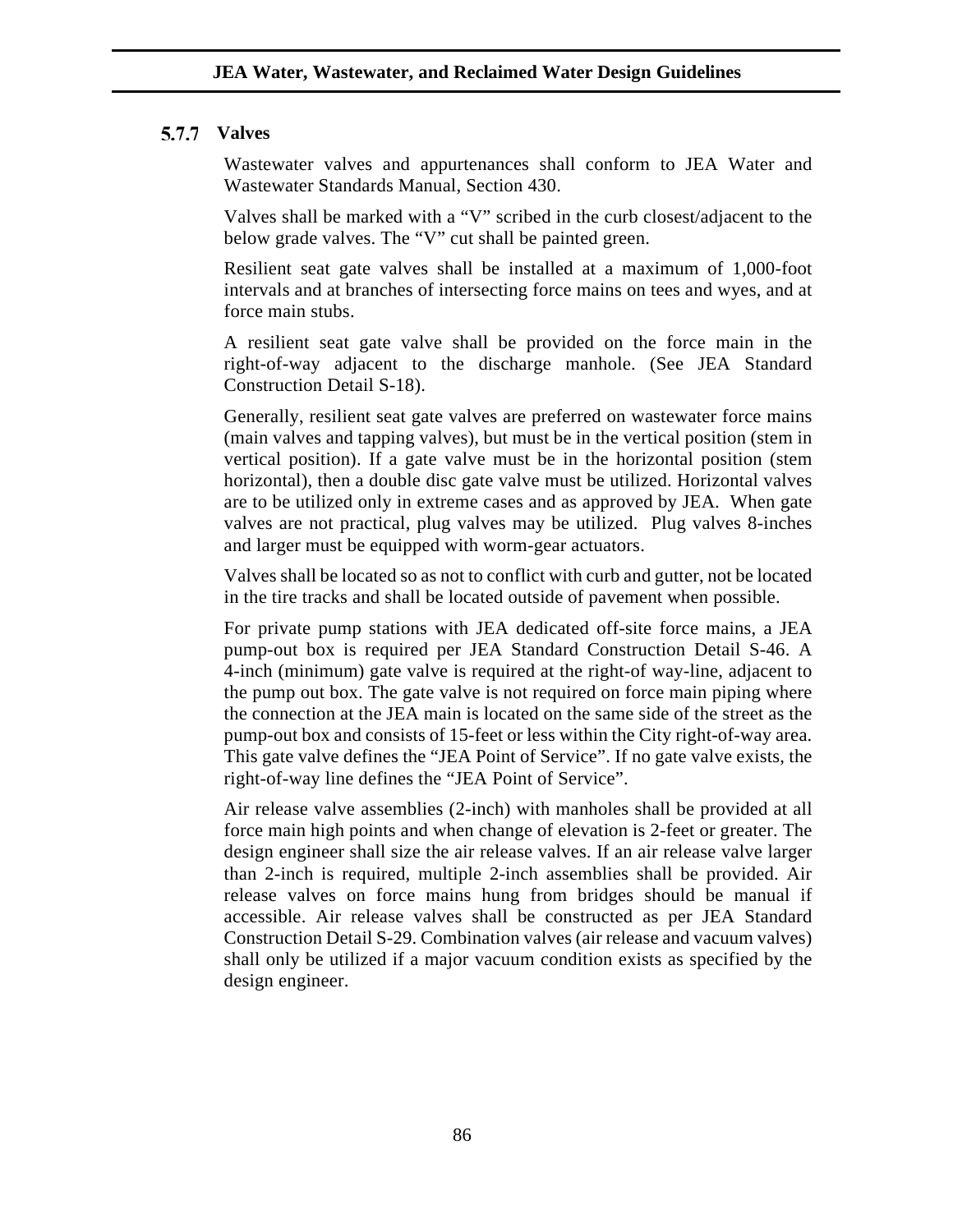# **Force Main Connections to Existing Force Mains**

# **5.7.8.1 Taps**

Unless approved otherwise by JEA, size-on-size taps are limited on PVC mains to 12-inch size and smaller. Size-on-size taps are acceptable on DIP (all sizes). For size-on-size taps, on 8-inch and larger mains, the actual tap hole shall be reduced by 1-inch.

# **To Existing Force Mains >12-inch diameter**

Taps on existing JEA force mains larger than 12-inch diameter must be pre-approved by JEA. In these cases, some restrictions may apply. Approval is based on each individual development project. Developer shall request a pre-application meeting. JEA will perform a site visit to determine upstream and downstream mainline valve locations, and to verify the mainline can be isolated by operating the valves. If valves are unable to be located, are inoperable, or spacing is not a reasonable distance (depends on number of manifold stations, size of main, location, etc.), Developer may be required to provide an insert avalve(s), as required by JEA, to make the connection.

#### **Access Road** 5.8

Long runs of force mains or gravity wastewater located in easements that cross wetlands, which shall be restored as wetlands, shall be encased in a steel casing. Those runs that include manholes located across wetlands shall be accessible. A stabilized access road, 12-foot wide with a minimum Limerock Bearing Ratio (LBR) of 40 shall be provided and indicated on the drawings for easements requiring multiple manholes. The access road should be designed to provide adequate drainage and to prevent erosion from storm runoff. A truck turnaround area should be provided at the end of all access roads.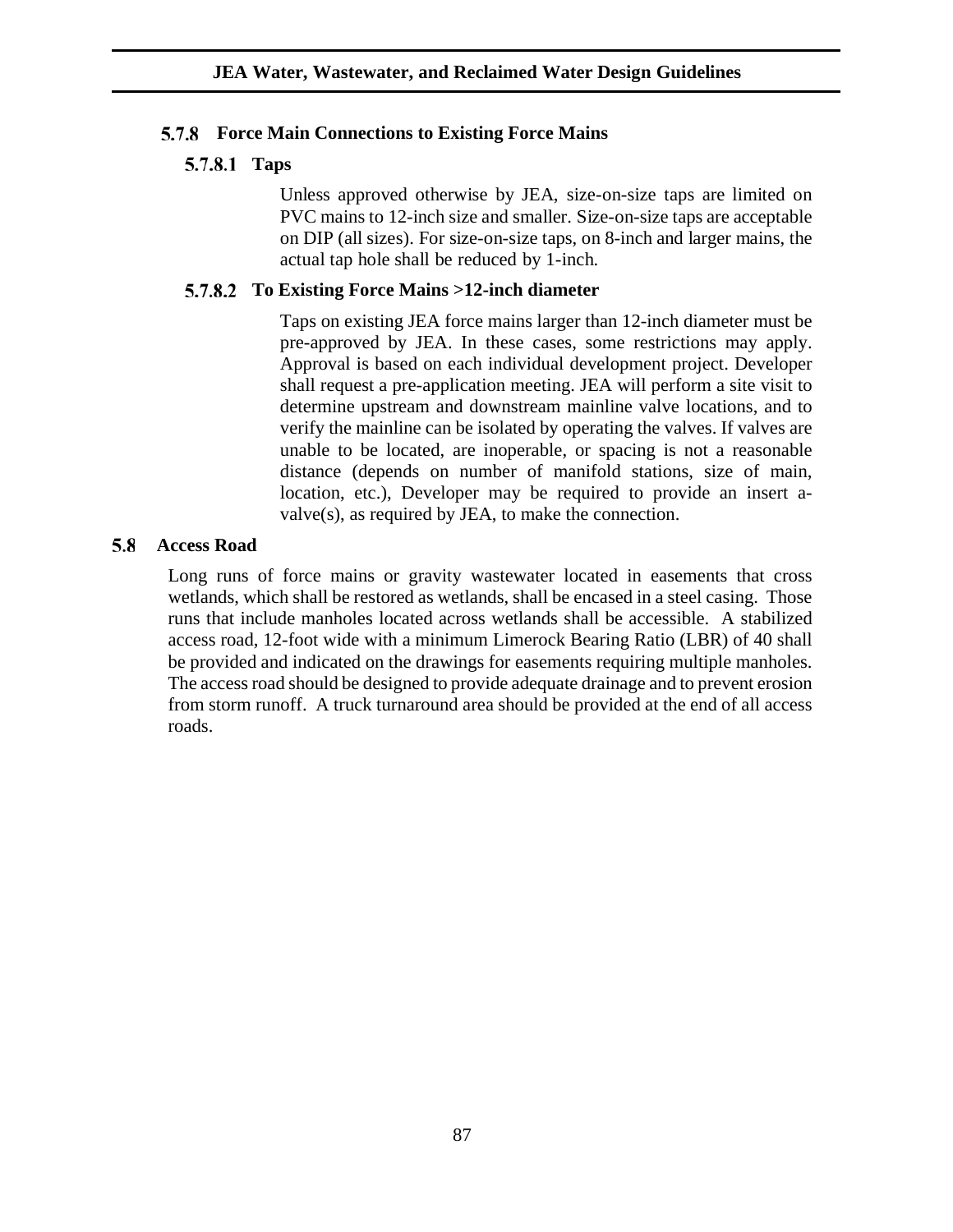# **Section 6.0**

# **Pump Station Design Guidelines**

#### 6.0 **JEA Dedicated Pump Stations**

#### 6.0.1 **General**

Design wastewater pump stations in accordance with applicable sections of the Department of Environmental Protection Rules and Regulations, Recommended Standards for Sewage Works (Ten State Standards), JEA Water and Wastewater Standards Manual, latest editions, and as specified herein.

See Section 433 of JEA Wastewater Pump Stations Standards Manual for specific design requirements.

Pump stations shall be designed specifically to pump domestic sewage containing solids and fibrous materials.

Pump stations shall be designed and located on the site to minimize the effects resulting from odor, noise, and lighting.

Pump stations shall be designed to pump, at a minimum, the anticipated peak hourly flow with one pump out of service.

The engineer must submit buoyancy calculations for the wet well to demonstrate design precludes flotation.

A master pump station shall be utilized if multiple pump stations are required for the proposed development.

Station piping shall be sized to meet 5-10 fps.

# **6.0.2 Site Plan**

The pump station site is to be located outside of the street right-of-way (R/W) and/or private R/W (easement) on a parcel of property indicated on the record plat or dedicated to JEA by Warranty Deed. Prior to recording, the applicant must submit the plat and/or Warranty Deed to JEA Real Estate for review and signature. Upon JEA signature, the applicant shall then proceed with recording the document.

The pump station site plan shall conform to the latest JEA Pump Station Site Plan Detail Sheet, unless otherwise approved. See [www.jea.com](https://www.jea.com/Engineering_and_Construction/Water_and_Wastewater_Standards/) for detail sheets.

If lift station location is not adjacent to a paved ROW, paved driveway access up to the station parcel is required.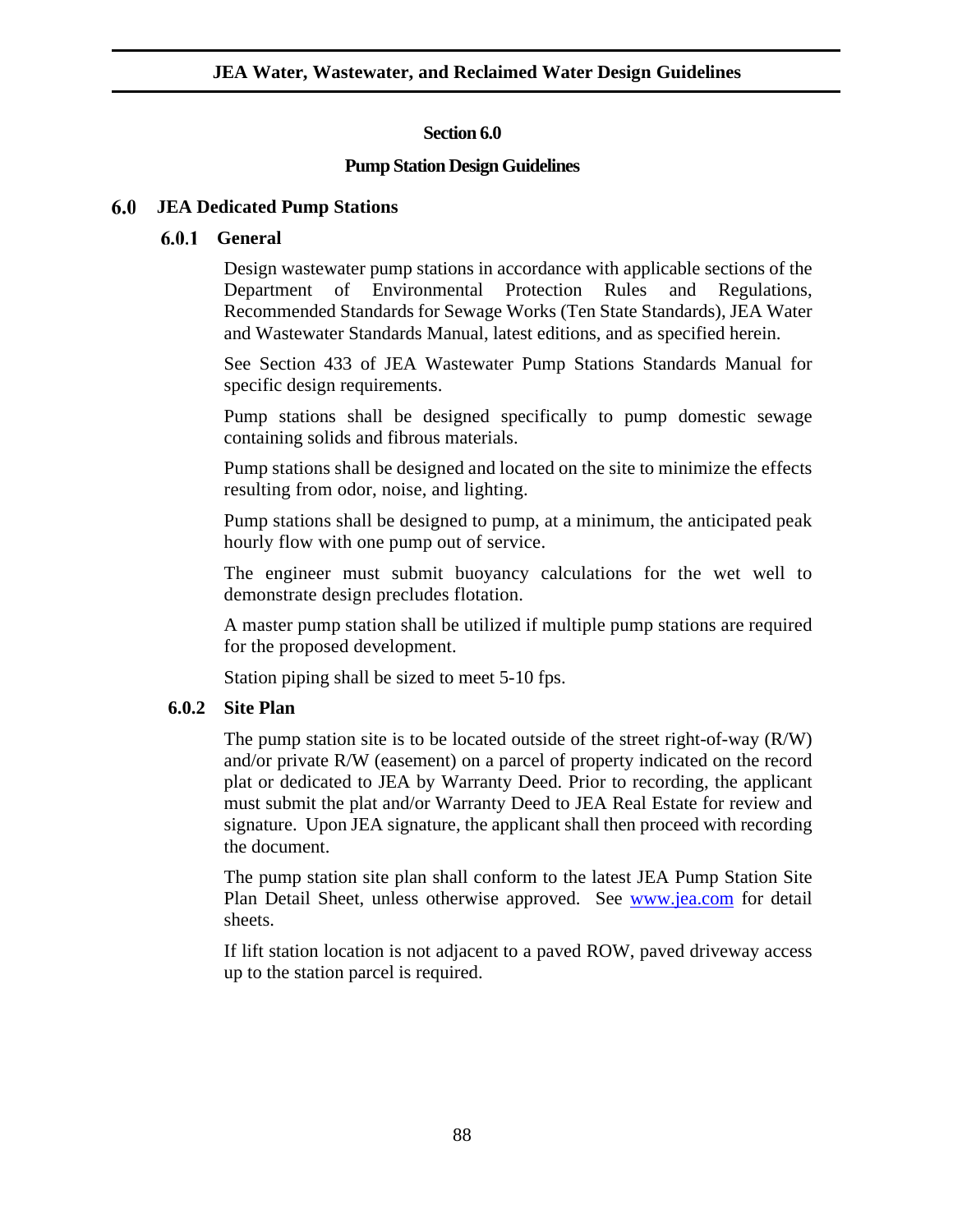On-site elevations shall be indicated to establish that the concrete on-site is sloped between 1/8-inch per foot (minimum) and 1/2-inch per foot (maximum) to allow for drainage toward the public R/W. The site elevation shall be set at a minimum of 1-foot above the design high water level, or 100-year flood elevation of adjacent storm water areas, whichever is the higher elevation. The driveway shall be designed with a tee for turning around when, in the opinion of JEA, the station location and the roadway traffic conditions prohibit backing in and out of the site safely. The paved driveway should have a uniform elevation along the wet well and, if possible, shall slope at 1%-5% away from the station.

The trees and ground cover to be used at the site shall be identified on the site landscape plan and shall conform to the JEA Water and Wastewater Standards Manual. For sites within Duval County, landscape and irrigation design shall conform to the JEA Standard Pump Station Landscape Plan (see [www.jea.com\)](http://www.jea.com/).

No catch basin shall be located within the pump station site.

# **6.0.3 Junction Manhole**

Pump stations shall be equipped with a junction manhole with only one influent main to the wet well to facilitate bypass pumping. The junction manhole shall be 5-foot diameter (minimum).

The junction manhole shall be located on the same side of the driveway as the pump- out connection, and within 60-feet of the wet well as accessed from the entrance gate.

At a minimum, there should be 1-foot of separation for every 1-foot of wet well depth between the junction manhole and the wet well to avoid disturbing both structures if construction work on either is necessary in the future.

The junction manhole shall be located in the grass area and not located in the driveway or in the traffic lane of the street.

An approved JEA liner shall be installed on junction manhole.

## **6.0.4 Class One and Class Two Lift Stations**

The wet well shall have a minimum inside diameter of 8-feet.

No wet well shall exceed 27-feet in depth unless pre-approved in writing by JEA. The wet well shall have only one influent main, 8-inch diameter minimum, known as "control elevation".

The wet well's operating water levels shall be arranged to insure pump operation without cavitation, and insure the gravity wastewater system is not surcharged.

The wet well's storage volume shall be calculated assuming a 12-minute cycle time, without considering pump alternation, for the pump rate at design flow condition.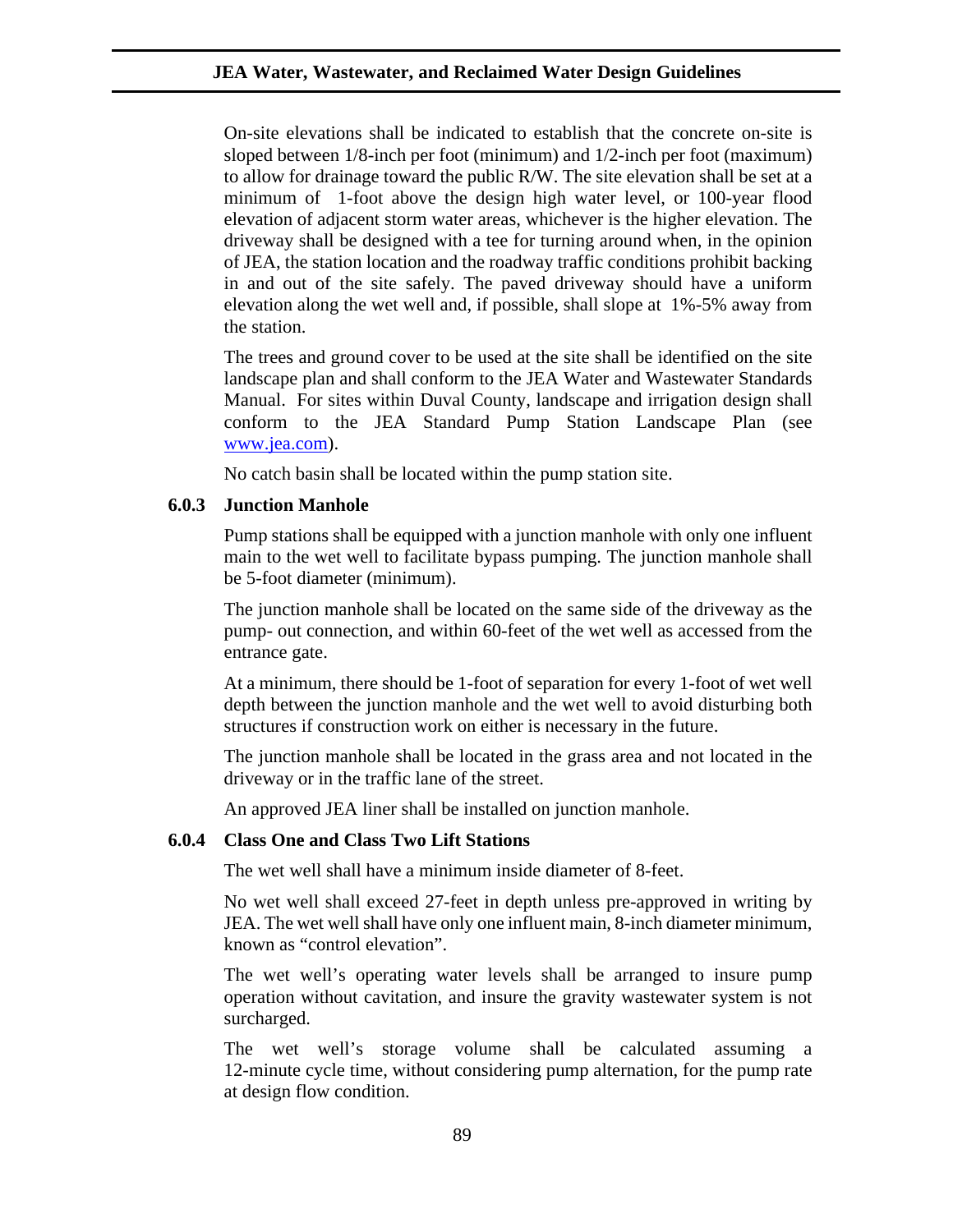If JEA has approved an "initial/ultimate" station design, the storage volume must be sized for the ultimate pumps and flows. Minimum storage volume depth shall be 24-inches.

The storage height (distance between "Lead Pump On" and "Pumps Off" elevations) should be calculated and rounded up to the next highest increment divisible by 0.25-feet. If JEA has approved an "initial/ultimate" station design, the storage height should be designed for the ultimate pumps.

The Mercoid Operating Level (emergency high-level alarm) should be set at 0.5-feet above the invert elevation.

The operating levels for High Water Level, Lag Pump On, and Lead Pump On are established in 0.5-feet increments as follows:

High Water Level Alarm  $=$  Control Elevation  $-0.5$  feet Lag Pump On  $=$  High Water Level Alarm  $-0.5$  feet

Lead Pump  $On = Lag$  Pump  $On - 0.5$  feet

Both Pumps Off = Lead Pump On – Storage Height

The wet well bottom elevation should be set at a minimum of 3-feet below the "Pumps Off" elevation.

An approved JEA liner shall be installed on all wet well concrete surfaces exposed to sewage or wastewater gases, including the underside of the concrete top slab.

### **6.0.5 Wet Well-Class Three Lift Station**

The wet well shall have a minimum inner diameter of 10-feet for 8-inch and smaller pump discharge size and 12-feet for greater than 10-inch pump discharge size, unless otherwise approved.

No wet well greater than 27-feet deep shall be allowed unless approved otherwise by JEA.

The wet well shall have only one influent main, set at the "control elevation."

The wet well's operating water levels shall be arranged to insure pump operation without cavitation, provide cycle times not less than the manufacturer's recommendations, and insure the gravity wastewater system is not surcharged.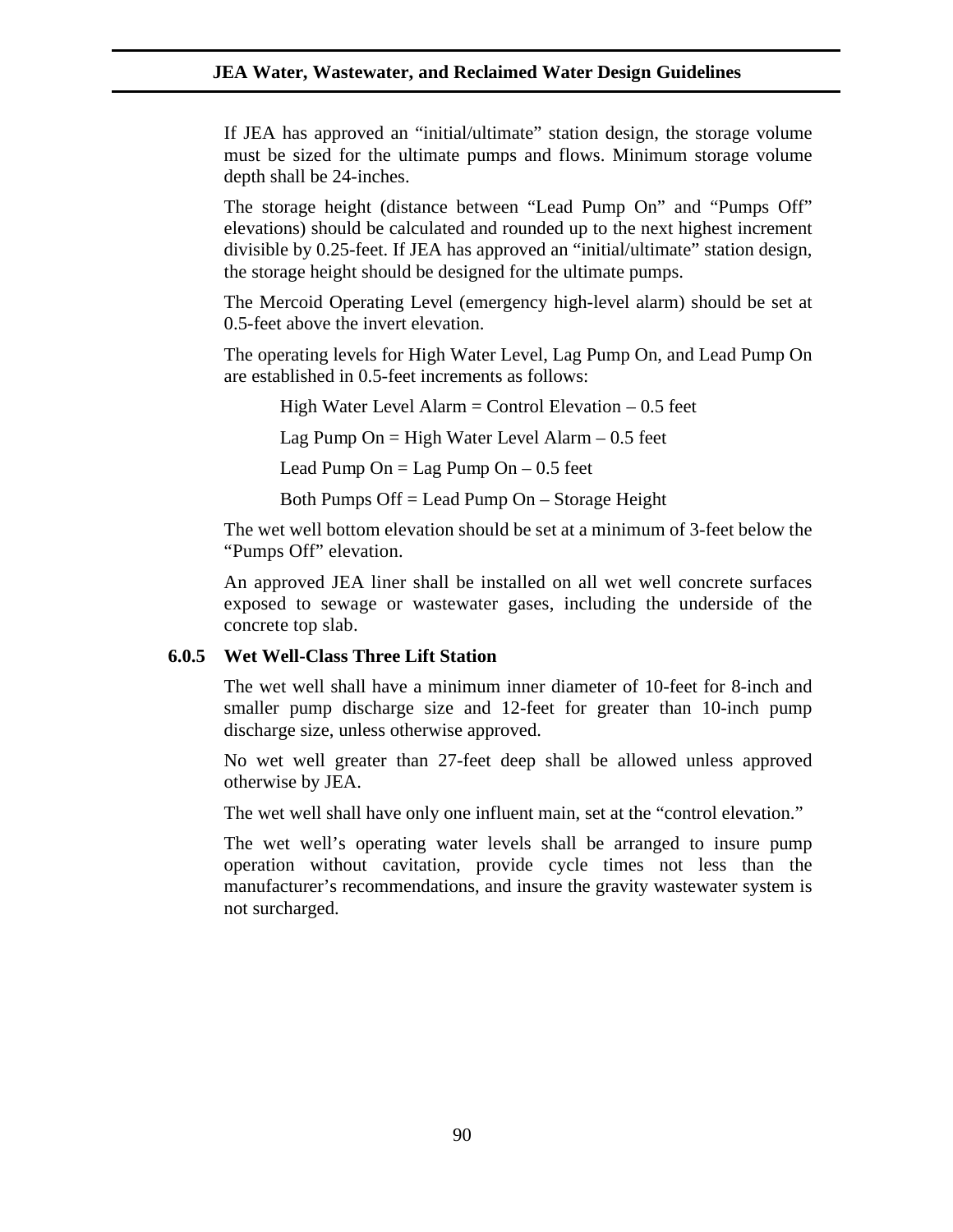The wet well's storage volume should be calculated assuming a 12-minute cycle time, without considering pump alternation, for the pump rate at design flow condition. The storage volume is determined as shown below:

$$
SV_1 = Q_1 \left[ \frac{Cycle\ Time}{4} \right] = Q_1 \left( 3\ min \right)
$$
  

$$
SV_2 = (Q_2 - Q_1) \left[ \frac{Cycle\ Time}{4} \right] = (Q_2 - Q_1) \left( 3\ min \right)
$$

Where:

 $SV_1$  = Volume between pumps off and lead pump on

 $SV_2$  = Volume between lead pump on and #1 lag pump on

 $Q_1$  = Flow of One Pump at design flow Condition

 $Q_2$  = Flow of Two Pumps at design flow Condition

The "Storage Height 1" (distance between "Lead Pump On" and "Pumps Off" elevations) should be calculated by dividing the  $SV_1$  by the wet well area and rounding up to the next highest increment divisible by 0.25-feet.

The "Storage Height 2" (distance between "Lead Pump On" and "#1 Lag Pump On" elevations) should be calculated by dividing the  $SV<sub>2</sub>$  by the wet well area and rounding up to the next highest increment divisible by 0.25-feet.

The Mercoid Operating Level (emergency high water level alarm) should be set at 0.5-feet above the influent invert elevation.

The operating levels are established in 0.5-foot increments as follows:

High Water Level Alarm  $=$  Control Elevation  $-0.5$ -feet  $#2$  Lag Pump On = High Water Level Alarm  $-0.5$ -feet #1 Lag Pump On =  $\#2$  Lag Pump On -0.5-feet Lead Pump On  $=$  #1 Lag Pump On  $-$  Storage Height 2 All Pumps Off = Lead Pump On – Storage Height 1

The wet well bottom elevation should be set at 3-feet below the "Pumps Off" elevation.

If two pumps are to be installed initially (third pump to be installed in the future), piping and valves for the third pump must still be installed complete through the base elbow.

An approved JEA liner shall be installed on all wet well concrete surfaces exposed to sewage or wastewater gases, including the underside of the concrete top slab.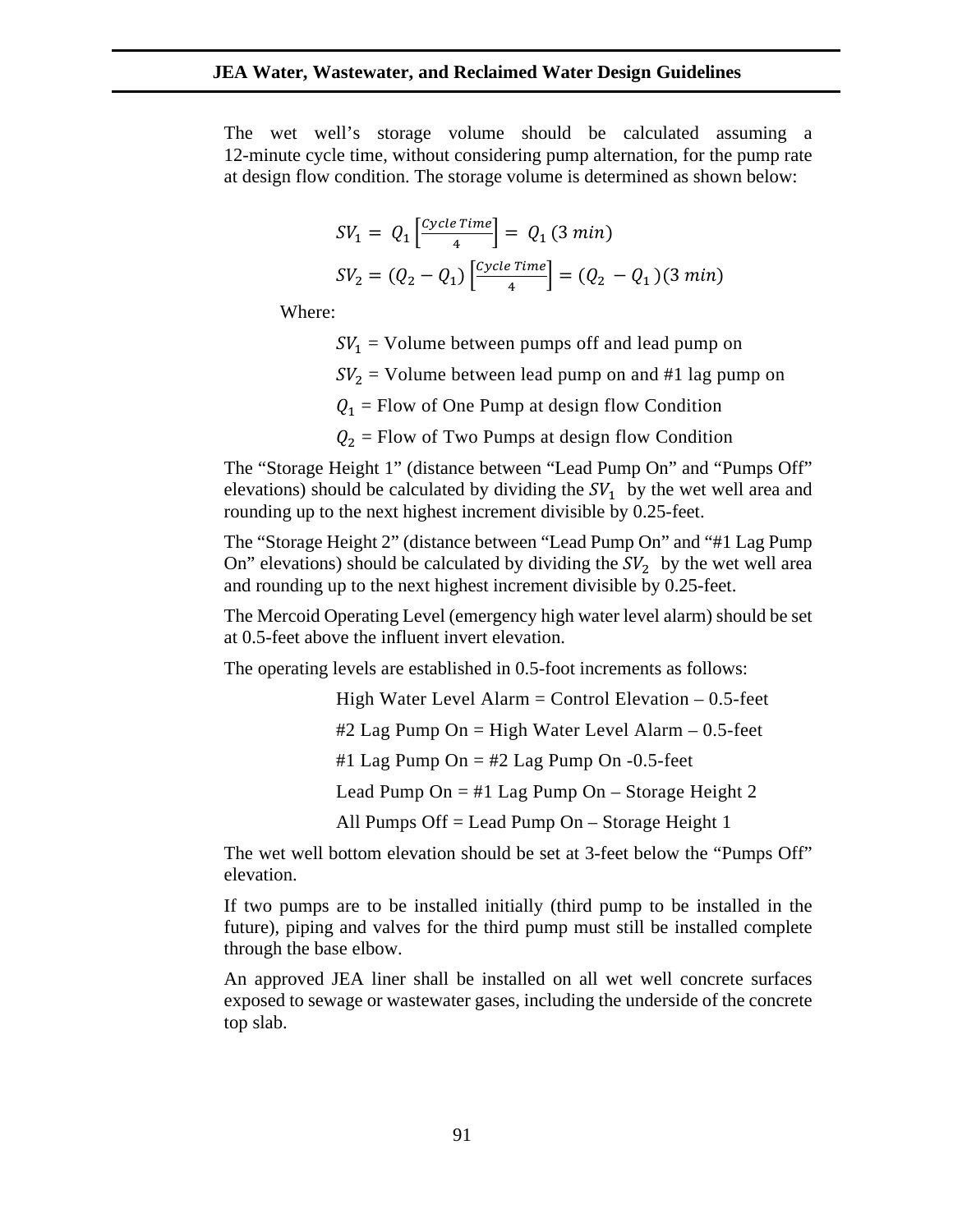### **6.0.6 Pumps**

Pumps shall be in accordance with the latest version of the JEA Water and Wastewater Standards Manual and as listed in Wastewater Approved Materials  $(AS-603)$ .

Pump curve should be downward sloping throughout the entire operating range.

Pump shut-off head rise (HRSO) shall be a minimum of 15% greater than the pump design head for the "all pumps on" condition, such that a pump with a design point of 500-GPM at 100-FT-TDH must provide a shut-off head greater than 115-FT-TDH. Design head is the head at the operation point on the pump curve.

> $HRSO = \frac{\text{Shut-off Head} - \text{Design Head}}{\text{SI} + \text{SST}}$ Shut-off Head

Pump Shut-off Head shall be less than 230 FT.

The pump impeller shall be a non-clog design, capable of passing a nominal 3-inch solid.

Screw impellers are not acceptable.

Pump motors shall be of sufficient horsepower to be non-overloading throughout the curve.

Pump motors shall be a minimum 3-Hp unless otherwise approved by JEA.

Pump motors shall be 3600-rpm or less, unless approved by JEA.

All JEA dedicated pump stations shall be rated at 80-gpm (minimum).

For Pony Pump Calculations Only:

Net Positive Suction Head (NPSH) shall be calculated at the "station only" condition flow rate and use the pump off elevation.

All motors shall be suitable for operation with a 3-phase electric supply. Any special exception for single-phase motors must be pre-approved through JEA.

Shutoff and check valves shall be provided on the discharge main of each pump. The check valve shall be between the shutoff valve and the pump's discharge elbow. The check valve shall not be placed in the vertical position. Valves shall be accessible above ground. No valves shall be located inside the wet well.

Check valves shall be sized with adequate velocity to operate fully-open.

Header piping shall be sized for 5-10 ft/sec to allow the check valve to operate fully-open.

All pump stations shall be equipped with an easily accessible pump out connection assembly, on the driveway side, for use with portable pumps to allow bypass operation of the pump station.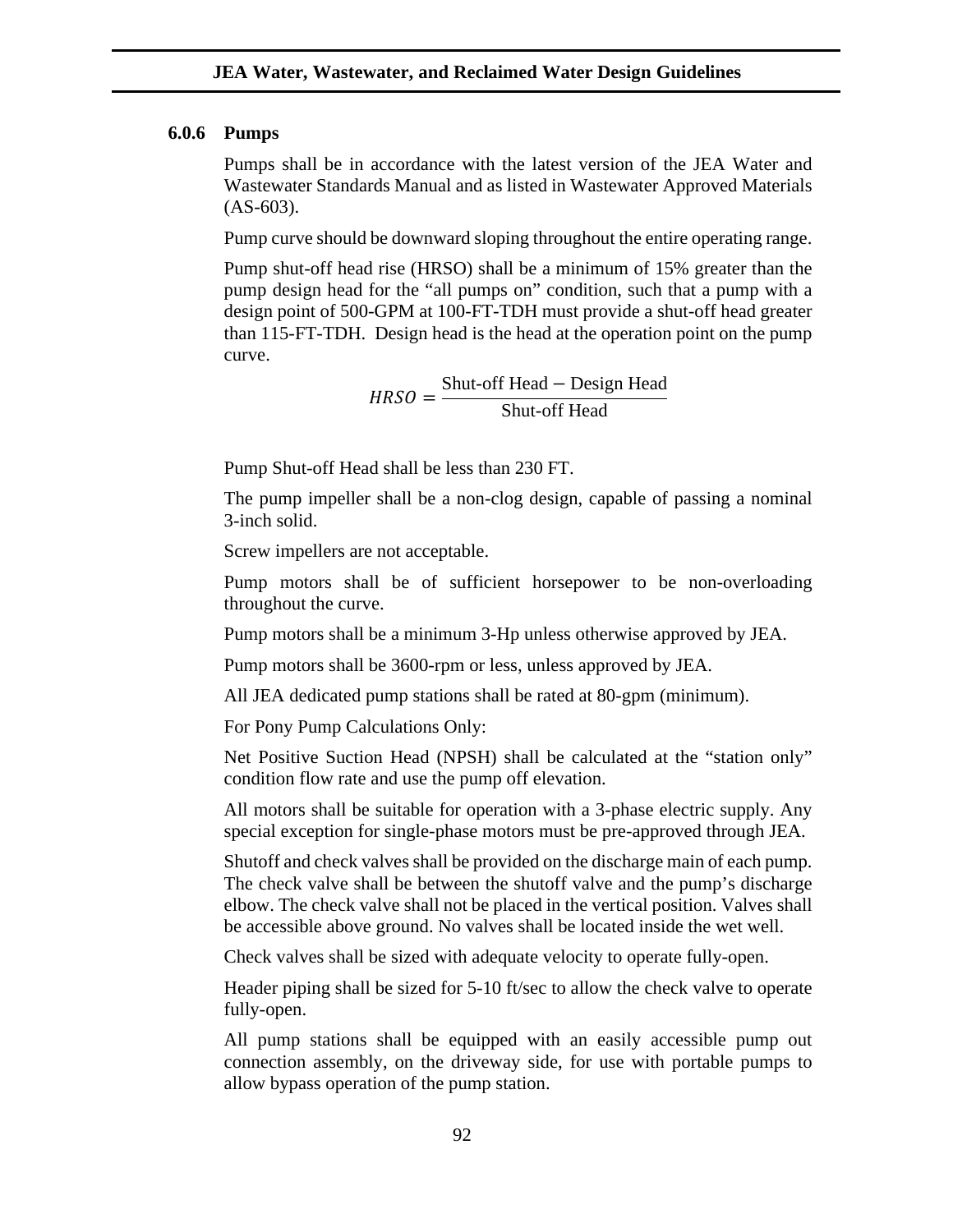Where JEA has approved the station to be designed as "initial/ultimate", the pump's base elbow should be sized for the ultimate pumps. The pump manufacturer shall provide an adapter plate for the initial pumps. The minimum pump base shall be 4-inch x 4-inch.

Pump access covers shall be suitably sized to provide adequate clearances for installation and removal of the pumping units.

The access hatch shall be designed for a minimum width of 42-inches, or 6-inches beyond the manufacturer's minimum required width, whichever is greater.

The minimum hatch length should be:

- 48-inches for standard duplex stations;
- 96-inches for triplex stations or the sum of the pump width, centerline pump separation, and 12-inch, whichever is greater;
- If JEA has approved an "initial/ultimate" pump station design, the hatches shall be sized for the "ultimate" pump design.

# **6.0.7 Electrical Control Panel**

The panel and all electrical components shall be in accordance with the latest version of the JEA Water and Wastewater Standards Manual, Section 433.

The enclosure shall be sized to enable all breakers and controls to be located not more than 5-feet above the walkway.

If JEA has approved the station to be designed as an "initial/ultimate" station, the pump breakers should be sized for the initial pumps, but a note should be added to the drawings stating: "Pump breakers shall be spaced to accommodate future pump breakers."

The Main breaker size is determined by adding the pump breaker size, the full load amperage (FLA) of additional pump motors (beyond the one), and any auxiliary loads and rounding down to the nearest breaker size. If the total load for a 240-volt service is less than or equal to 200-Amps, 200-Amp emergency and main breakers should be used. If the total is greater than 200-Amps, the service size shall be the same as the main breaker size. Where JEA has approved an "initial/ultimate" station, the main breaker, as well as service size shall be designed for ultimate design conditions.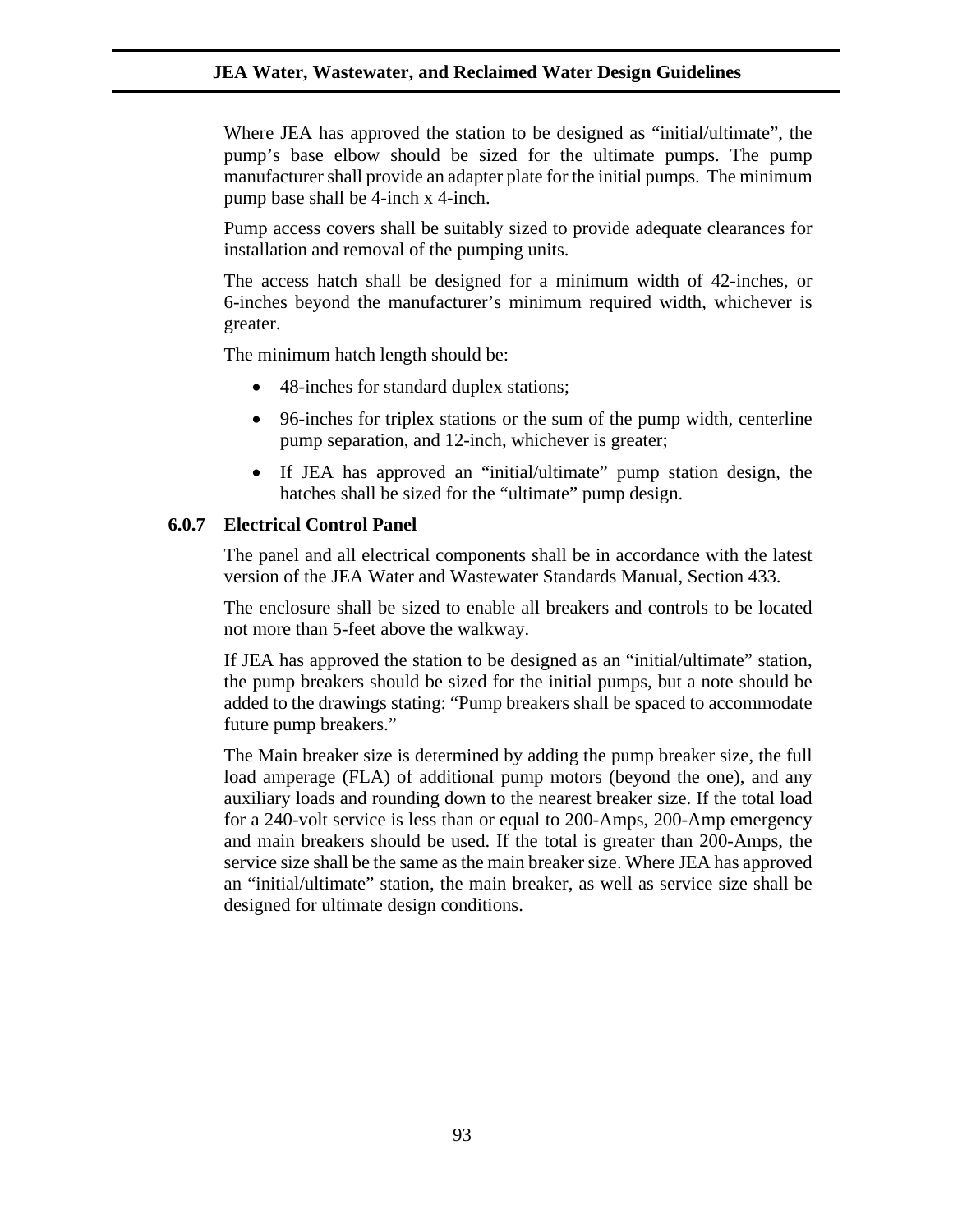Starter type should be sized in accordance with JEA Water and Wastewater Standards Manual, Section 433.

If JEA has approved the station to be designed as an "initial/ultimate" station, the starters shall be sized for the ultimate pumps with a note added to the drawings stating: "Heater coil shall be sized to protect the initial pumps."

## **6.0.8 Emergency Operations**

### **6.0.8.1 Class One Pump Stations**

For Class One pump stations with Low Flow up to 100 GPM for commercial or multi-family developments, emergency operation system is not required to be provided.

For Class One pump stations that meet the following criteria, the design will require an emergency operation system:

- 101 lots or more;
- Receive flow of 101 GPM or more for commercial projects;
- Receive flow from one or more pump stations through a force main (re-pump);
- Pump stations discharging through pipes 12-inches or larger.

The emergency operating system shall be in accordance with the latest Wastewater Pump Stations Standards Section 433, Selection of Pump Station Standards. JEA prefers an auxiliary diesel pump system as means for lift station emergency operation.

The developer shall be responsible for all costs associated with the installation of the emergency operating system. The generator system shall conform to the JEA Water and Wastewater Standards Manual, Section 472. The emergency pump engine shall conform to the JEA Water and Wastewater Stands Manual, Section 470.

Any development triggering the requirements for an emergency operation system on an existing JEA Lift Station downstream may be required to add in the emergency operation system as part of their development plans. Discuss this with the Development and Planning team.

## **6.0.8.2 Class Two, Three and Four Pump Stations**

Shall be emergency powered as specified in the JEA Water and Wastewater Standards Manual.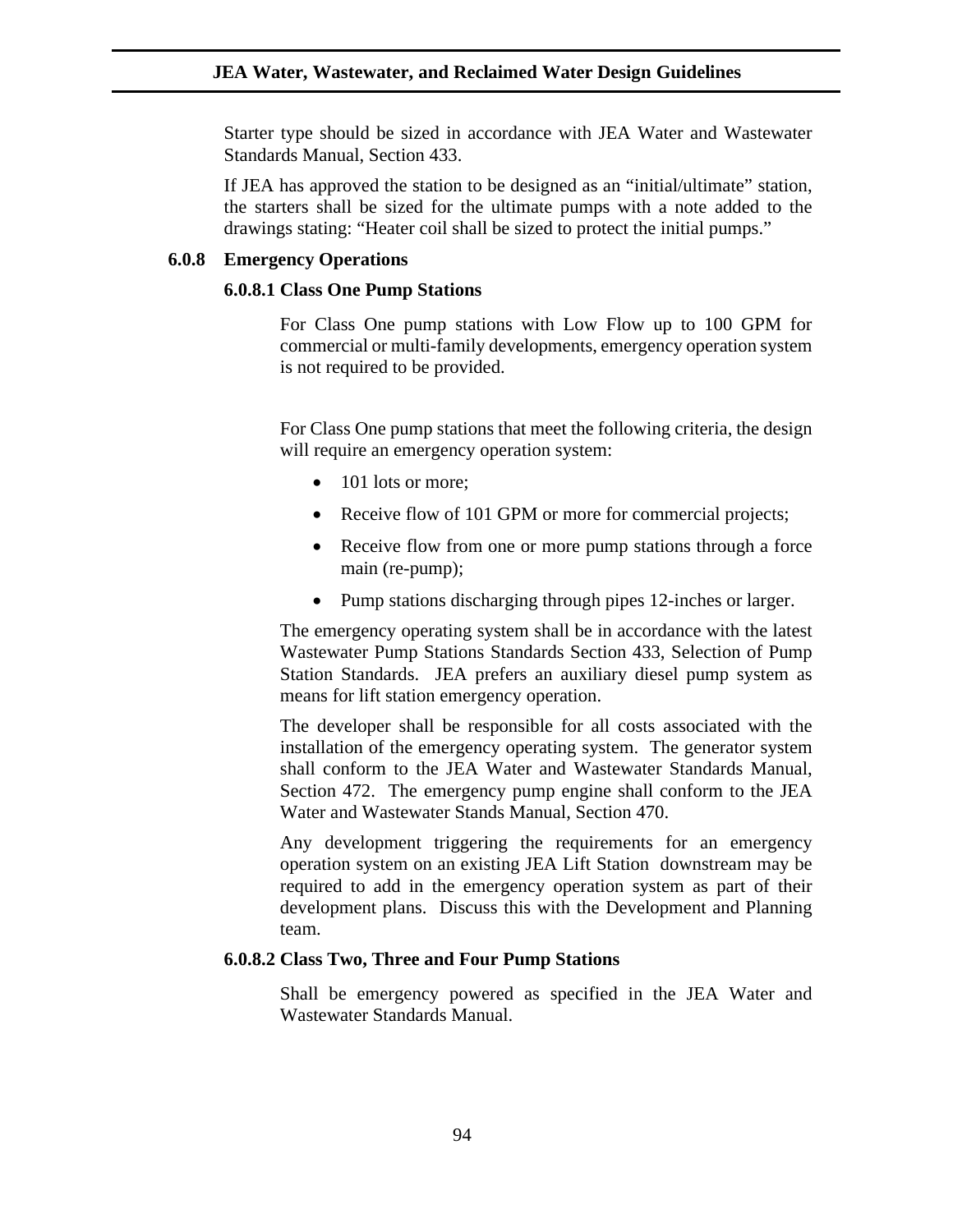# **6.0.9 Water Service**

The pump station site shall include a 1.5-inch Commercial Irrigation meter to be utilized for the hose station. Where allowed, the water from this irrigation meter may be utilized for irrigation use. Associated fees shall be paid by the Developer/Owner.

Water service piping for the pump station site shall be 1.5-inch diameter (minimum) and shall meet material and installation standards for water service construction as detailed in JEA Water and Wastewater Standards Manual.

For other water service information, see Water and Wastewater Standards, Section 433, paragraph XVI.3.

# **6.1 Private Pump Stations**

All private pump stations discharging to the collection or treatment systems owned by JEA must be designed in accordance with FDEP Regulations and EPB Rule 3 criteria (in Duval County).

Pump stations shall be designed specifically to pump domestic sewage containing solids and fibrous materials.

Pump stations shall be designed and located on the site to minimize the effects resulting from odor, noise, and lighting.

Pump stations shall have a minimum of two pumps, with each pump being of the same capacity.

Pump stations should be designed to pump the design peak hourly flow with one pump out of service.

Pump stations must be designed to withstand floatation when empty.

Pump stations shall be equipped with an audible and visible high water level alarm. A 24-hour emergency contact number shall be posted at the station.

Pump stations shall have a locked fence or other appropriate features (such as locking hasps for wet well, control panel, and valve box) to discourage unauthorized entry.

Control panel shall be equipped with lightning arrestors, surge capacitors, and phase protection.

For pump stations that receive flow from one or more pump station through a force main or pump stations discharging through pipes 12-inches or larger, the design requires uninterrupted pumping capability to be provided, including an in-place emergency generator.

Where portable pumping and/or generating equipment or manual transfer is used, the design includes sufficient storage capacity with an alarm system to allow time for detection of pump station failure and transportation and connection of emergency equipment.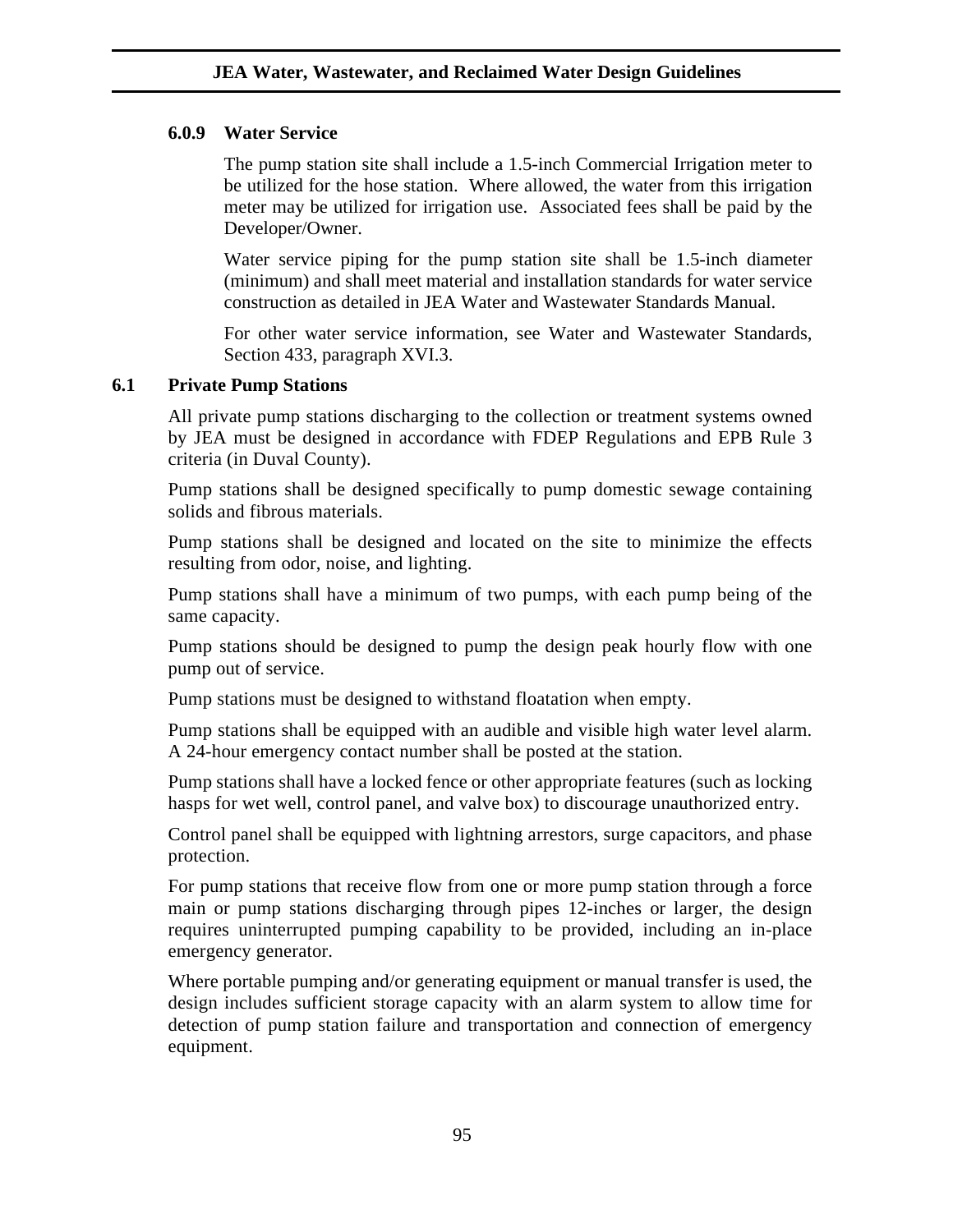A shut-off and check valve shall be provided in the discharge main of each pump. The check valve shall be between the shut-off valve and the pump's discharge. The check valve shall not be placed in the vertical position. Valves shall be accessible either above ground or in a dry valve pit.

No valves shall be located inside the wet well.

A pump out at the station shall be required. A pump out is an appropriate coupling device and valving to the discharge pipe to allow for connection of portable pumps.

Private pump stations manifolding with force mains owned or to be owned by JEA shall require a JEA pump-out box consisting of the installation of a check valve, pump out tee, and shut-off valve in a valve pit located on the property adjacent to the rightof-way as per Detail No. S-46 of the JEA Water and Wastewater Standards Manual. This pump out shall be accessible to JEA at all times. Operation and Maintenance of this pump out shall be the private owner's responsibility.

The JEA pump-out box is not required if the private pump station is within 25-feet of the right of way. In the case where the JEA pump-out box is not required, a 4-inch minimum gate valve at the property line/right of way line shall be provided.

All pump out assemblies shall be accessible to JEA at all times.

A Single Family Home connection to a JEA force main are prohibited.

### **Low-Pressure Systems (LPS)**

The Environmental Protection Agency defines a Pressure Sewer as an alternative wastewater collection system in which household wastewater is pretreated by a septic tank or grinder and pumped through small plastic sewer pipes buried at shallow depths to either a conventional gravity sewer or a treatment system. For the purposes of this document, Pressure Sewer Systems will be referred to as Low-Pressure Sewer Systems (LPS), and shall be for residential customers only. Calculations in support of the Low-Pressure Sewer System will be based on the Design and Specification Guidelines for Low Pressure Sewer Systems, FDEP, June 1981 and shall be constructed in accordance with the JEA Water and Sewer Standards Manual.

Low-pressure sewer systems are not allowed for new developments. Exceptions may be approved on a case-by-case basis by JEA's Alternative Connections Review Team (ACRT). For ACRT consideration, and plan approval, include with submittal an updated model, including pipe size and pump selections. **Low-Pressure Sewer Systems cannot be installed via horizontal directional drill.**

It is the policy of JEA to construct gravity wastewater collection systems to serve customers within the JEA's service territory. Low-Pressure Sewer Systems may only be allowed when the project meets any of the following criteria:

- a. A gravity wastewater collection system, designed in accordance with JEA standards, will be placed at a depth greater than 12-feet with service laterals or at a depth greater than 15-feet without service laterals.
- b. Less than 80 customers will be served by the low-pressure system.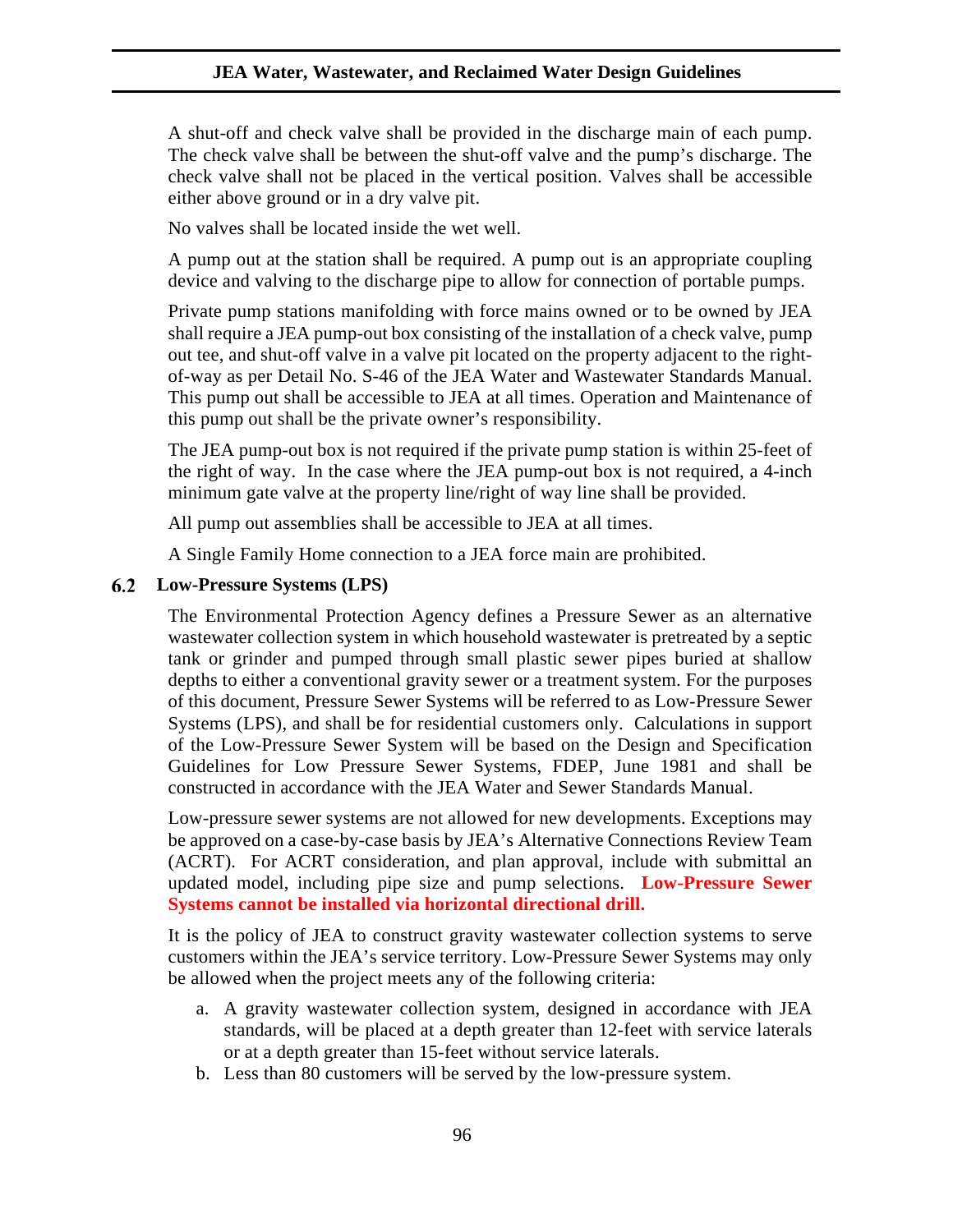- c. The surrounding land is fully developed or cannot be developed due to environmental constraints and a gravity sewer system would not be economically feasible.
- d. An on-site sewage treatment system can be constructed but would not be in the best interest of JEA and/or the City of Jacksonville, Nassau County or St. Johns County.

A low-pressure pump station shall not be allowed to connect into a JEA force main per FDEP and EPB Rule No. 3. No exceptions will be allowed.

Upon approval of the LPS by the ACRT, the following steps will need to take place prior to sewer service being established:

- 1. A signed and witnessed "JEA ALTERNATIVE SEWER SYSTEMS (NON-GRAVITY) CUSTOMER OWNED, OPERATED AND MAINTAINED" agreement will need to be submitted to the JEA Development Manager by the customer or their representative, for approval and signature. **JEA will provide this document upon your request;**
- 2. The fully executed document will need to be recorded by the customer;
- 3. The customer will submit a copy of the recorded document to the JEA Development Manager prior to submitting an application to set up sewer service.

# **Low Pressure Design Requirements**

Low pressure force main connections shall conform to EPB Rule 3 criteria (in Duval County) and FEDP regulations.

Low pressure force mains shall be sized to meet a minimum velocity of 2.0 ft/s at the peak hourly rate where practical and shall generally be sized as follows:

| Pipe Diameter,<br>in        | No of Homes |
|-----------------------------|-------------|
| $\mathcal{D}_{\mathcal{A}}$ | $0 - 6$     |
| 3                           | $7 - 60$    |
|                             | $61 - 120$  |

Material selection shall be as follows:

- 2" and 3" Schedule 80 PVC, solvent-weld joints, green or grey in color;
- 4" as provided in JEA standards for force mains;
- Locate wire and green tracer tape shall be used;